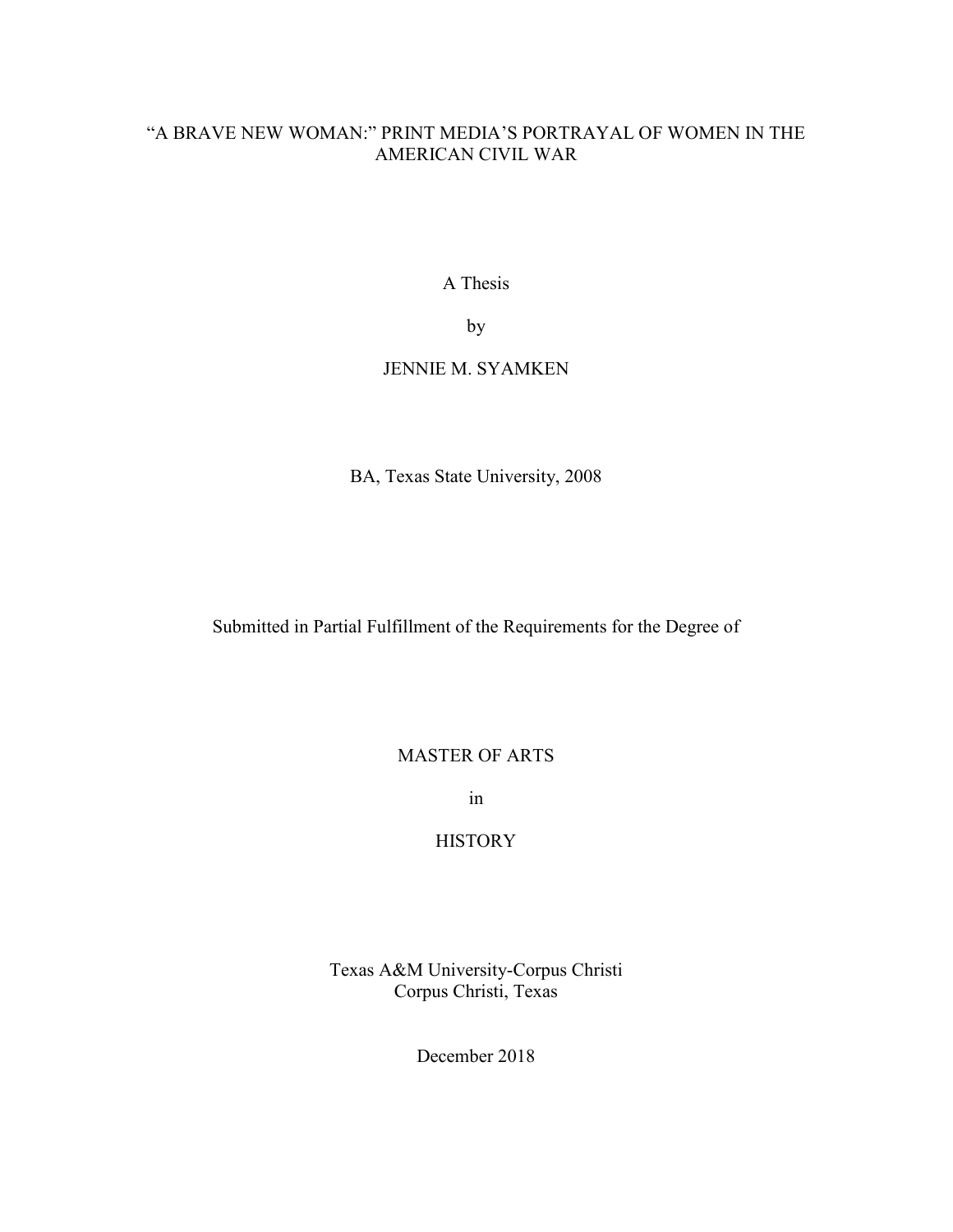© Jennie Marie Syamken

All Rights Reserved

December 2018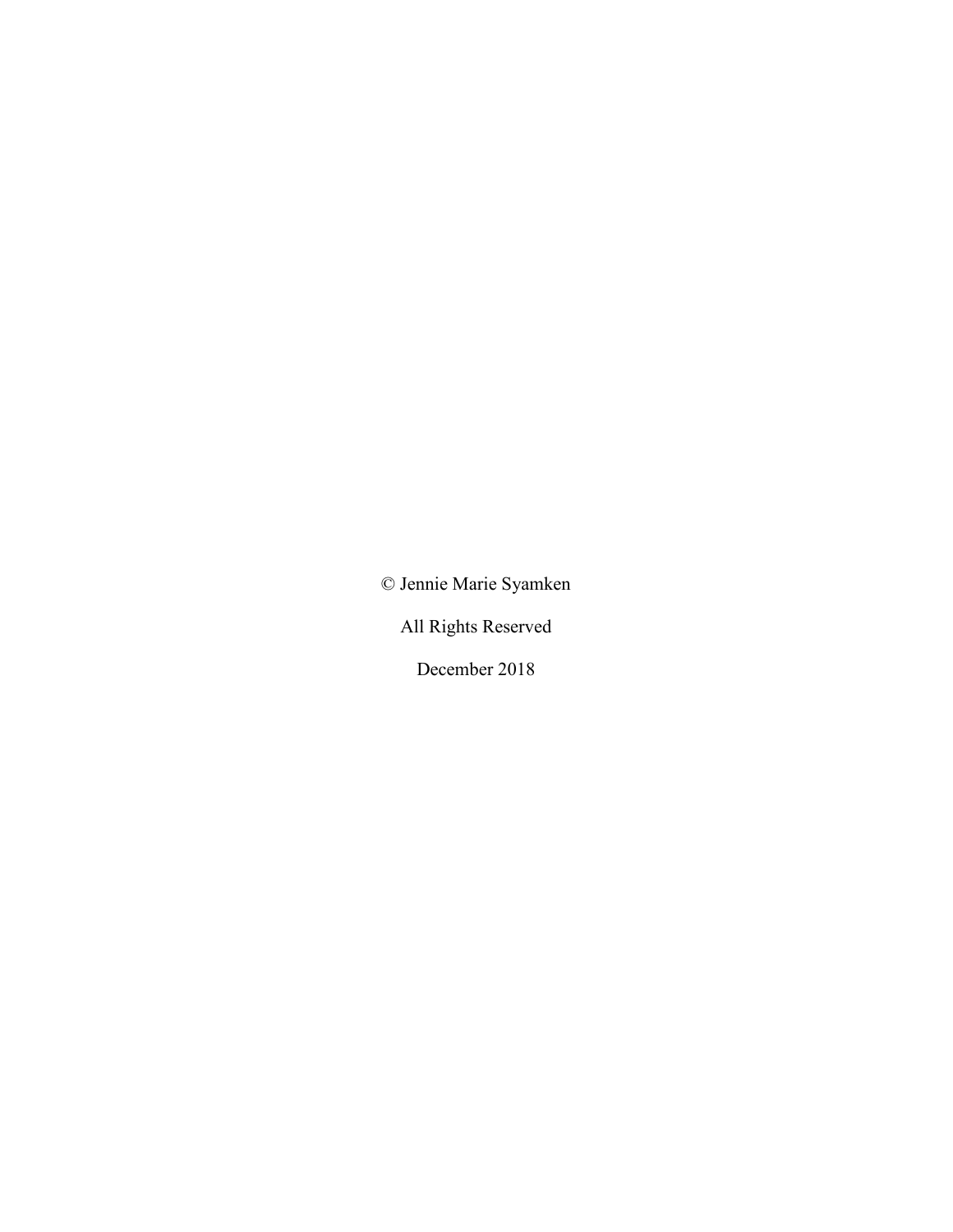# "A BRAVE NEW WOMAN:" PRINT MEDIA'S PORTRAYAL OF WOMEN IN THE AMERICAN CIVIL WAR

A Thesis

by

Jennie M. Syamken

This thesis meets the standards for scope and quality of Texas A&M University-Corpus Christi and is hereby approved.

Robert Wooster, PhD

Chair

lec

Peter Moore, PhD Committee Member

David Blanke

David Blanke, PhD Committee Member

December 2018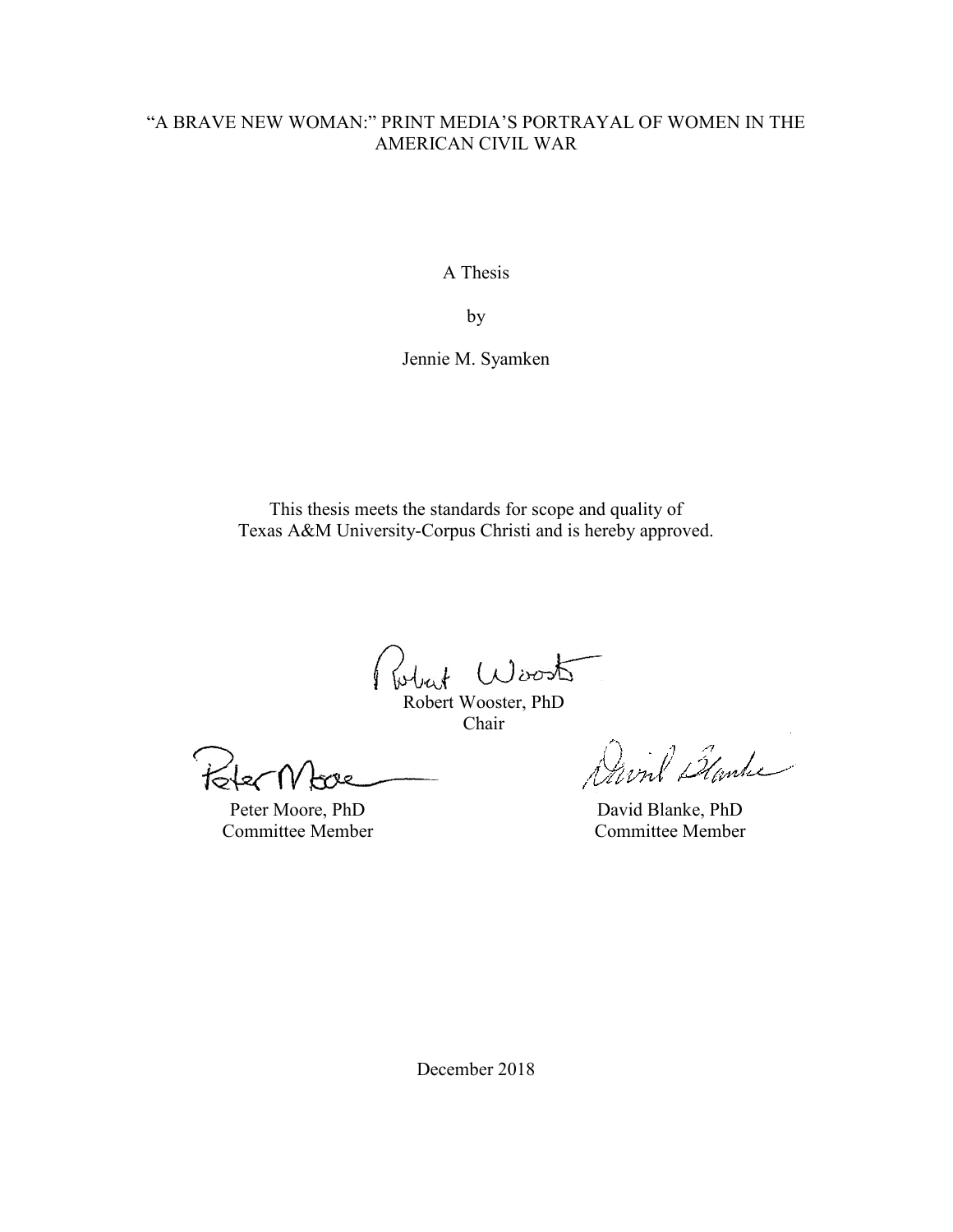## ABSTRACT

The American Civil War transformed the roles of women in the United States. Their domestic lifestyle was uprooted as many women vacated their domestic duties and joined different public causes to support the war in either the Union or Confederacy. These new roles included serving on the United States Sanitary Commission, as nurses in hospitals and on the front lines, and as women soldiers. This study illustrates how the 19th century print media published favorable stories about women's expanding roles in the Civil War and molded public opinion about white women in a male dominated society. The first chapter will assess the work of other historians on the changing nature of journalism and women's contributions in the war. The second chapter includes the coverage of women by newspapers and periodicals in the public sphere, most notably in the Sanitary Commission, aid societies and as nurses in the hospitals and on the battlefield. The third chapter will focus on the media's portrayal of the experiences of women soldiers in battle and camp life. This affirmative view encouraged greater acceptance of women outside of the domestic sphere. Helped by the favorable portrayal of their efforts by newspapers and periodicals, women seized the opportunity to expand their roles by creating a new sense of respect for their gender, as evidenced by the successful efforts by Civil War nurses to secure pensions for their wartime service.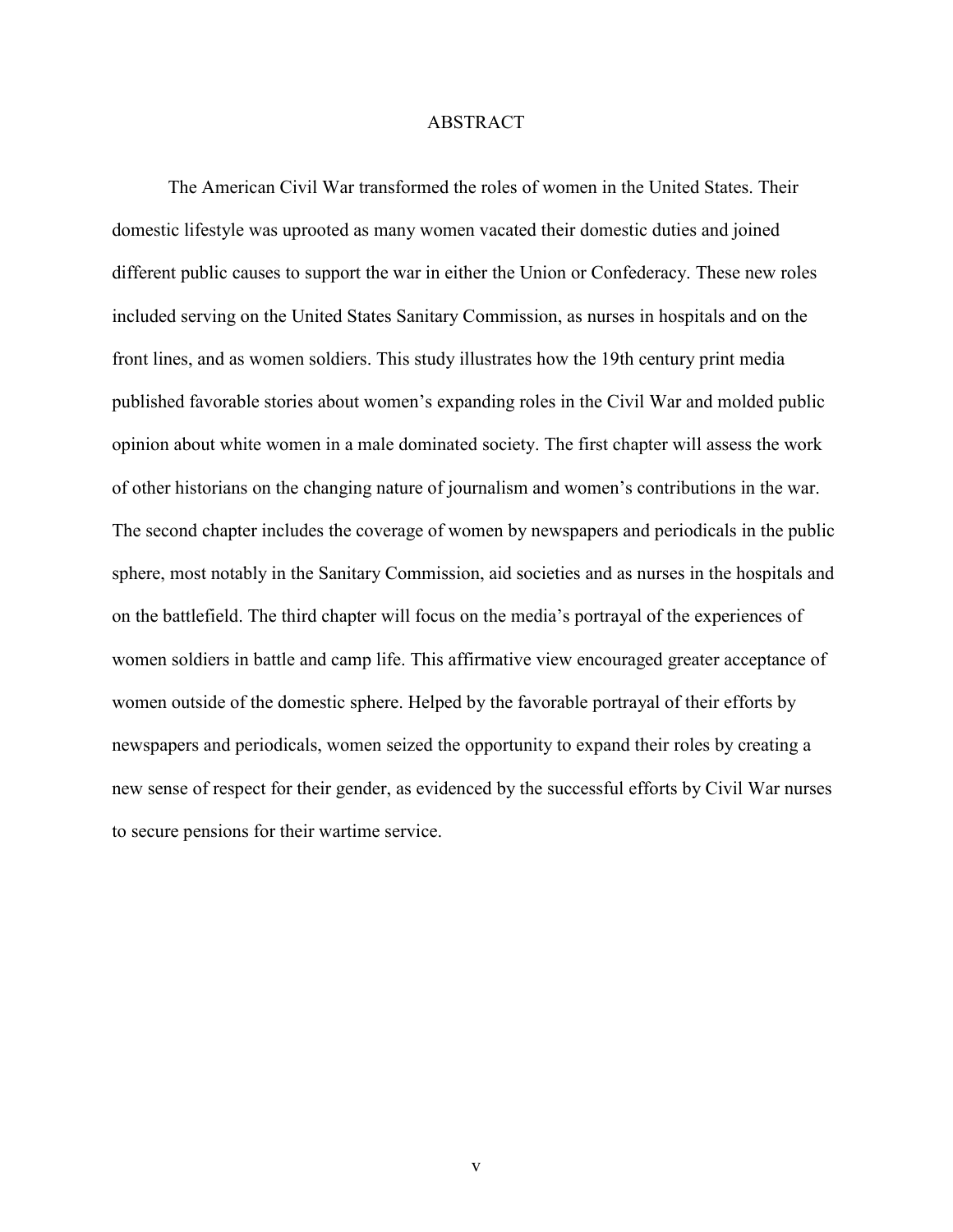### ACKNOWLEDGEMENTS

I am in awe of the Civil War women that I had the honor to research for my thesis. Their tenacity, compassion and courage during the Civil War years surpassed my expectations of women's abilities in the 19<sup>th</sup> century. They are true heroes and I hope this thesis sheds some light on their admirable achievements.

This work would not have been possible without the continuous support from the History faculty at Texas A&M University- Corpus Christi. I would like to thank Dr. Peter Moore, Dr. David Blanke and especially Dr. Robert Wooster, my thesis committee chair and mentor. His continuous support, encouragement and feedback helped me to excel in this project. He provided extensive professional guidance in sharpening my writing and researching skills. He has shown me by his great example, what it means to be a historian.

 I also would like to thank my friend and classmate Jamie Lynn Jones on her support and encouragement in my project. Without her, I would not have achieved this goal.

I would like to dedicate this thesis to the two women in my life that made a significant impact. To my grandmothers, Dorothy Jean Sherman and Mary Ann Kane, you guided me with love and support for many years. I am grateful for the life lessons you taught me and to know that even though I am a woman, I can do anything.

 I would also like to thank my family, my Mom, Dad and sister, Rachel. I am grateful for your listening ear and encouragement. Finally, to the person that made this journey possible, my best friend and husband, Dustin. Your endless support, encouragement, and love means more to me than you can imagine. You helped me achieve a significant life goal and I can never thank you enough. I am forever grateful for you.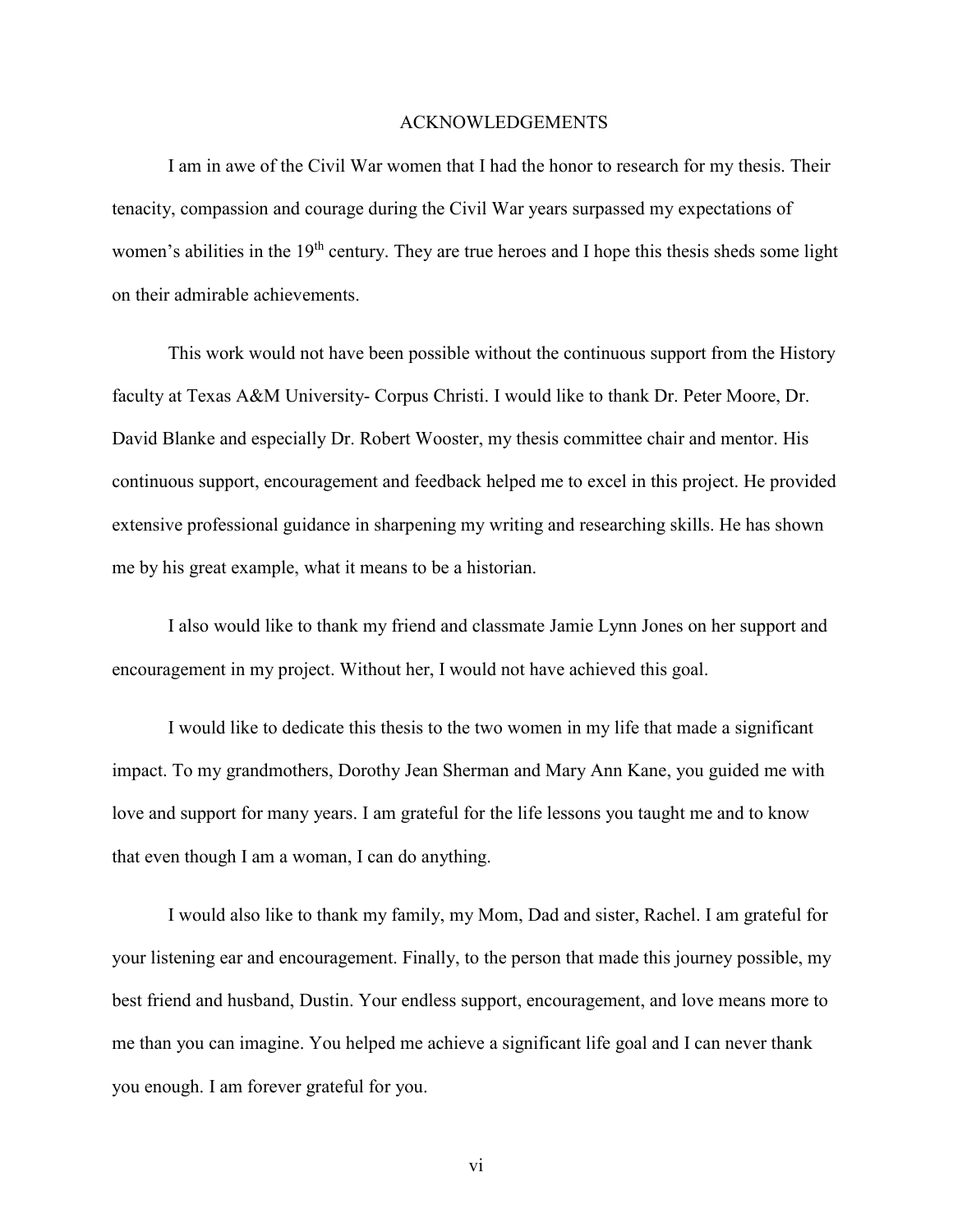| <b>CONTENTS</b>                                                                        | PAGE |
|----------------------------------------------------------------------------------------|------|
|                                                                                        |      |
|                                                                                        |      |
|                                                                                        |      |
|                                                                                        |      |
| CHAPTER I: Changing Journalsim and Roles of Women in the Civil War: A Historiography10 |      |
|                                                                                        |      |
|                                                                                        |      |
|                                                                                        |      |
|                                                                                        |      |

# TABLE OF CONTENTS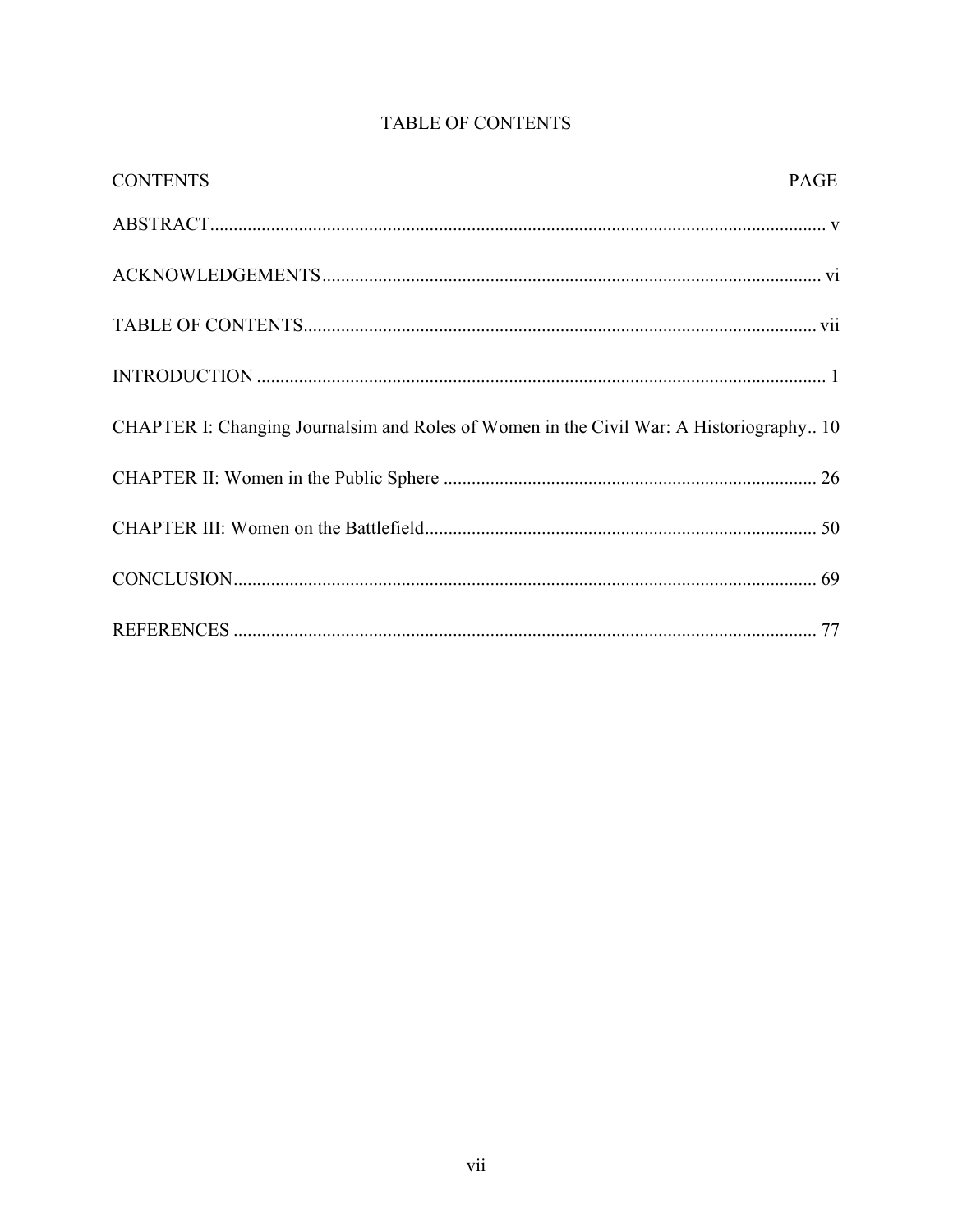#### Introduction

"The result of the war has put into the hands of woman a great power, for it has placed her an equal with man in the eyes of the nation," wrote the *New York Herald* in 1868. Over the past century and a half, scholarship on the American Civil War abounded with new research evaluating the roles of women, focusing on their participation in the antebellum abolitionist movement. However, recent historians are assessing women during the war years as nurses, sanitation workers, volunteers and soldiers.<sup>1</sup>

 The Civil War encouraged women to demonstrate their usefulness in American society. This thesis argues that popular media's positive interpretation of women's expanding roles in the Civil War molded public opinion about white women in a male dominated society in the late  $19<sup>th</sup>$ and early 20<sup>th</sup> centuries. This affirmative view of women encouraged greater acceptance of women outside of the domestic sphere. Women boasted decades of experience organizing for temperance and abolition and the Civil War afforded them similar chances to reveal their talents in the civic arena, resulting in a greater tolerance toward white women in public life. With the favorable portrayal of their efforts by newspapers and periodicals after America's bloodiest war, women had the opportunity to expand their roles by creating a new sense of respect for their gender, as evidenced by the successful efforts by Civil War nurses to secure pensions for their wartime service.<sup>2</sup>

<sup>&</sup>lt;sup>1</sup> "The Era of Petticoat Government," *The New York Herald*, November 11, 1868.

<sup>2</sup> Sarah Evans, *Born for Liberty: A History of Women in America* (New York: Free Press, 1989), 114.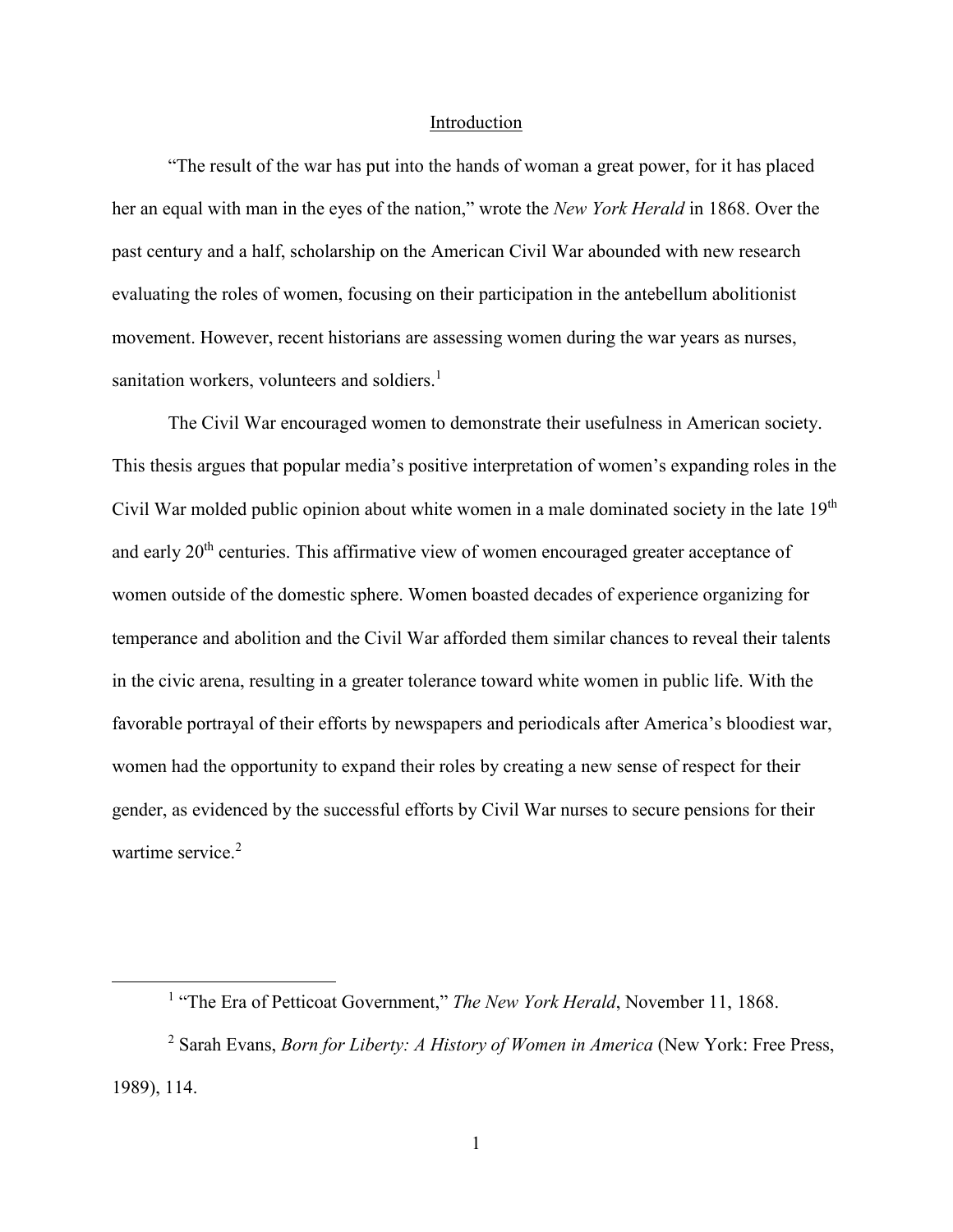This study will analyze newspapers and periodicals' view of white women's involvement in the Civil War. The first chapter will assess the work of other historians on the changing nature of journalism and women's contributions during the war. The second chapter includes the coverage by newspapers and periodicals of women in the public sphere, most notably in the Sanitary Commission, aid societies and as nurses in the hospitals and on the battlefield. The third chapter will focus on the media's portrayal of the experiences of women soldiers in battle and camp life.

Between 1861 and 1917, the print media scrutinized women's Civil War work in public jobs as volunteers for sanitation fairs and aid societies, and as nurses and soldiers. Women ventured into many previously unknown public activities, where they surpassed expectations of their competency in a time of chaos. For instance, newspapers throughout the country published articles about the creation of thousands of aid societies that benefitted the men on battlefields. Furthermore, newspapers in the South promoted women nurses and, as Sarah Evans explains, "recognized the necessity of women nurses and helped to temporarily remove the stigma of such work for them." Mary Cronin estimates that over twenty thousand women engaged in relief efforts in the Union and Confederate states. This work, either as volunteers or nurses, was a vital component of managing the crisis of the war. $3$ 

-

<sup>&</sup>lt;sup>3</sup> Evans, 113, 114 (quotation); Mary M. Cronin, "Patriotic Ladies and Gallant Heroines: Images of Confederate Women in Southern Newspapers, 1861-65," *Journalism History* 36 (Fall 2010): 142, 143; Jane E. Schultz, *Women at the Front: Hospital Workers in Civil War America* (Chapel Hill: The University of North Carolina Press, 2004), 2.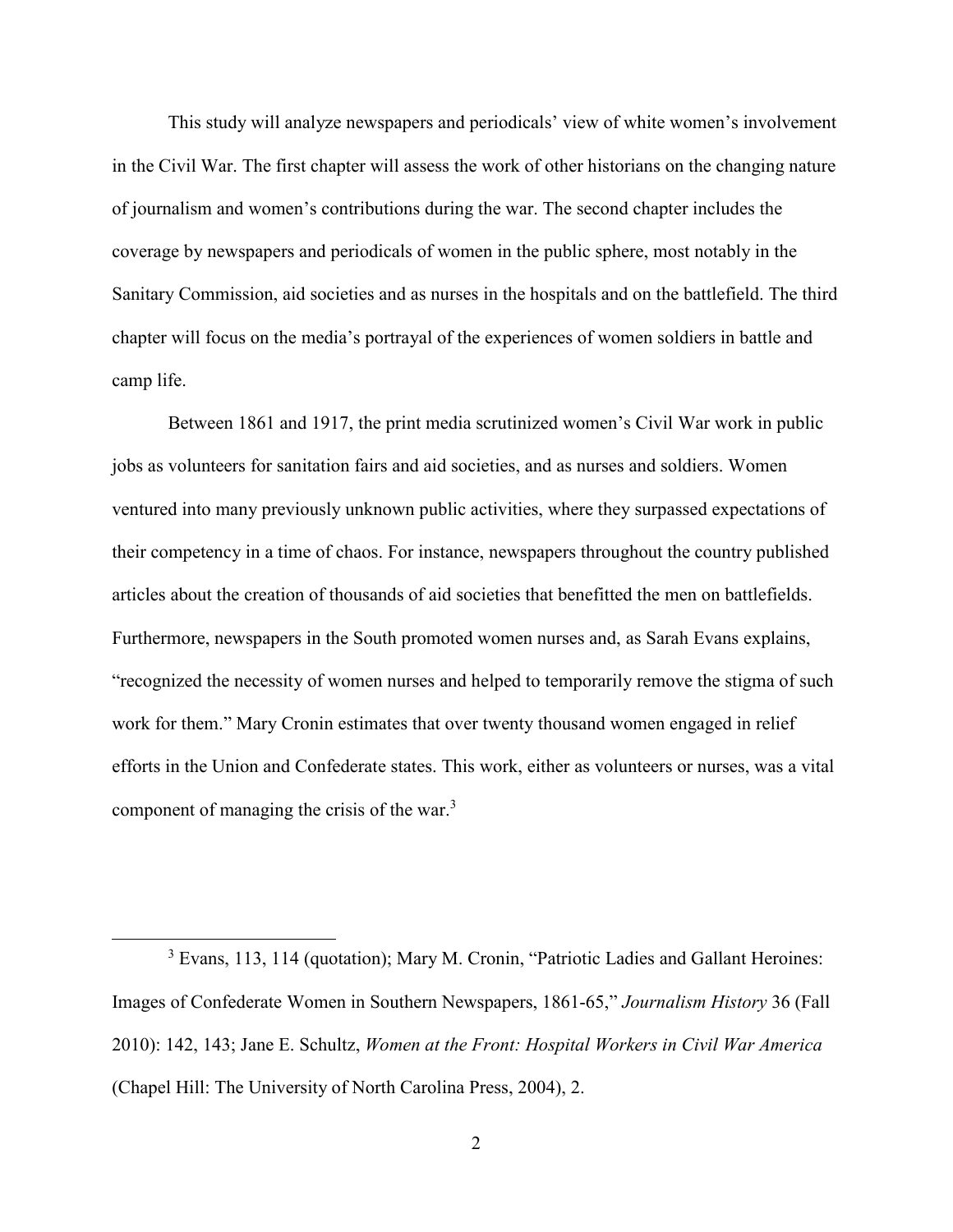Newspapers and journals also discussed women who became soldiers. DeAnne Blanton and Lauren Cook argue that women soldiers "bore all of the same hardships and dire consequences of soldiering as their male comrades." During the war, however, neither army officially recognized female soldiers. Years later, newspapers and periodicals formulated a favorable impression about women soldiers in the war. This optimistic view encouraged a greater acceptance of women in the public sphere and helped to promote more opportunities for women for decades following the conflict.<sup>4</sup>

 By researching newspapers and periodicals between 1861 and 1917, a distinct perspective emerges. These primary sources provide a vibrant picture of daily life and show how society in general came to understand women's contributions in the war years. The newspapers range from small town presses to widely read newspapers such as *The New York Herald* and the *Washington Times*. Periodicals reflect a similar diversity. Indispensable to the everyday running of society, this popular media provided invaluable insights into the opinions and attitudes toward women's efforts during the Civil War.

In researching women's roles in the Civil War, the coverage of newspapers for this thesis ends with 1917. With the intervention of American forces into World War One, newspapers focused on issues related to the Great War and American forces entering combat. After the First World War ended, newspapers did cover women's roles in the Civil War again, but not with the same eagerness as before 1917. Understandably, coverage of women's volunteers in World War One overshadowed attention given their efforts in the American Civil War.

<sup>4</sup> DeAnne Blanton and Lauren M. Cook, *They Fought Like Demons: Women Soldiers in the Civil War* (New York: Vintage Books, 2002), 205 (quotation).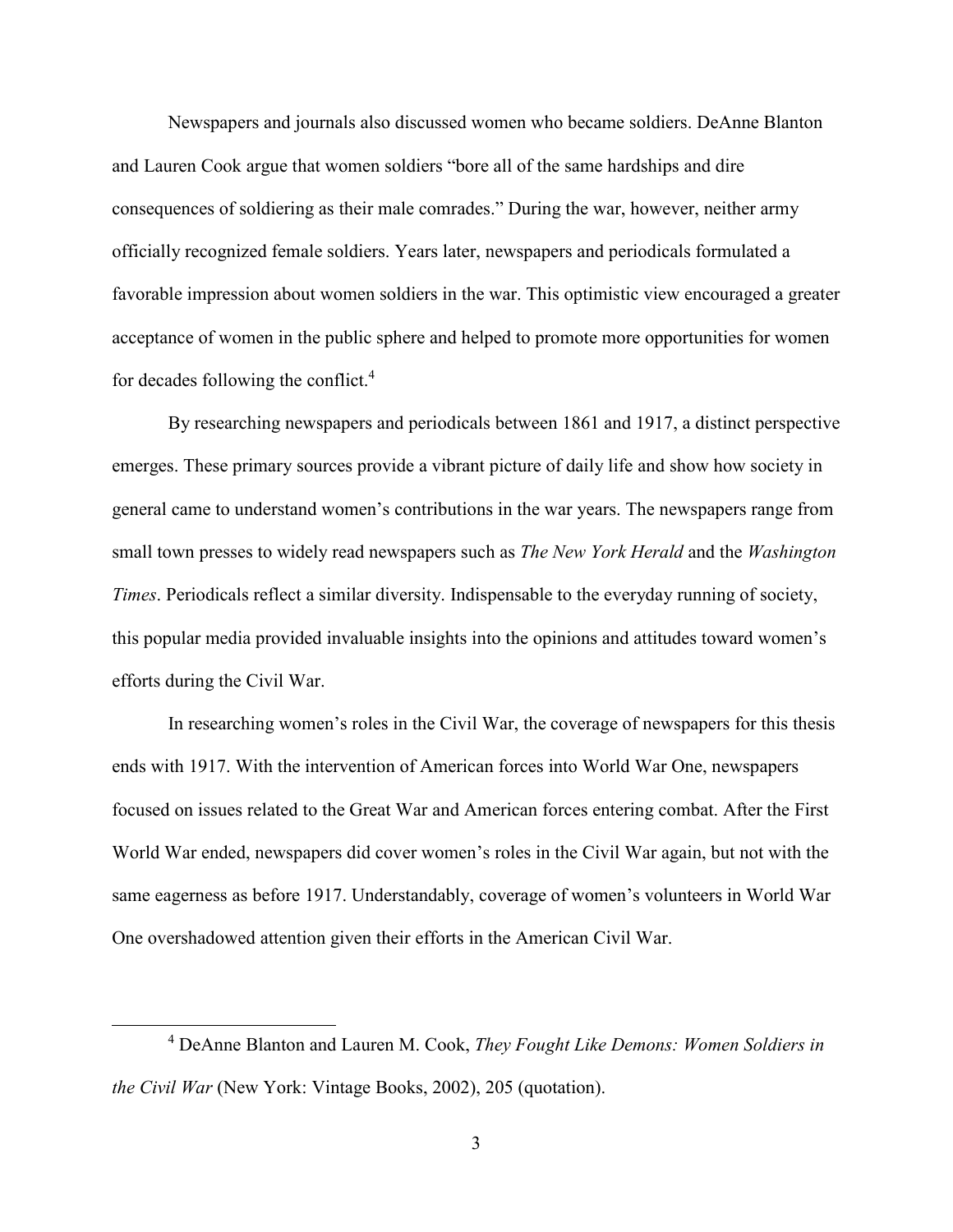Northern women's wartime activities dominated the print media from 1861 and 1917. Why was this the case? In part, women were allowed more freedom in the North, where many of the women's movements had originated. Northern society was more accustomed to women stepping out of the domestic sphere. For example, the abolition and temperance movements were based in the North and had great success. This was not the case in the South, where the plantation system kept women more fully in the "cult of domesticity." Moreover, fewer Southern newspapers and periodicals are available to the modern researcher.

In the gendered  $19<sup>th</sup>$  century society, the print media's portrayal of women aligned with widely accepted views of women's appropriate place. Consequently, women's abilities were foremost documented on the home front. Women were initially expected to stay within what is known as the "cult of true womanhood," which is the sphere of domesticity of home and family life. Frequent discussions in the print media of women's Civil War activities reveal that these efforts fueled the war in a moral, spiritual and physical sense that previously was not recognized in American history. Women helped to persuade men to enter this conflict to help save the Union or in the Confederacy's case, slavery. As the *New Northwest* explained in 1880, "During our own civil war, the women on both sides were among the most ardent in urging friends to enlist and take to the field, and if accounts from the South are to be relied upon, a great many of the women in that section have not given up the struggle yet."<sup>5</sup>

<u>.</u>

<sup>5</sup> Judith Ann Giesberg, *Civil War Sisterhood: The U.S. Sanitary Commission and Women's Politics in Transition* (Boston: Northeastern University Press, 2000), 24; "Mr. Parkman's Objections," *New Northwest*, January 22, 1880 (quotation); "The Sufferers from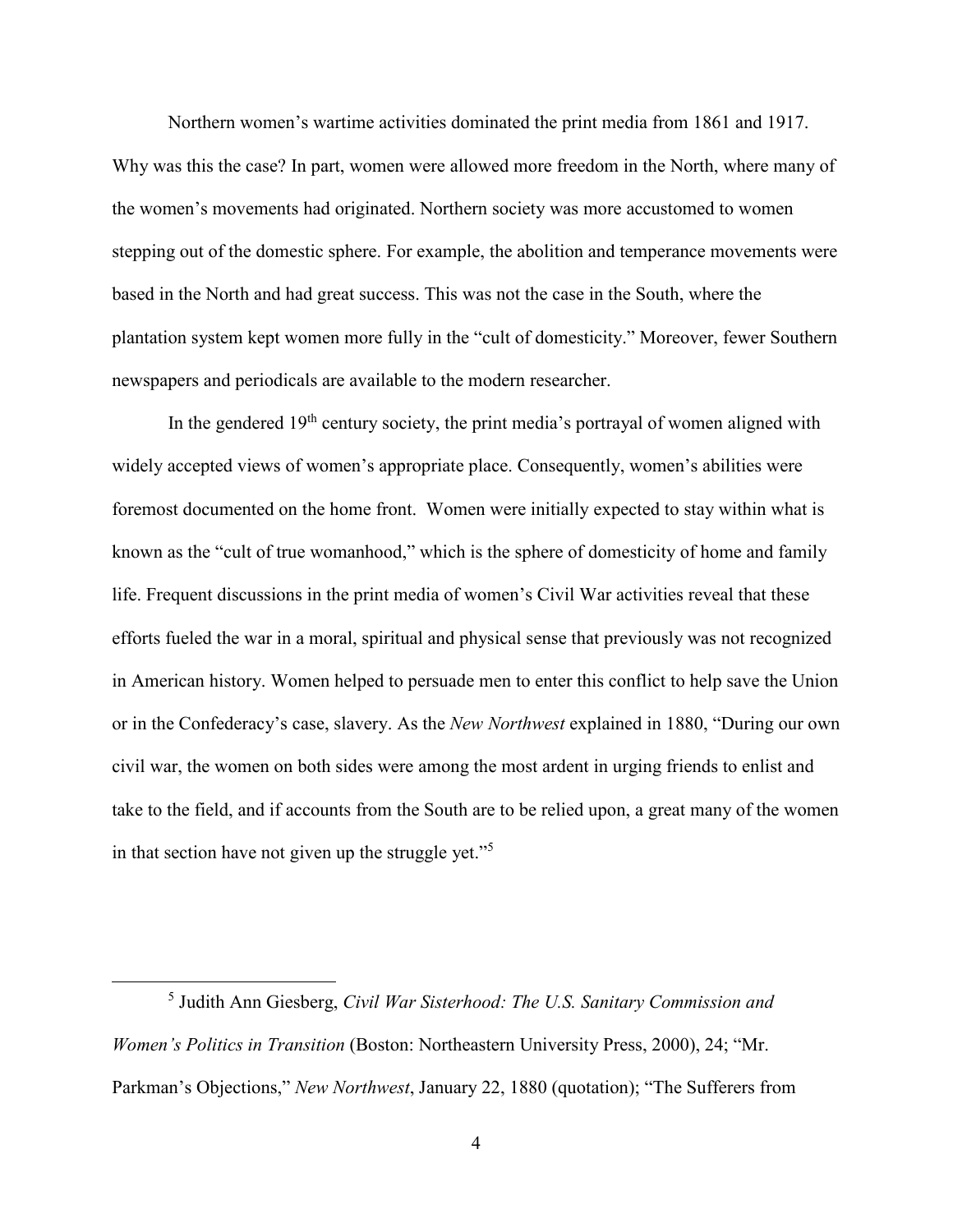The print media also concluded that women made tremendous sacrifices in the war. According to the *Daily Phoenix*, women "denied themselves not only delicacies, but even substantial food also, in order to add to the stock of provisions for the army." Across all economic classes, they were expected to ration at home to support the troops. As the *Jackson Standard* proclaimed, "the women of the South during our civil war proved that with them patriotism was stronger than vanity." For example, many well-to-do Southern women gave up their jewelry and family inheritances for the Confederate cause. Similarly, women in the Union often used their fine fabrics to outfit the army with needed clothing materials. Countless women realized that the finer things in life were no longer practical or necessary. The print media made sure that women were recognized for their efforts. As historian Jeannie Attie states, "Union women were heralded for energies that never flagged and patriotic spirits that stayed buoyed for the duration of the conflict."<sup>6</sup>

Ironically, women's efforts on the domestic front led to more opportunities in the public sphere. Before the war, Catherine Clinton writes, "females were assigned value in terms of their running a household and producing a family, and little else." However, the Civil War opened new outlets for them. Winslow Homer portrayed this new undertaking of women in his oftenreprinted portrait, "Our Women and the War." This particular drawing's title, the "Influence of Women," portrays Homer's reasoning for representing the importance of women. The images

-

War," *Sun*, April 23, 1898; Jeanie Attie, *Patriotic Toil: Northern Women and the American Civil War* (Ithaca: Cornell University Press, 1998), 25.

<sup>&</sup>lt;sup>6</sup> "Southern Women in the Civil War," *Daily Phoenix*, July 19, 1874 (quotation); "The Love of Dress," *The Jackson Standard*, March 23, 1876; Scott, 69; Attie, 1 (quotation).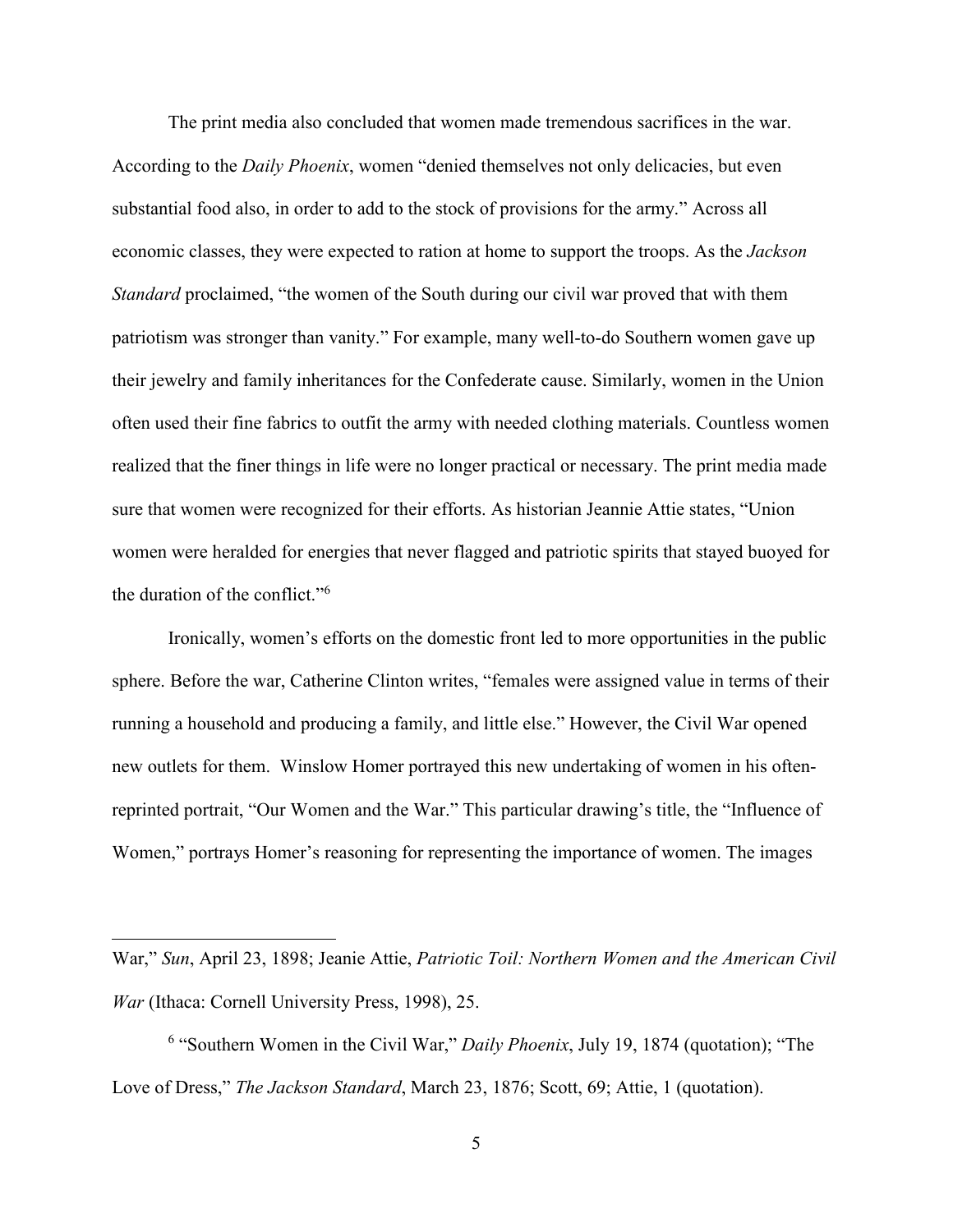depict an optimistic explanation of what women were capable of at the beginning of the war and what they achieved by the end of the conflict. For example, the first image illustrates women helping in the domestic sphere, while the last image is of a nurse assisting a wounded soldier. Equally as important, the other images ranged from sending supplies from their own homes to the soldiers on the battlefields, nursing wounded men back to health, writing letters for soldiers to their loved ones, and supervising and managing households while the men were away fighting. Indeed, many women inspired saint-like portrayals, since "their compassion inspired their patriotism."7

According to the newspapers, women's sacrifices on the home front intensified as the fighting progressed, and they assumed duties that previously had been considered the exclusive domain of men. On southern plantations, women were now expected to keep the administrative tasks in order and manage the substantial staff in daily operations even as they maintained their own domestic duties of raising children during the war crisis and keeping their homesteads secure from enemy forces. This idea of self-sacrifice set the tone for the print media to take a more positive view of the changing of gender norms during the war years. $8$ 

According to the *Advocate of Peace,* published by the American Peace Society, "women had to toil and to strive to fill the place left vacant." They transformed into public servants in

8 Clinton, 4; "Patriotism," *Mitchell Capital*, June 14, 1895.

<sup>7</sup> Catherine Clinton, *Stepdaughters of History: Southern Women and the American Civil War* (Baton Rouge: Louisiana State University Press, 2016), 44 (quotation); Winslow Homer, "Our Women and the War," *Harper's Weekly*, 82, 4 (September 1862), Digital Public Library of America, http://dp.la/item/693c02bc190917b1304fa7ac1921a03e; Attie, 4 (quotation).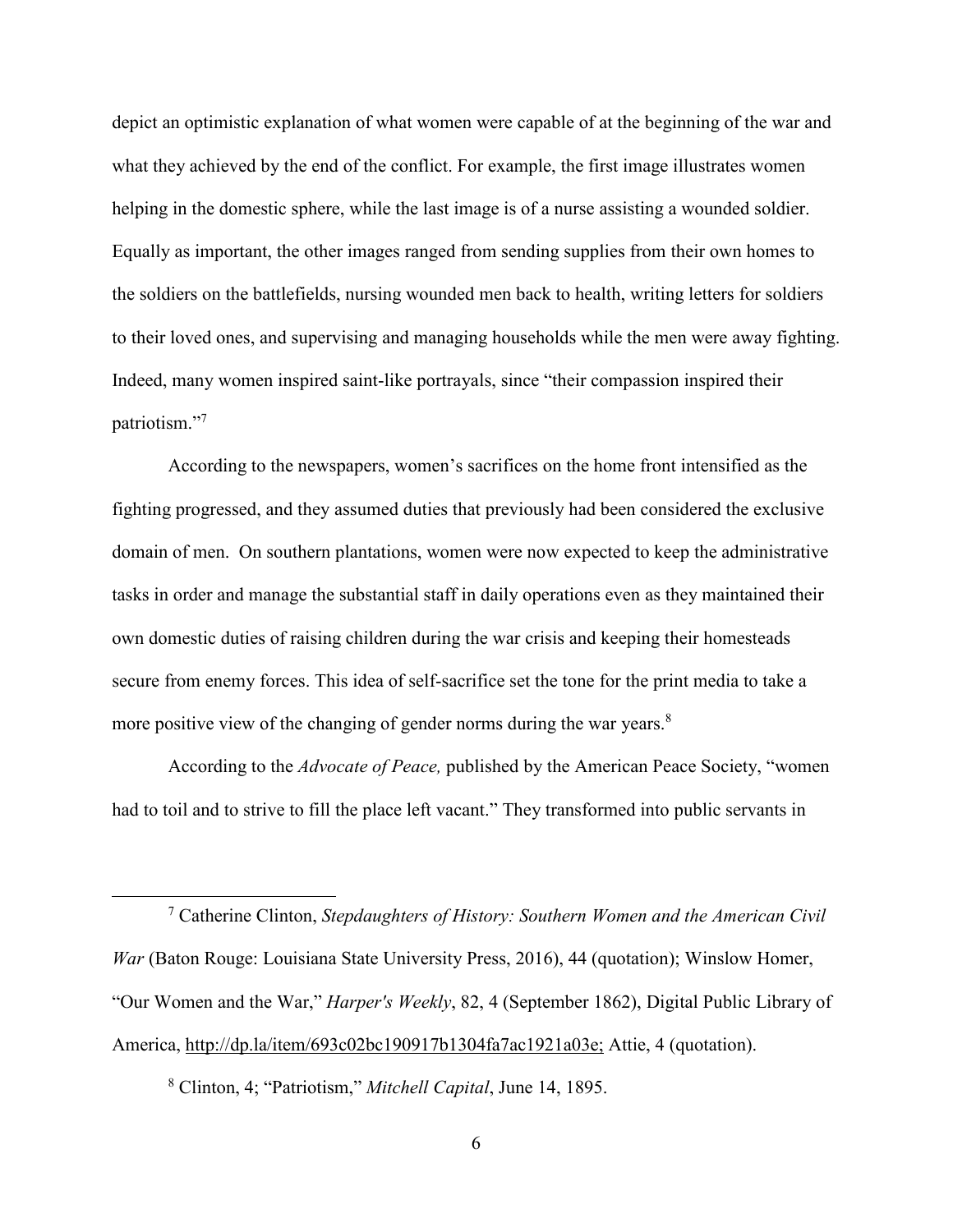order to keep their homesteads running, husband's businesses from closing and family life in order. Skeptics often doubted that women could fill the enormous vacancies left by the soldiers. However, women had no other choice as they had to persevere in times of trial to keep things running as smoothly as possible. Moreover, many women made a "conscious decision to make unique sacrifices in defense of the nation." They understood the reality they were living in and knew they were duty bound to make these sacrifices. Because of the print media's coverage of such activities, society came to realize their sacrifices had been vital to managing the enormity of the war crisis $<sup>9</sup>$ .</sup>

Media also highlighted women's roles in persuading men to fight. According to the *Anderson Intelligencer*, "women played a great part…they more than anyone compelled every able-bodied man in the South to go into the line of battle." They persuaded, challenged and urged their menfolk to fight for their beliefs and in the North to resist the injustice of slavery and save the Union. In this time of crises, "women welcomed the sudden expansion of the emotional and physical spaces in which they could perform their citizenship." As such, no account on the Civil War is complete without recognizing women's expanded duties on the home front, new roles which enabled them to seek out more opportunities in the public sphere.<sup>10</sup>

9 Catherine Gurney, "How War Affects Woman," *Advocates of Peace* 6, no. 5 (1875): 30, http://www.jstor.org/stable/27905850; Attie, 22 (quotation).

<u>.</u>

<sup>10</sup> "Women and the War," *Anderson Intelligencer*, April 25, 1900 (quotation); "Woman's Work in the Civil War," *Phrenological Journal & Life Illustrated: A Repository of Science, Literature & General Intelligence* 46, no. 1 (July 1867): 33, American Antiquarian Society (AAS) Historical Periodicals Collection: Series 5, EBSCOhost (accessed January 31, 2018),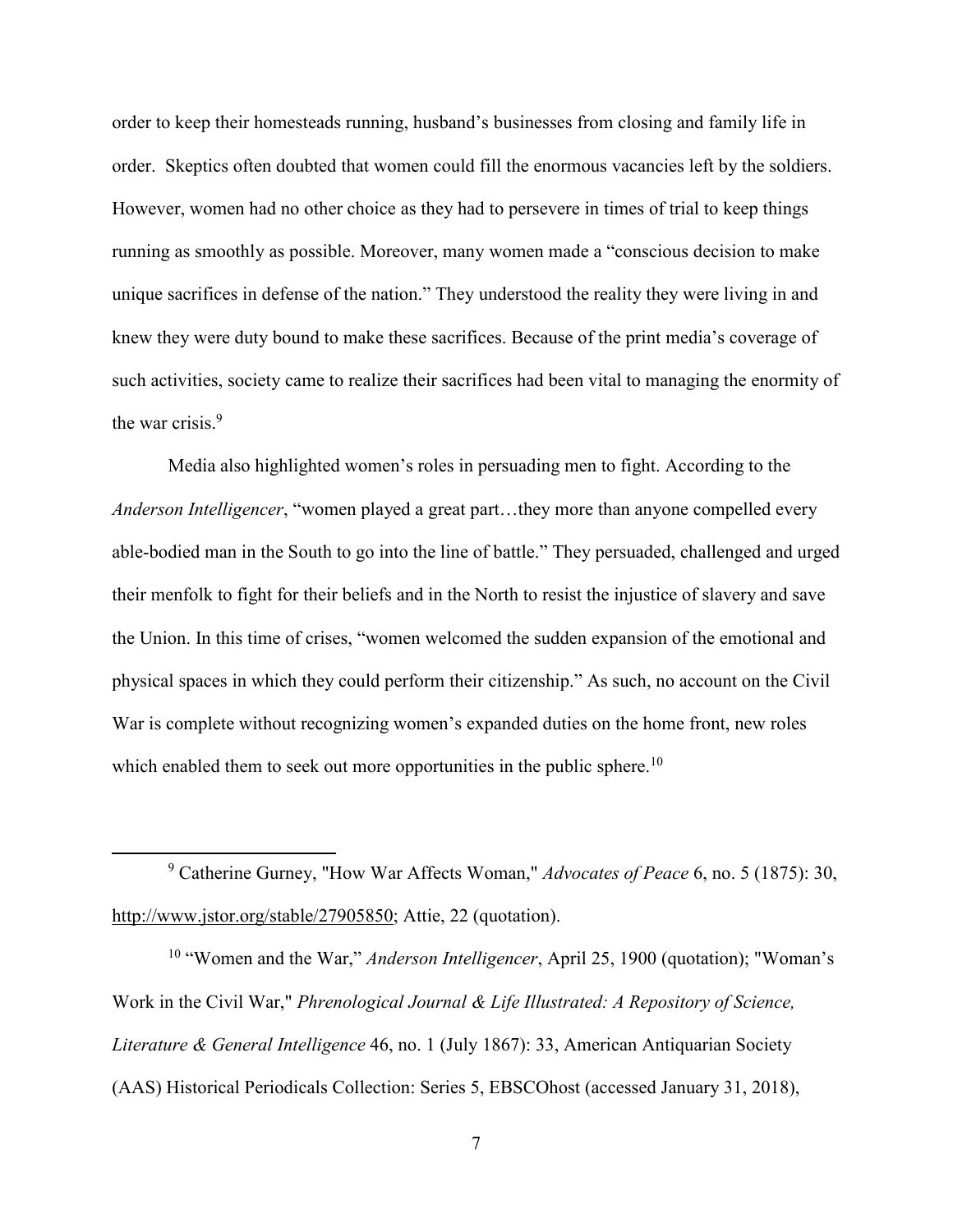In addition, technological advances allowed newspapers and periodicals to influence broader audiences in the United States. By acknowledging the importance of women's roles in the American Civil War, newspapers and periodicals indirectly gave women a larger voice. As Anne Firor Scott explains, "wartime experiences prepared a generation of women for the great leap forward they were to make in the postwar decades." They knew their efforts were essential to winning the war and these experiences gave them a broader view of what they could ultimately achieve in American society.<sup>11</sup>

With the print media's coverage, society recognized that the war changed gender norms and perceptions of women's proper place in the home and the public sphere. According to Scott, "The Civil War provided them with both the impetus and the opportunity to begin to address women's concerns outside of the local context---to begin to look beyond what was traditionally considered women's sphere of influence." During the half century after the war, the frequent newspaper articles and periodicals that referenced the contributions of the "weaker sex" serve as clear evidence supporting Scott's assertions.

As in many things in life, not all of the newspaper reports were favorable to women's efforts in the war years. Many newspapers and periodicals discussed how women mishandled large organizations and the distribution of war supplies. Others insisted that their proper place

http://web.a.ebscohost.com/ehost/detail/detail?vid=5&sid=9e4869b3-edfd-4911-bd3dce608baec362%40sessionmgr4009&bdata=JnNpdGU9ZWhvc3QtbGl2ZSZzY29wZT1zaXRl#d b=h9m&AN=59956537; Attie, 23 (quotation).

 $\overline{a}$ 

<sup>11</sup> Anne Firor Scott, *Natural Allies: Women's Associations in American History* (Urbana: University of Illinois Press, 1991), 59 (quotation).

8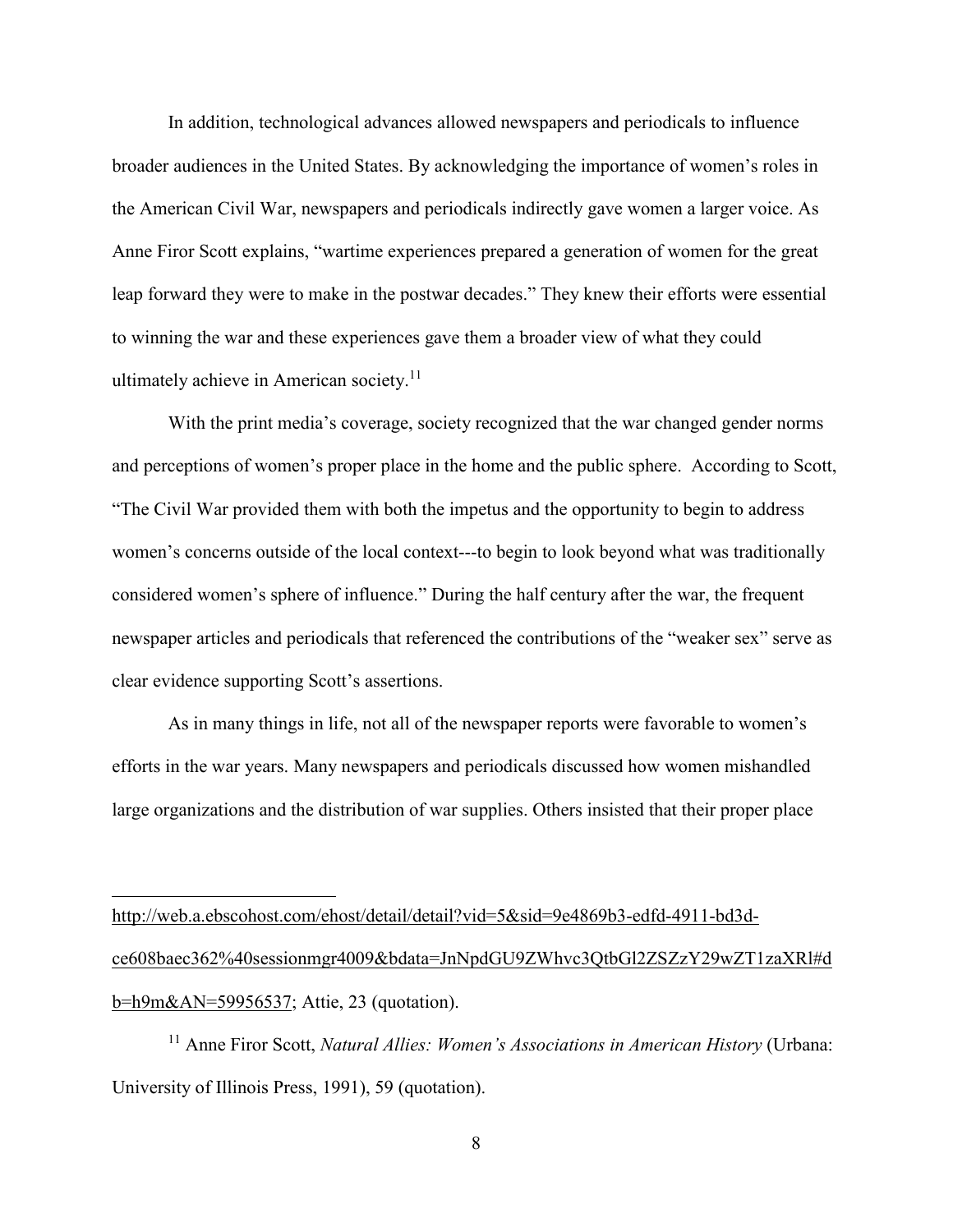was in the home and the general public did not need their assistance. More frequently, however, the print media offered a more promising outlook on women's efforts during the war. Additionally, this encouraging view illustrated that women's exertions were "essential to the government's defense." Influenced by newspapers and periodicals, society more readily recognized women's abilities and their pursuit of new opportunities in the post war years.<sup>12</sup>

<sup>12</sup> Judith Ann Giesberg, *Civil War Sisterhood: The U.S. Sanitary Commission and Women's Politics in Transition* (Boston: Northeastern University Press, 2000), 167; Risley Ford, *American Civil War Journalism* (Santa Barbara: Praeger, 2012), xiii; Attie, 22 (quotation).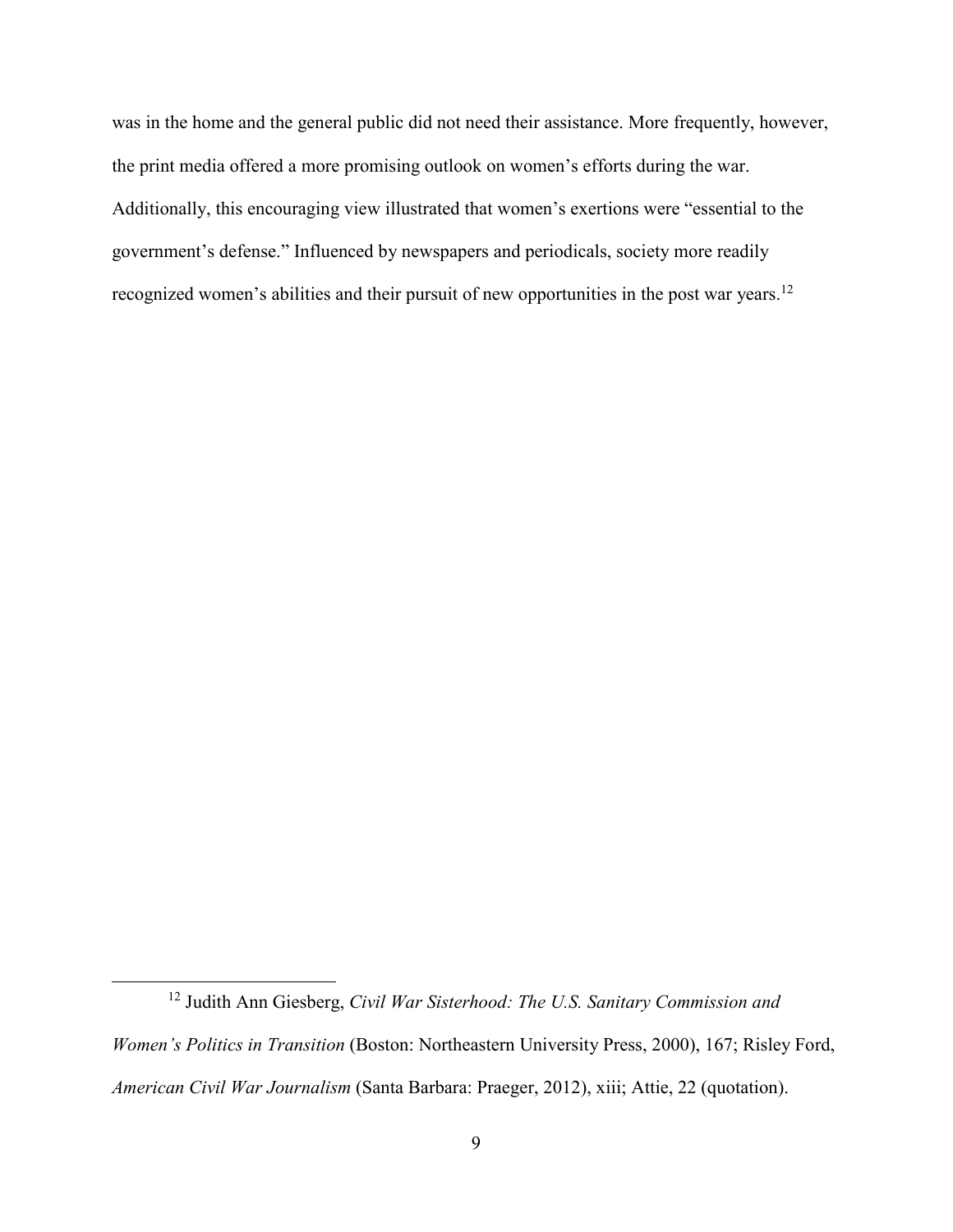### Chapter 1

## Changing Journalism and Roles of Women in the Civil War- A Historiography

The crisis of the American Civil War compelled women to demonstrate their worth in American society. Media's positive interpretation of their expanding roles shaped public opinion in the later  $19<sup>th</sup>$  and early  $20<sup>th</sup>$  century. Furthermore, the changing nature of journalism emphasized this differing view of women in a male dominated society. In turn, the growing influence of journalism ensured a broader public recognition of women's activities in the war effort.

Several scholarly works evaluate the importance of media's role in the mid to late 19th century America. *Words at War,* a collection of conference papers from the Symposium on the 19<sup>th</sup> Century Press at the University of Tennessee, discusses media's influence before, during and after the war. "In bringing the political and military conflict into American parlors and living rooms," conclude the volume's editors, newspapers and popular magazines "both solidified and expanded the power of the press as it moved into the modern era." The ability of the newspapers to push people to the brink of war is best seen in Debra Reddin Van Tuyll's "Knights of the Quill," which argues that Southern media's one-sided view of events served to inflame sectional tensions. However, the print media was wary of creating a perception of an impending bloodbath. Newspapers in the South were highly important, since "reader demand for news was demonstrated by the stunning increase in new subscriptions in the early part of the war." People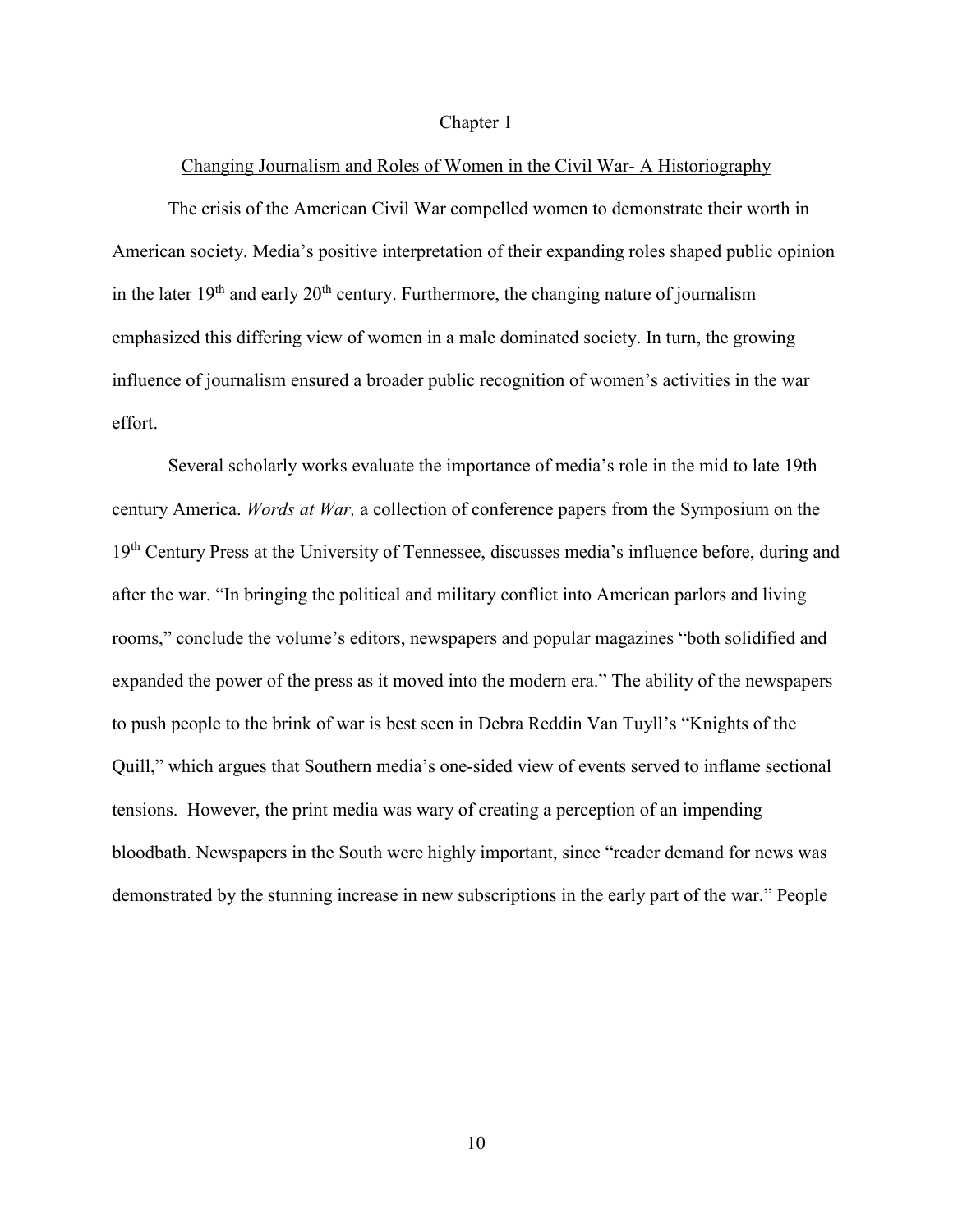wanted the news as quickly as possible and each newspaper influenced society's political, social and emotional views of Civil War events.<sup>13</sup>

Another important scholarly work on the media is David W. Bulla's and Gregory A. Borchard's *Journalism in the Civil War Era,* which assesses the influence of both small and large newspapers in carrying "information to a national audience." Reports from the front lines now provided editors with access to publishable war content. Changes in technology made possible different methods of reporting from the battlefields with a more direct outlook on soldier's experiences. New steam presses encouraged more newspapers to print larger editions, which in turn allowed the public to get better news at a faster pace. The new technology also permitted the use of illustrations (woodcuts) that gave readers direct visual images of contemporary scenes, especially on the battlefields. In the case of the Civil War, this made it easier for society to realize the deadly seriousness of combat. As journalism flourished, more reporters were able to find stable jobs, get the news out quicker and provide an efficient way for society to gain valuable and relevant information. The press, as Bulla and Borchard explain, was crucial in publicizing President Abraham Lincoln's wartime successes. These newspapers "would continue

-

<sup>13</sup> David S. Sachsman, S. Kittrell Rushing, and Roy Morris, Jr, eds., *Words at War: The Civil War and American Journalism* (West Lafayette: Purdue University Press 2008), 9 (quotation), 138 (quotation); Donald E. Reynolds, *Editors Make War: Southern Newspapers in the Secession Crisis* (Carbondale: Southern Illinois University Press, 2006), 27.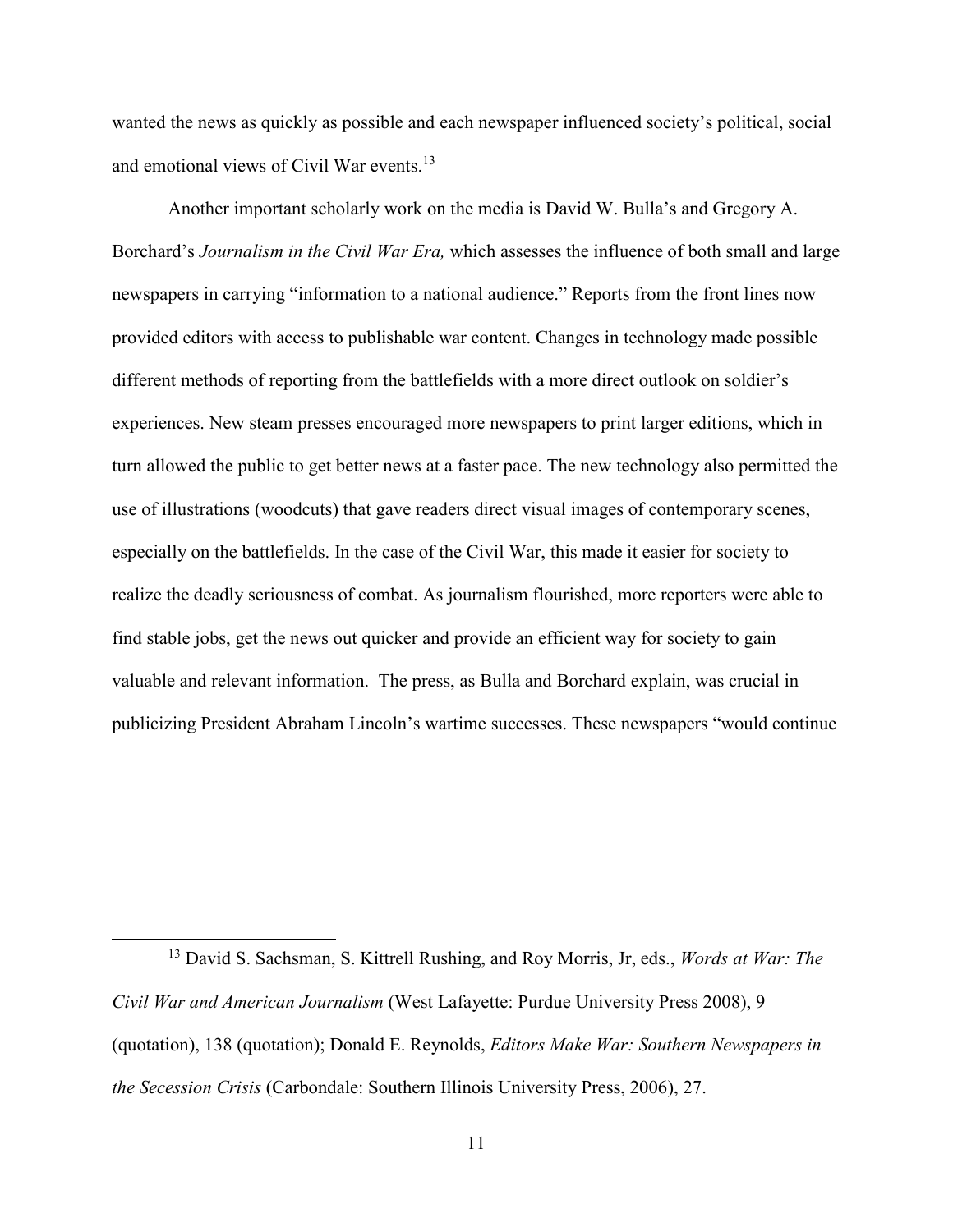to espouse the ideals Lincoln championed during a time when journalism would become a profession and industry."<sup>14</sup>

 Risley Ford's *Civil War Journalism* examines the background of journalists who reported the war and provides a detailed explanation of editors' rights. Editors had the ability to publish what they thought was the most influential information about battles, generals' decisions and death tolls. With this power, editors could sway public's opinion by supporting or opposing the views of either the Confederate or the Union governments. With the use of illustrations, the war came to life for the general public. For example, many sketches captured the sentimentality associated with troops going off to war. Within these same pictures, a romanticized view of the women and children emerged as they sent their loved ones off to battle. This perspective of the excitement of the troops and their families depicts the falsely optimistic assumption that the war would end quickly with little bloodshed. These illustrations gave an innovative outlook to reporting that eventually led to a greater acceptance and understanding of the importance of journalism. This in turn led both Union and Confederate governments to attempt to censor and suppress the press.<sup>15</sup>

In his *The South Reports the Civil War*, Andrew Cutler describes the struggles reporters often faced in reporting the Confederate cause and its belief in the institution of slavery. Southern newspapers "in some measure provided the equivalent of literary magazines and magazines of opinion, and their editors tended to be a cross between the statesman-politician and

<sup>14</sup> David W. Bulla and Gregory A. Borchard, *Journalism in the Civil War Era* (New York: Peter Lang, 2010), xvii; 5, 10, 25, 75, 208 (quotation).

<sup>15</sup> Ford, xi, 38.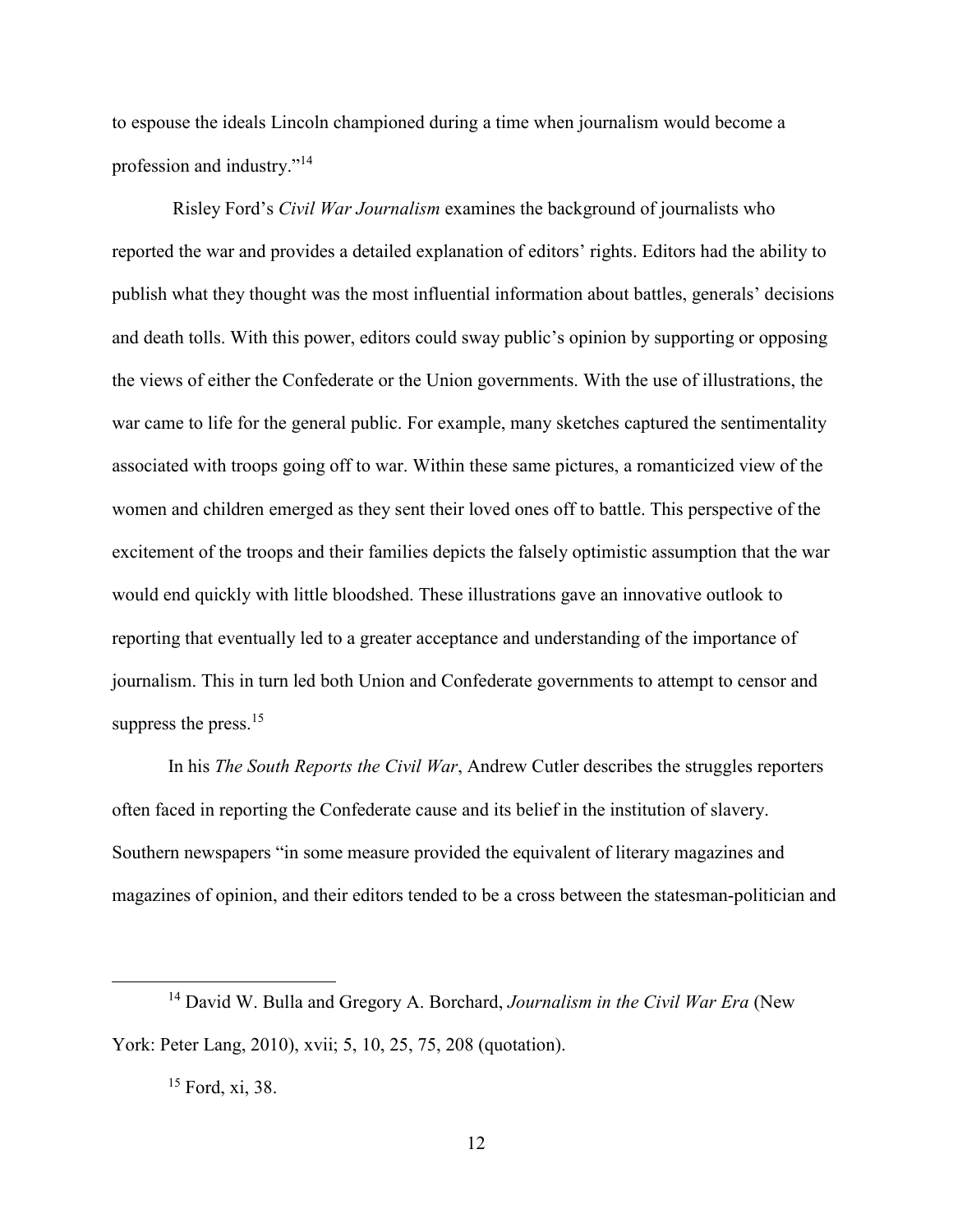the man of letters." With such prestige, Southern reporters had high demands expected of them. Due to the wartime scarcity of paper and ink, and breakdown in transportation through much of the Confederacy, getting the correct news content to the newspapers was a feat. Southern newspapers made few attempts to hide their partisan views in their reporting. At times reporters faced the charge that they were Union spies. In other instances, it was extremely difficult to report the whole truth about a military event due to the difficulty of reaching the front lines. In addition, the rapidly changing military situations on several major war fronts rendered honest reporting difficult. Overall, Southern reporters usually tried to portray conditions as favorably as they could to the Confederacy to boost public morale.<sup>16</sup>

Gerald Baldasty, by contrast, focuses on the changing nature of journalism in the post war years. At the beginning of the 1800s, most journalistic endeavors were small weekly newspapers that focused on mainly small town politics (political parties financed these newspapers) and the local news. By the later 19th century, however, newspapers became larger in size and featured a mixture of politics, daily life, crime, entertainment and fashion on both the local and national level. According to Baldasty, "technological innovation, the rise of a market economy, the broad sweep of industrialization, greater leisure time and literacy, and the rise of great cities," all aided in the changing nature of journalism and the newspaper market. Furthermore, Baldasty also demonstrates that newspapers became commercialized in order to make a handsome profit (advertisers were now the main stockholders, not political parties). Previously, they were created to bring news to the local population with little monetary gain to

<sup>&</sup>lt;sup>16</sup> Andrew Cutler, *The South Reports the Civil War* (Princeton: Princeton University Press, 1970), 24 (quotation), 41, 102, 506.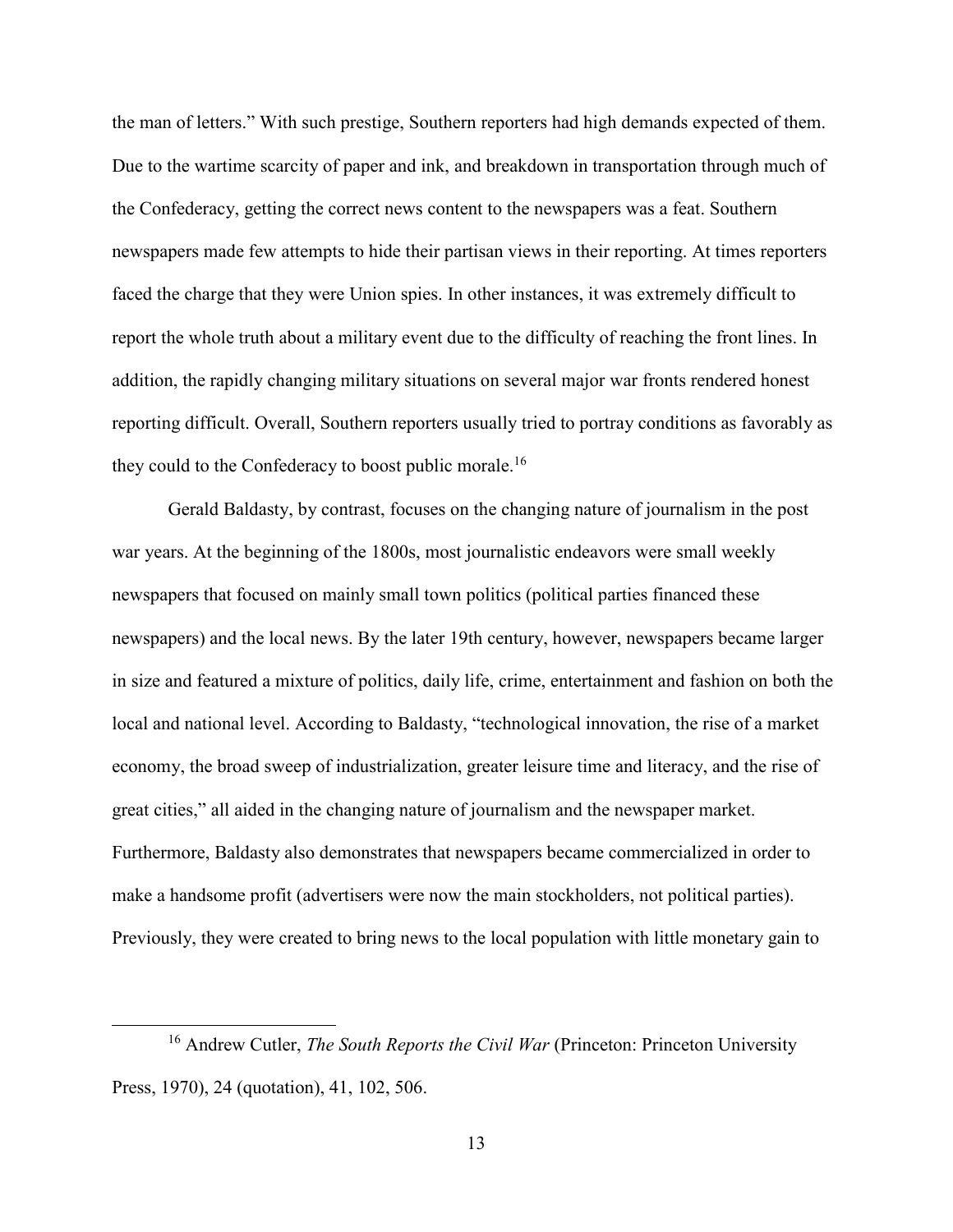the publisher. By the end of the 19<sup>th</sup> century, this changed drastically as large newspapers such as *The Evening Post* became increasingly profitable. Many popular newspapers followed the same path and allowed commercialization to influence news reporting. With the use of advertisements, the news "became a commodity, as a commercial product to be shaped, packaged, and marketed with a constant eye to profit." The commercialization of journalism also afforded the print media the opportunity to discuss groundbreaking news such as women's rights.<sup>17</sup>

Various scholars have also examined women's competencies to provide resources, time and experience in the war effort. Anne Firor Scott's groundbreaking *The Southern Lady,*  published in 1970, emphasizes women's hardships before, during and after the war. Her description of southern women's confining sphere illustrates their complaints about lack of education and mothering duties of both biological children and slaves. According to Scott, the coming of war "speeded social change and opened Pandora's Box" for women. Expectations of women now incorporated the daily tasks that previously their husbands had dominated. Women filled the vast void that men left as they marched off to battle proving themselves as farmers, shop owners, nurses, managers, organizers, postmistresses and manufacturers. In many instances, women did this without previous experience or knowledge of such public and administrative activities. They resisted discrimination because they were duty bound to the cause's efforts. Similarly, Alice Fahs documents that "woman's war of sacrifice and suffering complemented a

-

<sup>17</sup> Gerald J. Baldasty, *The Commercialization of News in the Nineteenth Century* (Madison: University of Wisconsin Press, 2014), 4 (quotation), 140 (quotation).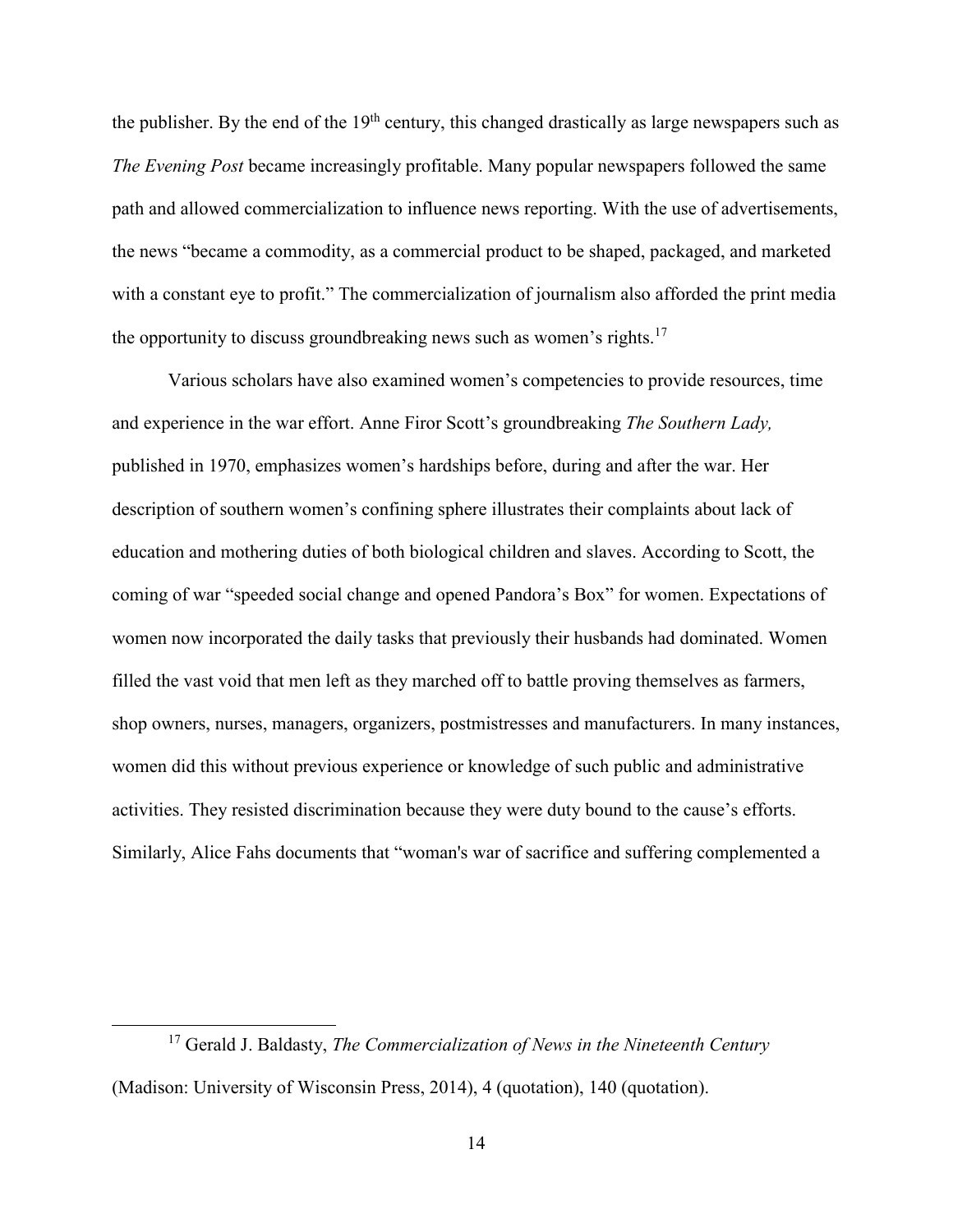man's war of fighting." They had to assert a newfound confidence to show others they could meet all expectations placed upon them.<sup>18</sup>

With the war's end, Scott argues that "the first foreshadowing of a new style of woman began to appear." For example, a South Carolina editor noted that after the war his father now farmed alongside his mother-in-law. With labor at a premium, women fought for gender integration by pursuing jobs in the public sphere that had not previously been acceptable. Women editors like Eliza Jane Povitevent, who edited the *New Orleans Picayune*, secured newfound influence. With the opening of educational and employment opportunities, women gained a voice. "Wherever economic imperatives existed, mores and social barriers gave away," concluded Scott.<sup>19</sup>

 Published five years after Scott's seminal work, Bell Irvin Wiley's *Confederate Women* documents further scholarship on women's achievements in the American Civil War. This account examines three well-known women in the Confederacy and their impressive roles in the public sphere of a male dominated society. Mary Chestnut, Virginia Clay, and Varina Davis all provide examples of women who stepped outside of the domestic sphere and took on important duties done previously by their husbands. Wiley's research also includes a chapter on women soldiers, nurses and volunteers in the war effort. He states that a "few determined and resourceful

<sup>18</sup> Anne Firor Scott, *The Southern Lady: From Pedestal to Politics 1830-1930* (Chicago: University of Chicago Press, 1970), 78 (quotation); Alice Fahs, "The Feminized Civil War: Gender, Northern Popular Literature, and the Memory of War, 1861-1900," *Journal of American History* 85 (March 1999): 146 (quotation).

<sup>19</sup> Scott, *The Southern Lady*, 81, 83, 102, 107, 110, 119, 129 (quotation).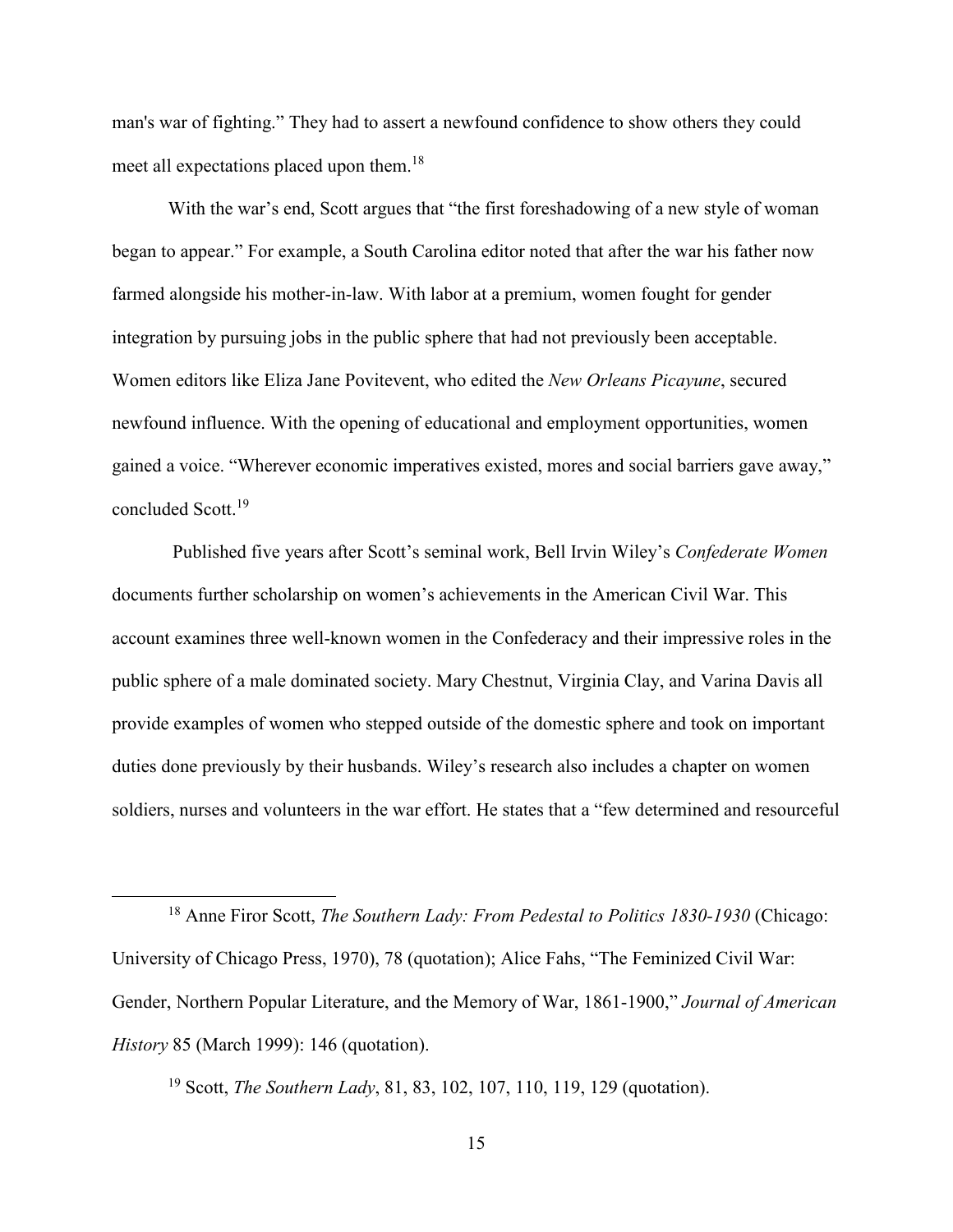women" broke through the barriers of prejudice and discrimination. Wiley's conclusion suggests that the American Civil War suspended the bondage of patriarchy upon women and allowed them further experiences in the public sector of American society. As men came back from the war, according to Wiley, they quickly realized what women had accomplished in their absence. Women's triumphant endeavors led to the "fact that they made far more progress in the fortynine years between 1865 and World War I than in the seventy-eight years from the Revolution to 1861."<sup>20</sup>

Catherine Clinton's more recent *Stepdaughters of History* discusses Southern women's involvement in the war and how the aftermath of the war affected conventional female roles in American society. During the war, women "were required to shoulder inordinate wartime burdens on the home front….sacrifice became the watch word." They had to pursue innovative roles outside of their normal place in society. Wartime sacrifices made these duties necessary and proper within the sphere of women's domestic duties. As a "band of sisters," these women emerged as one identity during the war years. Women from all economic backgrounds needed each other in times of trial, with the loss of loved ones and with the changing nature of their domestic duties on the home front. These women had to proceed at times with caution into this unknown world, but they also gained valuable skills. Furthermore, Clinton discusses the changing boundaries of female propriety, labelling those that pushed past it as "impermissible

-

<sup>20</sup> Bell Irvin Wiley, *Confederate Women* (Westport: Greenwood Press, 1975), 144, 149 (quotation).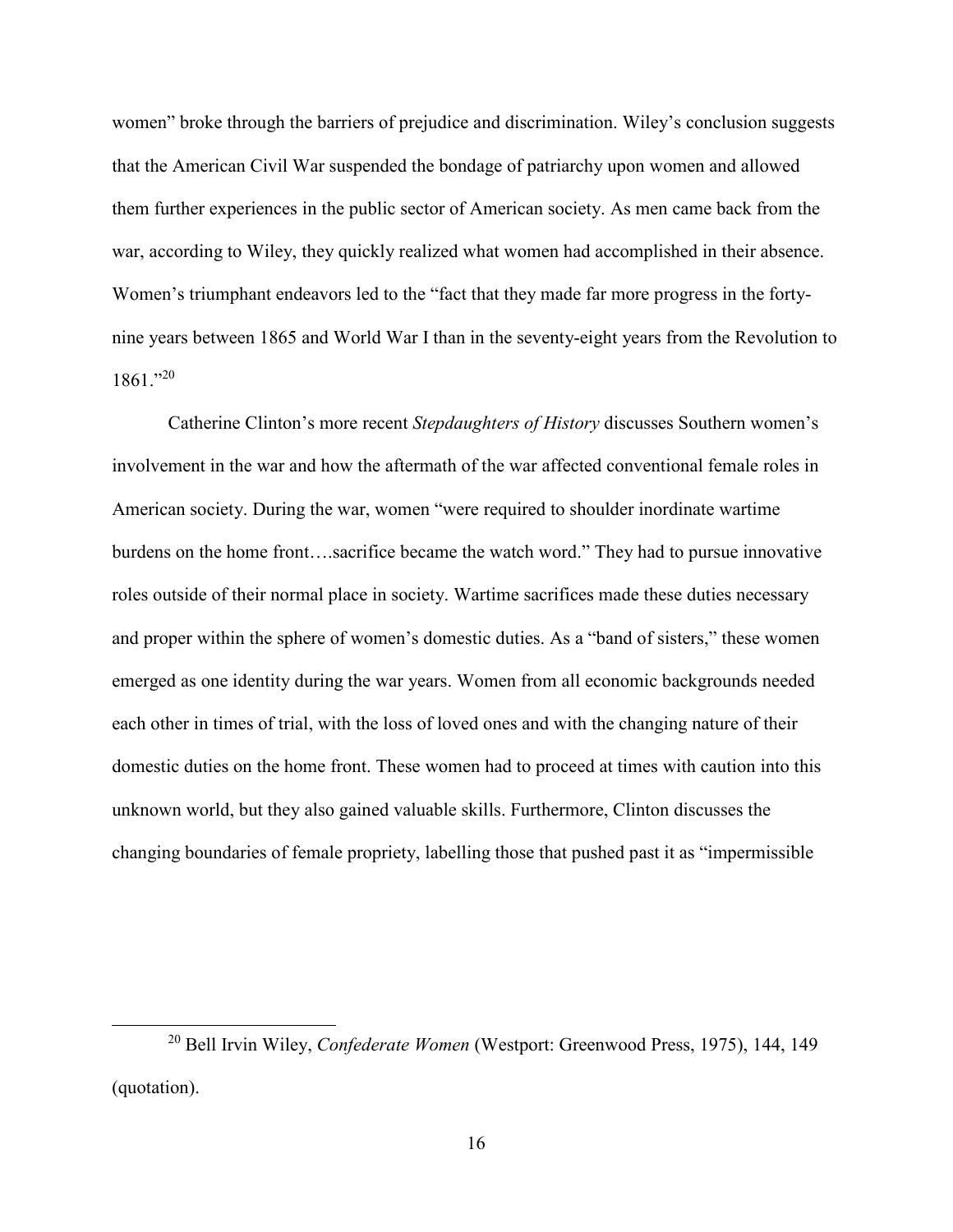patriots" who defied customs and traditions and engaged in activities that were not previously allowed by societal norms.<sup>21</sup>

Published in 1989, Sarah Evans' *Born for Liberty* encompasses a history of women's activities in America over several decades, and suggested new avenues for researching the Civil War era with a different perspective. Women's contributions to the Civil War, she argues, involved the formation of aid societies in both North and South and the recruitment of nurses for the wounded. With this public organization of women, new possibilities opened up outside of the domestic sphere. They gained "organizational experience and new skills," which provided them with opportunities such as nursing, teaching and gaining government clerkships. Evans suggests that their voices were "prepared to claim new liberties in a postwar world." Everything rapidly changed as men came back from the battlefields and women strove to prove their efforts were not in vain.<sup>22</sup>

The growing importance of newspapers made their portrayal of women, whose roles were rapidly changing, even more crucial. In *Daughters of the Union*, Nina Silber argues that Civil War Northern women suspended the propriety of gender norms and seized more female independence in society through their own contributions and sacrifices to the war effort. Silber offered some of the earliest scholarly assessments of the Northern perspective of women. In her words, women had to "learn to step, albeit tentatively, beyond the domestic circle to consider the national and ideological dimensions of the conflict." This included running households, farmsteads and businesses without male supervision, which highlights their contributions to the

-

<sup>&</sup>lt;sup>21</sup> Clinton, 1 (quotation), 41, 3.

 $22$  Evans, 114, 118 (quotation).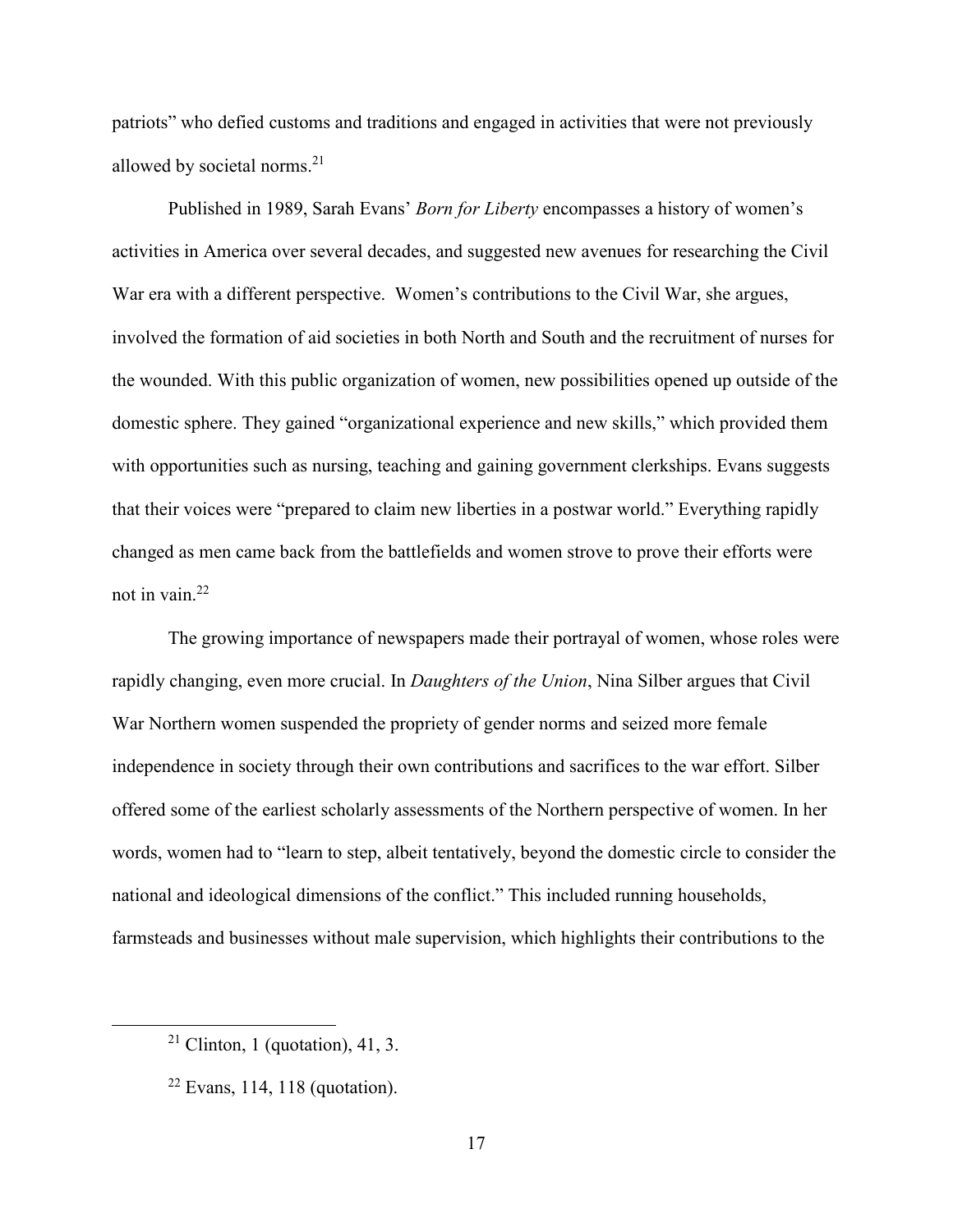war effort. Each of these sacrifices opened new doors for women and facilitated their advance in the male dominated public sector.<sup>23</sup>

Jean Attie's captivating *Patriotic Toil* also examines the work of Northern women for the Union cause, especially in creating, organizing and managing aid societies. Attie also recognizes the importance of print media. "It was not long before newspapers assessed women's patriotic efforts," concludes Attie, "by comparing them with the achievements of women in neighboring communities." As she observes, newspapers persuaded women not only to take part in the war effort, but to also surpass other communities in their war contributions. Women's domestic skills were equally vital to winning the conflict. For example, women's sewing kept soldiers in uniforms, hospitals with enough bed sheets, and bandages for the wounded. In addition, Attie points out that thousands of women met the call for garments for departing troops leaving for war. Attie explores how female domestic duties had to take a step back at times as public duties became increasingly crucial. She also emphasizes the Sanitary Commission's influence and how it changed the landscape of benevolent work done by women. Previously, this type of political and social organization of women had not been done on a national scale, and Northern women used this opportunity to prove their abilities. $24$ 

Through their participation in the war effort, women demonstrated their competence to American society. One of the most profound ways they achieved this was as nurses. Jane Schultz's *Women at the Front* explores the contributions that women provided as nurses on the

<sup>23</sup> Nina Silber, *Daughters of the Union: Northern Women Fight the Civil War* (Cambridge: Harvard University Press, 2005), 29.

 $24$  Attie, 1, 2, 3, 17, 37 (quotation).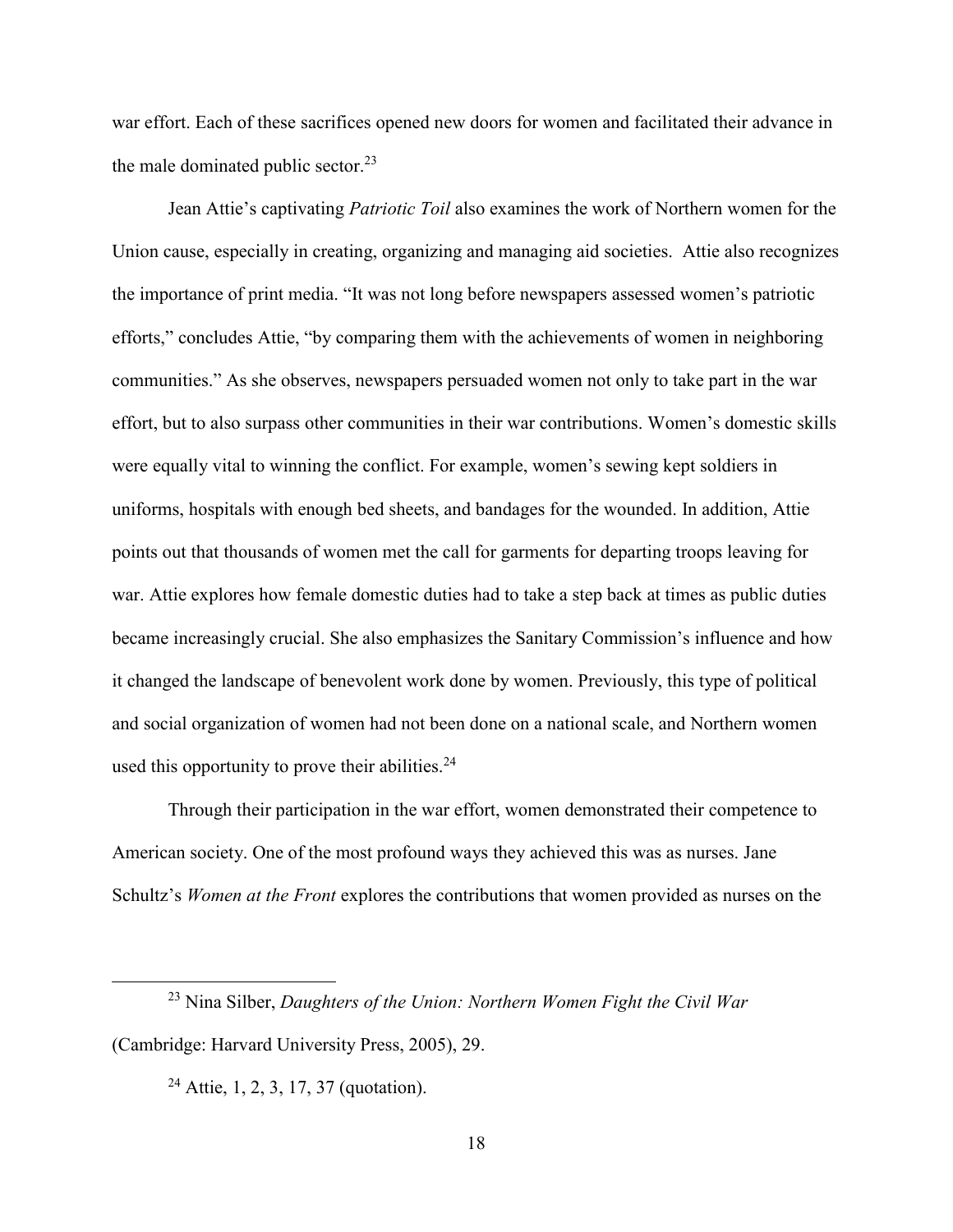battlefront. In this analysis, Schultz depicts the struggles (it was thought that women did not have the proper training or strength for a nursing job) that women faced as nurses on the front lines and how they adjusted to this public duty. They proved their worth by being strong workers, gaining the trust of their patients, and cooperating with the hospital staff they worked with each day. Furthermore, Schultz concludes that the "war may not have led directly to more jobs for women in the postwar era, but the much-touted example of their wartime achievement created at least initially an atmosphere of tolerance as they sought work outside the home."<sup>25</sup>

Southern women's roles during the American Civil War led them to secure additional public roles in the post war years. Karen Cox's *Dixie Daughters* discusses the United Daughters of the Confederacy's attempts to immortalize the Confederacy as a whole. As Cox demonstrates, "Confederate women's experience as nurses, laborers in munitions factories, and members of soldiers' aid societies gave them the necessary skills and confidence to meet the social and cultural needs of the region in the war's aftermath." The United Daughters of the Confederacy allowed women new avenues to demonstrate their influence by changing attitudes towards the Confederacy's loss by erecting monuments and helping veterans secure pensions. By emerging in these public roles, women changed the perceptions not only of Southern culture, but white womanhood.<sup>26</sup>

l

<sup>26</sup> Karen Cox, *Dixie's Daughters: The United Daughters of the Confederacy and the Preservation of Confederate Culture* (Gainesville: University Press of Florida, 2003), 10 (quotation), 11, 76, 160.

 $25$  Schultz, 6.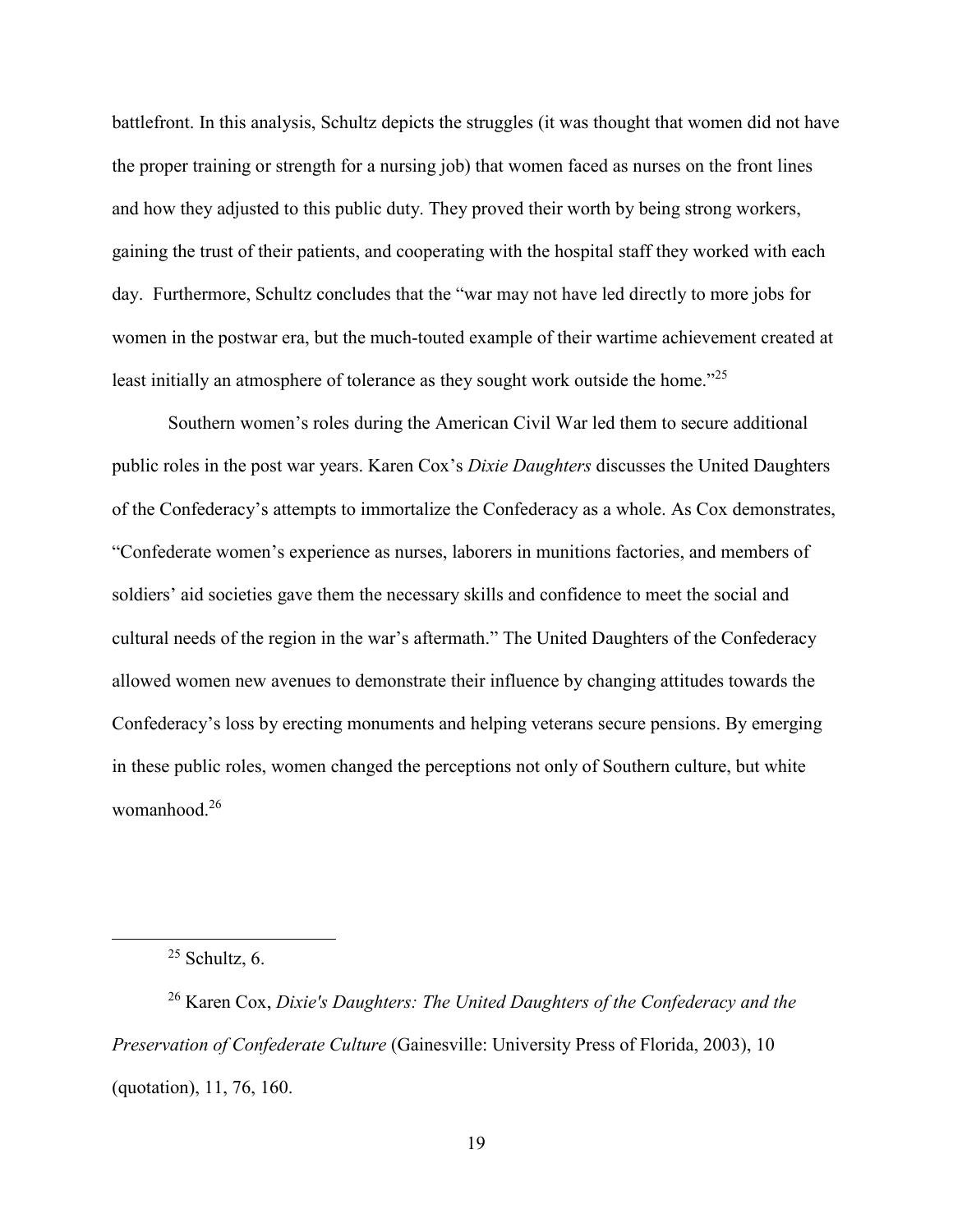Similarly, Will Kaufman's *The Civil War in American Culture* exemplifies the retelling of the war from different perspectives. In his chapter, "The Regendered Civil War," Kaufman acknowledges the contradictory views of women's roles. Women were expected to stay within the domestic sphere. At other times, such as a war crisis, they were pressed into service performing duties that were otherwise considered a part of the man's realm. According to Kaufman, such "is only one indication of the war's destabilizing impact upon patriarchal structures and assumptions." Kaufman also discusses the secrecy of women serving as soldiers in the war. The War Department denied that any woman took up arms and tried to conceal these records. In light of previous constraints regarding their place in society, women felt they had waged a "private rebellion against public conventions." By adjusting their lifestyles, they balanced domestic and public duties. Periodicals and newspapers documented women's participation in the public sphere of society, suggesting that "female progress achieved much within the context of conflict" such as the Civil War.<sup>27</sup>

Mary Cronin's "Patriotic Ladies and Gallant Heroines: Images of Confederate Women in Southern Newspapers" describes the domestic side of the war including running households without male supervision, rationing goods and stabilizing the homestead. For example, Cronin discusses the *Mobile Register and Advertiser*, which praised women for "their unending willingness to wield their own weapons—the needle, the spindle, and the loom—to help

-

<sup>27</sup> Will Kaufman, *The Civil War in American Culture* (Edinburgh: Edinburgh University Press, 2006), 94 (quotation), 105; Susan-Mary Grant, "When the Fires Burned Too Close to Home: Southern Women and the Dislocations of the Home Front in the American Civil War," *Women's History Review* 26, no. 4 (August 2017): 573 (quotation).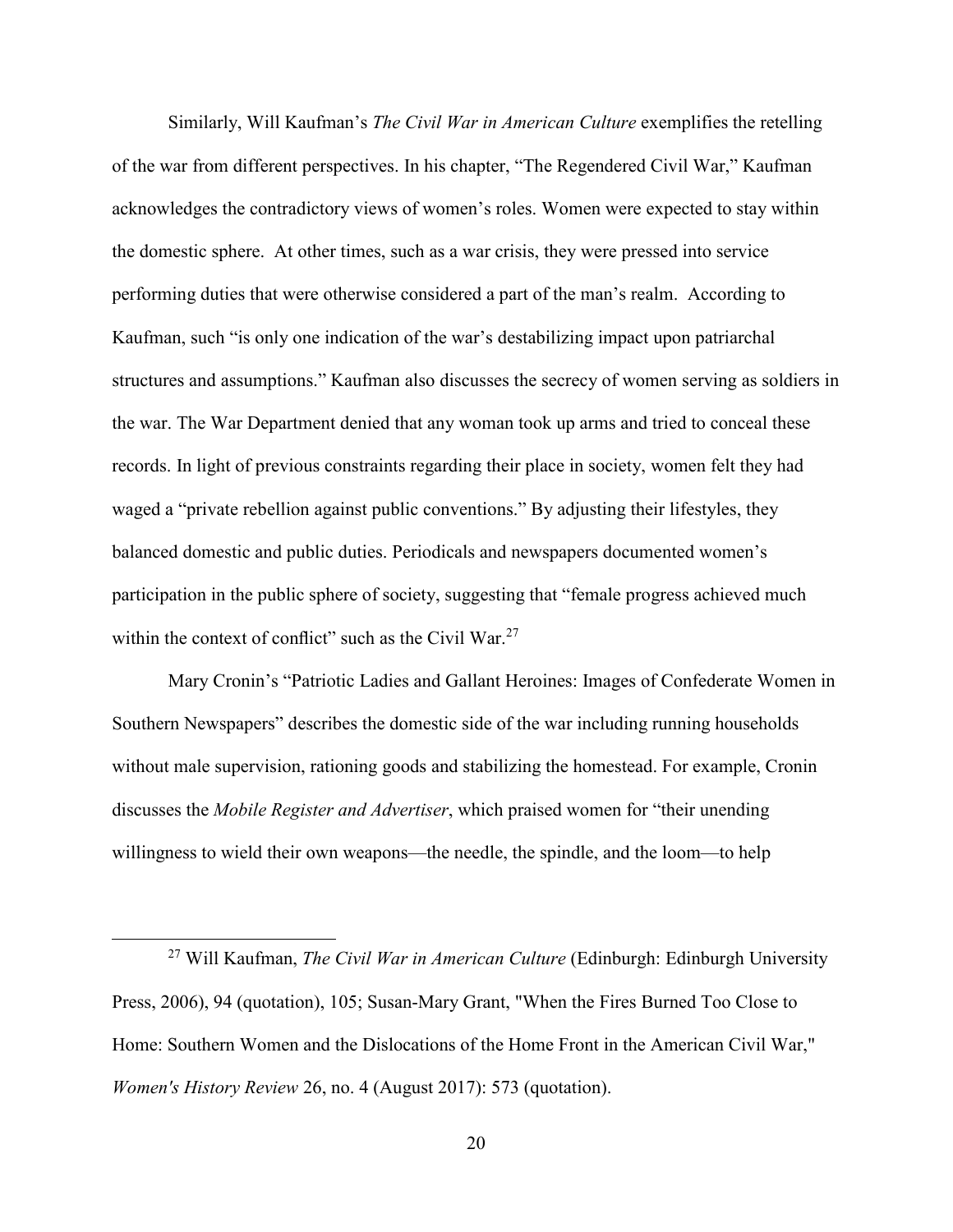husbands, fathers and brothers." Women's increased emotional and physical roles on the homestead allowed men to feel comforted as they were away fighting in the war. Many Southern newspapers lauded the efforts of women. The *Baton Rouge Daily Advocate* portrayed women's duties on the home front with "themes echoed during the war---patriotism, religion, self-sufficiency, self- sacrifice, and devotion to the Confederate Cause." In 1861, the Georgiabased *Macon Daily Telegraph* stated that women willing to aid in the war effort linked directly "to the soldiers' morale." The *Selma Morning Reporter* echoed the same sentiments, "women's unending sacrifices for the Confederacy provided the incentive for soldiers to perform deeds of heroism and valor." Each of these southern newspapers provided a positive image of women's wartime duties. Moreover, a higher regard for women's aptitudes accompanied the new roles they assumed. Women became the forefront of the war effort and were praised for their unending devotion to the troops and the cause. According to the *Daily Southern Crisis*, a woman who produced 216 pairs of socks for the troops received the following praise, "Her devotion reminded me of the mothers of Sparta! Such women make a people great." Additionally, Cronin insists that, "homebound women were the civilian engine of the war effort."<sup>28</sup>

Civil War scholarship has also examined women soldiers. Most comprehensive is Richard Hall's *Women on the Civil War Battlefront*. Building upon earlier research, Hall provides a definitive examination of the services of women on the frontlines in the American Civil War ranging from nurses, spies, daughters of the regiment, and soldiers. Involvement in

<sup>28</sup> Mary Cronin, "Patriotic Ladies and Gallant Heroines: Images of Confederate Women in Southern Newspapers, 1861-65," *Journalism History* 36 (Fall 2010): 145 (quotation), 141 (quotation), 139, 142 (quotation).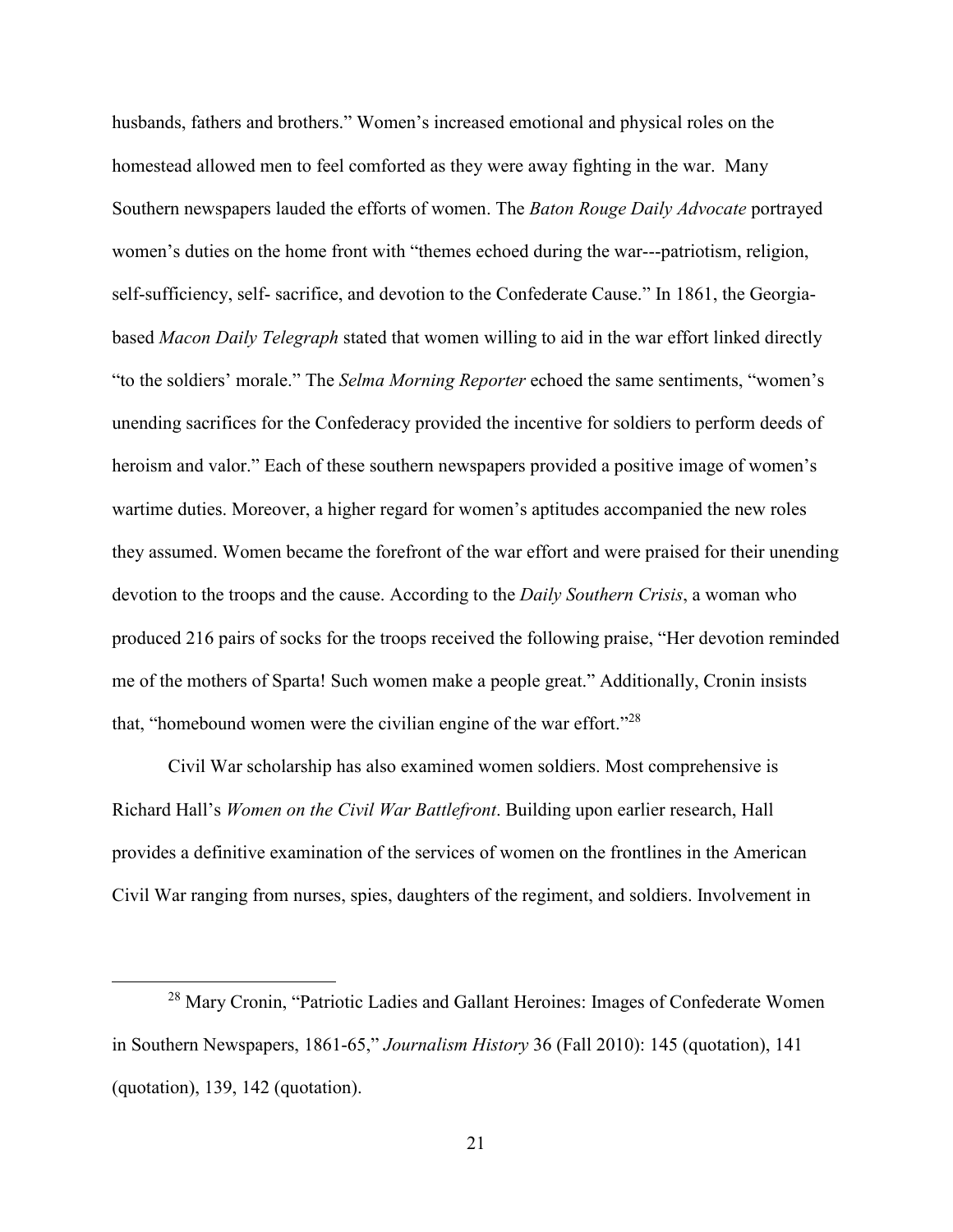various antebellum organizations involving temperance and the abolition of slavery encouraged many women to participate in public life. Numerous women thus started out in the war as nurses or volunteers. Yet some felt left out of the actual war effort, so they disguised themselves as men and joined the army, convincing their comrades that they were of the same sex and could serve with distinction. Whereas previous scholarship on this topic had estimated only 250 women soldiers, Hall's new research led him to conclude that over a thousand women served in this capacity.<sup>29</sup>

 As Hall notes, newspaper articles from the latter 19th century reveal veteran soldiers' awe once they found out that they had fought alongside women outfitted as men. Many saw no difference in a woman soldier's skills compared to a white man. Hall demonstrates it was relatively easy for a woman to dress up as a male soldier. Modesty was a crucial part of society at this time (Victorian ideals at their finest) and women soldiers used this strong sense of respectability to aid in their male disguises. As the initial excitement wore off, both the Union and Confederacy had to fill their ranks, and women realized that the government would take anyone who looked like an able-bodied man. Many women could disguise their gender with looser clothing and shorter hair. It was difficult to prove who the actual women were or if their gender was ever revealed during their military service. Once a woman soldier was discovered, they were secretly or quietly discharged, mainly so the commander could conceal the fact that they had allowed a woman to serve in their unit. Yet most men had a hard time imagining women taking up arms and bearing the same load as them; as such, many women concealed their

<sup>29</sup> Richard H. Hall, *Women on the Civil War Battlefront* (Lawrence: University Press of Kansas, 2006), 3, 11.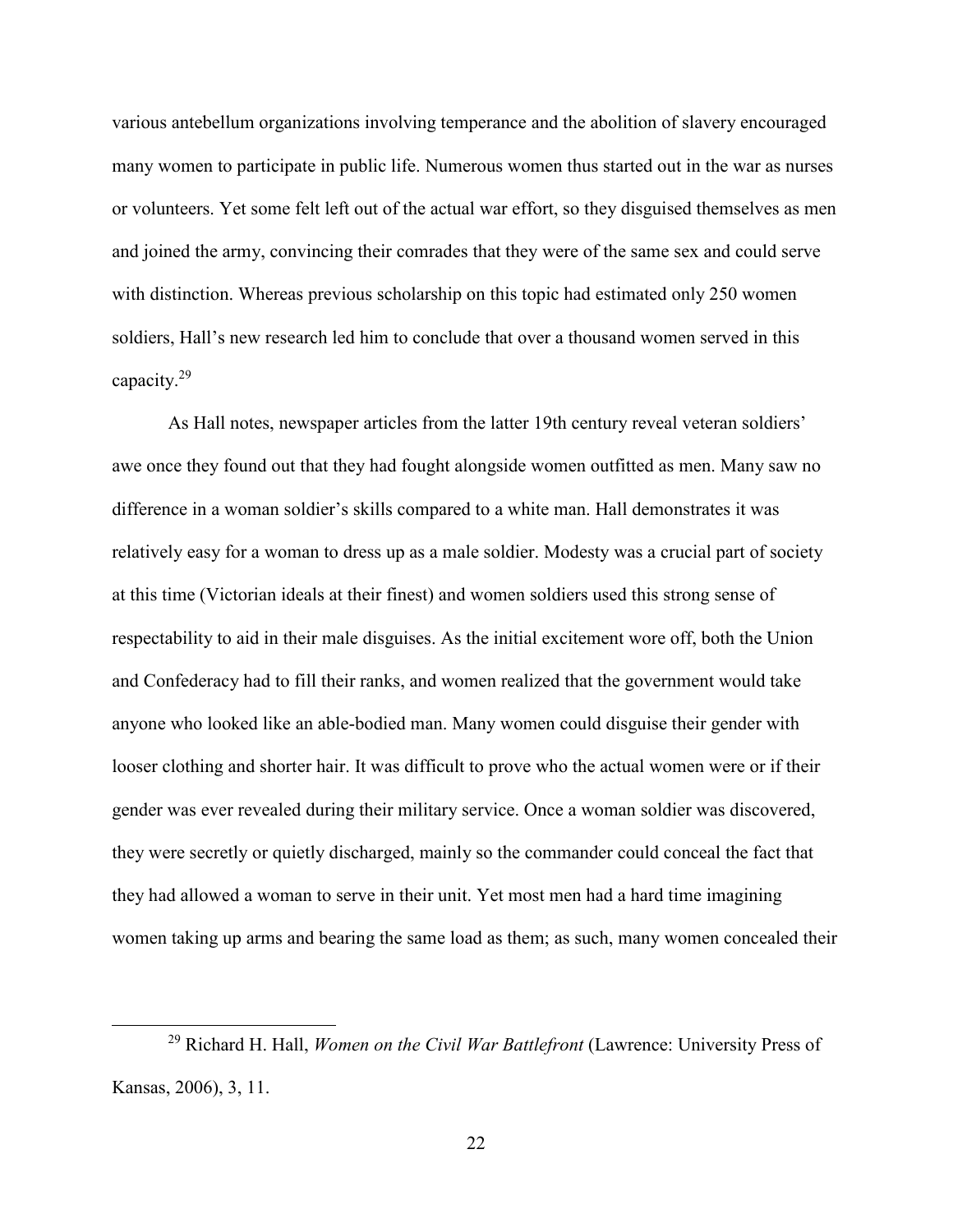gender far longer than they ever imagined. "Even in camp," Hall notes, "male soldiers often were slow to recognize that a fellow soldier had feminine characteristics, perhaps finding it unimaginable that a woman would have the audacity to masquerade as a man and have the endurance to succeed at it under harsh conditions." Additionally, male soldiers had a hard time realizing that some women disguised themselves in order to serve on the front lines with their husbands. Most soldiers saw these "couples" as merely friends and nothing more. Noting there are more accounts of women soldiers in the Northern armies than in the Confederate units, Hall attributes this to the better preservation of Union records.<sup>30</sup>

In *They Fought like Demons: Women Soldiers of the Civil War*, DeAnne Blanton and Lauren Cook argue that the telling of women soldiers' exploits outside of the domestic realm has long been overdue. As contemporary letters revealed few insights into female soldiers, like Hall they depend largely on postwar newspapers. Blanton and Cook suggest many reasons why women joined the war effort, most notably following loved ones into battle, leaving behind undesirable home conditions or having a strong sense of patriotism to serve their country. In contrast with Richard Hall, however, they assert: "The Civil War was an opportunity of hundreds of women to escape the confines of their sex." For many dressing as a man offered a new sense of freedom, for now they had a chance to see society in a different perspective and were free to do as they pleased. These women wanted to prove they were just as capable as white men. Blanton and Cook did an especially effective job in breaking down the women soldier's experiences once their gender was discovered. As they conclude, "Some women soldiers were lauded, and others were condemned." By focusing their research on postwar newspapers,

<u>.</u>

<sup>30</sup> Hall, 18, 15, 25, 30, 57, (quotation), 58, 65.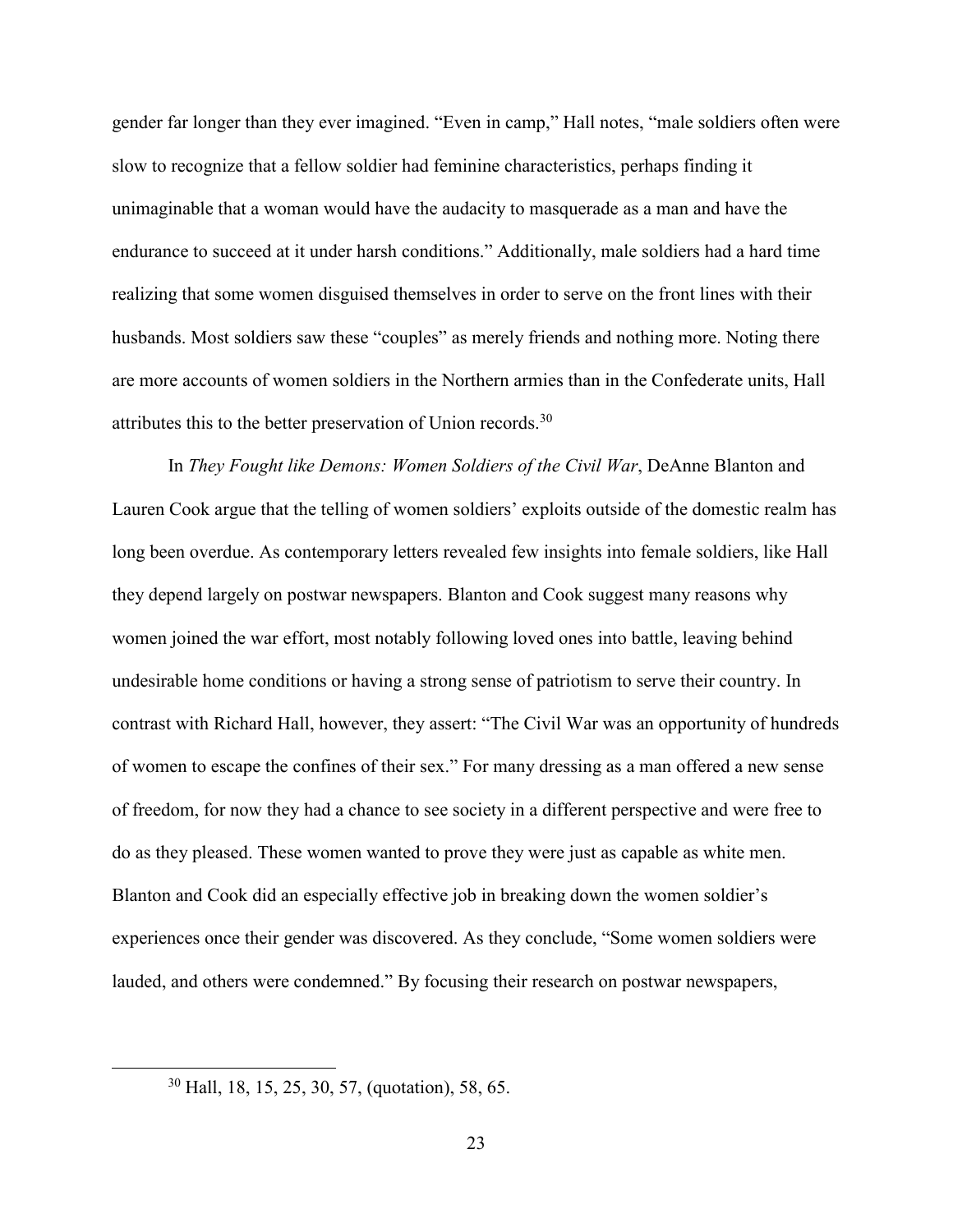Blanton and Cook provide a deeper insight into the emotions and challenges women faced as soldiers through the newspaper articles published after the war.<sup>31</sup>

 Laura Gansler's *The Mysterious Private Thompson: The Double Life of Sarah Emma Edmonds, Civil War Soldier*, focuses on one of the famous women soldiers, Sarah Emma Edmonds, who grew up on a farm where she learned to ride a horse and shoot a gun. These abilities gave her an advantage into the male world. She knew her life would be planned out if she stayed home and married the man her father had selected. Therefore, she packed up her bags and headed out to live life as a man with her newfound privileges. Sarah transformed herself from being a male book sales clerk into a Civil War soldier. In her account, she spoke of her happiness in joining camp life as a male where no gender limitations were placed on her or expected of her. She did have to be very careful and not show her domestic skills (such as cooking or sewing) in case someone recognized her ability to perform these tasks better than most men. Also known as Private Frank Thompson, Sarah Emma Edmonds was later buried in Houston's Washington Cemetery with full military honors, "the greatest honor she ever received or could imagine."<sup>32</sup>

Although much scholarship has dealt with women's roles in the American Civil War, the coverage of these services by the print media, more particularly on how such portrayals impacted

 $31$  Blanton and Cook, 2, 5, 7, 129 (quotation).

-

<sup>32</sup> Laura L. Gansler, *The Mysterious Private Thompson: The Double Life of Sarah Emma Edmonds, Civil War Soldier* (New York: Free Press, 2005), 6, 219 (quotation); Melissa J. Strong, "The Finest Kind of Lady": Hegemonic Femininity in American Women's Civil War Narratives," *Women's Studies* 46, no. 1 (January 2017): 14.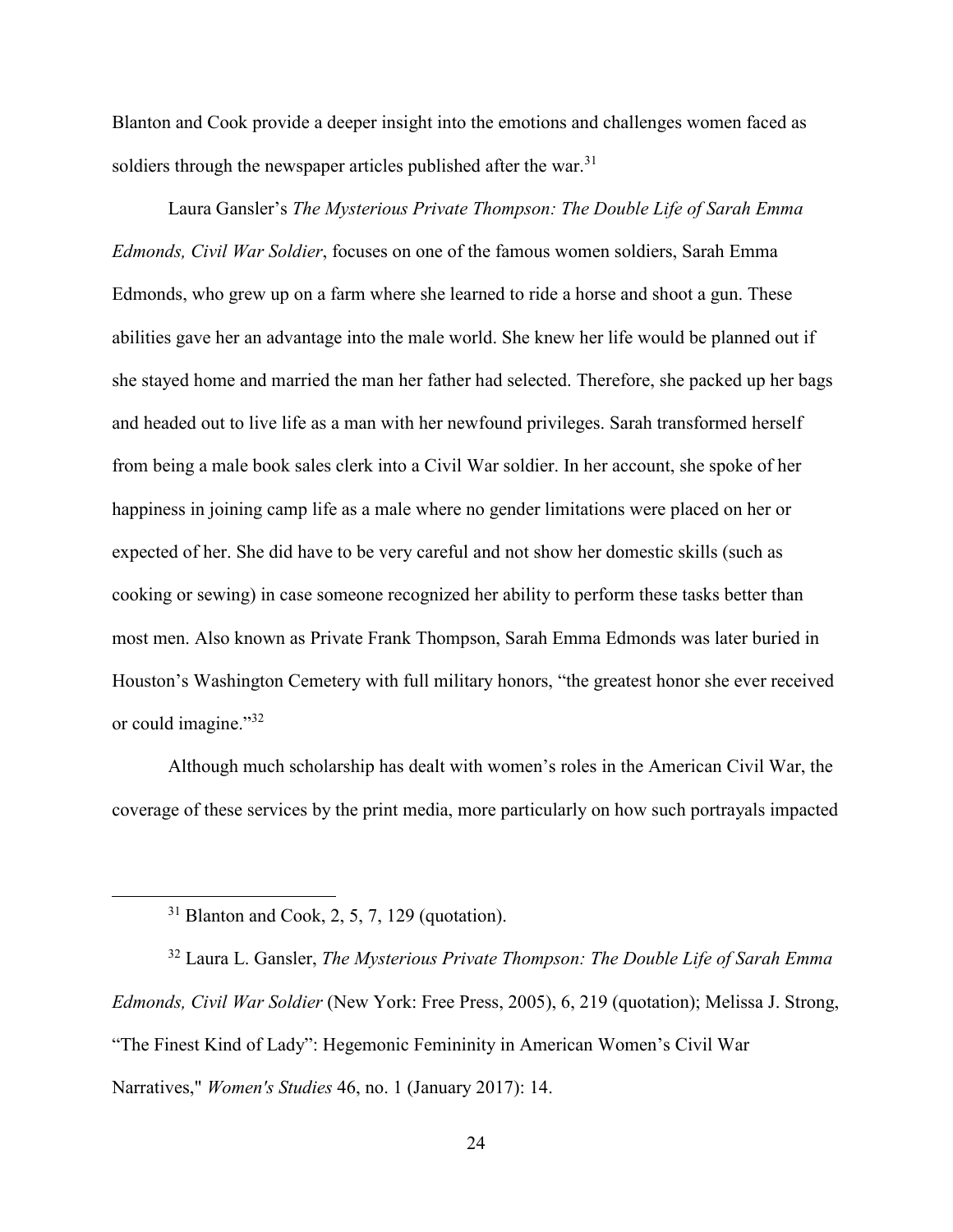woman's roles after the Civil War, has received less attention. My own research builds on the work of previous historians and creates a more in-depth argument of the print media's role in shaping society's view of women in the post-war years. By scouring newspapers and periodicals, my research involves a deeper connection of exactly how the print media influenced the interpretation of women's activities in the war. Covering a wide range of years for both newspapers and periodicals, it incorporates domestic, public and battlefield evidence to support this argument. With the coming of the war, many women were no longer complacent in their traditional domestic roles in American society. The war provided them with the opportunities to prove their worthiness and to resist gender injustice. For many women, war work allowed them to gain a "novel feeling of national usefulness and community prominence." Much of this shift was promoted by the favorable portrayals of their wartime activities in the print media.<sup>33</sup>

<sup>33</sup> Attie, 254, (quotation).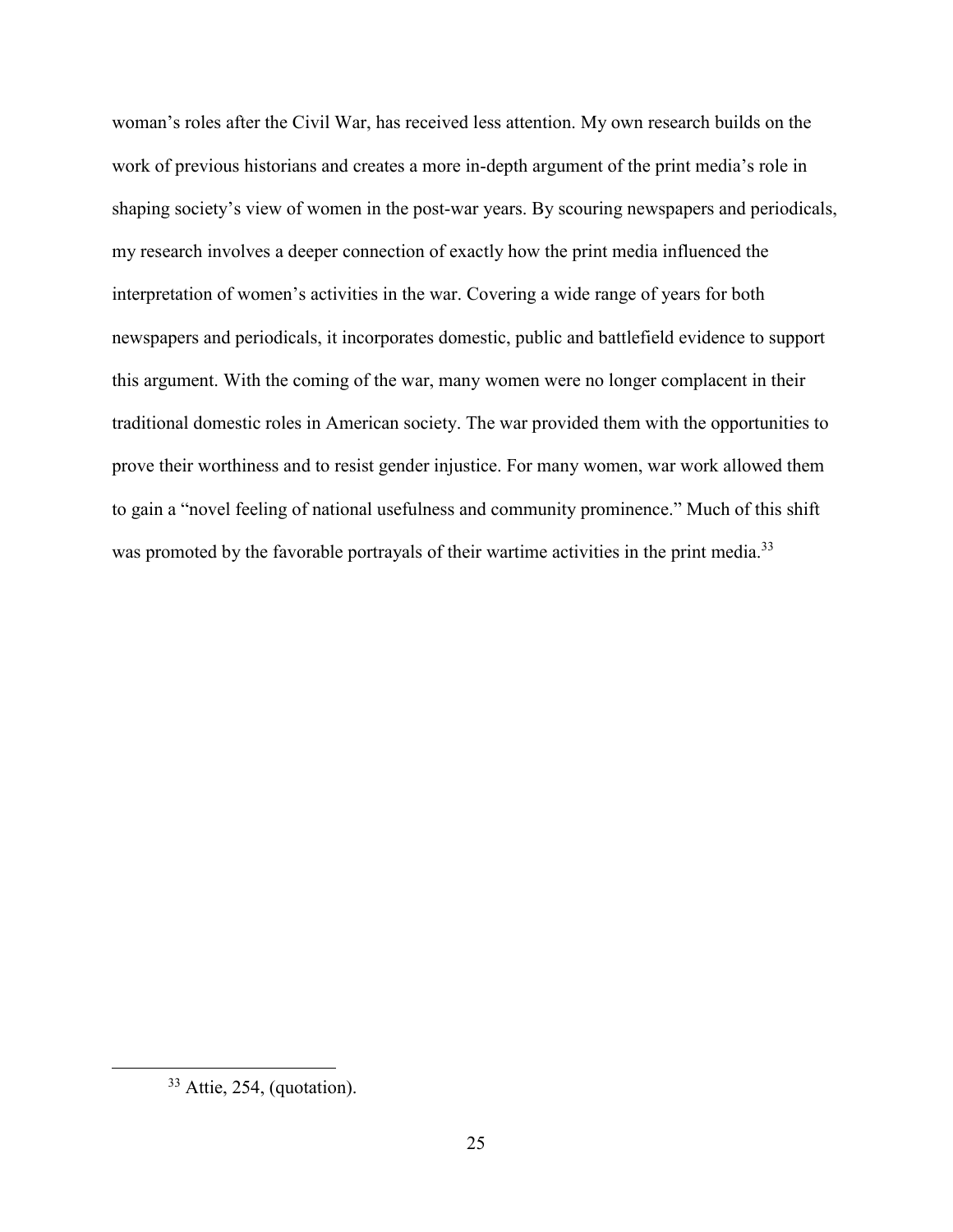### Chapter 2

## Women in the Public Sphere

Latter nineteenth century newspapers and periodicals pursued an avid interest in women's roles in public life. Why did the print media advance the changing roles of women? In part, this agenda stemmed from changing gender roles during the American Civil War. The war crises allowed white women to uproot traditional norms, which previously were confined by strict customs of household management and child rearing. How was this achieved among the customs and laws of the nineteenth century? Women began organizing in groups in the early 19th century and used these newfound skills to promote certain political, societal and personal agendas. Women realized "that they possessed influence; that as organizations they could ask and gain, whereas women they received no attention." They used this new knowledge to challenge societal constraints as they assumed duties in organizational management, nursing and government jobs. Furthermore, with the onset of war, women knew they had the intellectual, physical and emotional abilities to assist in the war effort on every level. Newspapers and periodicals realized this and published numerous articles about the changing roles of, and attitudes toward, women.<sup>34</sup>

The print media recognized that women's relief work in the Civil War provided a prominent means of illustrating their talents. According to the *Dona Ana County Republican*, "women throughout the country organized soldiers' aid societies, sewing circles, fairs and entertainments of various sorts for the purpose of furnishing the brave boys both necessities and delicacies." Recognizing the needs of soldiers on the battlefields, women helped to generate the

<u>.</u>

<sup>34</sup> Scott, *Natural Allies*, 2 (quotation).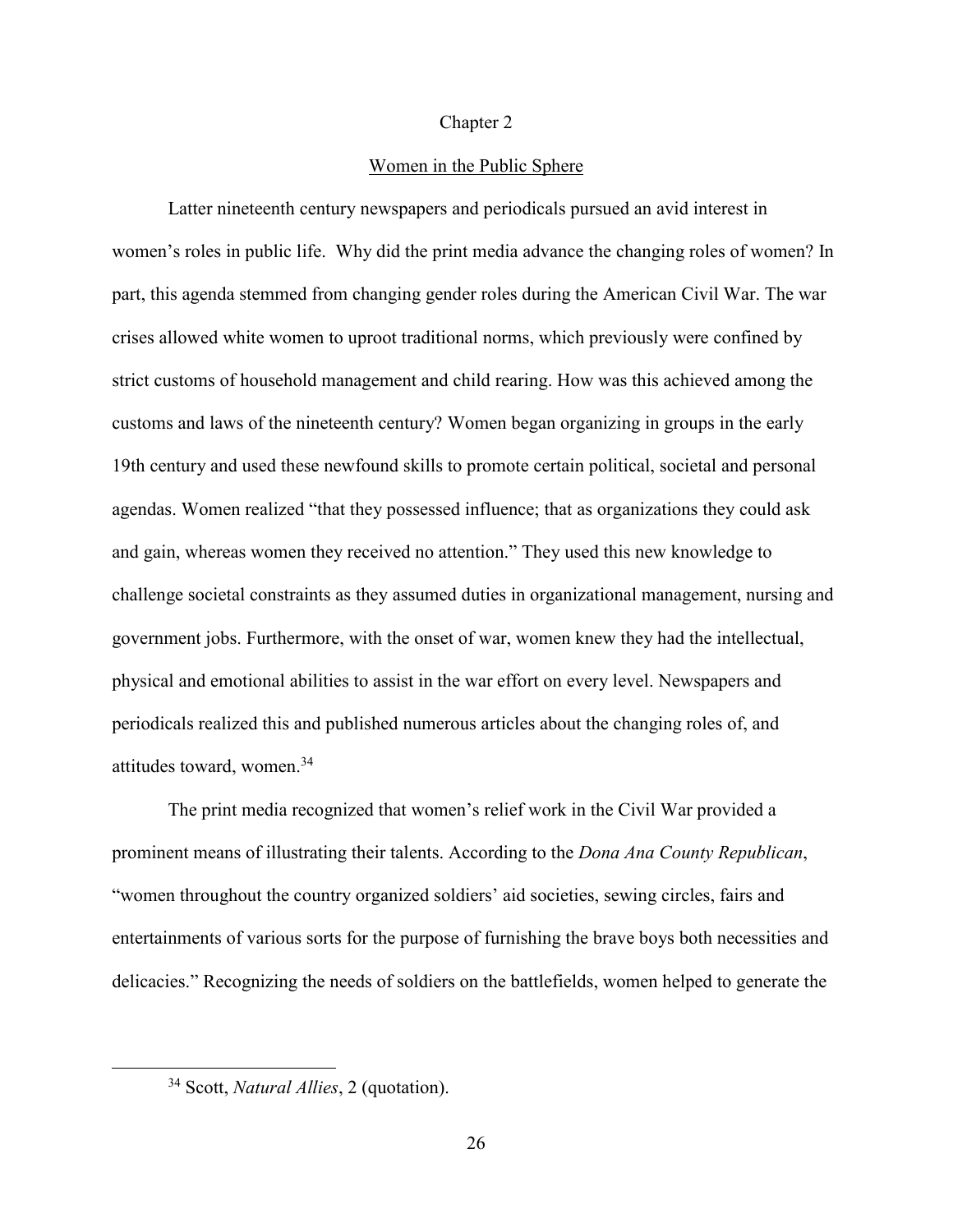vitally important United States Sanitary Commission and pursued its goals with the "utmost efficiency." Created on June 9, 1861 by President Abraham Lincoln, the Sanitary Commission produced much needed uniforms and gathered military materials and necessary food supplies for hundreds of thousands of Union soldiers over the next four years. The vast organization had 12 major branches in some of the largest cities in Union. Women organized and managed many of these regional branches. Furthermore, several of these aid societies organized themselves without waiting for formal guidance. Although all major decisions required approval by the large allmale executive board, countless regional branches used their own authority to execute local decisions. By the end of the war, the print media calculated that aid societies housed under the Sanitary Commission successfully raised between \$15 million and \$50 million in goods and services.<sup>35</sup>

Numerous articles discuss the famous war patriot, Mary Livermore, who had a large part in constructing this organization. She initiated a request for help and the response was prompt as thousands of women came forth to support. Her skill at organization and time management proved vital in the war years. In addition, Livermore relied upon "devotion and patriotic spirit" to keep it running. Her documentation of the war years in her account, *My Story of the War*, provides direct access to wartime experiences from a women's perspective. According to historian Melissa Strong, Mary Livermore's experience "exploits conventional femininity and reveals expanding roles" for women. Her time spent with the Sanitary Commission allowed

<sup>35</sup> "Our Women in War," *Dona Ana County Republican*, April 14, 1898 (quotation); Giesberg, vi; "Women's Work in the Civil War," *Ottawa Free Trader*, June 22, 1867; Attie, 2, 3; Giesberg, 6 (quotation), 7, 10; Scott, *Natural Allies*, 65.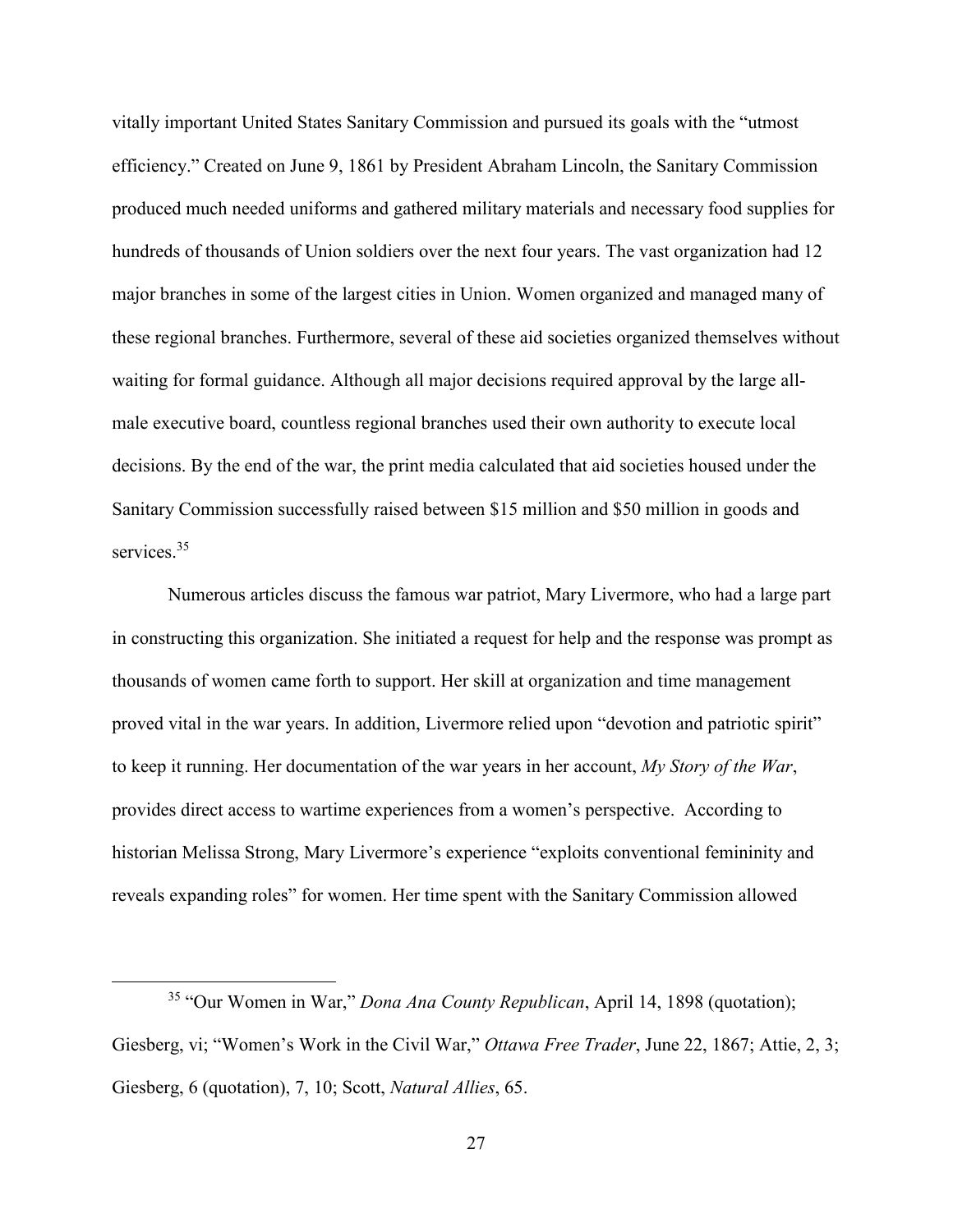future historians to understand women's significant influence in the war years. In addition, the print media published Mary Livermore's memoir and she received public acclaim for her documentation of her war activities. This account helped to mold society's view of women in the war and their expanded sphere resulting from wartime needs.<sup>36</sup>

Newspapers and periodical publications touting the Sanitary Commission often emphasized the work of women. Local branches allowed women to connect with other likeminded women and create "an effective network of supply that provided critical support to the U.S. Army" and a "cross-class sisterhood." They managed the aid societies by completing reports, staffing the necessary bureaucracy and balancing budgets. According to the popular periodical, *Hours at Home*, "they showed a perfect aptitude for business and proved by their own experience that men can devise nothing too precise." It is difficult to overestimate the amount of work done by the women in the North and for the Sanitary Commission during the war. Their legacy included "giving all the leisure they could command, and all the money they could save and spare, to the soldiers for the whole four years and more of the war."<sup>37</sup>

<sup>36</sup> *Maine Farmer*, May 5, 1898,

 $\overline{a}$ 

https://manowar.tamucc.edu/login?url=https://search.proquest.com/docview/135901045?account id=7084, (quotation); Strong, 3 (quotation), 4.

<sup>37</sup> "Woman's Work in the Civil War," *Hours at Home: A Popular Monthly of Instruction and Recreation* (June 1867): 155 (quotation),

https://manowar.tamucc.edu/login?url=http://search.proquest.com/docview/90456854?accountid  $=7084$ .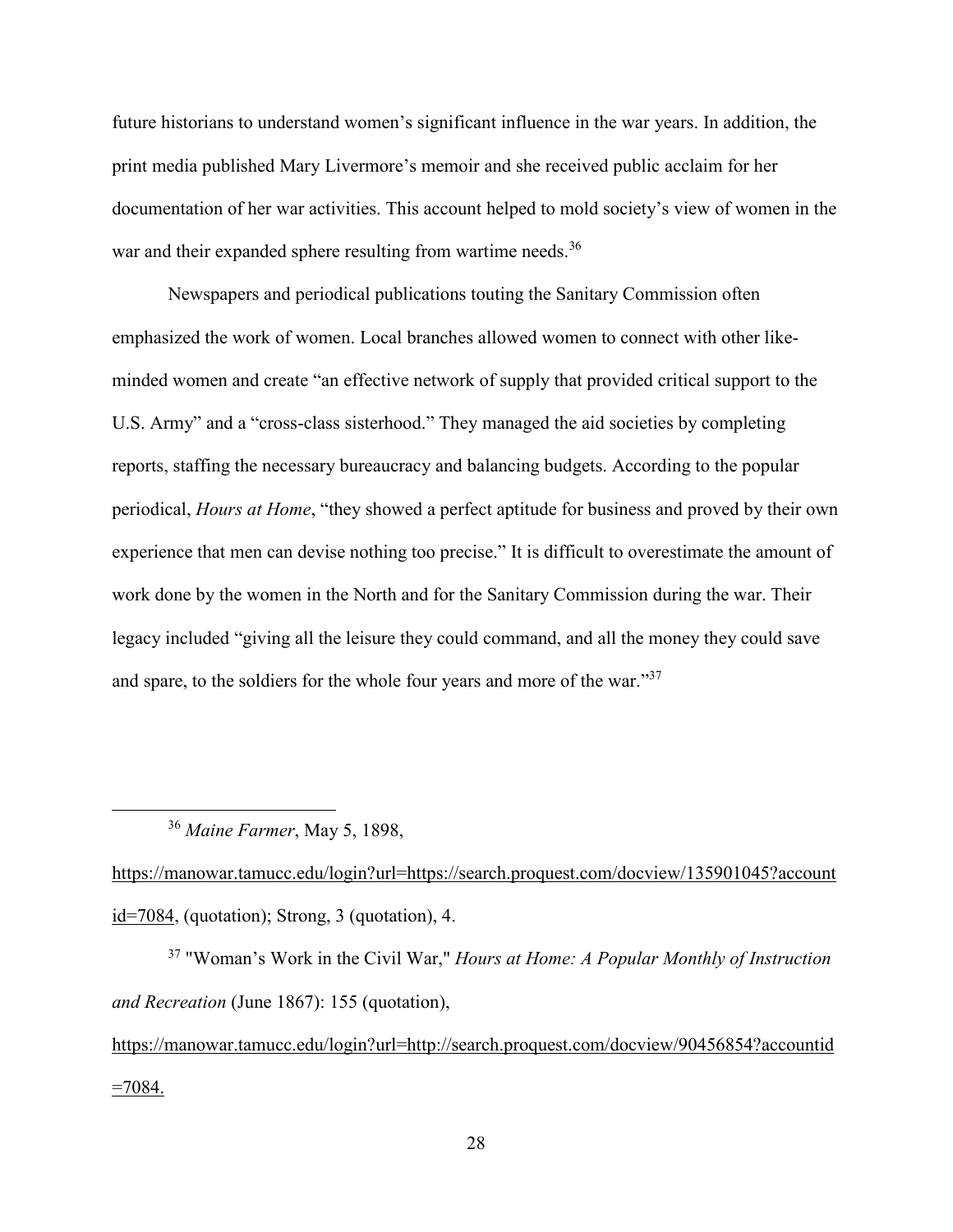The Sanitary Commission created lasting impressions during the war, as countless Americans realized the role of women in providing troops with proper supplies and provisions. The *Chicago Medical Examiner,* for example*,* highlighted Elizabeth Blackwell's participation. Blackwell created the Women's Central Association of Relief, which allowed men and women to work alongside each other with the U.S Army's Medical Department and care for the wounded troops. This type of organization allowed women to "integrate personal, political, and professional goals." If Elizabeth Blackwell's "plan succeeded," wrote the *Examiner,* "it would indicate that the war had indeed offered the opportunity to overlap the separate institutions and the unique political experiences of women and men." By using women's "extensive domestic skills," they could achieve larger goals. Assisted by the print media's coverage of their activities, women such as Blackwell and Dorothea Dix enjoyed greater political influence in Washington  $D.C.<sup>38</sup>$ 

Contemporary articles also reminded the public that the Sanitary Commission helped the government to assist beleaguered soldiers. According to *The Saturday Evening Post*, "the wounded all say that they can never thank the Sanitary Commission enough." The Sanitary Commission delivered immeasurable relief to soldiers by the way of essential provisions. For example, when President Lincoln called for 75,000 men in 1861, a thousand volunteers showed up in Cleveland without blankets. The Sanitary Commission and its corresponding aid societies

l

<sup>38</sup> Giesberg 22, 32, 33 (quotation); "Editorial, Sanitary Commissions and Fairs," *Chicago Medical Examiner* 6, no. 6 (1865): 376,

https://manowar.tamucc.edu/login?url=http://search.proquest.com/docview/136483518?accounti d=7084 (quotation); Attie, 33, 39 (quotation).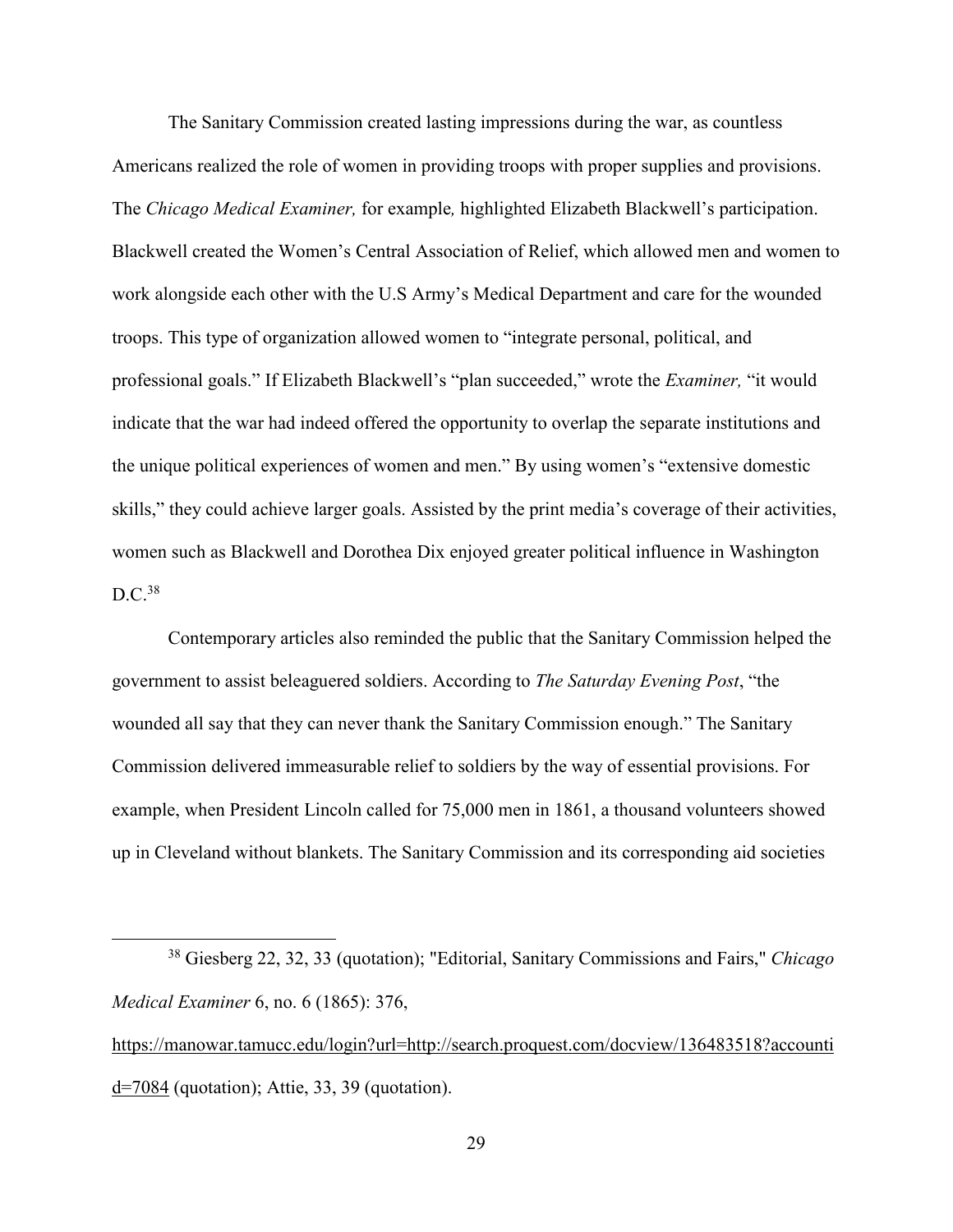gathered enough blankets for all the volunteers before they were shipped off to the war front. Equally important, these aid societies "gathered funds and supplies from all parts of the country, inspected camps, provided clothes, delicacies for the sick, transportation for the men on leave." In addition, women offered the care and nurturing which brought immense relief to soldiers far from their families and home. Frederick Law Olmsted, the Executive Secretary of the U.S. Sanitary Commission, "admitted that without the women's unceasing effort, the work could not have gone on."39

After the war's close, print media continued to emphasize the work of women in comforting Civil War soldiers. In 1868, the *New York Herald* stated that the president of the Sanitary Commission, Henry Whitney Bellows praised the female war workers for their "faithfulness." In 1899, *Frank Leslie's Popular Monthly Periodical* was still highlighting the contributions of women involved in the Sanitary Commission in saving thousands of soldiers left to die on the battlefields. Similarly in 1907, the *Macon Telegraph* published an article on women's work during the war stating that, "Women of wonderful executive ability and great personal courage found in the sanitary commission…evinced a spirit unparalleled in the history of the war." This enormous organization and management structure was complex, but was appropriately managed by women. It also printed a statement by Alfred Bloor that "The chief work in the practice of the Sanitary Commission was exceedingly well done by women, and

l

<sup>39</sup> "Great Sanitary Fair," *Saturday Evening Post* (June 1864), 3 (quotation) https://manowar.tamucc.edu/login?url=http://search.proquest.com/docview/126495670?accounti d=7084; Scott, *Natural Allies*, 59; Northend, 17 (quotation); Scott, *Natural Allies*, 65, 68 (quotation).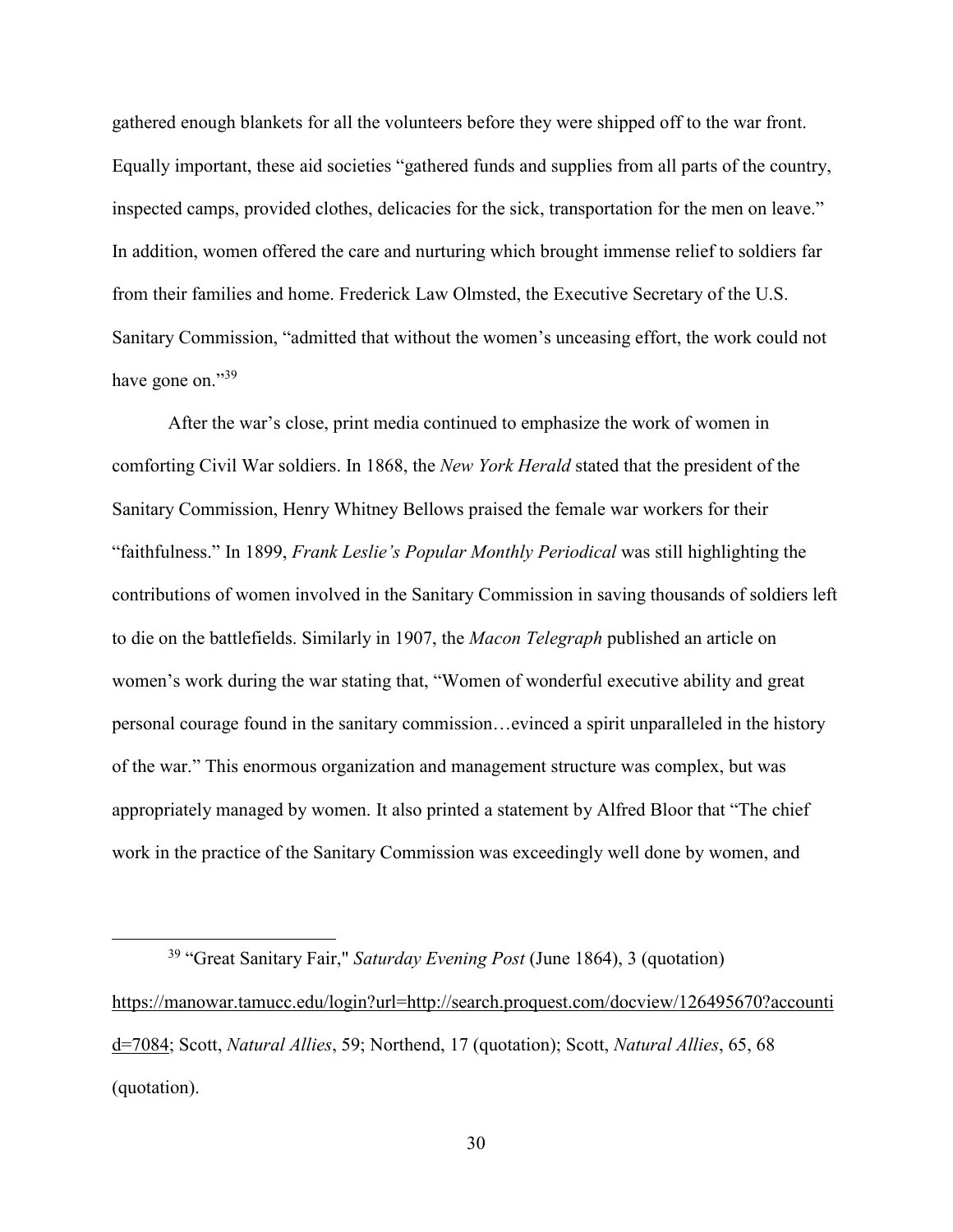comparatively ill done by men." Many women who worked in the different branches of the aid societies felt compelled to voice their opinions and were "very secure in their authority."<sup>40</sup>

Official recognition for the Sanitary Commission had been slow during the war, since it was mainly women's work. Many believed that such an organization, spearheaded by women, could not bring the changes or benefits to the war effort that was expected. The print media, by contrast, found ways to emphasize its contributions, often through their articles about the famous Sanitary Fairs. For example, in 1863, *Our Acre and its Harvest* reported that the Northwestern Sanitary Commission in Chicago raised about \$80,000. Other aid societies realized the need for Sanitary Fairs and used similar tactics in their own regions. How did they recognize this phenomenon? Newspapers all over the country documented the success of these fairs in helping to raise monetary donations for the wounded soldiers. For example, the Northern Ohio Society raised \$100,000, which it used to buy supplies and medical necessities for troops. According to the *Free South,* in 1864 alone, these Sanitary Fairs brought in close to a million dollars, with the Pioneer Fair as the last one of the year held in Chicago. Furthermore, the *Chicago Eagle* quoted the famous Mary Livermore stating, "There had been a great deal of anxiety on our part, for the starting of the fair had involved a debt of \$10,000. But there were no fears after the first day,

<sup>40</sup> "Plymouth Church," *The New York Herald*, November 24, 1873 (quotation); Anna Northend Benjamin, "Women as Army Nurses," *Frank Leslie's Popular Monthly*, 48, 5 (September 1899): 17,

<u>.</u>

https://manowar.tamucc.edu/login?url=http://search.proquest.com/docview/136911811?accounti d=7084; "Women in the Civil War and After," *Macon Telegraph*, May 26, 1907 (quotation); Scott, *Natural Allies*, 68; Giesberg, 85 (quotation), 88.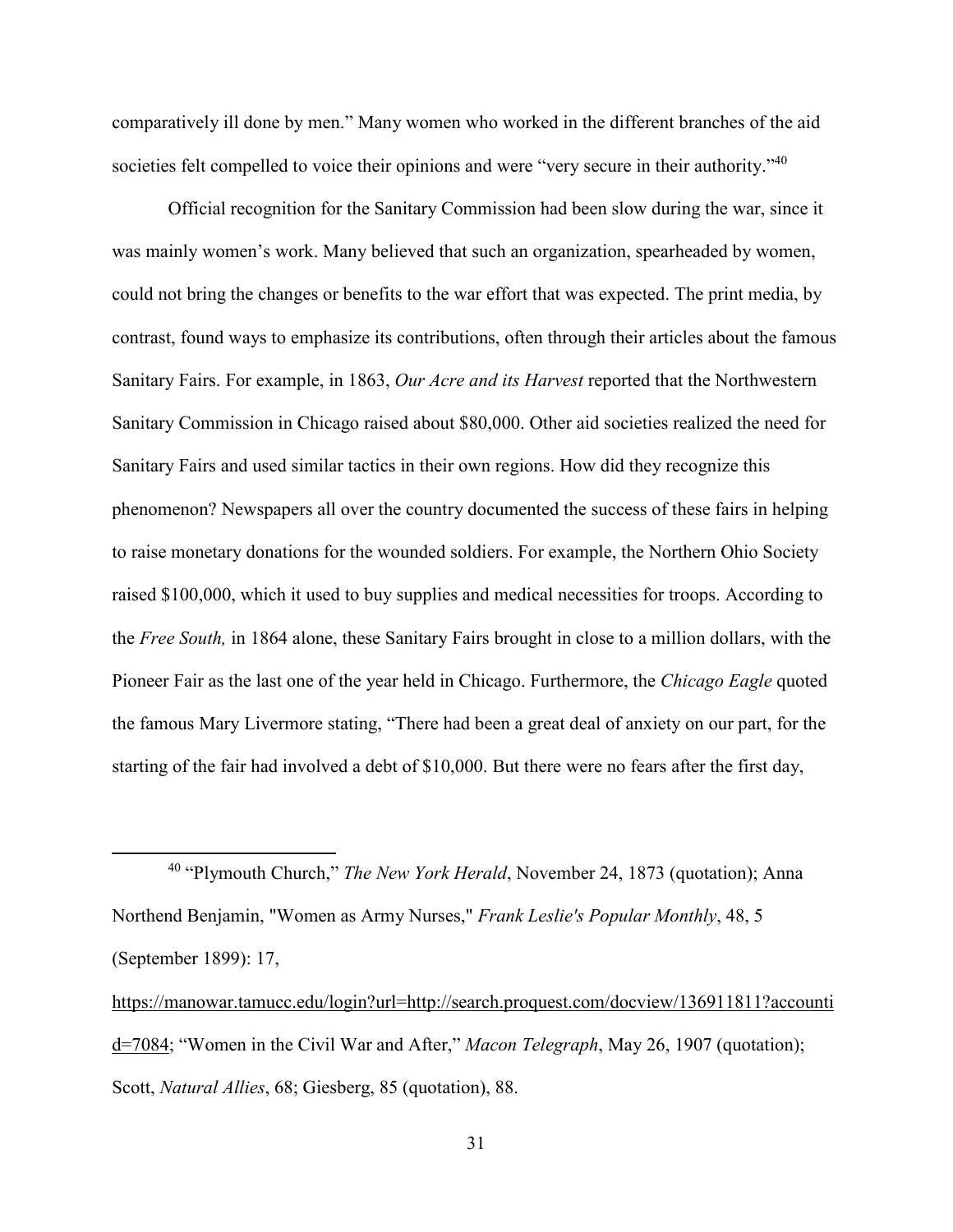when we took \$25,000." These fairs proved to be essential in allowing women to help in the war effort, as the print media made clear.<sup>41</sup>

Newspapers and periodicals recognized women's labor as vital to the war effort in both the North and South. The *Macon Telegraph* illustrated this type of recognition by publishing an article that included President Abraham Lincoln stating, "If all that has been said by orators and poets since the creation of the world in praise of women were applied to the women of America, it would not do them justice for their conduct during the war." *The Continental Monthly* also commended women's efforts. "Let sanitary fairs and commissions, let soldiers' aid societies from one end of the land to the other, and in every nook and corner of it, let our hospitals everywhere attest that is heartfelt love and devotion on the part of our women," it proclaimed. Women's efforts made the war more bearable for everyone involved. Furthermore, according to the *Macon Telegraph*, the legacy of the Sanitary Commission "turned a scattered constituency of soldiers' aid societies into a dynamic network of relief that sponsored a novel effort to train women as professional nurses, provided information and advice to soldier's families, brought quality supplies from the home front to the soldiers and helped support community welfare programs."<sup>42</sup>

<sup>41</sup> Scott, *Natural Allies*, 61, 62; "Clippings," *The Free South*, April 9, 1864; "Mrs. Mary A. Livermore," *Chicago Eagle*, March 9, 1895, (quotation).

 $\overline{a}$ 

<sup>42</sup> Women in the Civil War and After," *Macon Telegraph*, May 26, 1907 (quotation); "American Women," *The Continental Monthly; Devoted to Literature and National Policy*, 6, no. 4, (October 1864): 428 (quotation); Giesberg, 169.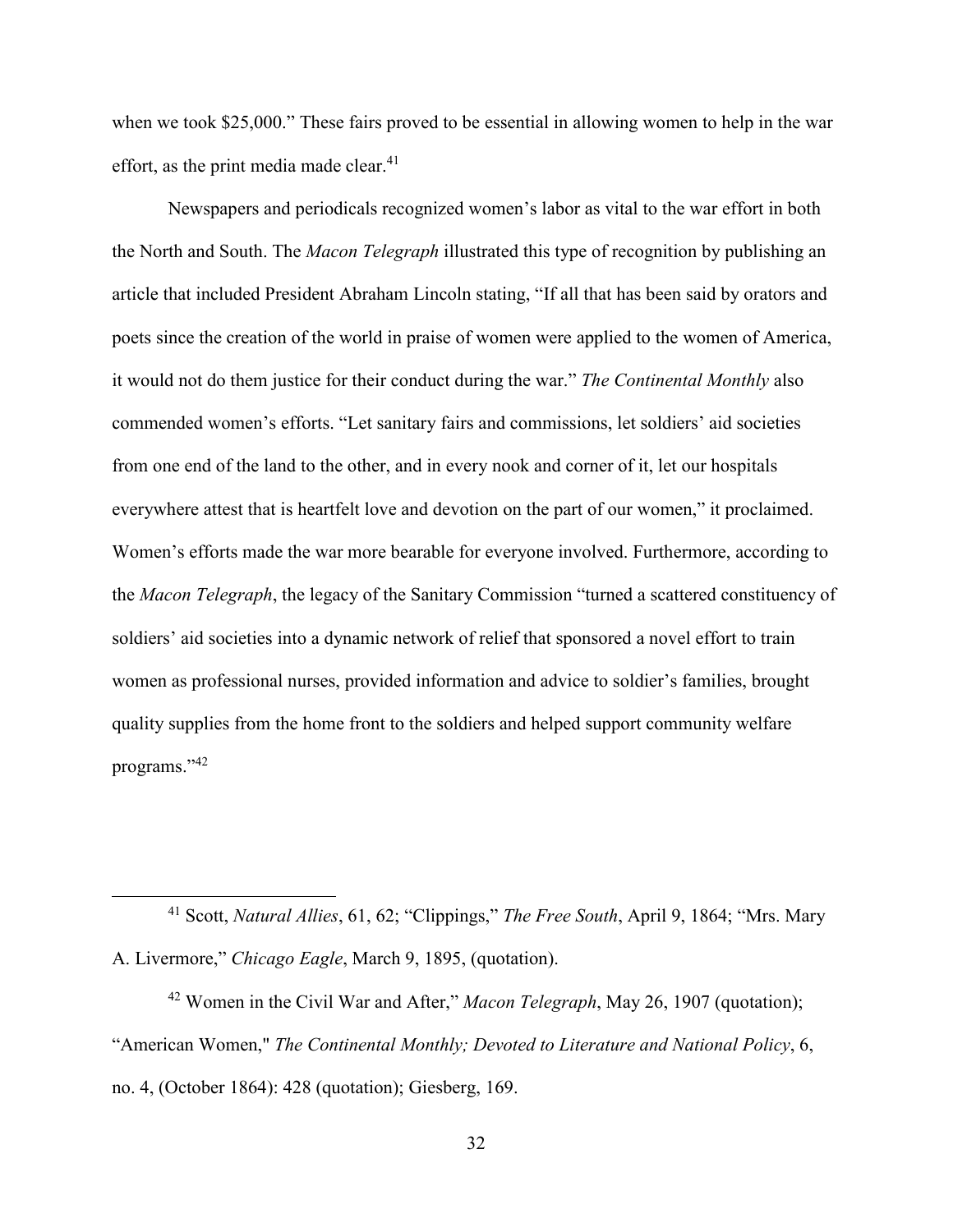Print media recognized that these aid societies filled a gap by aiding troops and facilitated the government's efforts to make the war more bearable. In South Carolina alone, 150 aid societies were created in the first two months of the war. The Florence, South Carolina aid society, for instance, provided food for prisoners of war who were sick with typhoid fever. Even though they were considered the enemy, these women still took great care of the wounded troops. Following the war, numerous aid societies evolved into what became known as "Ladies Memorial Associations." These Associations were particularly significant in the South, and southern newspapers trumpeted their successes in reburying soldiers in appropriate burial grounds and erecting monuments in honor of the fallen. In so doing, women transformed their wartime duties into something that provided crucial assistance to the memorialization of the war.<sup>43</sup>

The print media continued to document women's public activities after the war. As explained by the periodical, *The Forum*, "the remarkable success of the Sanitary Commission taught the women of the country what they could do in a business and executive way." This led many women into the jurisdiction of social services, where they enjoyed much influence in American society in the latter 19<sup>th</sup> century. Women were commonly praised for their ability to bring social reform and change. Added *The Annals of the American Academy of Political and Social Science*, the social services flourished: "it was largely as a result of the demands of the

<sup>43</sup> Cox, 9; Scott, *Natural Allies*, 69, 71.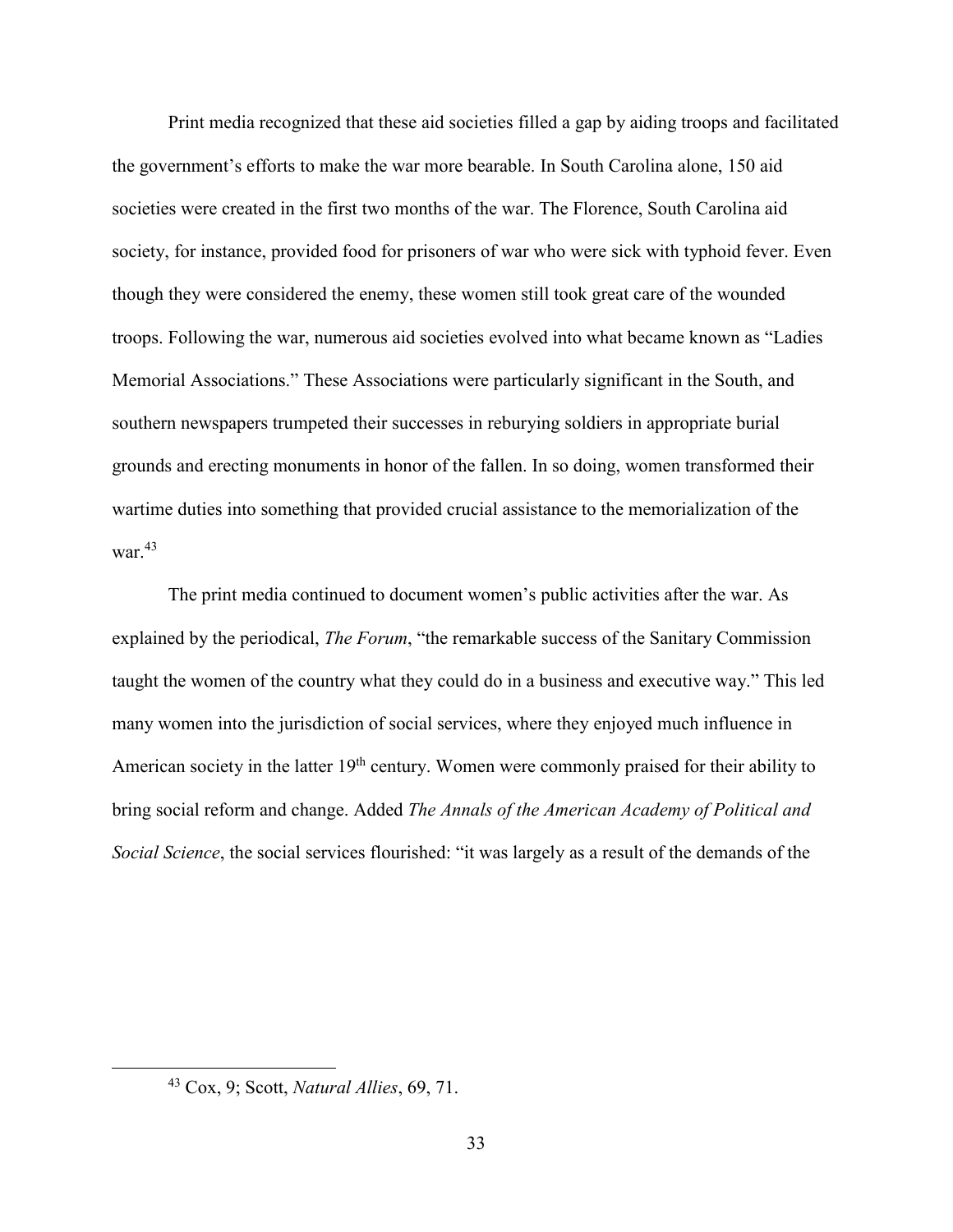women citizens that much of this social service has been assumed, once assumed, it is practically impossible to carry it on without women."<sup>44</sup>

The American Civil War also had a profound and lasting effect on the nursing profession. The increased demands for nurses allowed women to enter this honorable vocation during the war years. Following the war, the print media recognized women nurses as equal participants in this profession. At the beginning of the war, women from all over the country accepted the calls for volunteers and applied to be nurses. These nurses were trained (or as much as they could be in a time of crisis) and sent to battlefields, into the hospital wards and as transport women for wounded soldiers. These women provided care and comfort for those soldiers who needed it in a time of chaos and unrest. A prime example is illustrated by the *Macon Telegraph* in 1907*,* "The good nurse bending over a wounded soldier whom she has raised to a half sitting position in order they he may drink the cup which she holds to his lips." The perceived limitations of their gender were temporarily forgotten, as new responsibilities demanded their continued presence in

<sup>44</sup> Helen Watterson, "Women's Excitement Over "Woman," *Forum* (September 1893): 75-86,

 $\overline{a}$ 

 https://manowar.tamucc.edu/login?url=http://search.proquest.com/docview/90964212?ac countid=7084 (quotation); Neva R. Deardorff, "Women in Municipal Activities," *The Annals of the American Academy of Political and Social Science* 56 (1914): 75, http://www.jstor.org/stable/1011980 (quotation).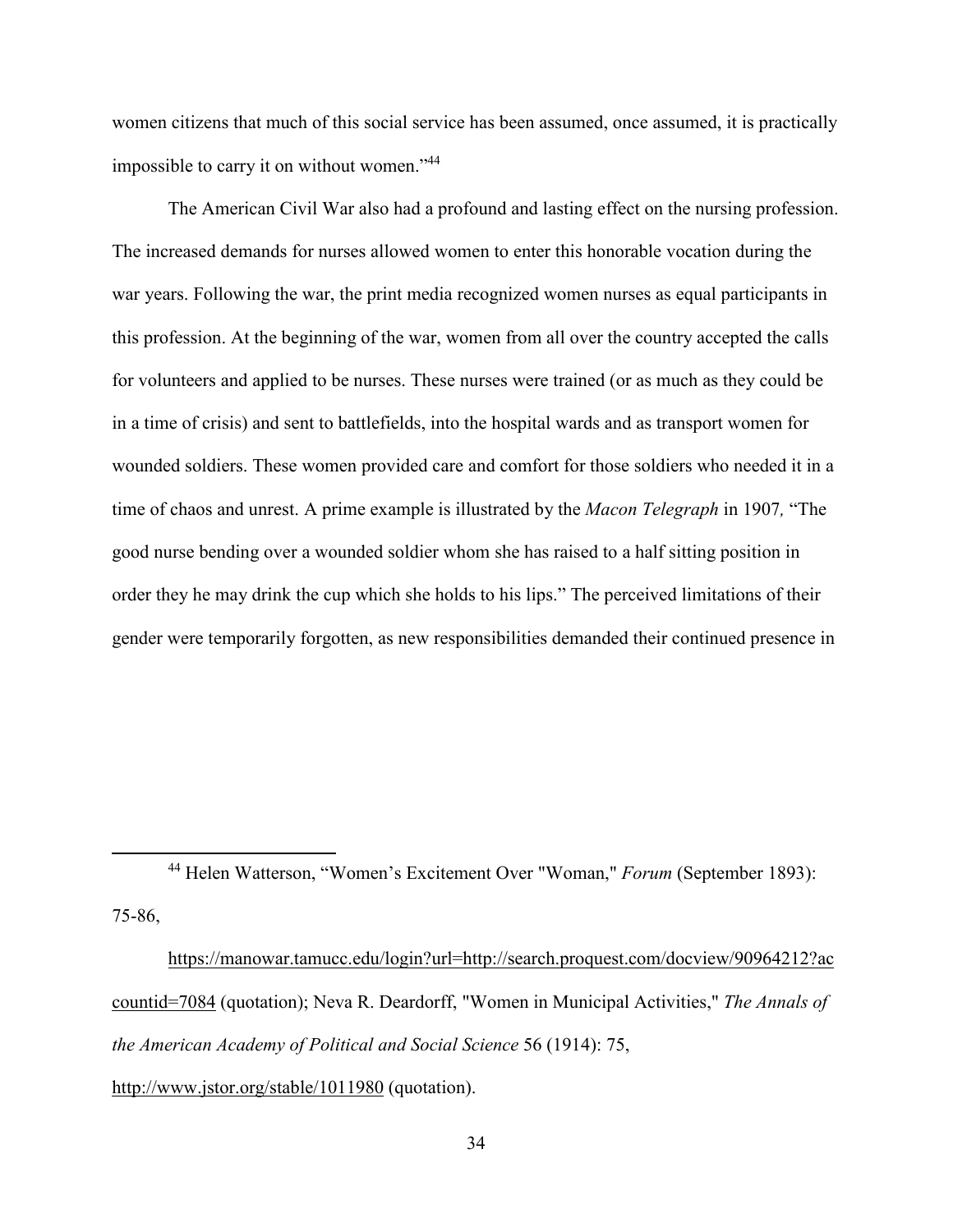helping the troops. Additionally, "they would not only serve, but recruit others to follow their examples, demonstrating the domino effect of the war."<sup>45</sup>

 Women's ability to take care of soldiers did not go unnoticed by the print media. For example, the press recognized that existing medical personnel and facilities could not possibly help all of the wounded men, and women nurses provided essential care by filling this daunting vacancy. Previously, only nuns had nursing experiences or skills that gave them the capability in aiding in a war crisis. This changed during the war, when women proved to be proficient in handling the enormous number of wounded soldiers and the long working hours in the hospital wards. Contemporary reports suggested that many women fulfilled these duties with grace and without complaint. According to the *Daily Inter Ocean*, many a veteran "remembers the nurse in the hospital who dressed his wounds and ministered to his comfort with uncomplaining patience and unceasing vigilance." Women nurses provided a unique sense of comfort through their compassionate attention to the wounded. "Gender roles were often reversed," noted *The New York Tribune*, "men were powerless and effeminized, while the women who served them found strength as their advocates."<sup>46</sup>

The postwar media continued to emphasize women's contributions to nursing. As *The Idaho Statesman* reported in 1914, Secretary of War Simon Cameron had appointed Dorothea Dix as Superintendent of Women Nurses. She hired women as she saw fit for nursing positions

<sup>45</sup> Women in the Civil War and After," *Macon Telegraph*, May 26, 1907 (quotation); Clinton, 56 (quotation).

<sup>46</sup> Schultz, 3; Clinton, 56; "Woman's Kingdom," *Daily Inter Ocean*, June 7, 1890 (quotation); "Mrs. Staton's Address," *New York Tribune*, May 11, 1866 (quotation).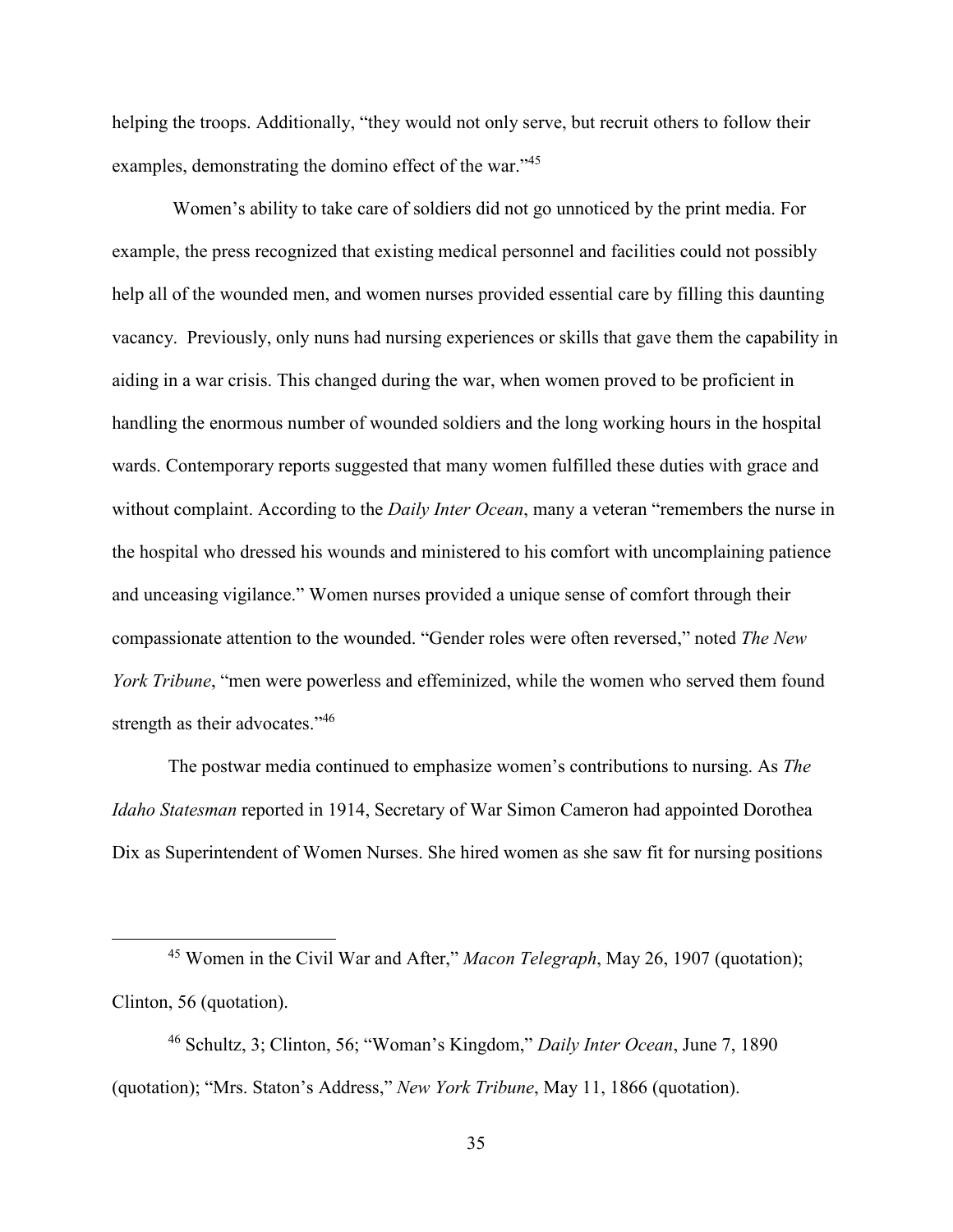in military hospitals in the North. Dix decided to establish tough standards for her nursing wards; "no woman under thirty years of age need apply to serve in a government hospital. All Nurses are required to be very plain looking women." Such requirements discouraged single or very young women from applying in an effort to prevent sexual improprieties resulting from their close contact with men. Newspapers also recognized the women who transported wounded soldiers, worked in makeshift hospitals in the camps, and followed troops to the frontlines in order to care for the wounded. Women's efforts were significant, according to the *Springfield Republican,* "Remember the little army of nurses who gave many lives, with a courage not surpassed on the field."<sup>47</sup>

Women of all backgrounds sought to help with the nursing duties in the war. According to the *Marshall County Republican*, Almira Fifield, a young girl in Indiana, begged to enter the nursing field. Vehemently insisting on being allowed to assist in the war, she thought this was the most efficient place for her to help the Union soldiers. Even though she was "too young and too handsome," her innate ambition to care for wounded soldiers allowed her to gain admission into the Union hospitals on conditional status. She proved to be one of the best nurses and was even asked to supervise and manage the other nurses on the surgeon's ward. The Surgeon praised "her ability and faithfulness, wondering at her skill, so perceptible, that he placed her in charge

<sup>47</sup> "To Honor Brave Women of Civil War," *Idaho Statesman*, April 19, 1914 (quotation); "Women's Place and Heroism on the Battlefield Now Recognized," *Omaha World Herald*, August 26, 1906; "Gen. Hawley's Oration," *Springfield Republican*, September, 30, 1885 (quotation).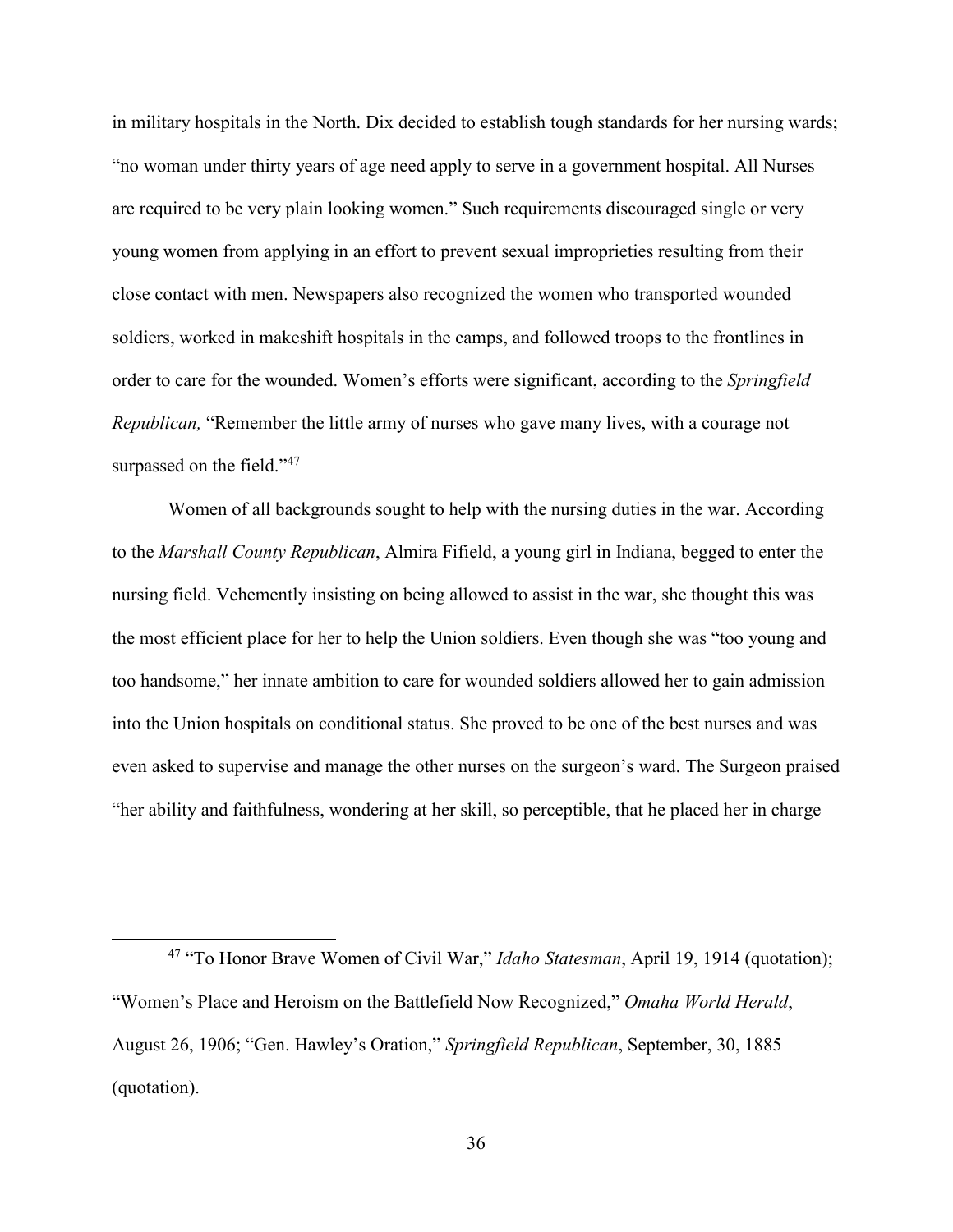of a ward." Sadly, she succumbed to diseases in the hospital, and passed away due to her refusal to rest and recover her own health.<sup>48</sup>

The *Daily Public Ledger* recounted a similar example involving Ms. Sophia McClelland, a member of the Sanitary Commission who traveled with the Army of the Cumberland. She used her own resources to create a makeshift hospital for wounded soldiers in Indiana. To gain access to the wounded, after the battles commenced, she required a pass from General William Nelson. Ms. McClelland asked for "passes for my little company within your lines; we desire to reach Fort Donelson....to care for and bring in the sick." General Nelson suggested that the war was not a place for women, but she insisted otherwise: "General, we have not come to be entertained, but on a mission of mercy." She convinced him of her good intentions and obtained the pass needed to help the wounded soldiers.<sup>49</sup>

Women in the South had a different experience in nursing. The *Macon Telegraph* pointed out that since the war was fought on their own land, women only had to walk outside their homesteads to tend to the wounded. As a result, these women's "privatized domestic pursuits were now thrust onto center stage of southern life and were not in violation of their subordinated domestic status." In addition, roughly a thousand women became nurses in the Confederate hospitals. Numerous well-to-do women from all religious backgrounds served as nurses and recruited others to help in the war effort as the need grew. A prime example of Confederate nursing was a Miss de Laney of Richmond, known as "the angel of the Confederacy." She came to the hospitals with the desire to care for the dying and the sick. Other women like de Laney

<sup>48</sup> "The Boys in Blue," *Marshall County Republican*, January 23, 1868 (quotation).

<sup>49</sup> "Mercy's Mission," *Daily Public Ledger*, March 22, 1894 (quotation).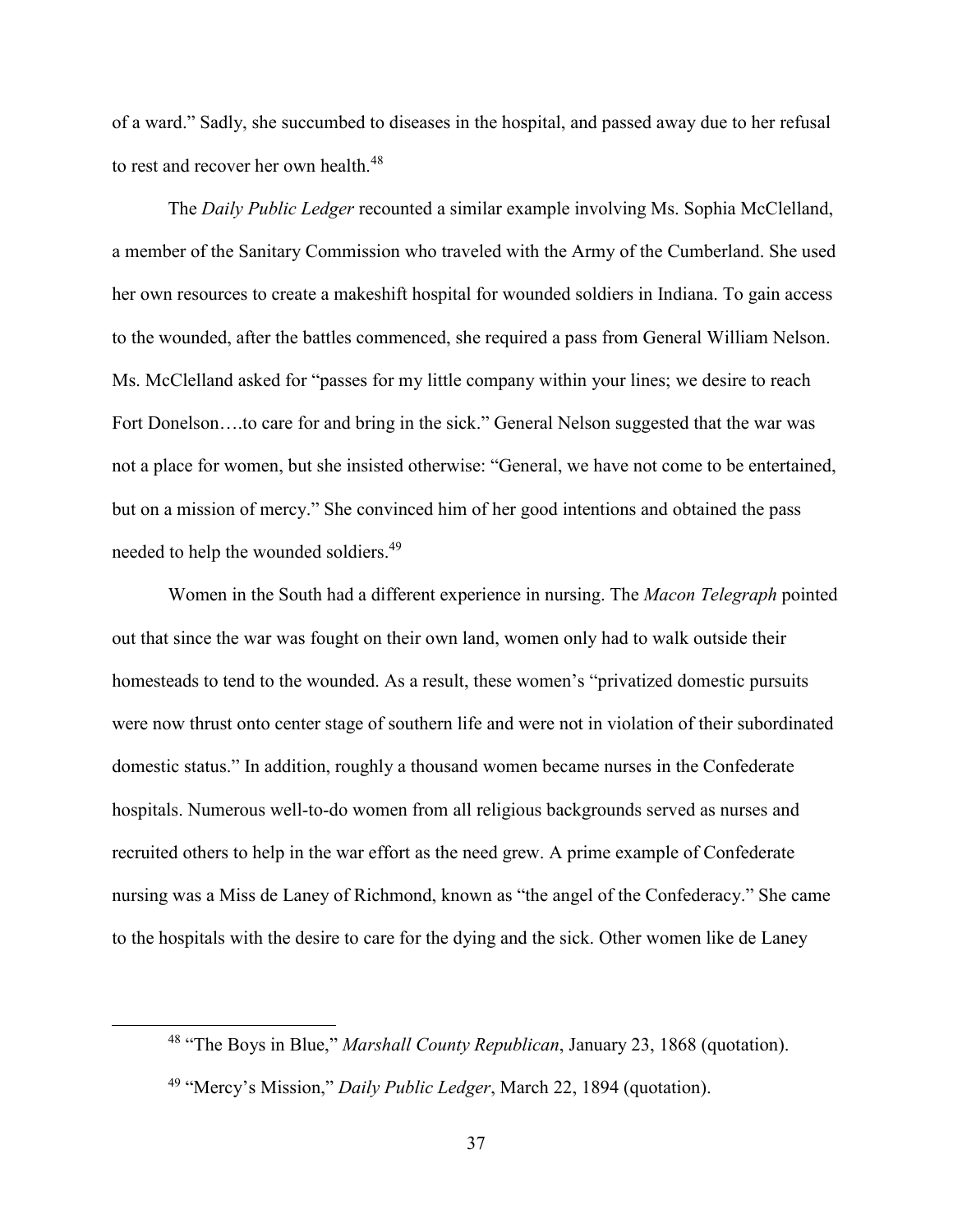confronted devastating complications due to the absence of organized aid efforts in the Confederacy, and the trials of an ineffective Confederate government. *The Youth's Companion* asserted that "southern women, like the Northern women, did their duty, and their sufferings and sacrifices were beyond description."<sup>50</sup>

Another example of nursing in the Confederacy is depicted by the creation of Richmond's Robertson Hospital, a small private institution which eventually secured government subsidies. Sally Tompkins, the unmarried daughter from a very upscale Confederate family, managed it with grace and an impressive sense of organization. According to the *Times*, she, "like the pampered boys who made such glorious soldiers,… rose above shrinking and fear, and was one of the most capable nurses from 1861 to 1865." Tompkins set up separate wards to help different types of wounds and by the end of the war, they had assisted over 1200 soldiers. Tompkins received a captain's commission from President Jefferson Davis. According to the *Times Dispatch*, "she was one of the very few Southern women who ranked as an officer in the Confederate Army." She was also awarded a salary for her services, but she refused it.

<sup>50</sup> "Women in the Civil War and After," *Macon Telegraph*, May 26, 1907; Catherine Clinton and Nina Silber, *Divided Houses: Gender and the Civil War* (New York: Oxford University Press, 1992), 15, (quotation); Clinton, 56; "The Civil War," *Women's Memorial*, Last modified 2017, Accessed March 7, 2018,

 $\overline{a}$ 

https://www.womensmemorial.org/history/detail/?s=civil-war; "Two Women in the Civil War," *The Youth's Companion* 72, no. 28 (July 1898): 336 (quotation),

https://manowar.tamucc.edu/login?url=http://search.proquest.com/docview/127104116?accounti  $d=7084$ .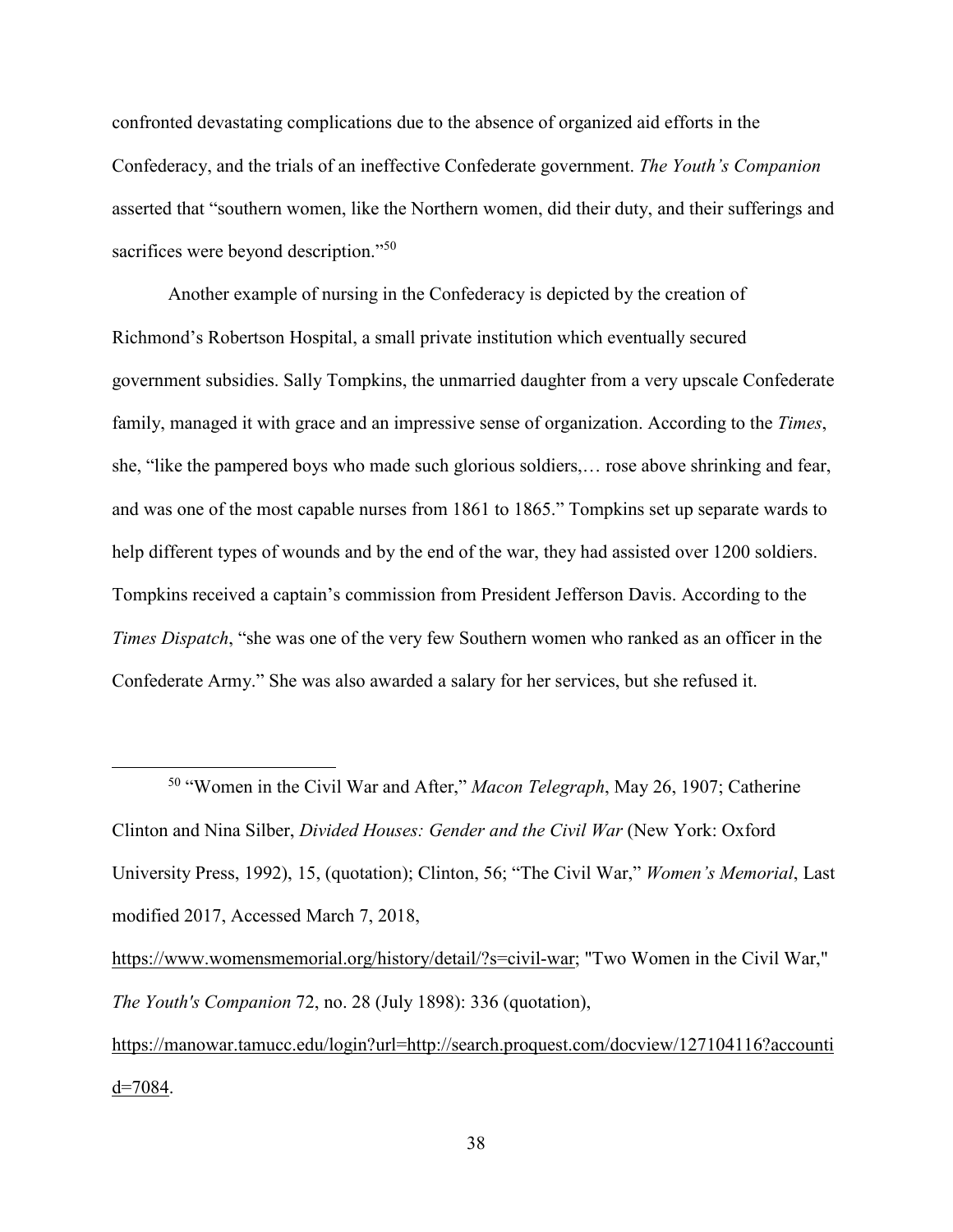According to Tompkins, her "aim and object was to help all I could, not to be paid for it." She was known for her devotion to the Confederate cause and was acknowledged as a "legendary Confederate Patriot."<sup>51</sup>

Further examples of women nurses are depicted in the *Canton Advocate*. The story of Mary Walker encompassed a harsh truth behind the reality of women's war efforts. For most of her life, Walker wanted to become a doctor. However, with the realities of the 19<sup>th</sup> century gender norms, that was not possible. When the Civil War broke out, Walker found a way to practice medicine under the guise of acceptable gender norms. Walker's inherent desire to take care of wounded soldiers was illustrated with her spending her own money to keep up traveling expenses with the army. She was awarded a medal for her services and the *Canton Advocate* even touted that "had Lincoln lived he would have undoubtedly have bestowed upon her a position of trust."<sup>52</sup>

Others, such as Mother Mary Bickerdyke rescued wounded soldiers from the battlefields under enemy fire and was wounded herself several times. She was one of the first women to enlist as a nurse for the Union cause, according to the *Baltimore American*. The *Wilkes-Barre Times* recorded that after the Battle of Shiloh; Mother Bickerdyke was discovered giving soup and whiskey to desperate soldiers in need. When she was asked who gave her the authority to do so, her response was poignant: "I have received my authority from the Lord God Almighty; Have you anything that ranks higher than that?" Furthermore, the *Macon Telegraph* pointed out that

<sup>51</sup> "The Robertson Hospital," *The Times*, June 30, 1896 (quotation); "Home in Richmond," *The Times Dispatch,* June 2, 1907 (quotation); Clinton, 56 (quotation). <sup>52</sup> "Dr. Mary Walker," *Canton Advocate*, August 16, 1883 (quotation).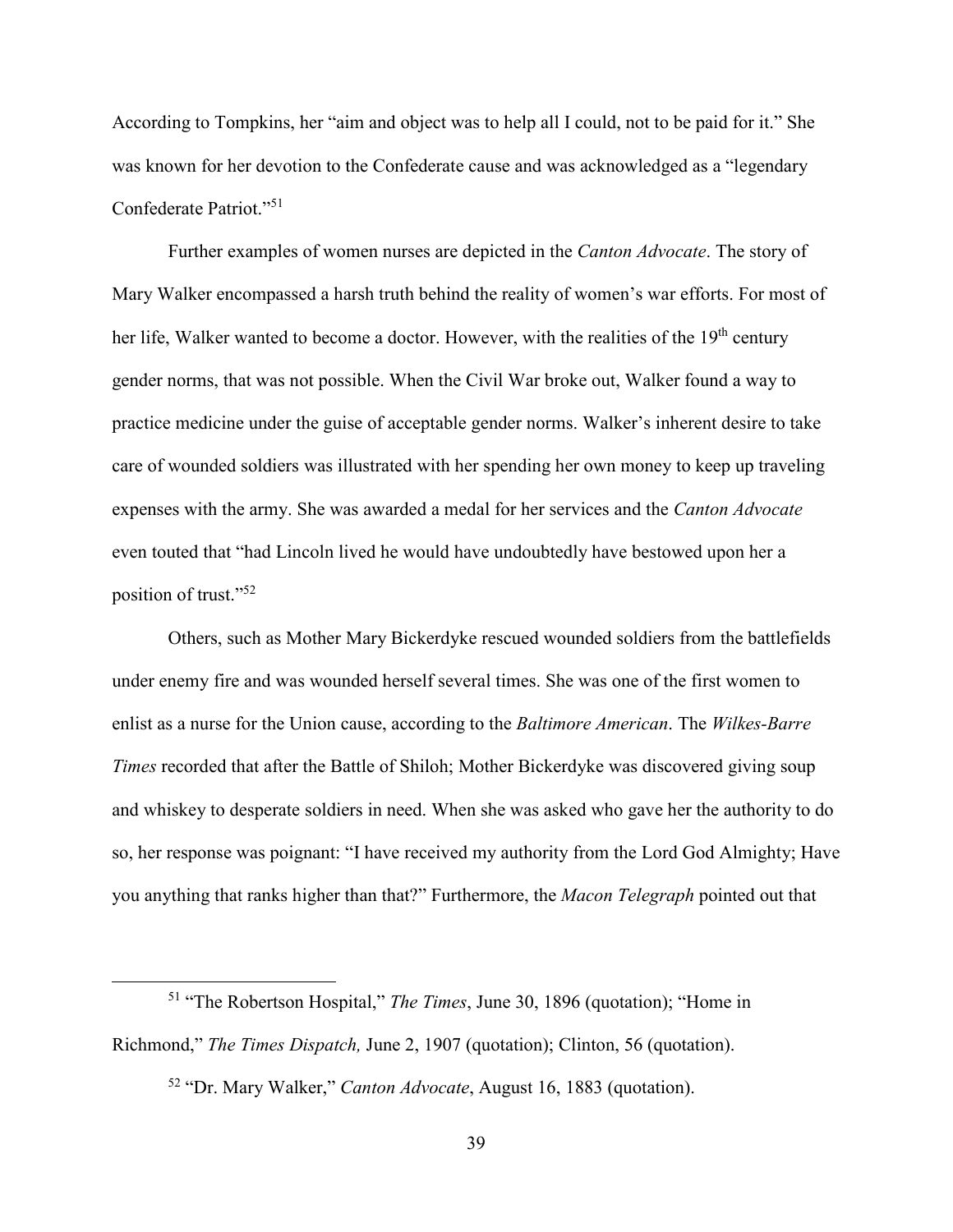Bickerdyke received her own memorial statue for her wartime services in 1908. Even though it was many years after the war, her contributions were still being recognized by the print media. The *Idaho Statesman* stated that the monument's design "shows a wounded soldier on the battlefield who has been lifted tenderly to a half sitting posture by a female army nurse, who holds a cooling drink to his lips." This dedication to Bickerdyke sets a prime example for future honors for other women who provided "inspiration in the glorious and self-sacrificing deeds of the women of the war."<sup>53</sup>

Another example of the media's recognition of women' roles in the Civil War is illustrated in *The Worthington Advance,* which published an article on Florence Nightingale, a crucial advocate and reformer in the nursing vocation. Her previous nursing experiences demonstrated that women nurses were a necessity, especially in times of crisis such as the Civil War. With her influence, "the ungrudging acceptance of the services of women nurses in the Civil War was chiefly due to the prejudices overcome, the results attained, the admiration extorted by this gentle, resolute and gifted English women who had shown the way." Her legacy

<sup>53</sup> "Memorial Shaft for Mary Bickerdyke," *Baltimore American,* June 3, 1906; "War Women of America," *Wilkes-Barre Times*, April 12, 1917 (quotation); "Women in the Civil War and After," *Macon Telegraph*, May 26, 1907; "Memorial in Honor of a Civil War Nurse," *Idaho Statesman*, March 19, 1905 (quotation); Northend, 22 (quotation); "Mother Bickerdyke," *Milwaukee Sentinel*, March 5, 1864.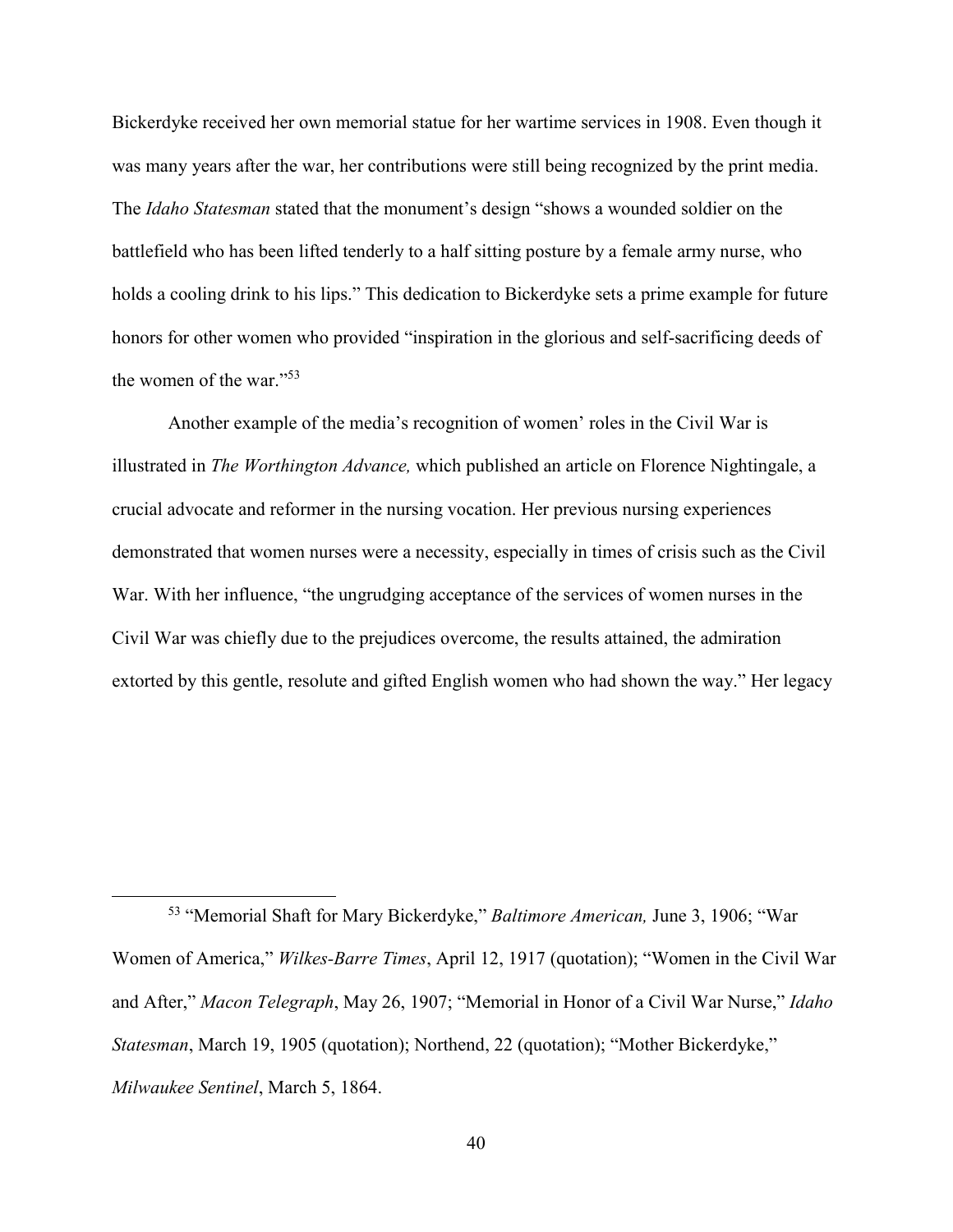was evidenced through every woman who volunteered her time, hard work and compassion toward the fallen troops.<sup>54</sup>

Women nurses often faced harsh discrimination due to their gender and were perceived as improper if they attended male soldiers. Many feared such work would change the view of women's respectability in society. Yet, as the war progressed, it became apparent that women were needed and their efforts were integral in helping the wounded. In 1884, the *National Tribune* illustrated this change by stating, "Did Miss Elenor Murdock, of this city, who left a home of affluence to nurse the sick and wounded soldiers in their respective hospitals lose any of her womanly dignity? I can safely say "No!" Women's place was progressing forward, but their decorum was not altered."<sup>55</sup>

In addition, Louisa May Alcott, who wrote the famous novel, *Little Women,* served for six weeks in a Union hospital during the war. Her account of her experiences, *Hospital Sketches*, served to "disrupt gender in order to make space for multiple constructions of femininity," according to the historian Melissa Strong. Originally published in the *Commonwealth*  newspaper, Alcott's account of her wartime service (under the character name Tribulation

<sup>54</sup> "A Great Nurse," *Worthington Advance*, August 10, 1900 (quotation); Mary E. Healy, "Woman in War-Time," *The Ladies' Repository; a Monthly Periodical, Devoted to Literature, Art and Religion* (June 1867): 338,

https://manowar.tamucc.edu/login?url=https://search.proquest.com/docview/90416052?accounti d=7084.

<sup>55</sup> "Pension Report," *National Tribune*, December 17, 1896, (quotation), http://chroniclingamerica.loc.gov/lccn/sn82016187/1884-04-24/ed-1/seq-2/.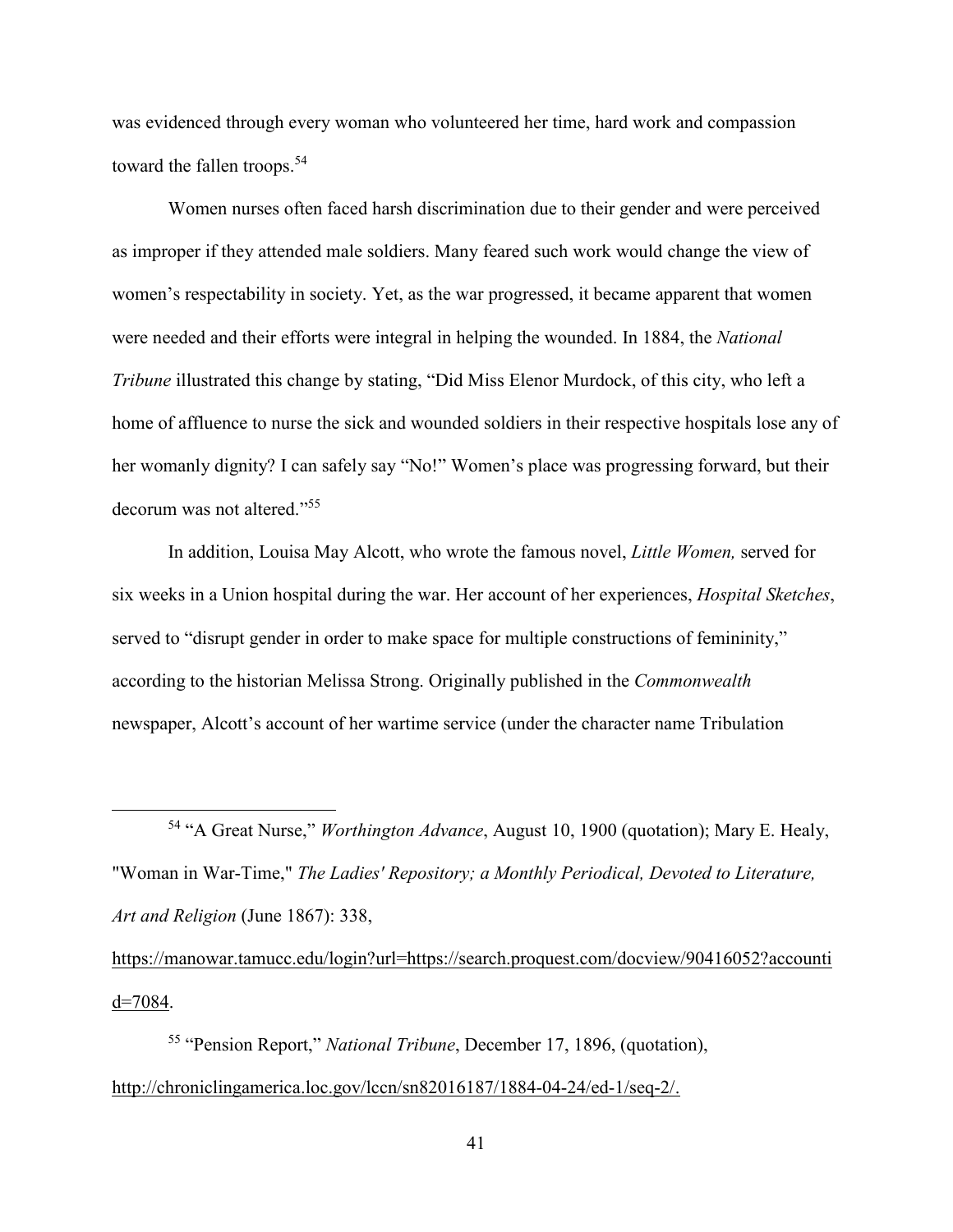Periwinkle) illustrates how women deconstructed the proper place of women in society by taking on public jobs such as nursing. It attracted "much attention and were many of them extensively copied into other papers." Ironically, in Alcott's memoirs, her father stated that he was sending off his "son" to the frontlines, when in reality it was Louisa going off to serve as a nurse in the Union hospitals. This comparison illustrated that the women serving in nursing roles were equivalent to a man fighting on the battlefields. Strong also makes the case that, with Louisa May Alcott's influence, "war memoirs chronicled women's entry into a wider variety of professions."<sup>56</sup>

In addition, the publicity associated with Alcott's widely advertised work depicts the importance of the media's influence on the changing view of women's roles in the public sphere. According to the *Omaha Daily Bee* in 1888, they discussed that Alcott's experiences "were faithfully recorded in *Hospital Sketches*…and no one ever heard her complain of the discomforts arising from this sacrifice of that which is only less in value to life itself." Furthermore, the *San Francisco Call* stated that the *Hospital Sketches*, "made of largely of home letters, had an immense sale." With the popularity of this account on her wartime activities, Alcott was asked to write a story for girls (Her famous *Little Women*). A final note on the popularity of this memoir is illustrated by James Redpath's (a popular journalist who created his own publishing firm)

<sup>56</sup> Melissa J. Strong, ""The Finest Kind of Lady": Hegemonic Femininity in American Women's Civil War Narratives," *Women's Studies* 46, no. 1 (January 2017): 15, 16 (quotation), 18 (quotation), accessed July 6, 2017, America: History & Life, EBSCOhost; "New Books," The *Daily Green Mountain Freeman*, November 9, 1863, (quotation); Louisa May Alcott, *Hospital Sketches*, (Boston: James Redpath, Publisher, 1863), xi.

 $\overline{a}$ 

42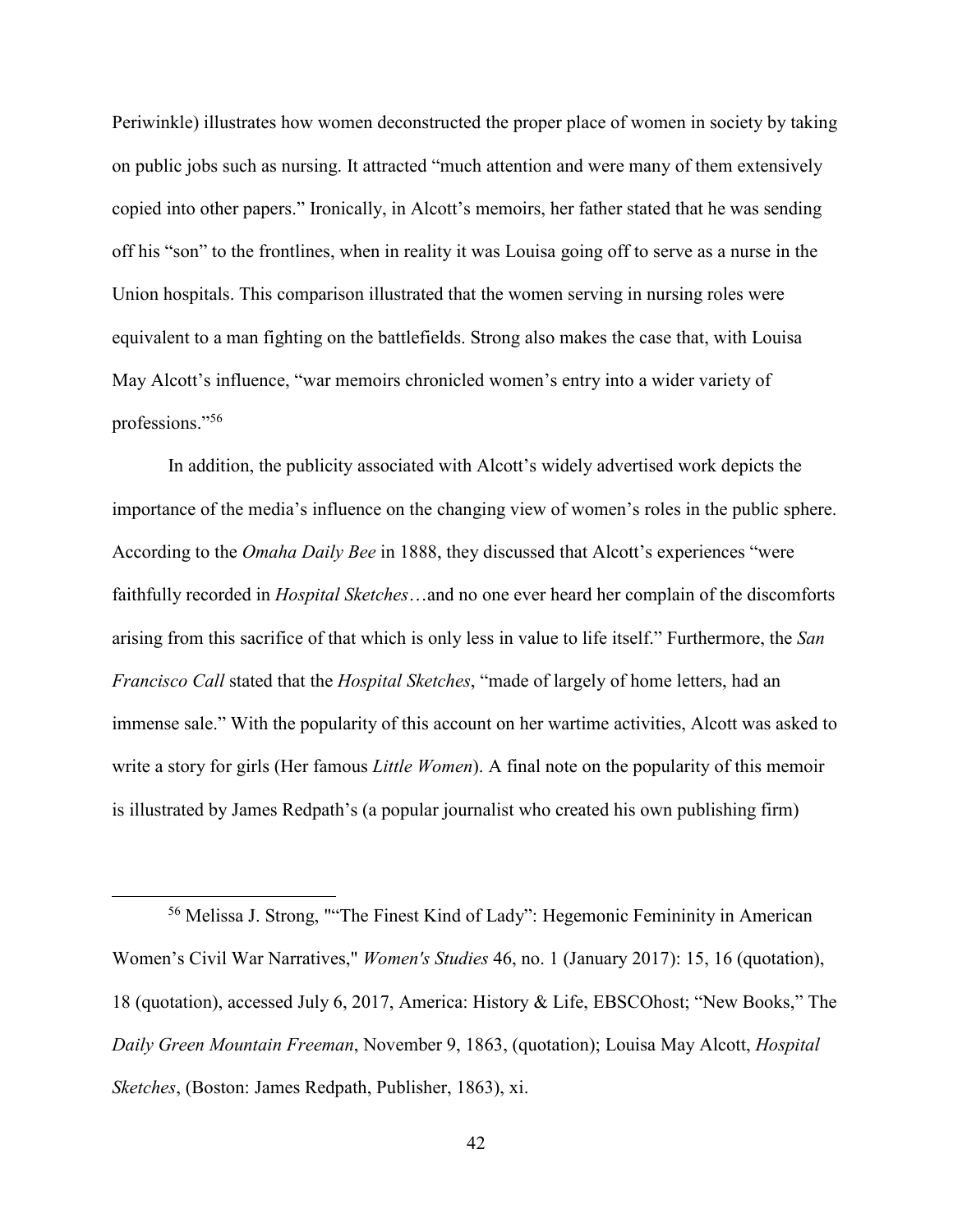mass publication of this account. This memoir became an important element in post war society since with every sold copy, the publisher "stated that a fair copyright is promised to be devoted to the support of orphans of the war." Louisa May Alcott envisioned a society that allowed more rights for women and she achieved this, at least on a small scale through her writing.<sup>57</sup>

Although nursing provided an important career field for women in the post-war years, the print media provided another example of women's changing roles in the public sphere. As the *Columbus Journal* explained in 1888, women were changing the nature of government jobs at all levels. During the war, they were first employed in place of men who left to fight. However, once the war ended, women proved they were capable of completing the work in an efficient and organized manner. Many men did not come home and women filled the vacancy left by them. In 1883, for example, the *Daily Dispatch* noted, "in the Treasury department at present probably 30

 $\overline{a}$ <sup>57</sup> Louisa May Alcott, *Hospital Sketches* (Boston: James Redpath, 1863), xi; "Reminiscences of Miss Alcott," *Omaha Daily Bee*, March 19, 1888, (quotation) https://chroniclingamerica.loc.gov/lccn/sn99021999/1888-03-19/ed-1/seq-6/#date1=1860&index=10&rows=20&searchType=advanced&language=&sequence=0&words= Alcott+ALCOTT+hospital+Sketches+sketches&proxdistance=5&date2=1925&ortext=Hospital+ Sketches&proxtext=&phrasetext=&andtext=Alcott&dateFilterType=yearRange&page=1; "Louisa May Alcott," *The San Francisco Call*, June 9, 1900, (quotation), https://chroniclingamerica.loc.gov/lccn/sn85066387/1900-06-09/ed-1/seq-9/#date1=1860&index=11&rows=20&searchType=advanced&language=&sequence=0&words= Alcott+ALCOTT+Hospital+Sketches&proxdistance=5&date2=1925&ortext=Hospital+Sketches &proxtext=&phrasetext=&andtext=Alcott&dateFilterType=yearRange&page=1.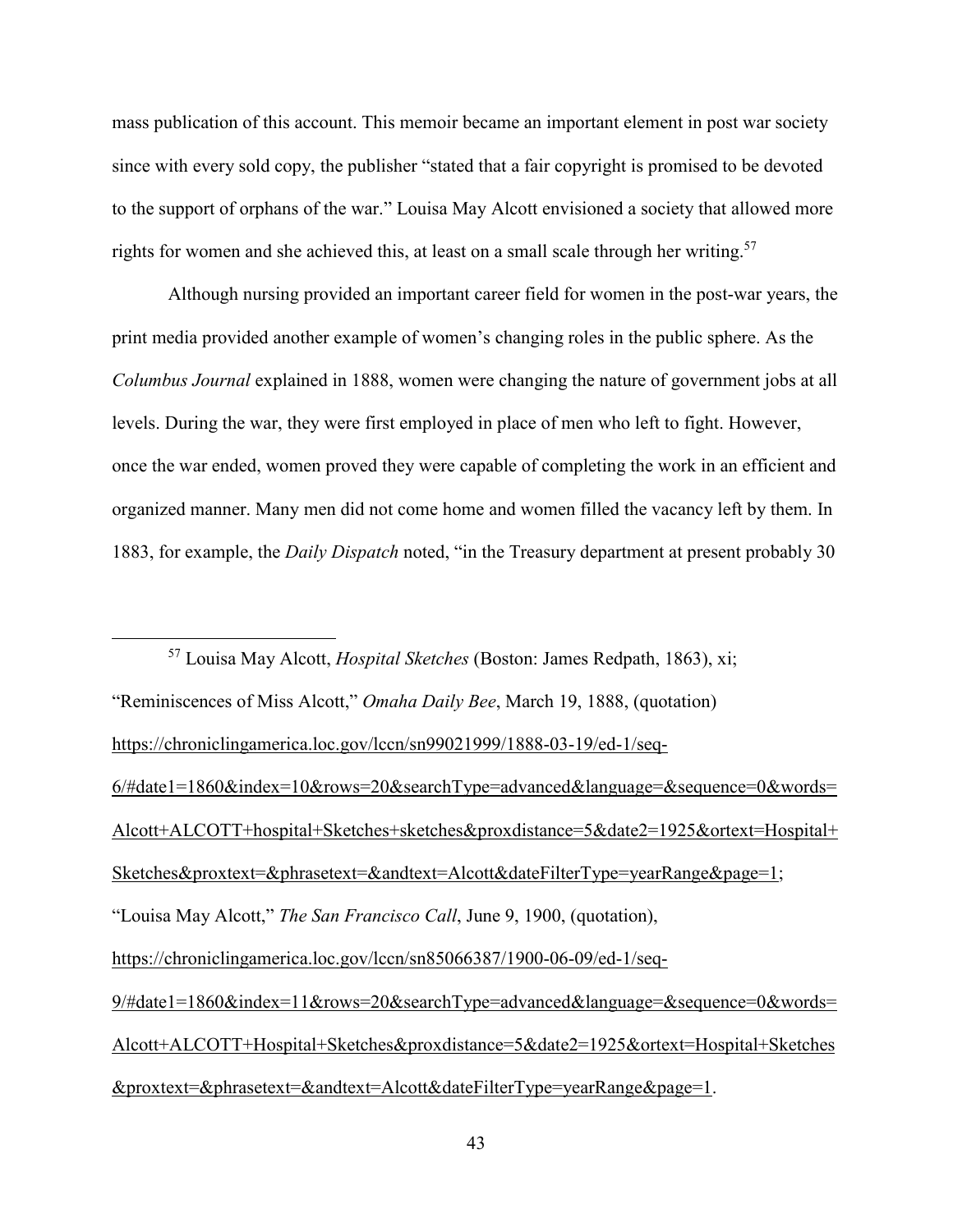percent of the employees are females, and in all the departments in the aggregate 20 percent at least are females." Women received appointments to clerkships in almost every state. Women's efforts merited "credit that in the face of opposing influences she has demonstrated her ability to do so much of the work required in the service of the government." In an article from the *Saline County Journal*, a comical perspective emerges in regards to women's work, "Ability does not always wear breeches." Women might not have been known to wear the pants in the family as seen in this quote, but the newspapers recognized that women were emerging in a man's world by demonstrating their abilities during and after the Civil War.<sup>58</sup>

As the print media examined women's work in the war, they offered new interpretations of their abilities. In 1867, the *Godey's Lady's Book and Magazine* published an article on *Women's Work in the Civil War* about women's respectable work during the war years, which provided two hundred stories about women and their efforts in the Sanitary Commission, aid societies and as military nurses in the hospitals and on the battlefield. This periodical stated, "that there was a necessity for this book." Society needed to have documentation of women's deeds in the war. They eloquently describe how the women "faithfully ministered to them in sickness, dressed their wounds, nursed and nourished them in the struggle with death." *Women's Work in the Civil War* documents famous wartime heroes such as Clara Barton, Dorothea Dix, Helen L. Gibson, Mary Livermore, and many others. These women turned wartime emergencies into something bearable for wounded troops and those needing supplies. Such publications

<sup>58</sup> "Women of Progress," *Columbus Journal*, March 7, 1888; "Women in the Government Departments," *Daily Dispatch*, April 22, 1883 (quotation); "Ability Has no Sex," *Saline County Journal*, February 4, 1886 (quotation).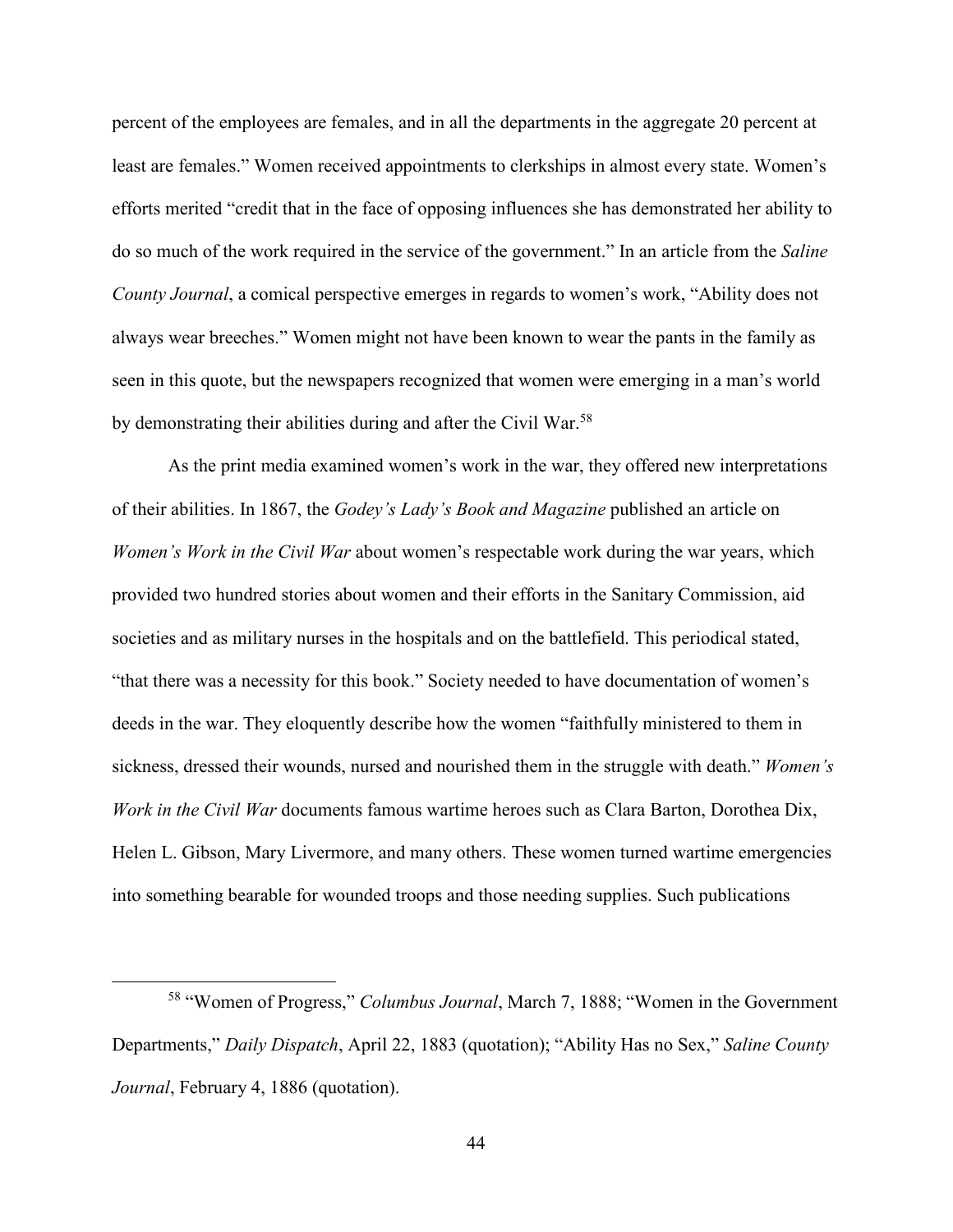frequently described in the contemporary media, proved crucial to exemplifying the immense efforts of women during the war years.<sup>59</sup>

 In 1883, another prominent publication, the *National Tribune* issued a public call for documentation, correspondence or any other pertinent information about women's labor in the war. Mrs. Mary Whitney Wescott wrote this request in order to gain material to be submitted to the "compilation of the history of the Loyal Women of the Civil War." She also stated that a permanent fund was being created for the Ladies Relief Corps of the Grand Army Republic, further suggesting a new acceptance of women stature in public life. According to the *Cincinnati Daily Star*, "American women, after yielding to the ranks of the gathering army husbands, brothers, fathers, sons and lovers, proceeded to organize relief for them, and they did it with a self-controlled and rational consideration of the wisest and best means of accomplishing their purpose, which showed them to be in some degree the products and representatives of a new social era and political development." In the eyes of the print media, women had exceeded expectations in their national service. $60$ 

Another viewpoint on the importance of media's publications were the reviews of books published about women's wartime activities. For example, the frequently reviewed *Woman's* 

<sup>59</sup> "Godey's Arm-Chair," *Godey's Lady's Book and Magazine,* no.5 (May 1867): 472, https://manowar.tamucc.edu/login?url=https://search.proquest.com/docview/126041077?account id=7084.

 $\overline{a}$ 

<sup>60</sup> "Nebraska," *National Tribune*, April 19, 1883, http://chroniclingamerica.loc.gov/lccn/sn82016187/1883-04-19/ed-1/seq-6/; "Patriot Women," *Cincinnati Daily Star*, June 8, 1877 (quotation).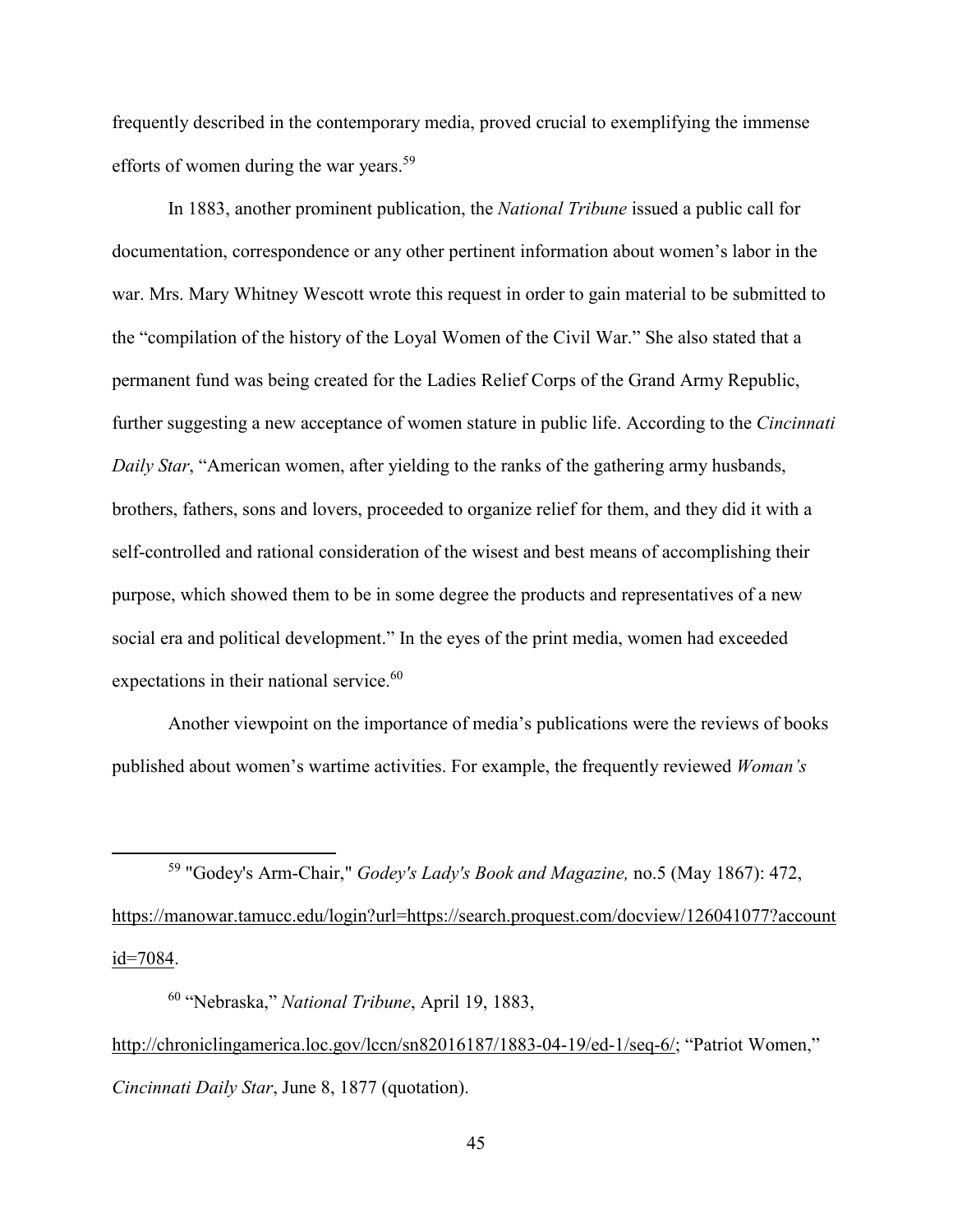*Work in the Civil War* was essential in providing concrete evidence of the effort made by women. An accumulation of their contributions to the war was significant in helping society realize the importance of their efforts. The media published this book during the post war years and its compilation of women including Clara Barton, Mary Bickerdyke, and Mary Livermore. The actual book noted several important aspects of women's war efforts, "day after day, year after year, women served in summer's heat and winter's cold, at their desks, corresponding with auxiliary aid societies, taking account of good received for sanitary supplies, re-packing and shipping them to the points where they were needed, indicting and sending out circulars appealing for aid, in work more prosaic but equally needful and patriotic with that performed in hospitals...all for the soldiers." One review touted this book as a "well-merited tribute to a large number of noble and heroic women who distinguished themselves in many different ways during our recent war." Another example reinforces the importance of these publications in molding society's view of the constantly changing gender roles. As the reviewer explained, "the authors and publishers felt that they were paying a debt which the nation owes to these heroic women, and their good taste and judgement have led them to pay it in a manner that the nation need not be ashamed of." The fact that newspapers and periodicals published reviews of this book suggests that the print media was important in molding society's view of gender in the post war vears. $61$ 

<sup>61</sup> "Woman's Work in the Civil War: A Record of Heroism, Patriotism, and Patience," *Ladies' Repository* 27 (November 1867): 699, American Antiquarian Society (AAS) Historical Periodicals Collection: Series 5, EBSCOhost (accessed June 21, 2018).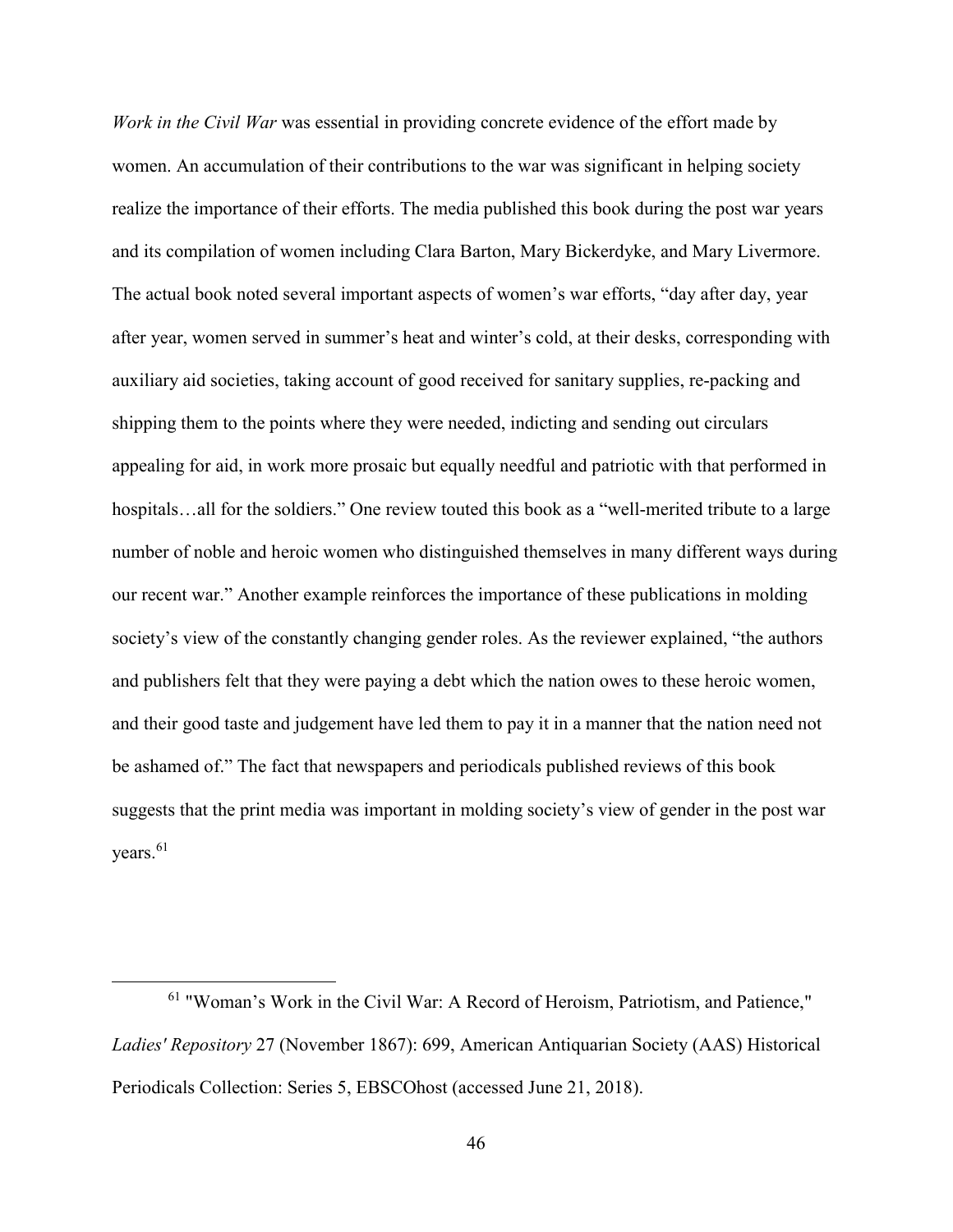As Anne Firor Scott has argued, the war years "gave numerous women not only an opportunity to develop administrative skills, but provided impressive evidence that they could function as administrators, record keepers, policy makers-in short, as people who could achieve results in a sphere often denominated male." According to the *Ladies' Home Journal*, women became part of the working class due to the need for stable wages in the post war years. The changing landscape of home life was altered significantly by the passing away of the male breadwinners. Women had to make ends meet and "took up a fight for a living." This was done as they "pushed into all professions and trades: there have been women judges, women blacksmiths, and women horse doctors." Newspapers and magazine reports often emphasized that women ventured across cultural and economic boundaries in quest of work. Women from different backgrounds had to find jobs in the working class (such as seamstresses) or in the professional classes (for example, nurses or doctors). In the South, women left the plantation culture and "went to industrial mills to become seamstresses and factory workers, both skills they had learned during the war." $62$ 

 $\overline{a}$ 

https://manowar.tamucc.edu/login?url=https://search.proquest.com/docview/137000578?account id=7084; Alexis Girardin Brown, "The Women Left Behind: Transformation of the Southern Belle, 1840-1880, *Historian* 62 (June 2000): 775,

https://manowar.tamucc.edu/login?url=http://search.ebscohost.com/login.aspx?direct=true&db=a hl&AN=3421431&site=ehost-live&scope=site.

<sup>62</sup> Scott, *Natural Allies*, 77 (quotation); "The American Woman in the Market-Place," *The Ladies' Home Journal* (April 1900): 4,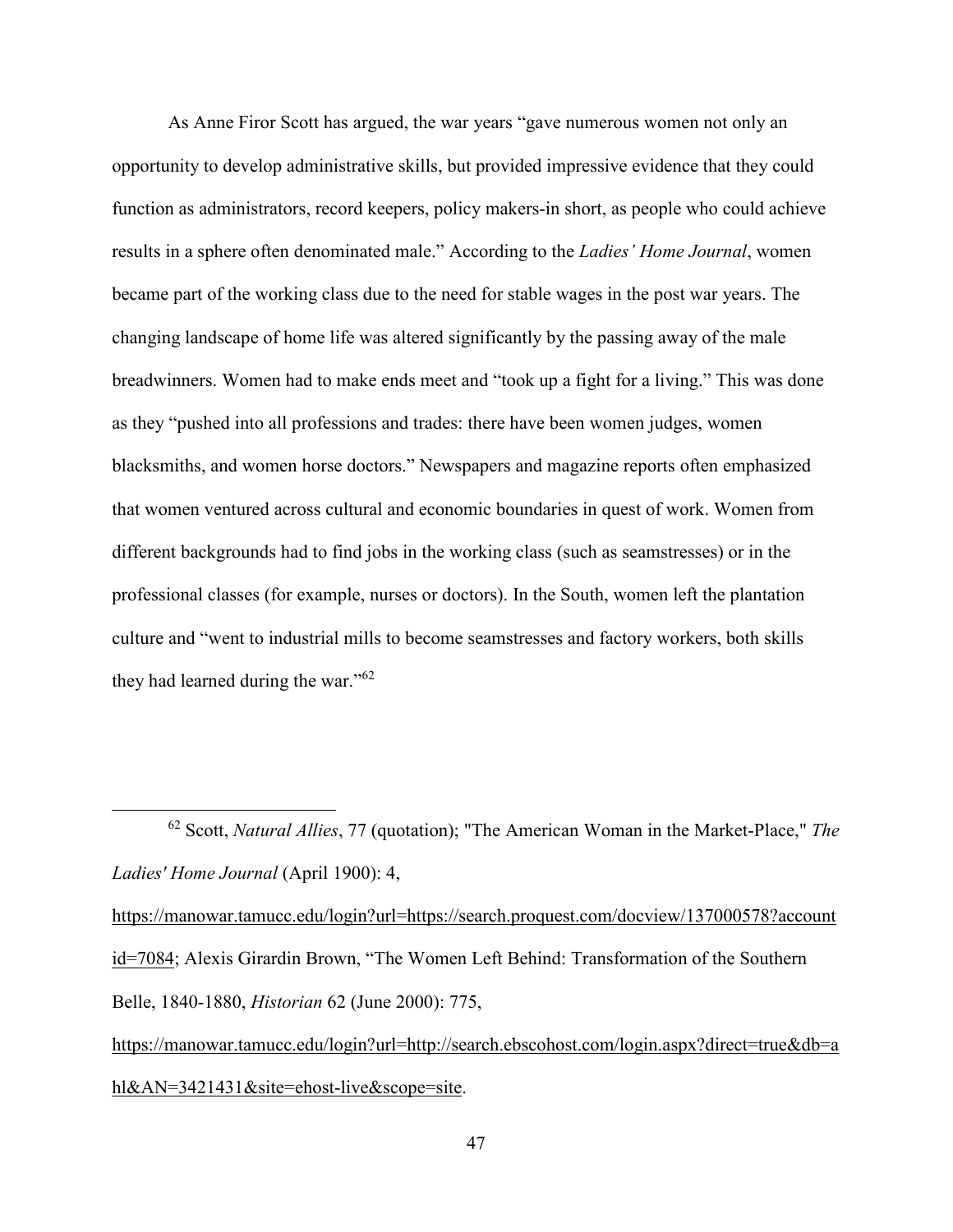During and after the Civil war, women proved they were competent and asserted their respectability in the public sphere in a variety of fields. As the *Seattle Post-Intelligencer* wrote in 1890, "since the close of the Civil War women have been employed in various offices, and have done their work so well that neither political party has ever thought of denying them the right to such positions." They proved their value by working tirelessly in fields once dominated by men and in the post war years, were able to keep many of the respectable jobs they launched during the war. Concluded the *Seattle Post-Intelligencer*, "the efficiency of public service has nowhere been greater than where they were employed." It was imperative that the public realized that "a woman's hand doing man's work" was a positive and even a tolerable thing in the public sphere. Many women feared that, "by investing time and energy to scratch out their stories, they did not know if their efforts might end up disappearing or being erased." The print media's publication of countless stories of Northern and Southern women's experiences ensured that women's efforts became a fundamental part of the Civil War narrative. These women at first proceeded with caution, but by embarking out on their own, made their experiences indispensable by "leaving a powerful testimony for subsequent generations." These testimonies of war activities gave hope to future generations of women who proceeded forth in changing the nature of gender norms in society. The war years became a turning point for numerous women who realized they could advance in the public sector as nurses, government workers or managers of large organizations (which is comparable to their work in the aid societies during the war).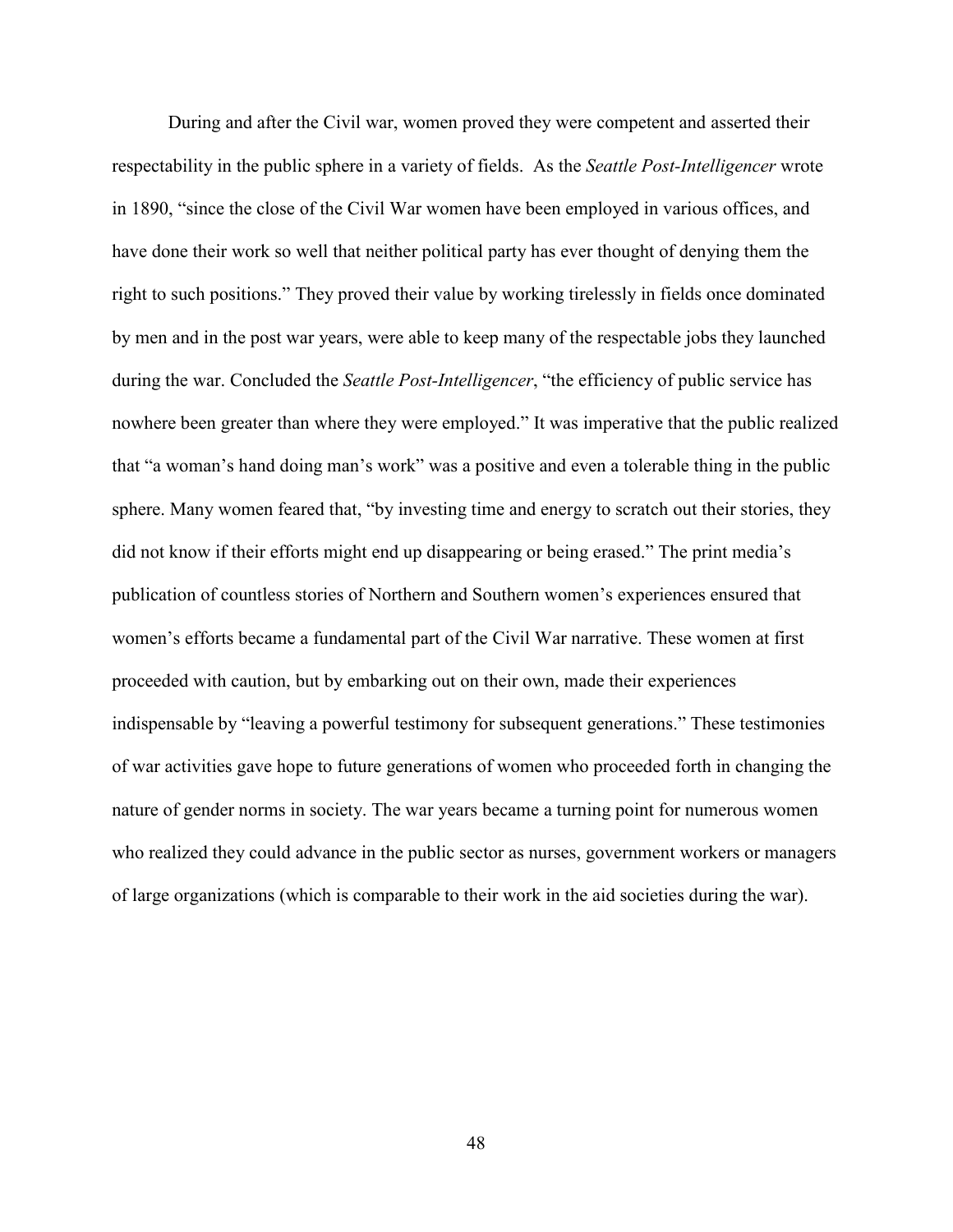More importantly, many men started to tolerate this change in gender status and were "compelled to admit" that women's contributions had been noteworthy.<sup>63</sup>

l

<sup>63</sup> "Female Ferocity," *Seattle Post-Intelligencer*, April 30, 1890,

http://chroniclingamerica.loc.gov/lccn/sn83045604/1890-04-30/ed-1/seq-4/; "The Hon. C. Mamer and Women's Sphere," *Sun*, April 15, 1890 (quotation); "The Women who fight the Battle of Life Alone," *Wahpeton Times*, January 26, 1888; "A Southern Literary Woman in the Civil War," *The Dial; a Semi - Monthly Journal of Literary Criticism, Discussion, and Information* 36, (March 1, 1904): 159 (quotation), https://manowar.tamucc.edu/login?url=https://search.proquest.com/docview/89666083?accounti

d=7084; Clinton and Silber, 101; Clinton, 19 (quotation), 21 (quotation); Scott, *Natural Allies*,

<sup>74.</sup>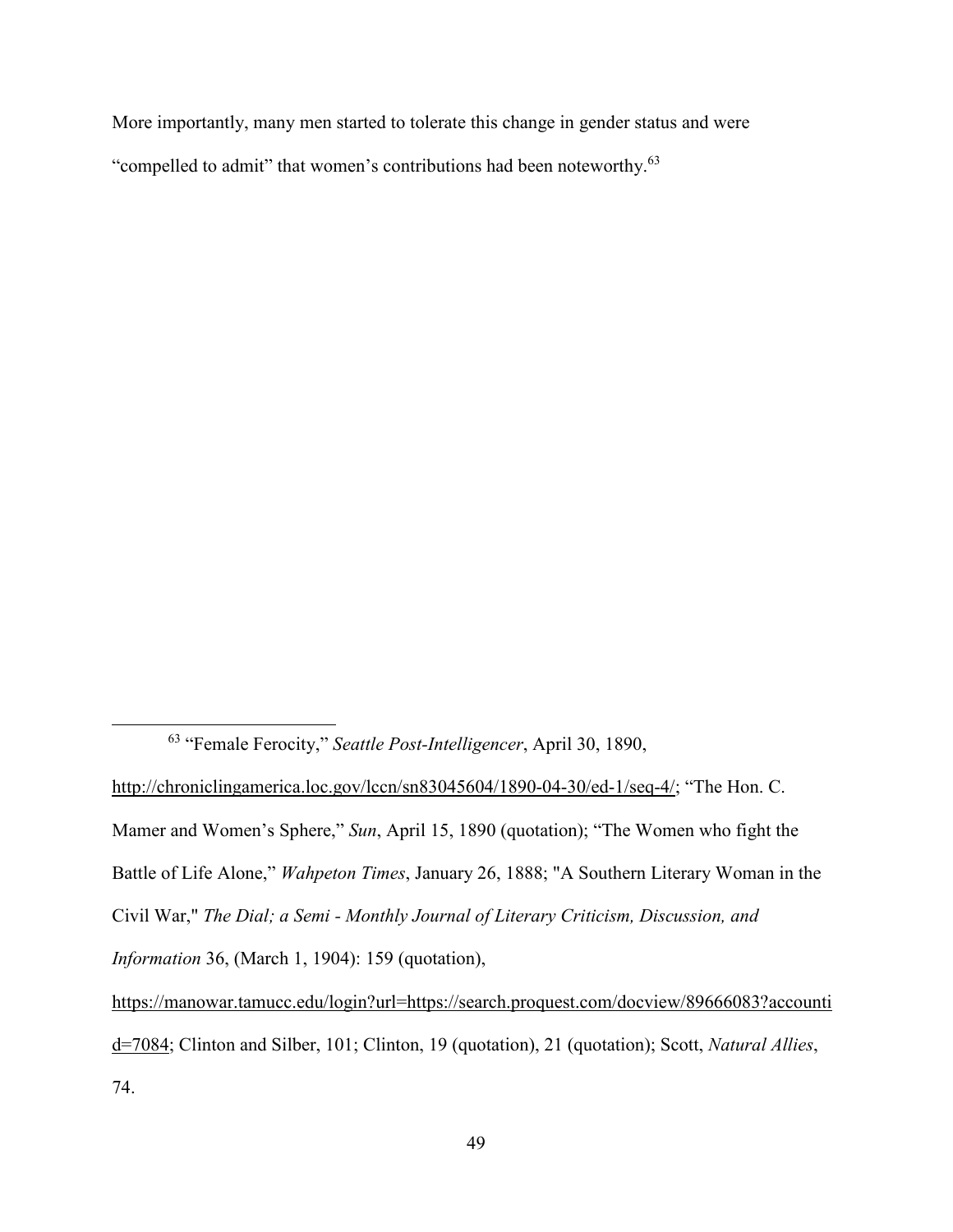## Chapter Three

## Women on the Battlefield

In addition to their administrative, medical, and war-related services during the Civil War, perhaps a thousand women saw action on the war front. Gender discrimination did not stop them from entering the conflict, inspired by their robust patriotism, loyalty to family members, and desire to step away from conventional norms or sense of adventure. The print media had a large part in making their services known to the public. According to the *Oregonian* in 1902, evidence of women who "fought in the war was told in the testimony of many old soldiers, corroborated by Government records."<sup>64</sup>

Journal entries, letters, and personal memoirs provide intriguing glimpses into the lives of women warriors. Furthermore, contemporary newspapers offer additional insights of the experiences of women soldiers from both the Union and Confederacy. During the latter part of nineteenth century, society came to realize soldiers were aging and their memories were fading. A collective memory had emerged throughout the years, and newspapers, through their surprising willingness to discuss women soldiers and this unconventional gendered identity were vital in providing new perspectives.

As newspapers and periodicals recognized women, the American Civil War opened up new possibilities. Gender roles expanded as women fought for a place on the battlefield and struggled to prove their worth in society. As Catherine Clinton has explained, these "women defied the dictates of their day---to participate or contribute outside the boundaries of female

<u>.</u>

.

<sup>64</sup> "Heroic Women at Cannon's Mouth in Civil War," *Oregonian*, June, 4, 1911.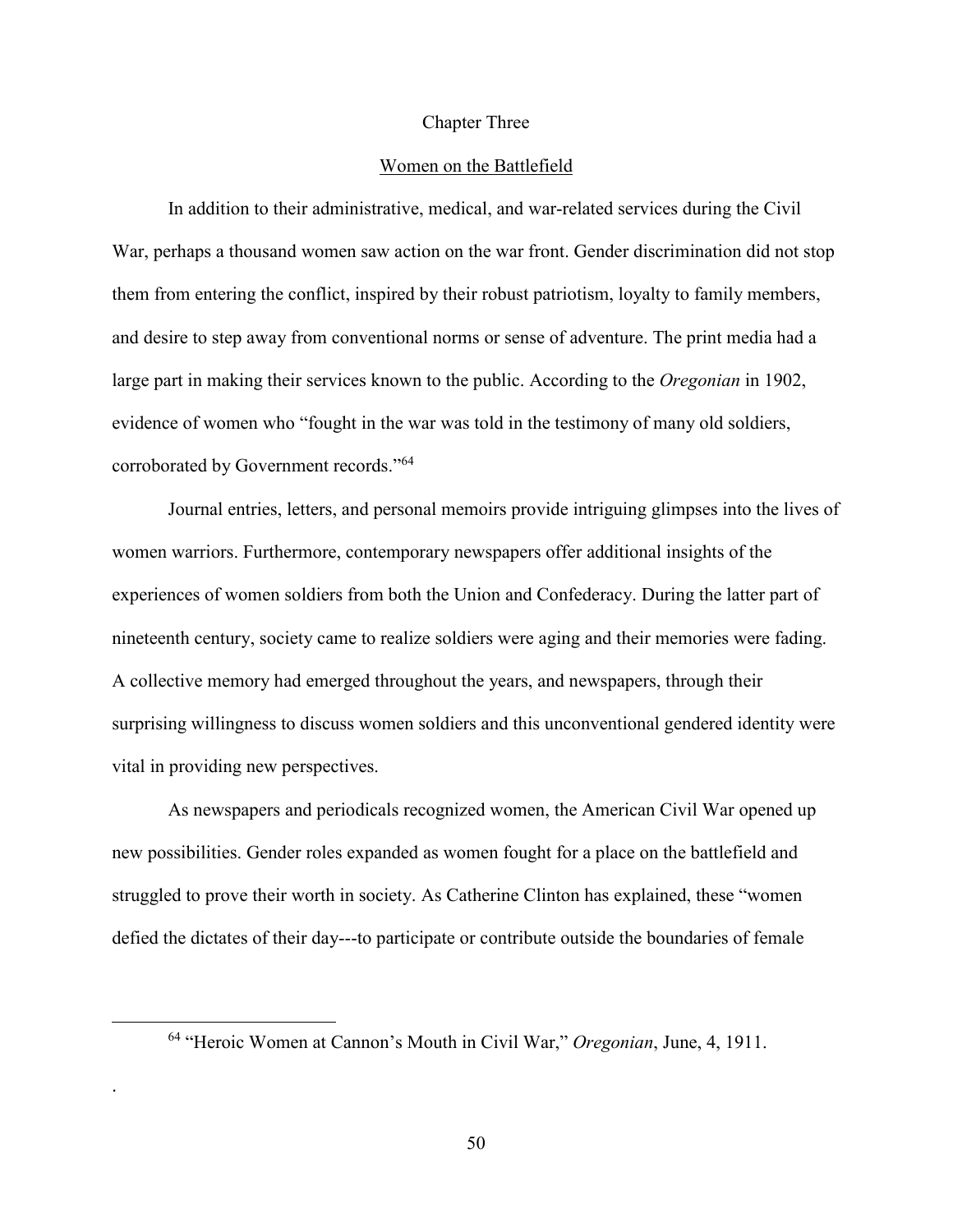propriety." Their experiences as soldiers and afterwards in American society depicted their determination to create a new gender identity. As Charles S. Muir wrote in 1956, "The male of the species, in his brawny egotism, has to be reminded from time to time that he has not made history alone." The historical memory of the American Civil War is fundamentally altered through the documentation of women's contributions in the public sphere, especially as soldiers.<sup>65</sup>

Published reports of female soldiers began to appear during the war. In 1862, the *Charleston Mercury* posted a story about a young widow named McDonald who disguised herself as a male soldier. She served as a private and dressed in proper regimental clothing in Colonel William P. Boone's 28th Kentucky Infantry Regiment (Union). She was discharged from her regiment upon discovery of her sex. Additionally, the *Daily Chronicle and Sentinel* published a romantic story of a Mrs. Blaylow who followed her husband to war. When her husband was drafted, she cut her hair, put on men's clothing and enlisted alongside him. She did everything he did and convinced the regiment that she was a man. It was to everyone's surprise that when her husband was discharged for being wounded, she came forth with the same request on the grounds of her gender. This caused quite a shock among the regiment. However, it was noted, "that the boys were sorry to part with such a good soldier, but they were unable to determine which she loved best, Blaylow or the Confederacy."<sup>66</sup>

l

<sup>65</sup> Clinton, 41 (quotation); Charles S. Muir, *Women: The Makers of History* (New York: Vintage Press, 1956), 26 (quotation).

<sup>66</sup> *Charleston Mercury,* January 16, 1862; "A North Carolina Amazon," *Daily Chronicle and Sentinel*, May 15, 1862, (quotation).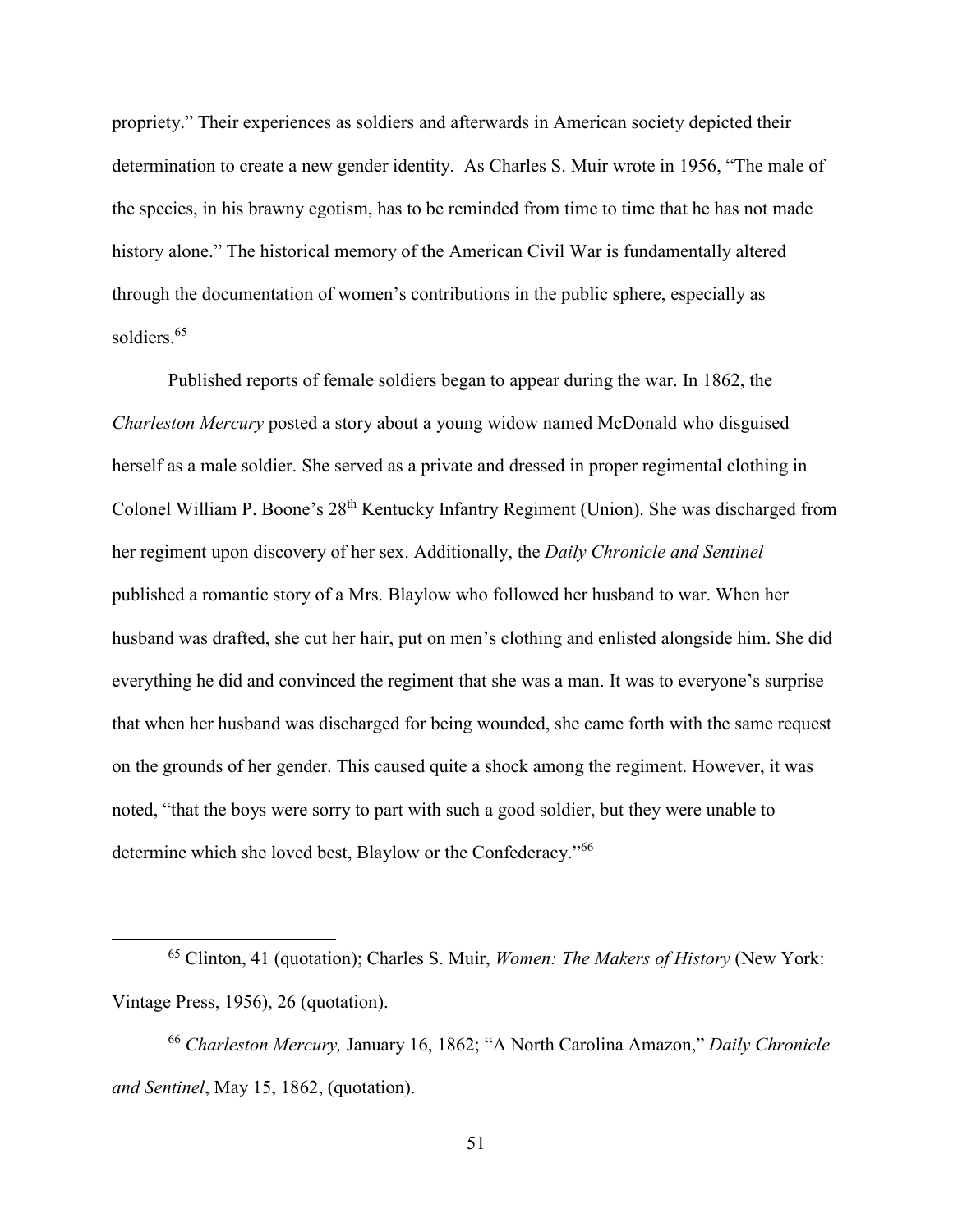As the war progressed, further documentation of women soldiers was published. According to *the Savannah Republican* in 1862, a female prisoner was brought into town wearing a uniform. She stated that she had been "following the Third Regiment of East Tennessee Renegades in Kentucky" for several months. She was identified as Sallie Taylor and was from a respectable family in Anderson County. She had ascertained good information on the movement of the enemy. Additionally, in August 1862 the *Chicago Times* posted a story about the Washington Provost Marshal finding two suspicious soldiers in uniform, which were discovered to be females. To everyone's surprise, these two women soldiers had followed the army for several months and actually fought in battle. Eventually, they were given the proper apparel and sent back north to their families without punishment of their disguise. The *Charleston Mercury* published an article about the heroic service of Mrs. Amy Clarke, who volunteered alongside her husband and fought in the Battle of Shiloh. Sadly, her husband was killed and she had to do the burial rites alone. She continued as a soldier with the army under General Braxton Bragg, and ended up being wounded twice. She was eventually discovered by the Union troops and was sent to the North as a prisoner of war. She was not allowed to leave until she donned female attire once again. According to this newspaper article, "among the strange, heroic, and self-sacrificing acts of women in this struggle for independence," Mrs. Clarke stood out as a heroine in the war. $67$ 

Women were not legally allowed to enter as combatants and they had to choose different means of disguising themselves in order to fight. By donning men's clothes, they also had to

<sup>67</sup> "A Female Prisoner," *Savannah Republican*, June 27, 1862, (quotation); *Chicago Times*, August 14, 1862; "A Female Soldier," *Charleston Mercury*, January 8, 1862, (quotation).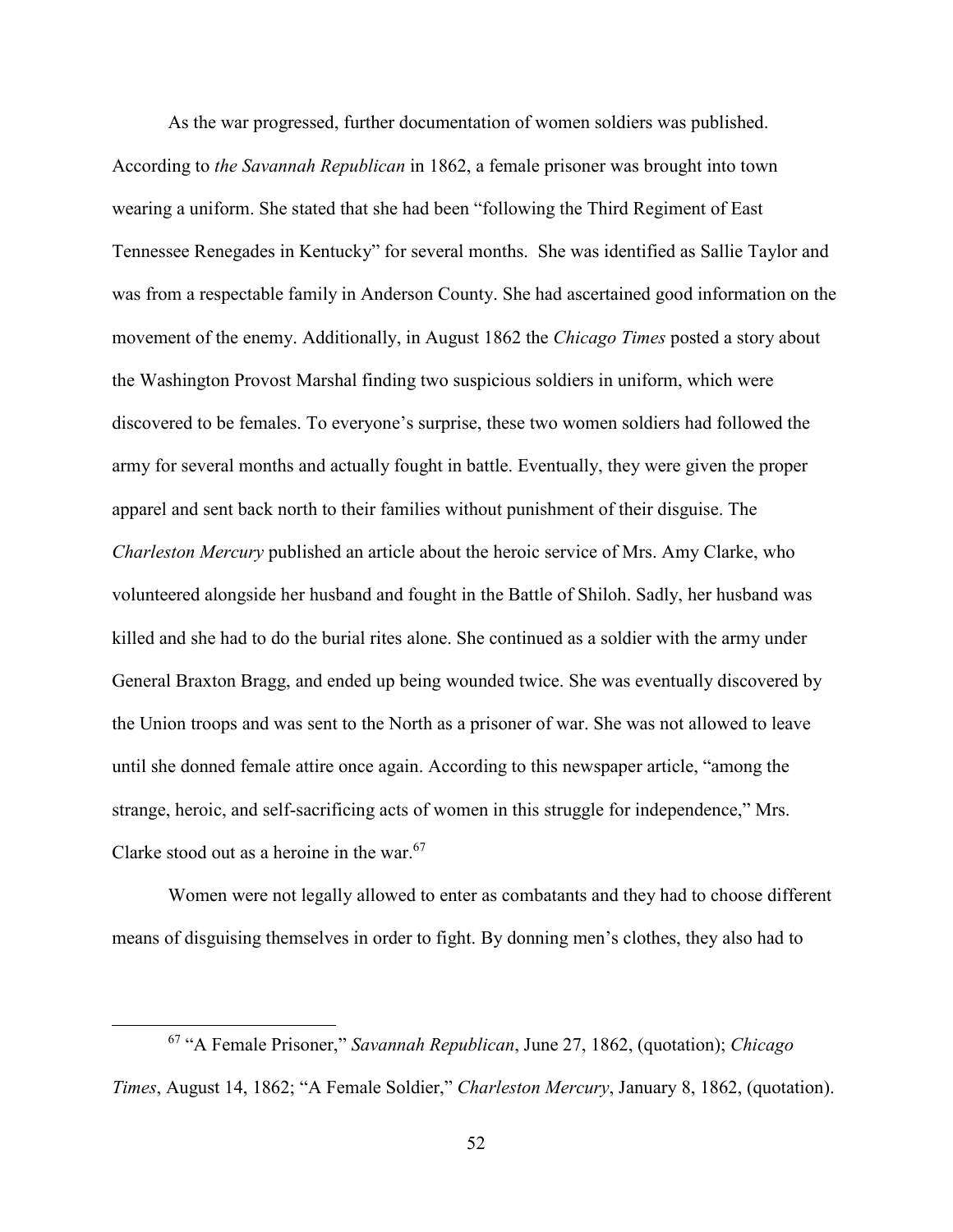create fictitious names to put on the muster rolls. Many women soldiers were able to pass inspections when they joined the army because the inspectors were not as thorough as they should have been. For example, The *Savannah Republican* published in June 1861 an article about a Mary W. Dennis who successfully concealed her gender from the inspection of the regimental surgeon. Surprisingly, she ended up becoming the 1st Lieutenant of the Stillwater Company. With this shocking realization that women had eluded the inspections standards, a new policy was introduced. According to the *Oregonian*, on August 3, 1861, the War Department insisted that proper and thorough inspections be conducted to "discover any deception or fraud to have been practiced." If a woman was found to be disguised as a man, she was to be immediately reported and sent home with only "substances and transportation" to make the trip, with no other compensation for time spent in the army. Despite such efforts, it was relatively easy for a determined woman "to resemble a beardless youth and to disguise her sex by wearing baggy clothes."<sup>68</sup>

By the end of the war, numerous accounts of women soldiers had been documented and published. According to the *Nashville Dispatch* in 1864, it was noted that the "official records at Washington state that upward of 150 female recruits have been discovered since the commencement of the war." Most of these women had entered service under false names and disguised as male soldiers. Surprisingly, "over seventy of these martial ladies, when their sex

l

<sup>68</sup> "An Amazon," *Savannah Republican*, June 5, 1861, (quotation); "Heroic Women at Cannon's Mouth in Civil War," *Oregonian*, June, 4, 1911; Clinton, 45 (quotation); General Orders of the War Department by Adjutant General Thomas, August 3, 1861, *OR*, 3, I: 384-385, 721-722.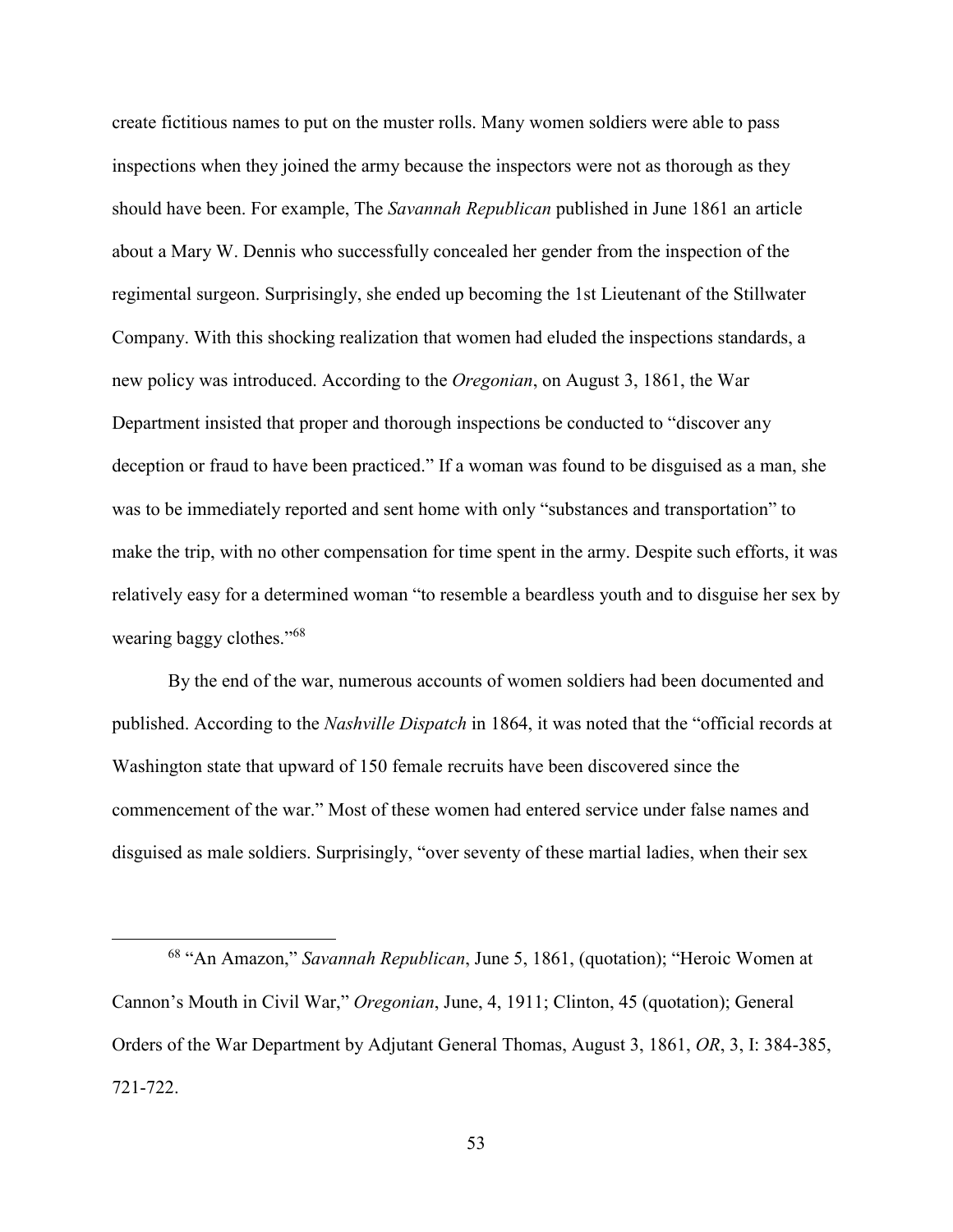was discovered, were acting as officers servants." For many of them, it was months or even years before their true gender was discovered. According to another edition of the *Nashville Dispatch*, one such woman demanded back pay for her five months of service as a soldier. President Abraham Lincoln felt that Major Pauline Cushman had done her duty and served her country faithfully and "therefore directed the payment of the balance."<sup>69</sup>

Another example of a woman on the frontlines was published by the *Dubuque Herald* in 1862. According to this account, Mrs. Belle Reynolds, wife of Lieutenant William Reynolds of Co. A, 17th Illinois, followed her husband through majority of the battles he fought in. She was at the front lines helping the wounded soldiers with the best of her nursing abilities. The Governor of Illinois heard about her heroic deeds and "presented her with a commission as a Major in the army." This surprising event was published by numerous newspapers illustrating the importance of women's heroism in the war.<sup>70</sup>

Despite such reports, the details of women soldiers' experiences initially remained sketchy. Decades later, however, newspapers and periodicals publicized the experiences of women who served alongside men in military units. According to the *Chicago Tribune,* it was "notorious that in the late American Civil War, the women on both sides were more passionately warlike than the men." Motivation for women soldiers came from many different sources. Many

<sup>69</sup> "Female Soldiers," *Nashville Dispatch*, May 31, 1864 (quotation); *Nashville Dispatch*, September 29, 1864.

<sup>70</sup> "Women's Place and Heroism on the Battlefield Now Recognized," *Omaha World Herald*, August 26, 1906; "A Woman Appointed Major," *Dubuque Herald*, May 1, 1862 (quotation).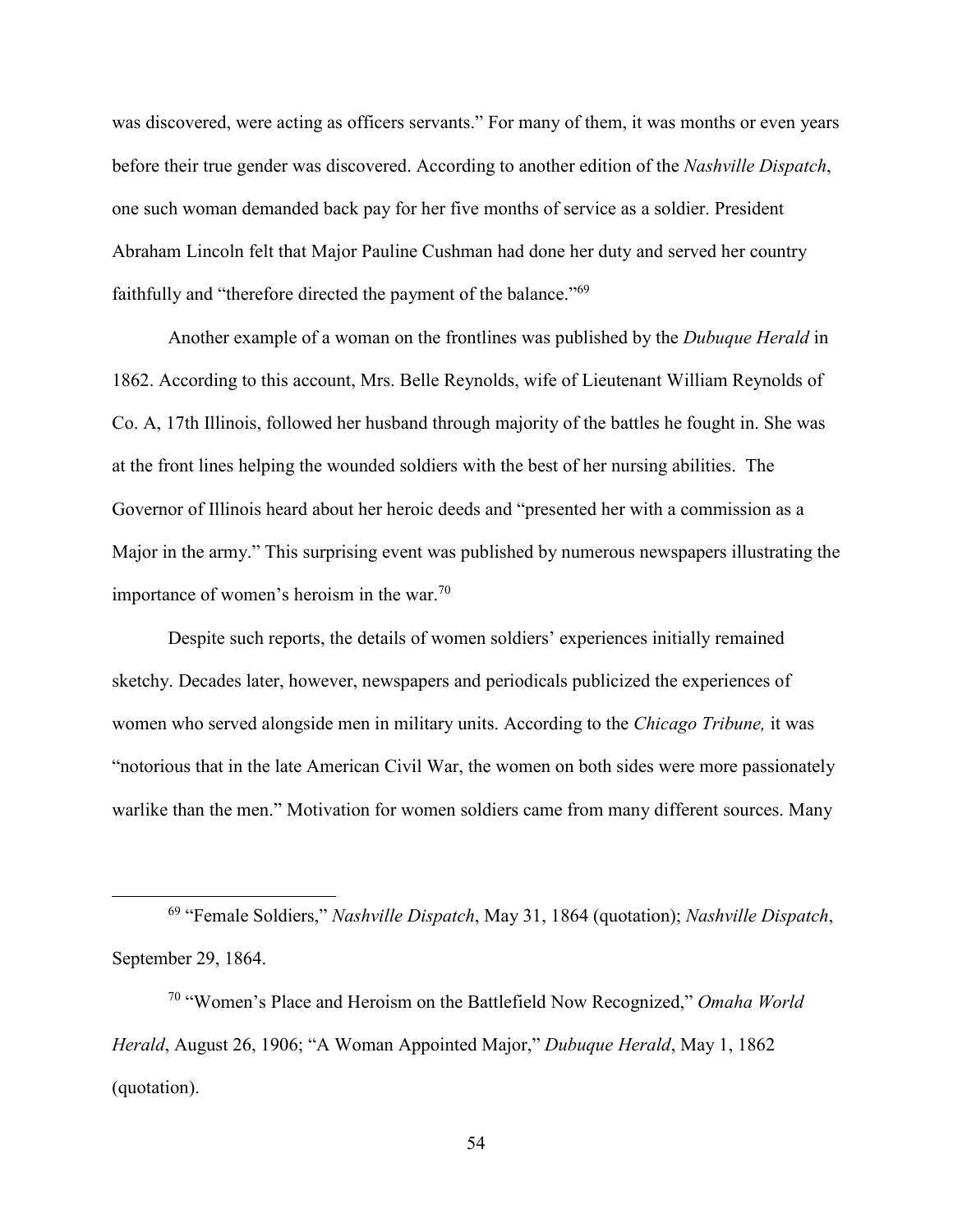women soldiers seem to have joined to follow their loved ones or husbands to war, and as such were able to keep up their male disguises with help from their husbands. According to a 1920 edition of *The Washington Times*, Elizabeth A. Niles disguised herself as a man to follow her husband to the front with the 4<sup>th</sup> New Jersey Infantry. They were on their honeymoon when the war began and she refused to leave his side. Elizabeth chose to hide her femininity by disguising herself as his male counterpart. Others joined for the adventure aspect of fighting for the cause. Loretta Vasquez, joined the Confederate army to do something exciting. In her memoir, she stated, "I plunged into adventure for the love of the thing."<sup>71</sup>

In the North, print media revealed that, Jennie Hodgers, also known as Private Albert Cashiers, joined the cause due to persuasion from army recruiters. Hodgers was already dressing as a man before the war and was persuaded to enlist since she carried her disguise successfully. According to the *Daily Gate City* Press, Albert Cashiers was not discovered to be a woman until the age of 73, when she was sent to live in a Soldiers' home and ended up in the hospital for a broken leg. When her true identity was revealed, a captain from her old company (Co. G,  $95<sup>th</sup>$ Illinois) came to identify her as the soldier who performed honorably through majority of the

<sup>71</sup> "Military Objections," *Chicago Tribune*, April 1, 1872 (quotation); "Woman who Fought in Civil War Beside Hubby Dies, Aged Ninety-two," *The Washington Times*, October 4, 1920, https://chroniclingamerica.loc.gov/lccn/sn84026749/1920-10-04/ed-1/seq-15/#date1=1789&index=4&rows=20&words=A+Elizabeth+Niles&searchType=basic&sequence =0&state=&date2=1963&proxtext=Elizabeth+A.+Niles+&y=17&x=19&dateFilterType=yearRa nge&page=1; Loreta Janeta Velazquez, *The Woman in Battle* (Richmond: Dustin, Gilman & Co., 1876), 34-37.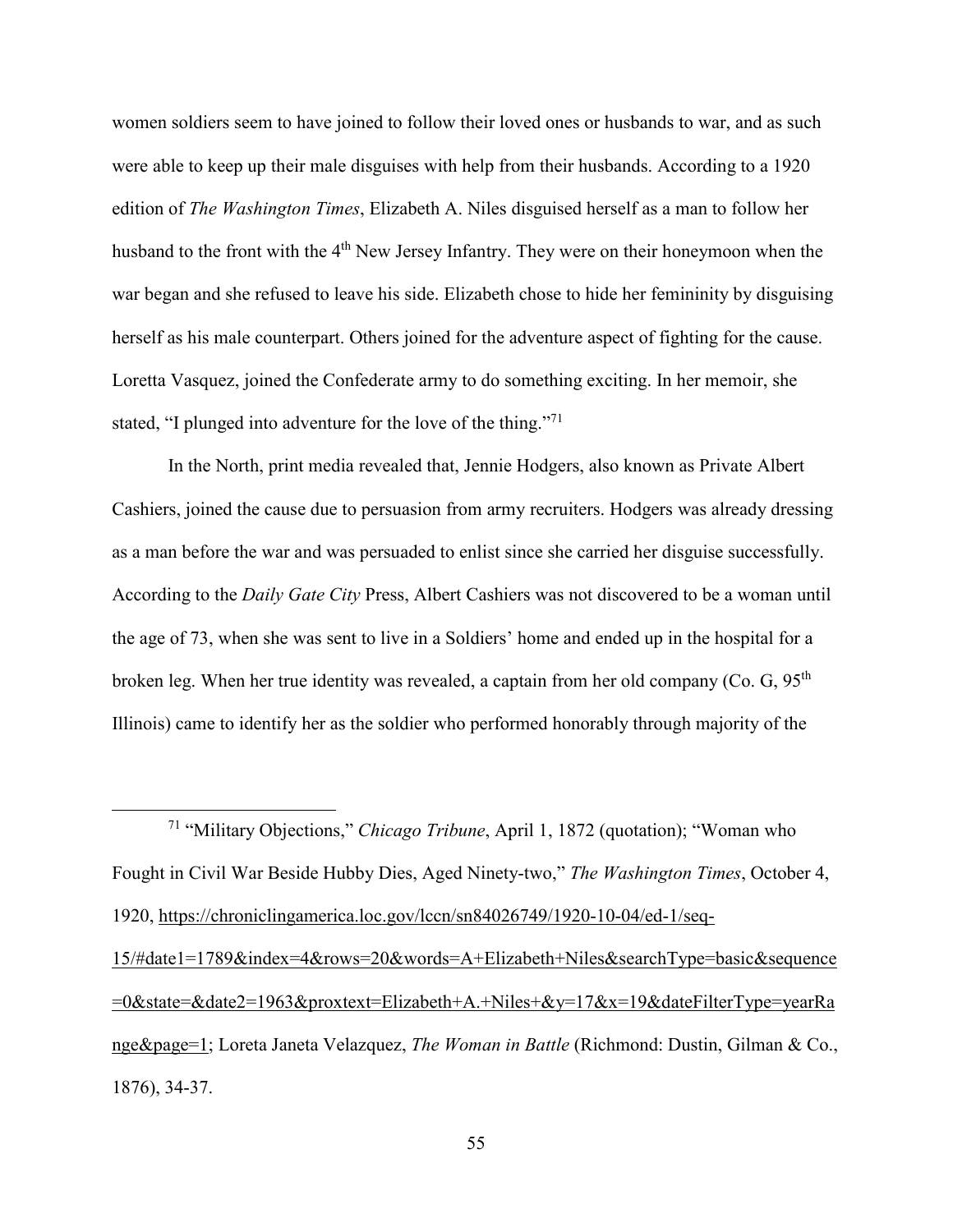Civil War. She was even granted a military pension under the name Albert Cashiers. As, this *Daily Gate City* publication proclaimed, "Albert Cashiers was brave or even braver than a man. She took terrible risks in the war and conducted herself as a noble soldier, one whose exploits are told of to this day."<sup>72</sup>

As years passed, the print media published more revelations about women soldiers. According to the *Daily Independent* in 1894, "recently published statistics of the United States Army shows that no less than 150 women disguised as men served in the Army during the Civil War." One of these women soldiers was Sarah Rosetta Wakeman, who became Private Lyons Wakeman. She served honorably in the 153<sup>rd</sup> New York Regiment for majority of the war. In her case, evidence of her service is seen in letters she wrote to her family during the war years. These letters were kept hidden and were never published by the general print media. They are not a general tell all of all women soldier's experiences, but they do give insights to what might have transpired. Sarah writes of the hardships of camp life where many times there were limited

<sup>72</sup> DeAnne Blanton, "Women Soldiers of the Civil War," *Prologue: The Journal of the National Archives* 25 (Spring 1993): 38, 39; Janet Kaufman, "Under the Petticoat Flag: Women Soldiers in the Confederate Army," *Southern Studies* 23 (Winter 1984): 363-75; "Feminine Warriors Fought Bravely," *Evening Star*, July 22, 1923,

https://chroniclingamerica.loc.gov/lccn/sn83045462/1923-07-22/ed-1/seq-

<sup>69/#</sup>date1=1789&sort=relevance&rows=20&words=Albert+Cashier&searchType=basic&sequen ce=0&index=15&state=&date2=1963&proxtext=Albert+Cashiers&y=0&x=0&dateFilterType=y earRange&page=3; "Woman who Fought as Soldier is Dead," *The Daily Gate City*, October 12, 1915 (quotation).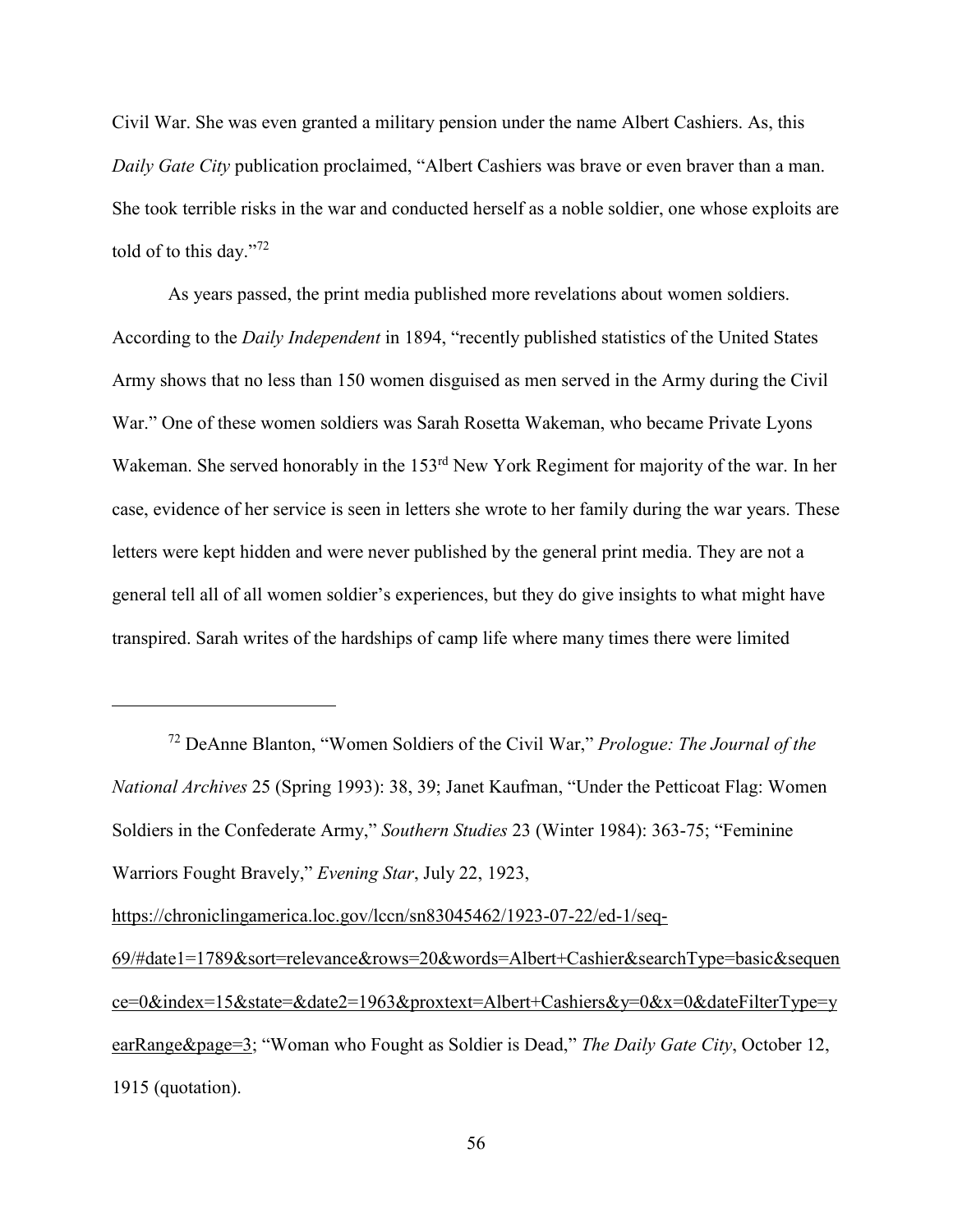sleeping quarters; where soldiers had to sleep outdoors on the ground in chilly temperatures. She also describes the alluring amount of money she could make as a soldier--thirteen dollars a month and \$152 signing bonus if she joined. Women could not make this type of salary in the domestic jobs allowed to them in the  $19<sup>th</sup>$  century. Astoundingly, her family knew about her enlistment and she seems to have sent them the majority of her pay. One can imagine this was a common thing and families greatly appreciated the money sent to them while the "man" was away from the home.<sup>73</sup>

In Sarah's case, she did the best she could by working like a man, dressing like a man, and dying like a man. In 1864 she was buried under the name of Private Lyons Wakeman. No one is sure if her sex was ever discovered. Yet, she bravely fought in her male disguise and stated in a letter on July 2, 1863, "for my part I am ready at a minute's warning to go into the field of battle and take my stand with the rest." She was willing to fight and prove to society that she intended to do so. She further stated in a letter to her father, "I don't fear the rebel bullets nor I don't fear the cannon." She was the epitome of a warrior woman who faced the battles with courage. Her letters were vital to understanding a women's life as a soldier. Even though these letters were not contemporaneously published by the print media, they are important to understanding women's activities during the war years. Sarah had the chance to live a man's life

<sup>73</sup> "Salmagundi," *Daily Independent*, October 1, 1894 (quotation); Sarah R. Wakeman, *An Uncommon Soldier: An Annotated Edition,* edited by Lauren C. Burgess (New York, NY: Oxford University Press, 1994), 1-13, 25, 37, 41.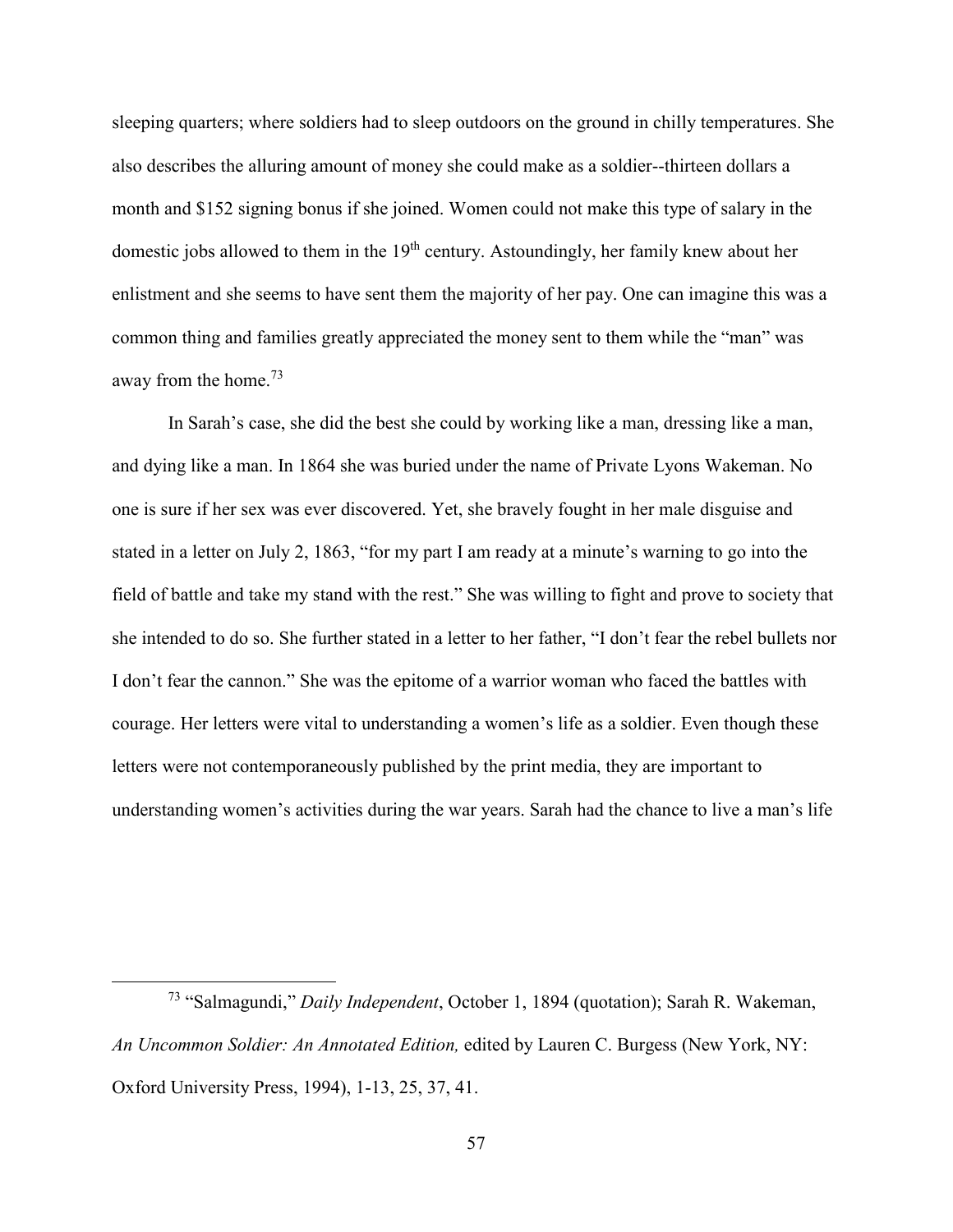and experience society without limitations. This was certainly an accomplishment for a woman in the 19th century.<sup>74</sup>

Due to the secrecy usually surrounding women soldiers in the Civil War, it seems surprising that there were reports on women soldiers in the *Official Records on the War of the Rebellion.* In these records, a report by Colonel J. P. Sanderson discusses a Lieutenant Rawley, a women soldier serving in the Civil War. Her real name was Mary Ann Pitman, and this report documented her time with the Confederate forces and explains how she raised her own cavalry company. After the Battle of Shiloh, her company was placed under the leadership of General Nathan Bedford Forrest, and she was promoted to first lieutenant. Surprisingly, General Forrest knew she was a woman dressed as a male soldier. He had her dress as a woman to gain valuable supplies needed for the company. Pitman was allowed to go back and forth in her disguise and stayed under his command for a year. As the *Burlington Weekly Hawk-Eye* explained, "this woman was attached to the command of the rebel Forrest, as an officer, under the name of Lieutenant Rawley, but because her sex afforded her usual facilities for crossing our lines, she was often employed in the execution of important commission." Pitman's male disguise was eventually discovered and she was seen as a rebel having ventured back and forth between enemy lines. This article was published in 1864, which illustrated that the print media did have influence on the interpretation of women soldiers even during the war years. Some were

<sup>74</sup> Wakeman, 1-13, 25, 37, 41.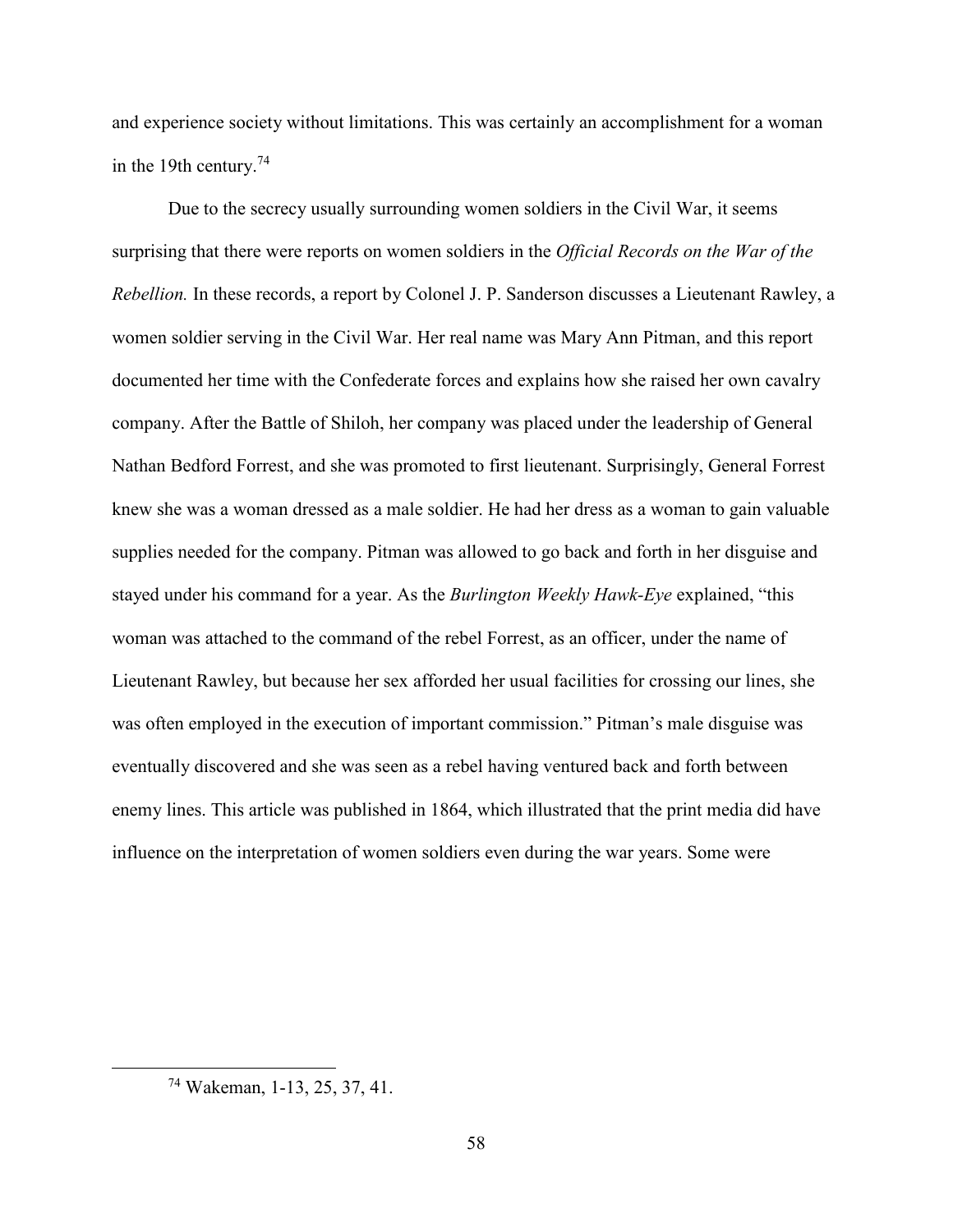accepted for their break with propriety, while others were condemned for their actions against conventional societal norms.<sup>75</sup>

An interesting perspective of women's rights on the battlefront is portrayed in *A Woman's War Record*, by Septima Collis. As noted in the *Richland Beacon* in 1889, Ms. Collis followed her husband, General Charles H.T. Collis, to war on several occasions and marched alongside the troops. She initially left the regiment because of her pregnancy and the need to care for her small child. At least once, she had to beg permission from Major General George Meade to return to the Army of the Potomac to attend to her sick husband. Even though she did not have to disguise herself, she did have to consider it due to the barriers against her sex. In her personal records, she described the war as a "great satisfaction that these war experiences have fitted me to climb a mountain, sleep upon a bare floor, or ride twenty miles in a rain storm, and overcome situations which, without them, I never would have surmounted." In its review of her work, the *Springfield Republican* characterized her as a "woman of much spirit and hardihood," and noted that her activities included "sharing her husband's quarters when she could…nursing him in illness, accompanying him when she might, and leading a life full of incident, danger, and often enjoyment." In 1917, Ms. Collis died and the *Omaha Daily Bee* described her importance as an

<u>.</u>

<sup>75</sup> Examination of Mary Ann Pitman by Col. J. P. Sanderson, Provost Marshal General, Dept. of Missouri, June 20, 1864, *OR*, 2, 7: 345-355; "The Witness and their Testimony," *Burlington Weekly Hawk-Eye*, October 29, 1864 (quotation).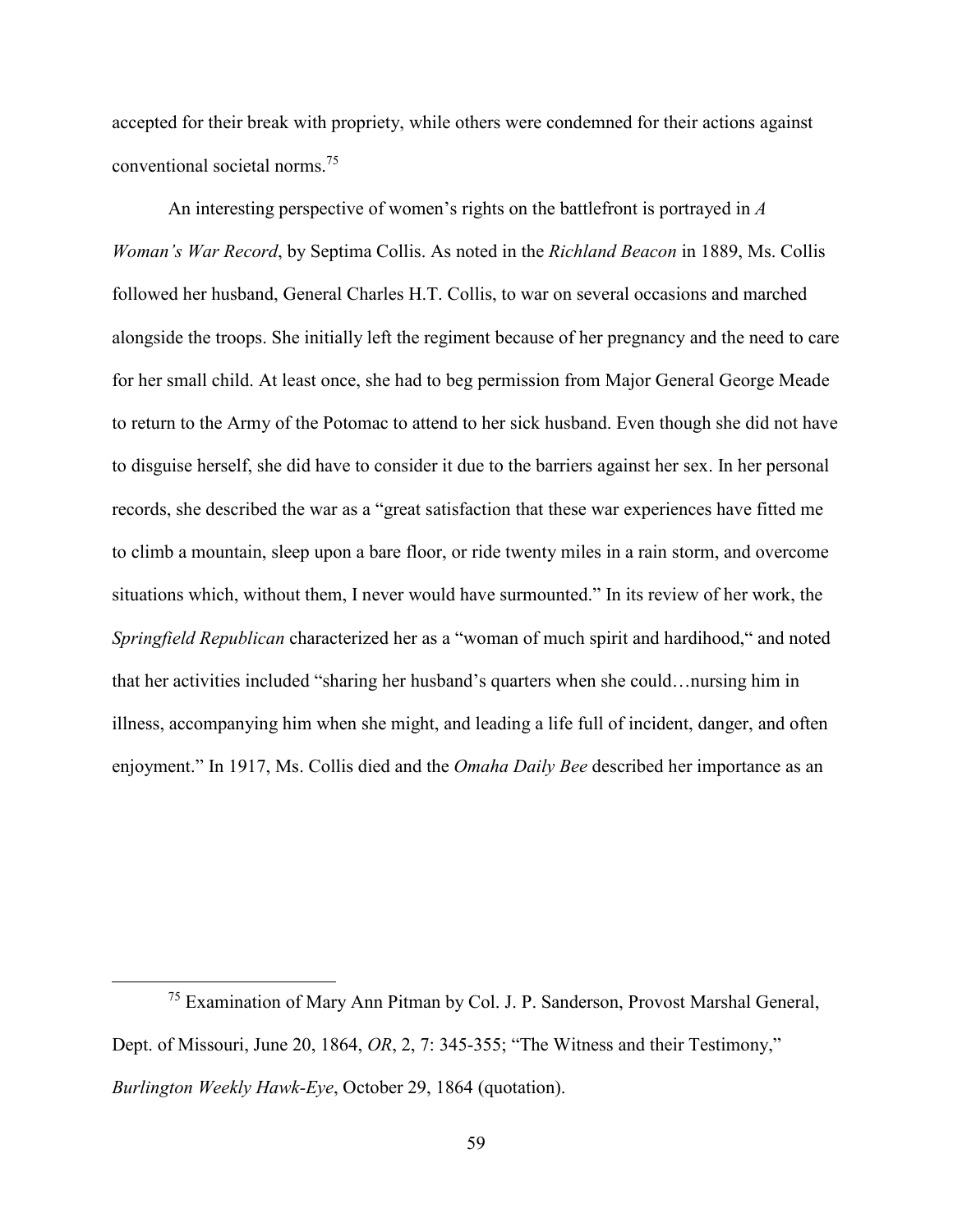author of many books and "a friend of President Lincoln and Generals Grant, Sherman and Sheridan."76

As the print media emphasized, women soldiers were not expected to fight in the war, but many gladly did so if given the chance to leave their domestic life behind. *The Daily Ardmoreite*, published a semi-comical dialogue offering a glimpse into such attitudes fitting the piece, "She Silenced Greeley." In arguing that a woman should not fight, Horace Greeley asked, "What would you do, for instance, in the event of war?"...and the woman replied, "Just what you would do Mr. Greeley, I should stay in an office and write articles urging others to go and fight." Ironically, many women did the exact opposite of Greeley and took up arms for either the Union or the Confederacy. For example, the *Nashville Dispatch* published a small clip about a woman returning to Pennsylvania after serving in the war for 18 months. Her sex was not discovered

<u>.</u>

<sup>76</sup> "A Woman's War Record," *Richland Beacon*, November 1889; Septima Collis, *A Woman's War Record*, (New York: G.P. Putnam's Sons, 1889), 25-32, 56; "Biographical Book," *Springfield Republican*, January 16, 1890 (quotation); "Mrs. Septima Collis Dies: Widely Known Member D.A.R.," *Omaha Daily Bee*, July 30, 1917, (quotation) https://chroniclingamerica.loc.gov/lccn/sn99021999/1917-07-30/ed-1/seq-1/#date1=1789&index=6&rows=20&words=Record+War+Woman&searchType=basic&sequen ce=0&state=&date2=1963&proxtext=A+Woman%27s+War+Record&y=0&x=0&dateFilterTyp e=yearRange&page=1.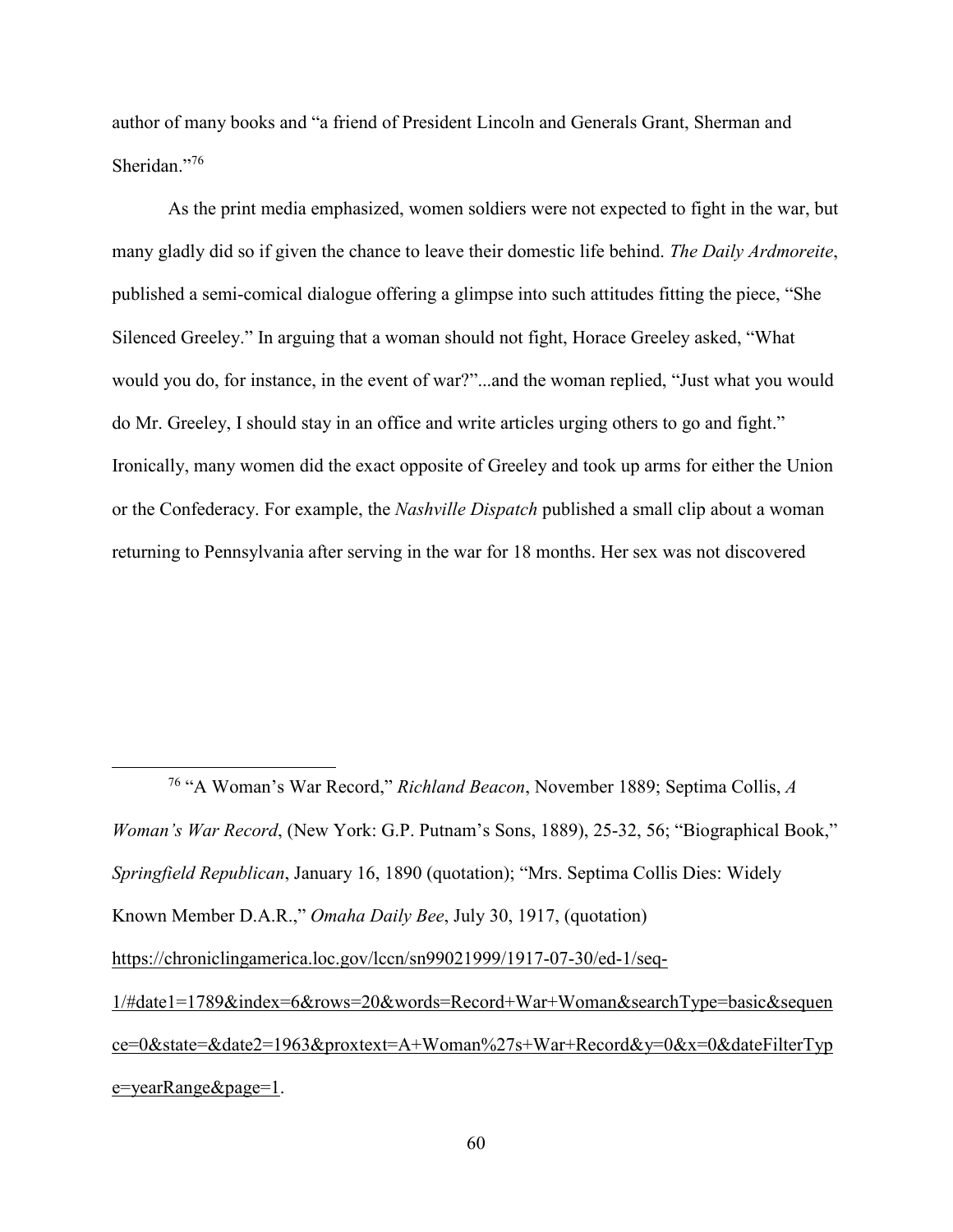until "she took part in three battles, and was wounded twice, first about the eye, and then in the arm, the latter would compel her to disclose her sex."<sup>77</sup>

Another example of publications about women soldiers is seen in the *New Northwest* newspaper. In 1880, one Mr. Parkman asserted that since women could not fight in battle, they should not be able to vote. This newspaper published a retort to Mr. Parkman's assumptions, stating that, "In the first place, women can fight. His experience with the fair sex must be extremely limited if he thinks the combative spirit was left out of their composition." The author of this engaging piece described these women as fighting on the battlefields, but clothed in "ordinary attire, or disguised in the garment of the stronger sex." Even more importantly, these accounts were documented and published in print media, informing the public that women had literally joined the war. In 1863, the *Peoria Morning Mail* depicted this sentiment: "A Pennsylvania girl, who has been serving as a soldier in the Army of the West for ten months, says that she discovered a great many females among the soldiers, one of who is now a Lieutenant. She has assisted in burying three female soldiers at different times, whose sex was unknown to anyone but herself."<sup>78</sup>

For the first time in their lives, many women could take up "arms" both figuratively and physically. For many, the war provided this chance to ignore conventional standards. For example, the *Nashville Dispatch* described one women taking up arms for her country. "Jennie

<sup>77</sup> "She Silenced Greeley," *Daily Ardmoreite*, November 21, 1899; *Nashville Dispatch,* April 16, 1863 (quotation).

<sup>78</sup> "Mr. Parkman's Objections," *The New Northwest*, January 22, 1880 (quotation); "Female Soldiers," *Peoria Morning Mail,* May 16, 1863 (quotation).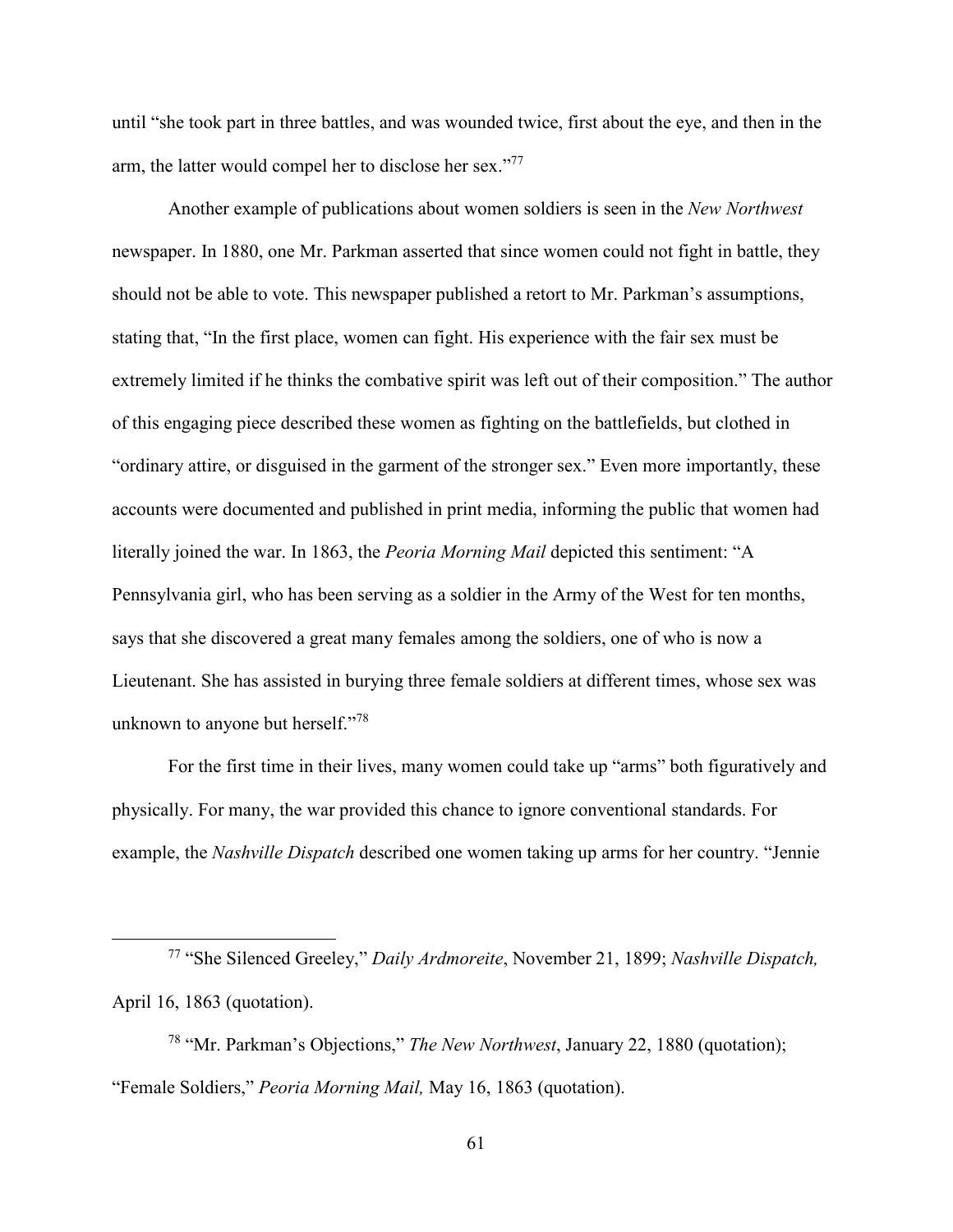D. Hart is the third party, and for some time past has been acting as the orderly sergeant of company D, Jenkin's cavalry, commanded by Captain White. She provided herself with male attire, and being rather masculine in her appearance, deceived the rebel recruiting officer, and was enlisted in the service."<sup>79</sup>

During the 1890s newspapers began publishing articles about women soldiers more frequently. Most of American society still considered women as part of the domestic sphere, but the war provided an outlet to contradict past perspectives. For instance, an October 1894 piece written by H. Hallmark for *The Washington Times* related the ordeal of a soldier giving birth to a daughter and what a sight that was to behold for the hospital staff. This particular soldier had effectively concealed not only her gender, but her pregnancy. Many officers and fellow soldiers described the bravery of this and other women soldiers as being "equal to men" in enduring the hardships of camp life and battle of those years. The article also noted that the famous nurse, Clara Barton, had encountered many women soldiers who were transported to her hospital due to battle wounds.<sup>80</sup>

Furthermore, in 1896, *The Washington Evening Star* ran a story titled, "The Dead Soldier was a Woman," which caused an uproar because it examined the passing of a military veteran, Otto Schaffer. Otto was well known in a small community in Kansas, and was assumed to have

<sup>79</sup> "Capture of Female Rebels," *Nashville Dispatch*, May 18, 1863, (quotation); Kaufman, 104 (quotation).

<sup>80</sup> H. Hallmark, "Were Feminine Warriors," *The Washington Times*, October 21, 1894, http://chroniclingamerica.loc.gov/lccn/sn87062244/1894-10-21/ed-1/seq-12/; "Heroic Women at Cannon's Mouth in Civil War," *Oregonian*, June 4, 1911.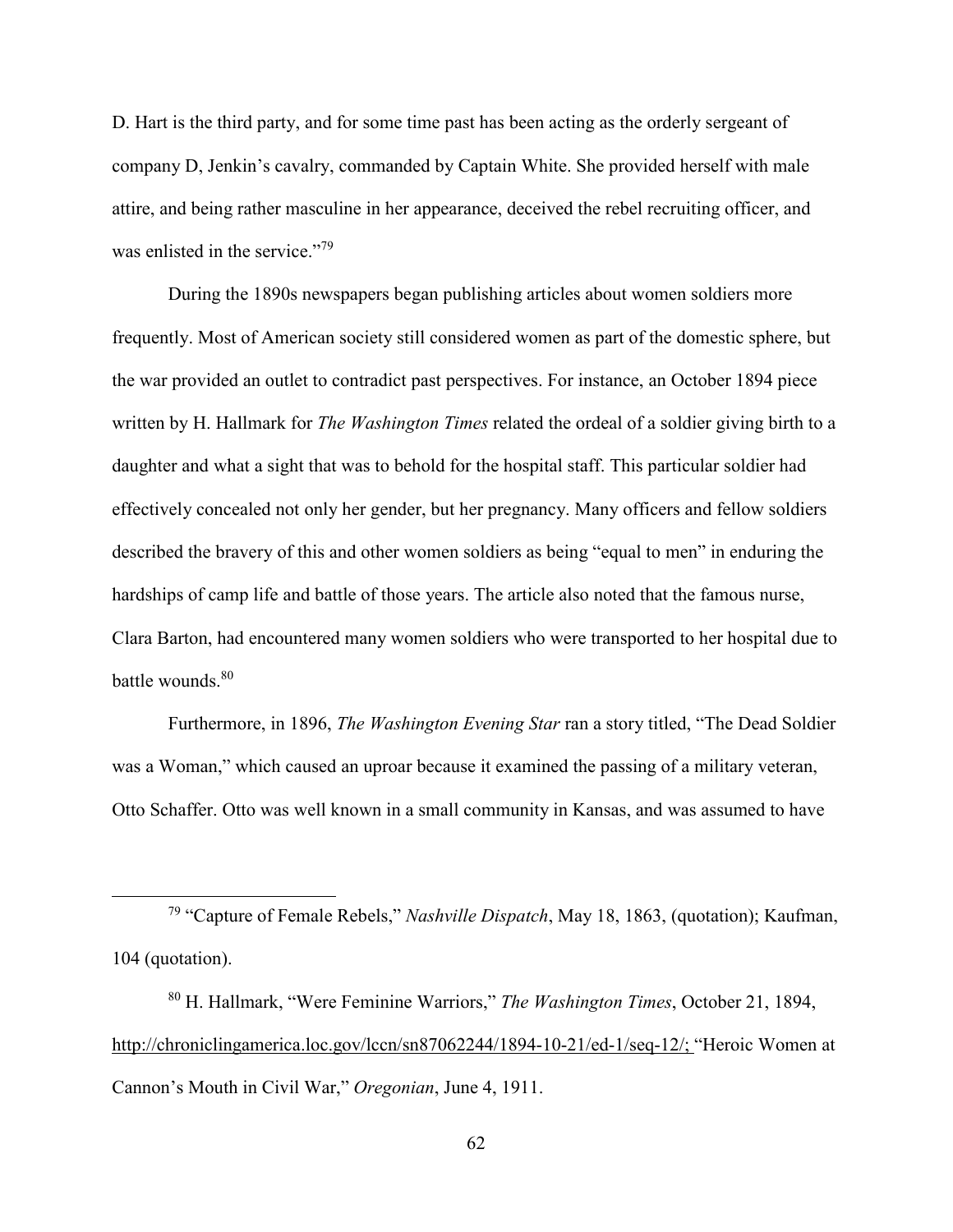been a man. When they took him in for burial services, they found quite a surprise in that the man was actually a woman. As the article noted, men of the Grand Army of the Republic came out for Otto's funeral and gave him a proper burial as a respected soldier, the recent revelation notwithstanding. This soldier suspended propriety for many years and successfully kept her identity secret. Even with this disclosure, she still enjoyed the respect of her comrades.<sup>81</sup>

The *Evening Star* also printed a short article about a women soldier named Mary Stevens Jenkins. This comical piece, written in 1896, conveyed the story of Mary Jenkins who enlisted in a Pennsylvania regiment in order to follow her loved one to war by disguising herself as a man by cutting her hair and donning men's clothes. She was wounded and met many of the same challenges as the men in her unit, including the young man she followed into war. She was later the only woman soldier known to be buried in Ohio. The amusing part of this news story was that Mary Stevens went on to marry Abraham Jenkins, who was known to look like the famous Abraham Lincoln and thus received free train fare wherever he went.<sup>82</sup>

That same year, *The Star* wrote a thought-provoking editorial that revealed the identity of two women soldiers. The article claimed that these were the only two women commissioned by the Federal government, finding their stories to be true by many accounts from contemporary eyewitnesses. The account was of Frank Thompson, also known as Sarah Edmonds Seeyle, who initially hoped to simply serve as a nurse. Eventually, however, she had to desert her unit in 1863

<sup>81</sup> "The Dead Soldier was a Woman," *The Evening Star*, July 8, 1896, http://chroniclingamerica.loc.gov/lccn/sn83045462/1896-07-07/ed-1/seq-13/.

l

<sup>82</sup> "Served by Her Lover's Side," *The Evening Star*, July 7, 1896, http://chroniclingamerica.loc.gov/lccn/sn83045462/1896-07-07/ed-1/seq-13/.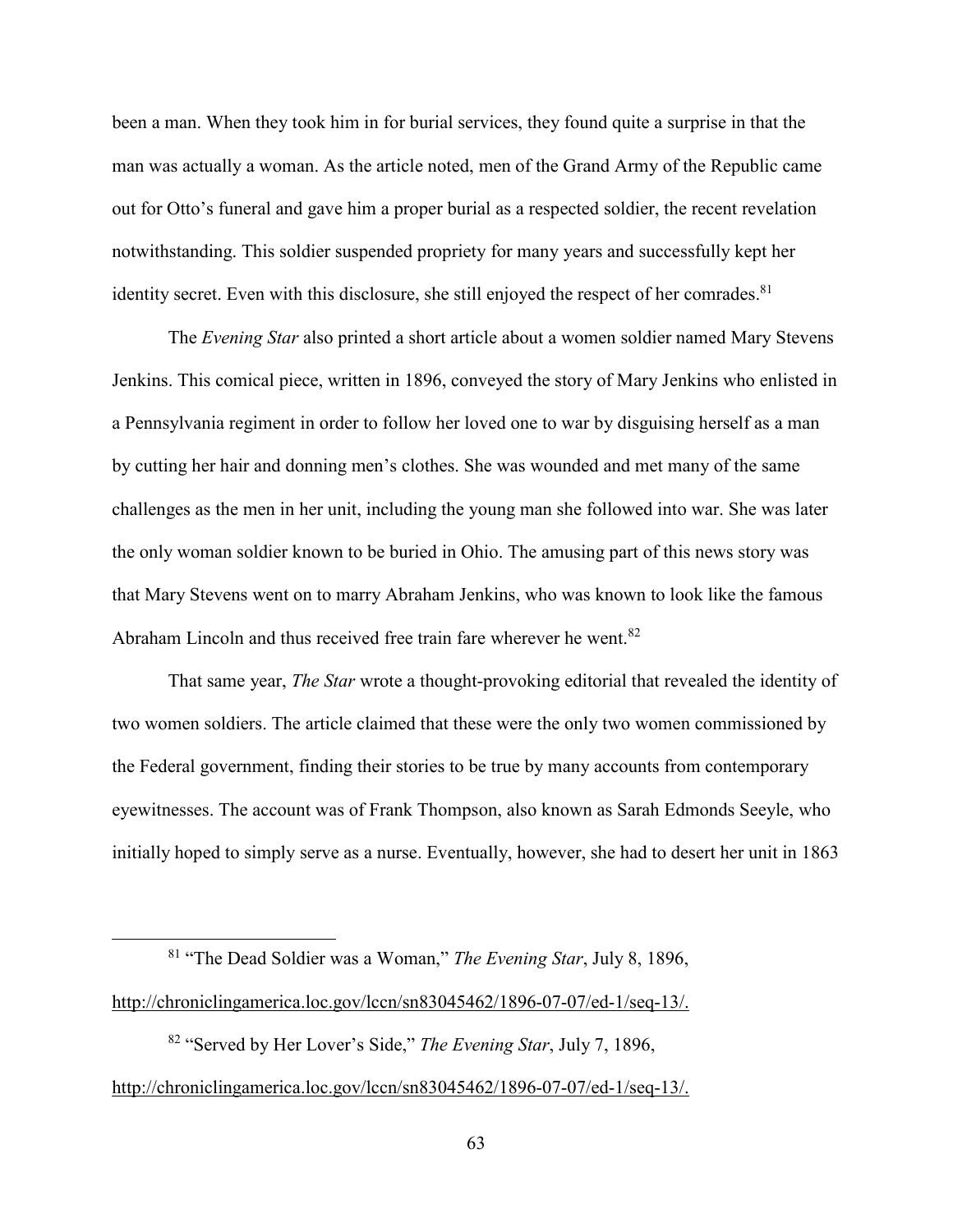in order to conceal her identity as a woman. As this article explained, no one suspected of her being a woman and thought she deserted for other reasons. Her desertion, the paper noted, "was the topic of every camp fire, for Franklin was a great favorite." Earning an exceptional reputation, she was described "as doing her duty like the man she was supposed to be."<sup>83</sup>

Sarah Edmonds Seeyle's story was indeed remarkable. Because of her military service in the Civil War, years later she applied for and was granted a pension. In her case, she came forth many years later, describing in detail the battles she fought and all that she experienced by concealing her gender. The men in her unit confirmed her service and she eventually became a member of the Grand Army of the Republic, an astonishing feat for a woman, especially one who disregarded societal standards for such a lengthy period of time. Over 175,000 copies of her memoir, *Nurse and Spy in the Union Army*, were published. The proceeds from this book were donated to the U.S Sanitary and Christian Commissions for their care of Union troops. Advertised by *M' Arthur Democrat* and the *Wyandot Pioneer* in 1865, a favorable portrait of Sarah Edmonds' wartime activities were illustrated by detailing the importance of this book. In 1898, the *Kansas City Journal* noted the death of Emma Edmonds Seeyle, as well as the publication of her wartime memoir, *A Nurse and Spy in the Union Army* and how this account opened up new perspectives of women's war achievements. This account allowed the public to understand why a woman would disguise herself as a male in order to fight. She provided a new sense of what women could accomplished if they broke through traditional gender barriers. Furthermore, with this type of recognition by the print media of this account, a realization

<u>.</u>

<sup>83</sup> "Women in the Army," *The Star*, May 27, 1896; Hall, 58-59.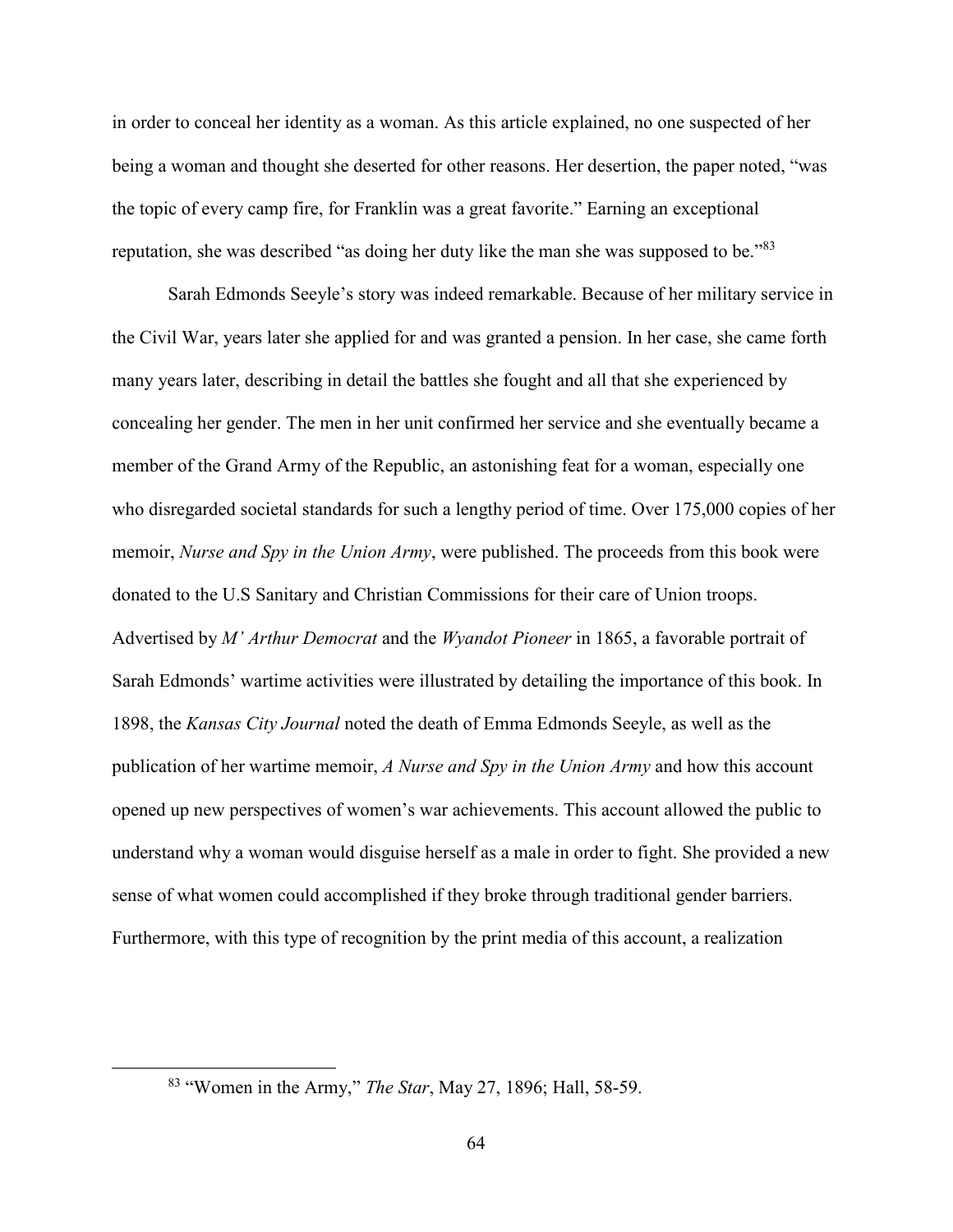dawned that women were not only competent in the domestic sphere, but they too could take up arms and fight for a worthy cause.<sup>84</sup>

 This same newspaper account also referred to another woman soldier known as Charles Freeman. Unfortunately, there is no recording of the name of the woman who disguised herself as Charles, since she refused to give her name upon discovery of her gender, fearing that her family or personal connections would have been appalled by her decision to fight in the Civil War. She only had the chance to serve 16 weeks before being discovered at the hospital due to battle wounds. The diagnosis on her military file is quite conspicuous and gives an important insight into how society perceived women soldiers at this time. It stated that next to his/her name "was sexual incompatibility and remittent fever." The army sent Charles Freeman home stating he was a woman in disguise and had an issue with gender identity.<sup>85</sup>

 Later newspaper reports of female soldiers revealed that not all were fully disguised. The *Oregonian* provided two examples of women soldiers who went to war to fight alongside their husbands. The first was Kady Brownell, who followed her husband into battle in July 1861. Being recently married to an army sergeant, she refused to leave his side. They joined the First Rhode Island Infantry. Ironically, Kady was actually an English immigrant, but as the daughter of an English army officer she knew military life well. She decided it was best for her to fight for

<sup>84</sup> "Women in the Army," *The Star*, May 27, 1896; Hall, 58-59; "Nurse and Spy in the Union Army," *M'Arthur Democrat*, July 20, 1865; "Nurse and Spy in the Union Army," *Wyandot Pioneer*, January 11, 1865; "Kansas Topics," *Kansas City Journal,* September 18, 1898; Blanton and Cook, 157.

-

<sup>85</sup> "Women in the Army," *The Star*, May 27, 1896 (quotation); Blanton and Cook, 7.

65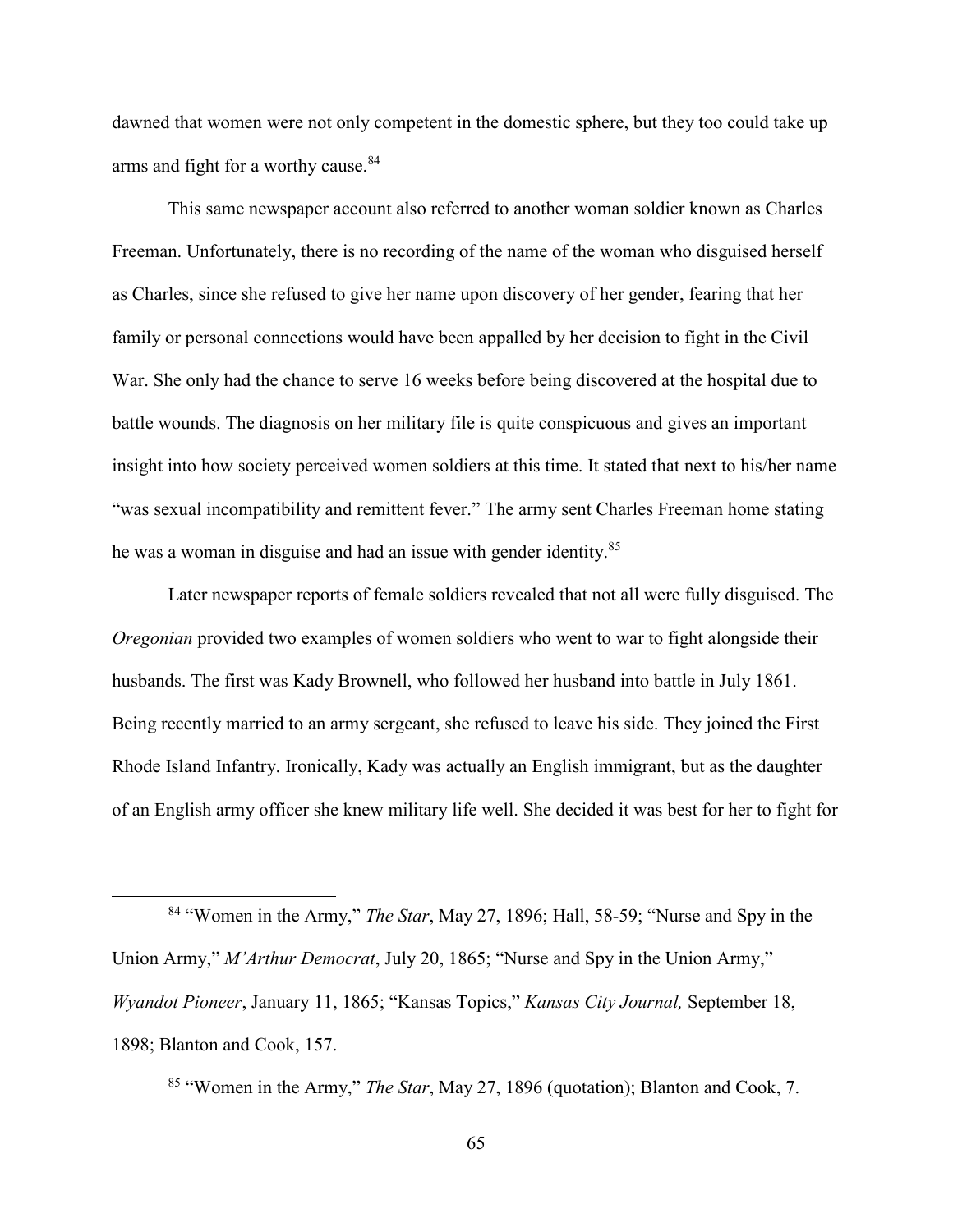her new country by staying by her husband's side when he entered combat. Refusing to stay at home and "keep house" while her husband was away in battle, she donned pants, and carried a sword. Eventually, she became the flag bearer for their regiment during their First Battle of Bull Run. She fought alongside him as the color bearer for three months until he was wounded and could no longer serve. Kady became known as the "Bride of the battlefield," impressing all those around her with her courage and strength.<sup>86</sup>

 Madame Turchin is another example of a women soldier who did not have to disguise her gender. She also followed her husband (a Colonel) to war during the conquest of the Mississippi Valley in 1862. Her husband took ill and she stepped in to lead the soldiers into battle. She had immense military experience from her time in Russia during the Czar's regime, and the troops followed her through 75 miles of terrain from Tennessee to Alabama. She proved a capable leader and her fellow soldiers respected her military decisions. A skirmish ensued and she kept her troops at the front lines as the Confederates fled. During this entire time, she never disguised herself as a man  $87$ 

 In 1911, The *Oregonian* published an article about the fierce fighting women were capable of in the Civil War. At the semi-centennial anniversary of the beginning of the war, the question was asked if any of the women soldiers were still alive and if so, would they come forth to make public their service as battlefield soldiers? Numerous historians and scholars have questioned how these women managed to pass the inspections without notice of their true gender. Over the years, as more evidence was unearthed it became apparent that women soldiers

<sup>86</sup> "Heroic Women at the Cannon's Mouth in Civil War," *The Oregonian*, June 4, 1911.

<sup>87</sup> "Heroic Women at the Cannon's Mouth in Civil War," *The Oregonian*, June 4, 1911.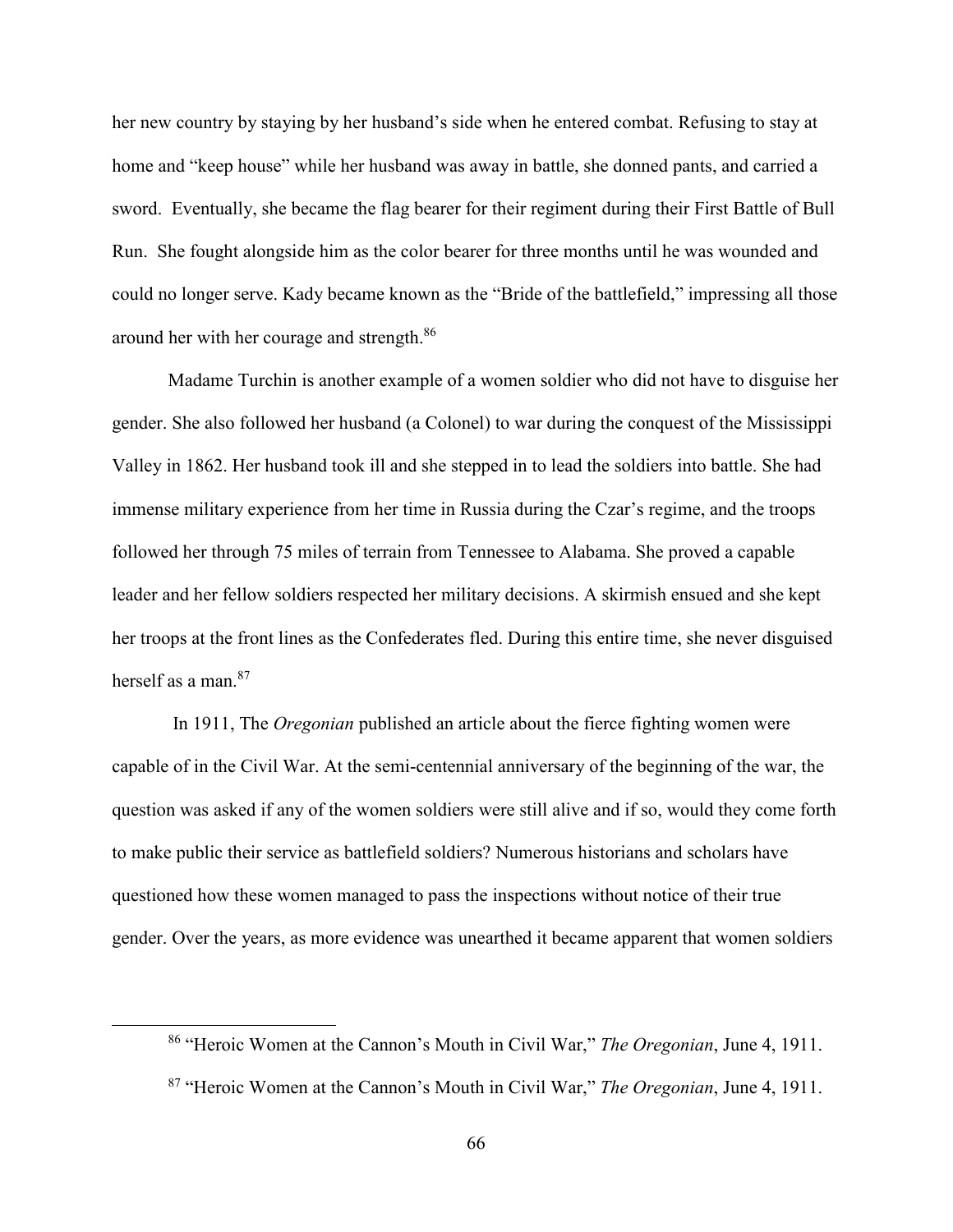kept their secret for long periods of time to hide their true identities. Most women soldiers were not discovered unless they were wounded or killed in action. According to the *Nashville Dispatch* in 1863, a soldier was killed in action and found to be a woman. She had marched with the army for almost two years before this discovery. As the newspaper noted wryly, "you may imagine their surprise at the discovery." On the other hand countless other women were never exposed while fighting in battle or as permanent members of a regiment. This became apparent as more scholars produced documentation of women soldiers in both the Union and the Confederacy. However, one can see with the outpouring of newspaper articles, many women did come forth to publicize their contributions on the battlefields and wanted to document their time served in the war.<sup>88</sup>

Publication of these stories about female soldiers in the Civil War helped to change society's views of women. Few Americans had realized in the 1860s that women were capable of becoming soldiers, much less working outside the home. Numerous sectors of society found it difficult to digest this news as it came out over the next few decades through the print media. According to L.P Brockett and Mary Vaughan, authors of a book published shortly after the war, "ladies who from whatever cause…donned the male attire and concealed their sex…[who] did not seek to be known as women, but preferred to pass for men." Did women want their true gender known while fighting in the Civil War? Initially, the answer was probably no, but, years later they often wanted their service to be known and hoped to receive some type of acknowledgment or in some cases a veteran's pension. Furthermore, the repeated revelations of

 $\overline{a}$ 

<sup>88</sup> "Heroic Women at the Cannon's Mouth in Civil War," *The Oregonian*, June 4, 1911; "An Incident of War," *Nashville Dispatch*, June 7, 1863, (quotation).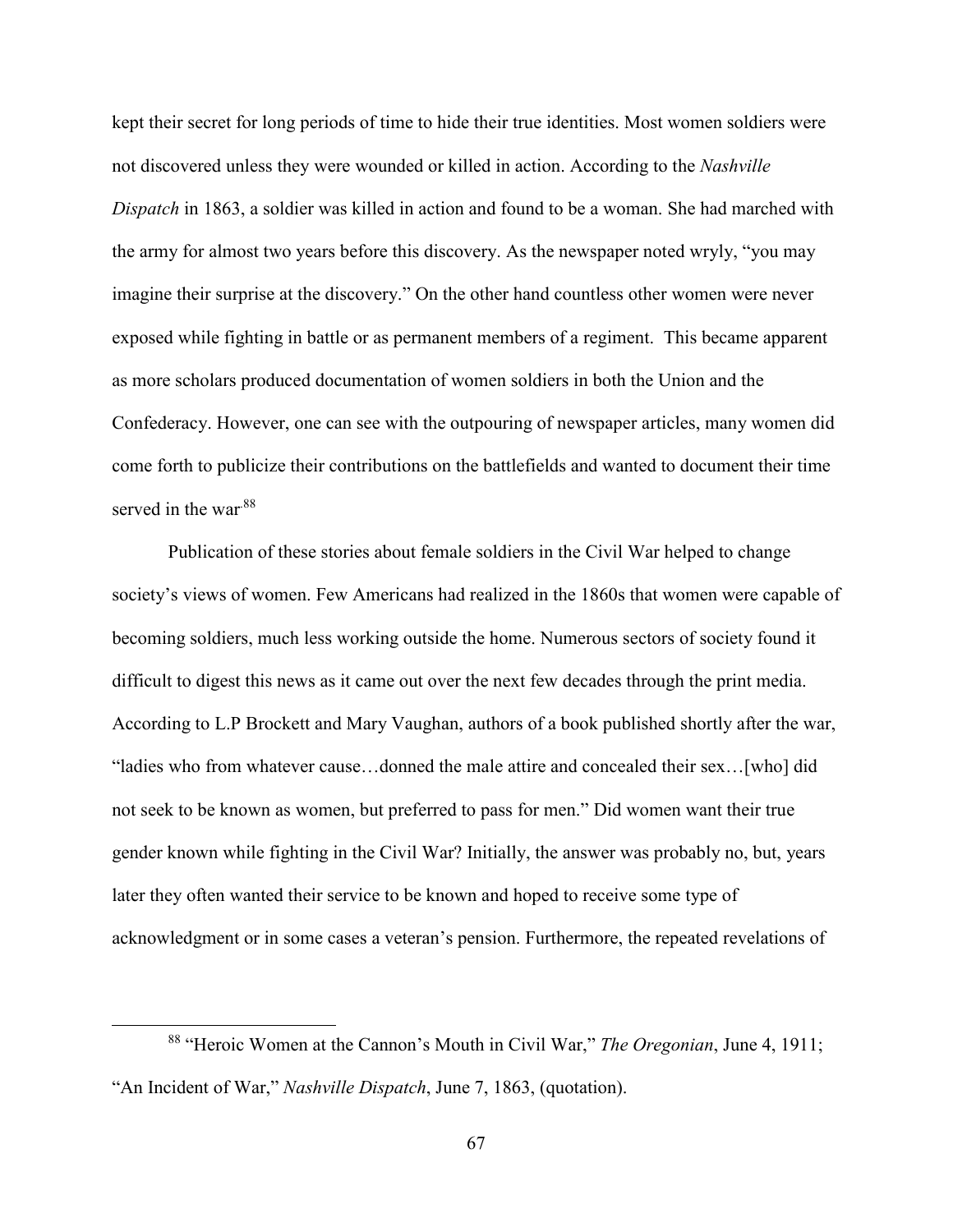women soldiers in the Civil War might have persuaded society to tolerate women who sought to break with social norms.<sup>89</sup>

Stories of women soldiers certainly sparked a new analysis of evidence on women's war activities. For instance, The *Daily Los Angeles Herald* wrote that "several women received pensions for their services as soldiers… and it is estimated that not less than 100 women fought in disguise as private soldiers. Some are known to have been killed in battle; the sex of others was detected by surgeons who dressed the wounds; while at least one fought gallantly at the side of the man she loved." With the print media's publication of their wartime activities, women emerged as an important narrative in wartime experiences. It was also recognized that "no war in history, had ever seemed so much a woman's war as the Civil War." As this statement suggests, the Civil War was not simply a man's war.<sup>90</sup>

 $\overline{a}$ 

<sup>89</sup>Linus Pierpoint Brockett and Mary C. Vaughan*, Woman's Work in the Civil War: A Record of Heroism, Patriotism and Patience* (Philadelphia: Zeigler, McCurdy and Company, 1867), 770; Blanton and Cook, 176, 182.

<sup>90</sup> "Women Warriors," *Daily Los Angeles Herald*, May 31, 1879 (quotation).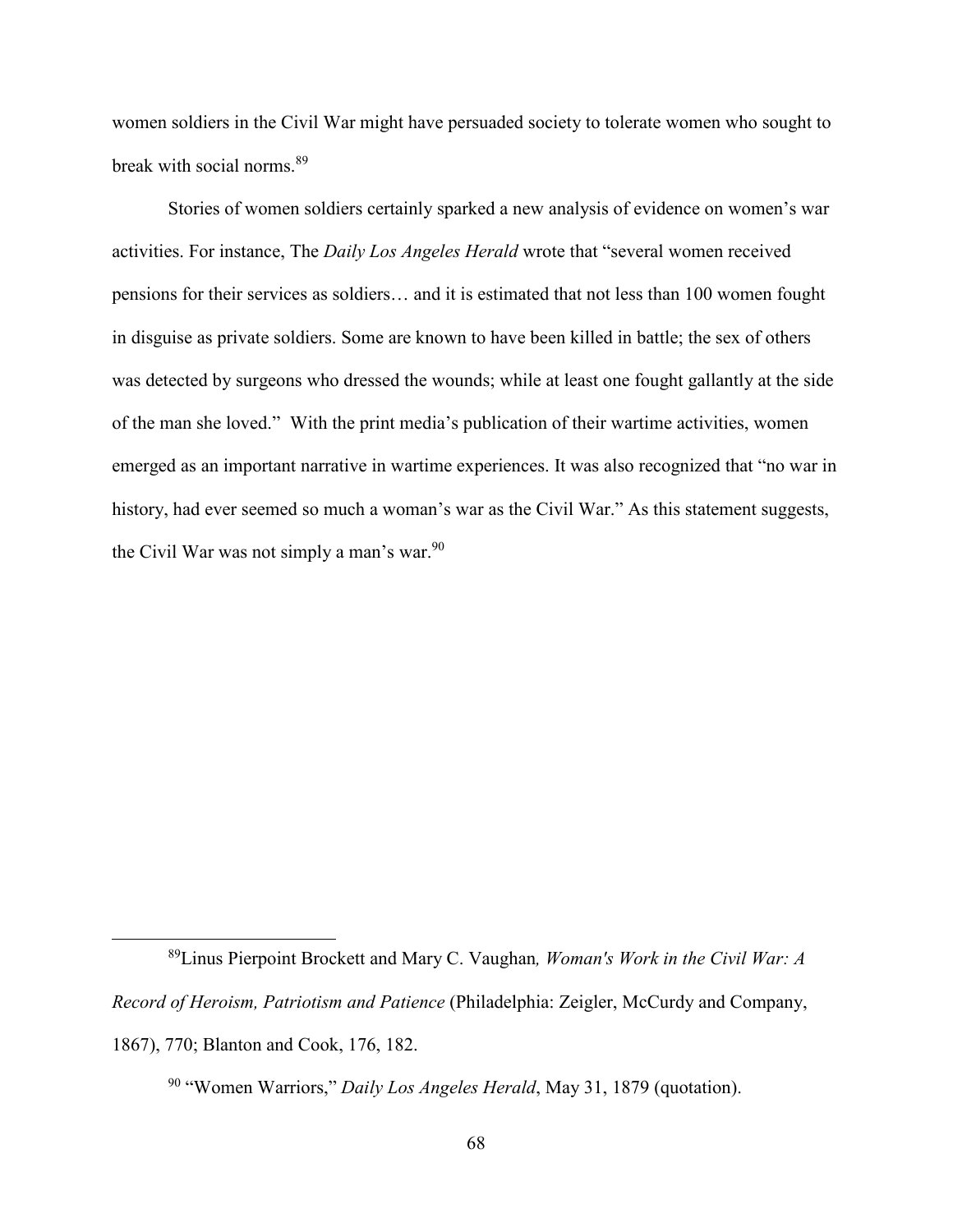## Conclusion

Women were significant characters in the historical narrative of the Civil War, and the evaluation of women's participation by late 19th and early 20<sup>th</sup> century newspapers and periodicals is vital to understanding their role. Women's activities in the American Civil War gave hope to war torn soldiers and communities in distress, as well as voice to women in future generations. Many of these women had a strong sense of patriotism, even though they were on different sides of the conflict. Their actions show that love for their country "warms the blood, strengthens our best purposes, and adds to our sense of personal dignity." They found their own ways to contribute to the war effort and were able to retain their dignity by doing so. This newfound participation opened up numerous opportunities for women in the postwar years. According to the *Daily Inter Ocean*, women did more than previously thought possible: "they went to the front themselves as nurses in the hospital, as agents for the great sanitary commission, and it is now known that many hundreds bore arms and were not less courageous than their brothers." As the report concluded, women began to emerge from "obscurity and are becoming visible in the front ranks, their appearance is hailed as a radical change in the order of things."<sup>91</sup>

Press coverage of the creation of the Red Cross Building in Washington D.C. in 1917 provided an excellent example of the popular recognition of women's war efforts. According to

-

<sup>91</sup> "Patriotism," *Soldiers' Journal*, July 6, 1864 (quotation); Neva R. Deardorff, "Women in Municipal Activities," *The Annals of the American Academy of Political and Social Science* 56 (1914): 71 (quotation), http://www.jstor.org/stable/1011980; "Woman's Kingdom: One Historical Experience That Repeats Itself," *Daily Inter Ocean*, March 25, 1893 (quotation).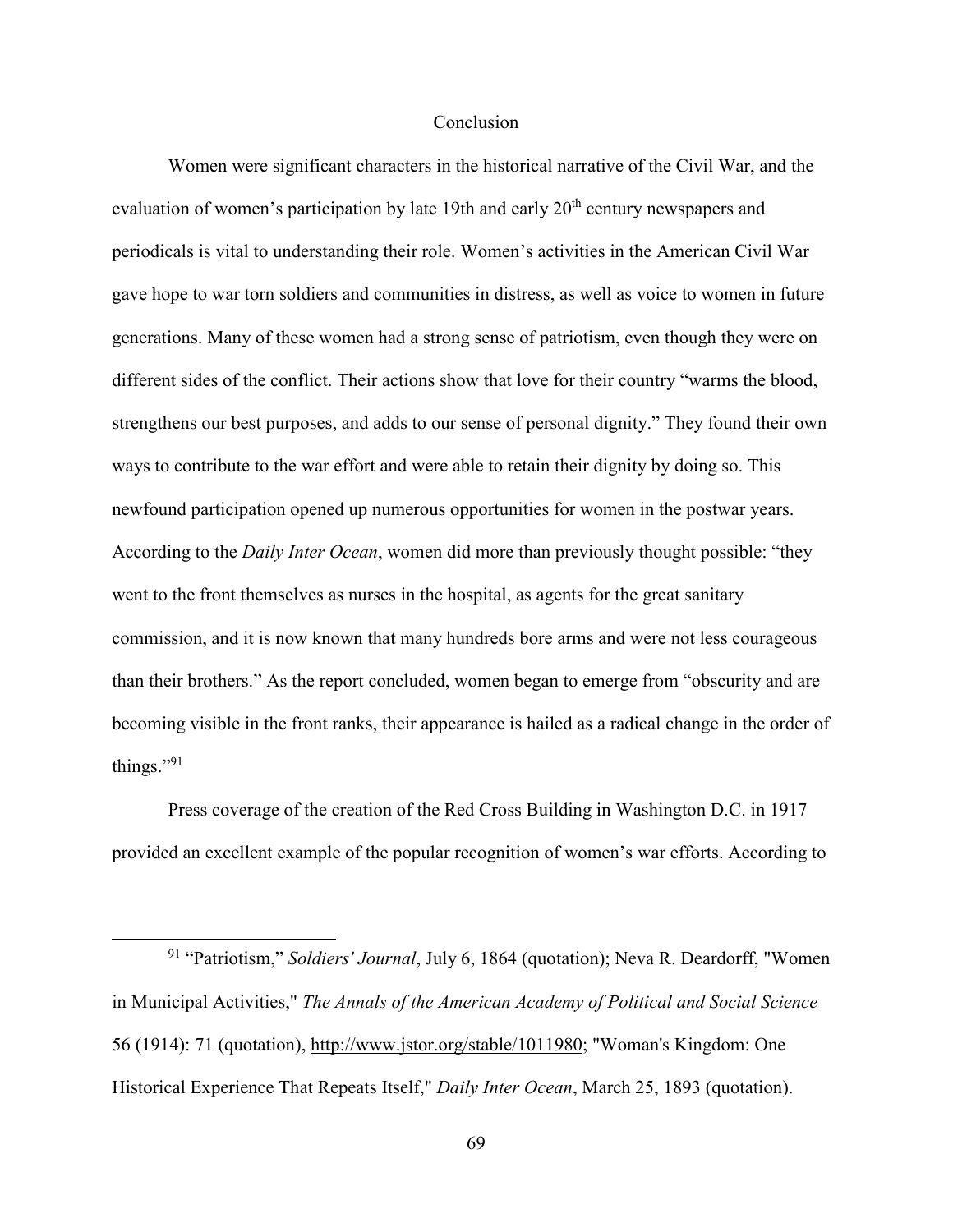the *Idaho Statesman* and the *Butler Weekly Times*, the Red Cross Building stood as a memorial to all the courageous women who aided in the war effort on both sides, North and South. Its original price of \$700,000 was funded by the government and private donors and was within a "stone's throw of the White House." Additionally, numerous Civil War organizations sponsored individual windows on the outside of the building. The *Bismarck Tribune* stated that the windows were provided by the "United Daughters of the Confederacy, another by the Woman's Relief Corps of the North, while the center window was given as their joint gift." *The Review* explained that on the day of dedication in 1917 by President Woodrow Wilson, a thousand women marched in honor of these valiant members of the American Red Cross. Furthermore, according to the *Daily Kentuckian*, the building became one of the most recognized and honored locations in Washington, D.C. By publicizing the grand opening of this building, the media implicitly advanced the idea that women's efforts in the public sphere were tolerated and even respected in society. As the *Continental Monthly* noted eloquently, after the war ended women were told, "Your country even now struggling in the throes of its later birth, has desperate need of you."92

 $\overline{a}$ 

http://www.usace.army.mil/About/History/Historical-Vignettes/Civil-Engineering/095-Civil-War-Women-Memorial/; "General News of the Week," *The Butler Weekly Times*, October 22, 1914 (quotation); "Mobilization of Women War Workers Held in Washington," *The Bismarck Tribune,* May 15, 1917 (quotation); "Red Cross Parade in Washington, *The Review*, May 31,

<sup>92</sup> "To Honor the Brave Women of Civil War," *Idaho Statesman*, April 19, 1914; Vickie Watson Sopher, Historical Vignette 095 - Memorial to Women of the Civil War, *US Army Corps of Engineers*, February 2005, Accessed January 29, 2018,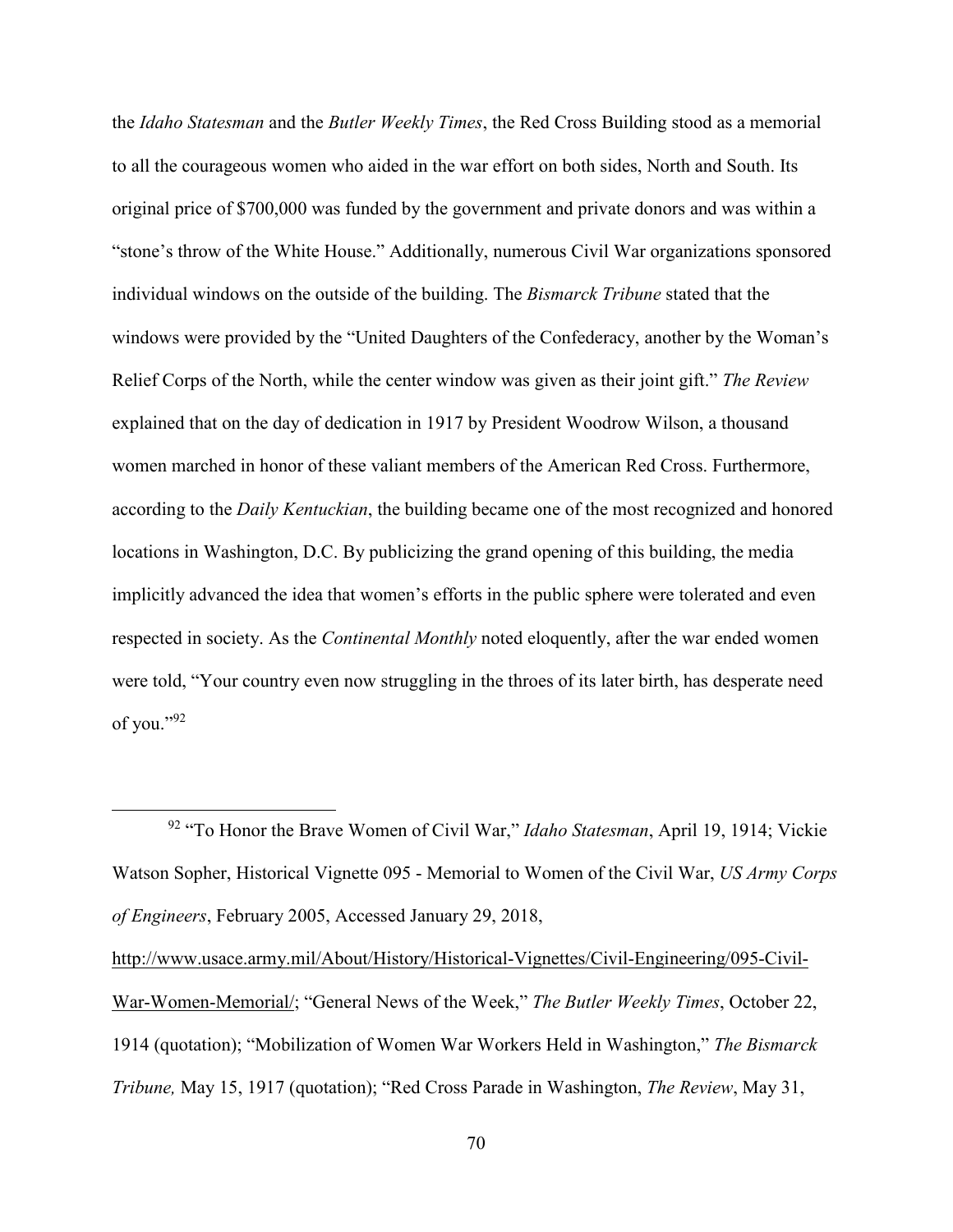Furthermore, the increased tolerance of women's expanded sphere was evidenced in press accounts of the Relief Corps, the female auxiliary to the Grand Army of the Republic. According to the *Burlington Weekly Free Press* in 1886, women joined men in generating the branches for the Grand Army of the Republic, which organized movements for voting rights, patriotic education and lobbying Congress for veteran's pensions. Media's portrayal of the Relief Corps was an important thing to note in the post war years. Further media coverage came in a 1902 article in *Washington Times*, which equated women's relief work with that of the wellknown Grand Army of the Republic. With the development of post-war relief organizations such as the Women's Relief Corps, the numbers estimated to be around 98,000 members. Their foremost goal was to do charity work for the veterans of the Civil War and for the widows and orphan children affected by the war. Likewise, the Legion of Loyal Women also supported the veterans of the war with supplies and other needs. Many of the same women who joined the post-war relief societies were former army nurses who worked in helping the soldiers on the front lines. Even in 1917, the Women's Relief Corps was memorializing the soldiers of the Civil War. According to the *Bellingham Herald*, it was asking for flower donations for the veteran's

-

https://manowar.tamucc.edu/login?url=http://search.proquest.com/docview/124703024?accounti  $d=7084$ .

<sup>1917; &</sup>quot;American Red Cross Building in Washington," *The Daily Kentuckian*, July 28, 1918; "American Women," *The Continental Monthly: Devoted to Literature and National Policy* (October 1864), 434 (quotation),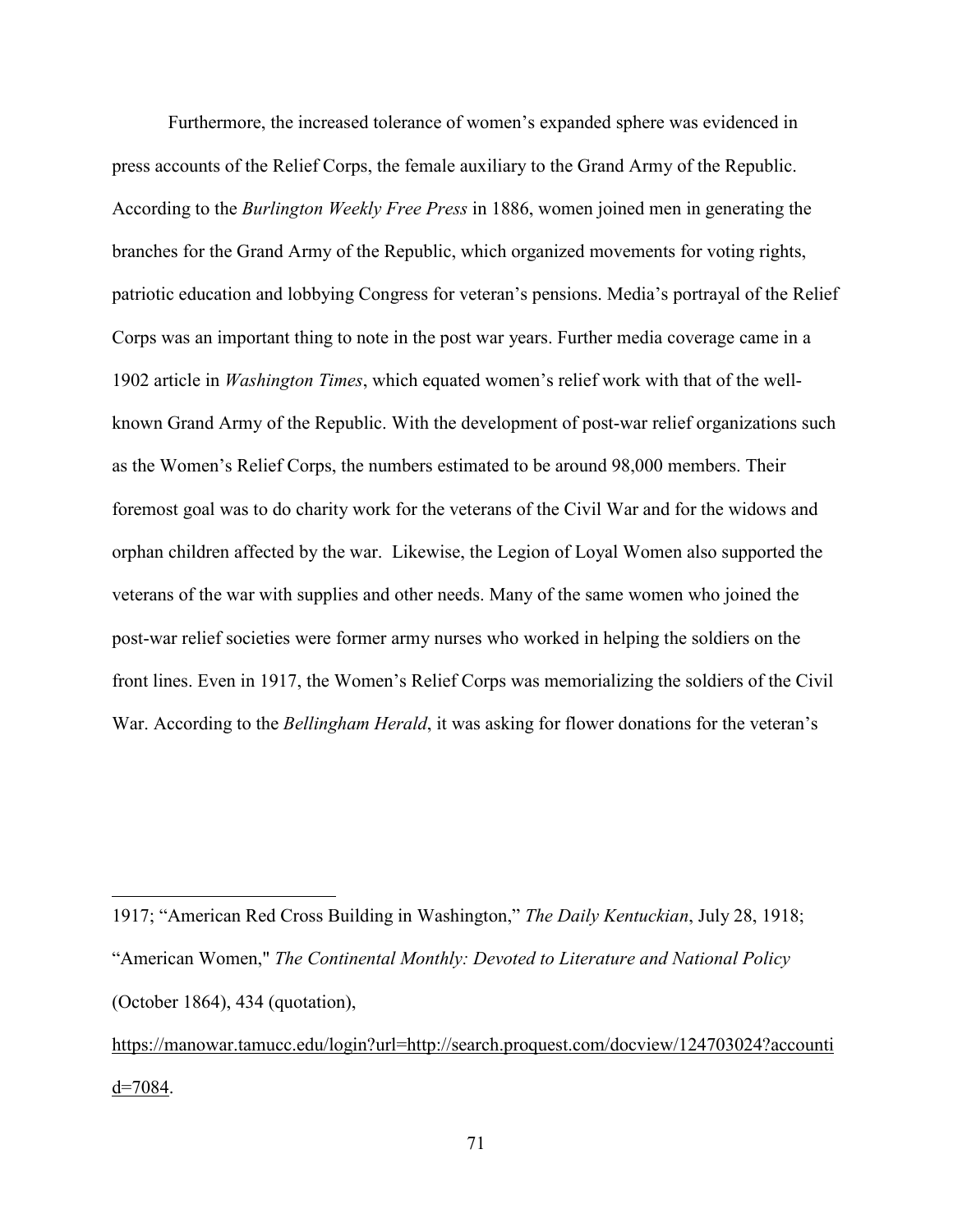graves from the Civil War. As the Washington Times article demonstrated, "praise for the work of women extended to the post war years."<sup>93</sup>

Another important example of the media's recognition of women was the national coverage of the pension debate for women nurses. In 1892, several newspapers reported that a Nursing Pension Act had passed, providing women nurses with pensions of \$12 a month for their time served in the Civil War. This 1892 act mainly covered only white middle class women who had served for six months or more and been hired by the War Department. Within the details of this act, women nurses could receive a pension if they were not already drawing pensions as a soldier's widow and they had "served in regimental, post, camp or in general hospitals." In so doing, it left out the countless thousands of women who had served as laundresses and hospital matrons. The controversial act sparked heated Congressional debate. Many thought the pension system was too large already and that adding women nursing pensions would burden it further. As historian, Jane Schultz concludes, however, "By legislating the Army Nurses' Pension Act of

<sup>93</sup> "Grand Army Notes," *Burlington Weekly Free Press*, March 5, 1886; "Women's War Organizations," *The Cook County Herald*, December 17, 1904; Frank Moore, *Women of the War: Their Heroism and Self-Sacrifice: True Stories of Brave Women in the Civil War* (1866; rpt. Blue/Gray Books, 1997), v (quotation); "What the Women of Washington Plan for the G.A.R.," *Washington Times*, August 17, 1902,

 $\overline{a}$ 

http://chroniclingamerica.loc.gov/lccn/sn87062245/1902-08-17/ed-1/seq-19/; "Women's War Organizations," *Hope Pioneer*, December 1, 1904; "Women's Relief Corps," *New York Herald*, September 27, 1887; "Flowers Sought for Soldier's Graves," *Bellingham Herald*, May 28, 1917 (quotation).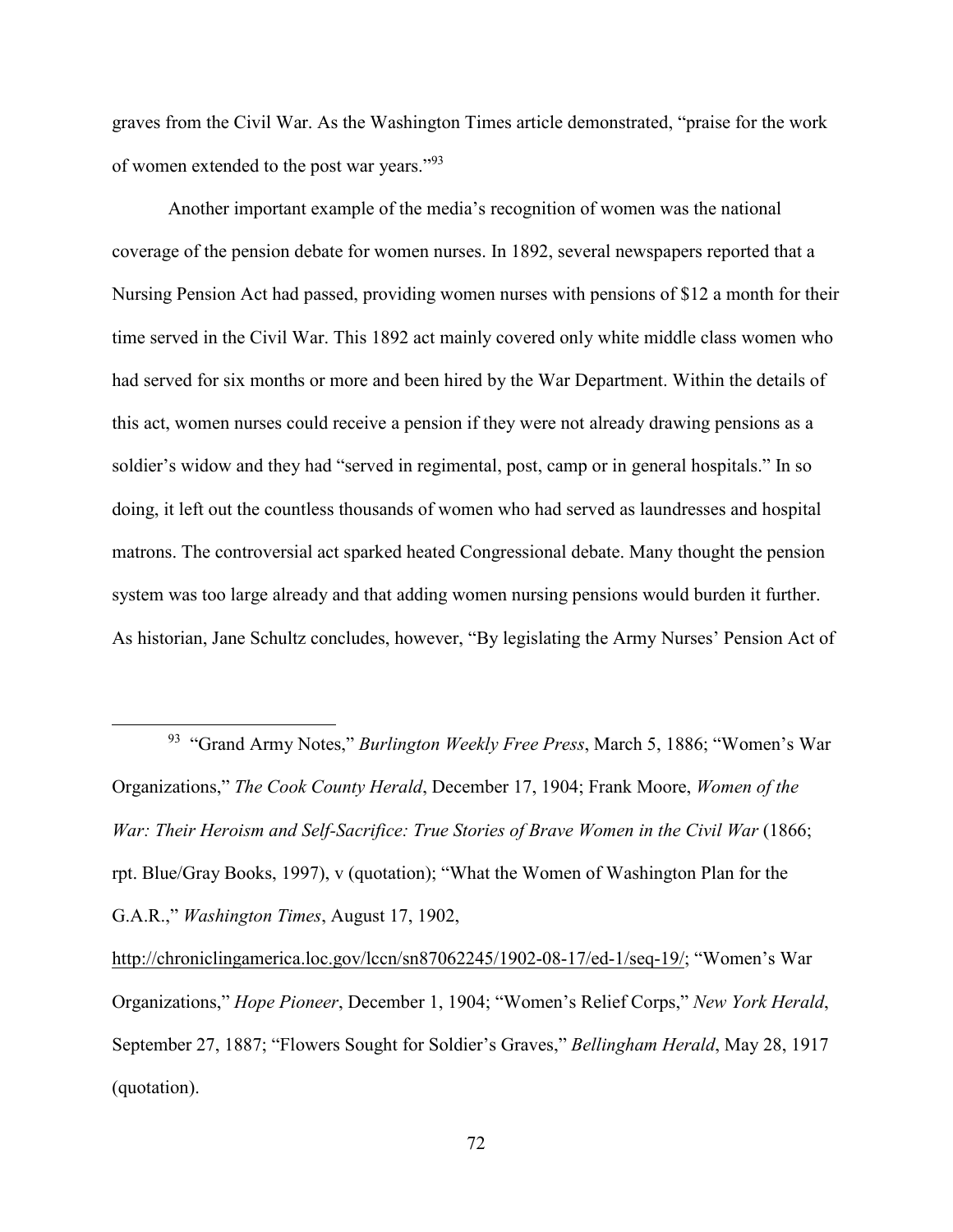1892, Congress tacitly acknowledged that women's war work had been roughly equivalent to the work of soldiers, a remarkable concession."<sup>94</sup>

Seizing upon this theme, newspapers pointed out the injustice of denying women nurses pensions for their service in the war. The *Columbus Enquirer-Sun*, in support of the passage of the legislation, described a compelling speech delivered by a Confederate male about the necessity of women nurses receiving their rightful pensions. Women in the Civil War had given up their time and money to help wounded soldiers, he explained repeatedly. For example, many women were recognized for giving "of their own means to relieve the sufferings of the sick and wounded soldiers." In many cases, women also cared for wounded prisoners. They treated these men with the same kindness and compassion as if they were fighting on the same side. The speaker describes how his own brother, had been wounded in the Battle of Gettysburg and sent to a "Yankee hospital." Sadly, his brother died there, but one of the Union nurses was kind enough and wrote, "to my mother about the death of my brother, offering her whatever

 $\overline{a}$ 

http://chroniclingamerica.loc.gov/lccn/sn82016187/1896-12-17/ed-1/seq-8/; "Present Day Thoughts," *Record-Union*, May 25, 1899; "Pension Day in the House," *Daily Charlotte Observer*, June 29, 1892; "Piling up the Pensions," *The State*, June 29, 1892; Jane E. Schultz, "Race, Gender, and Bureaucracy: Civil War Army Nurses and the Pension Bureau," *Journal of Women's History* 6, no. 2 (Summer 1994): 48, Accessed June 20, 2018, Project Muse.

<sup>94</sup> "Pension Report," *National Tribune*, December 17, 1896,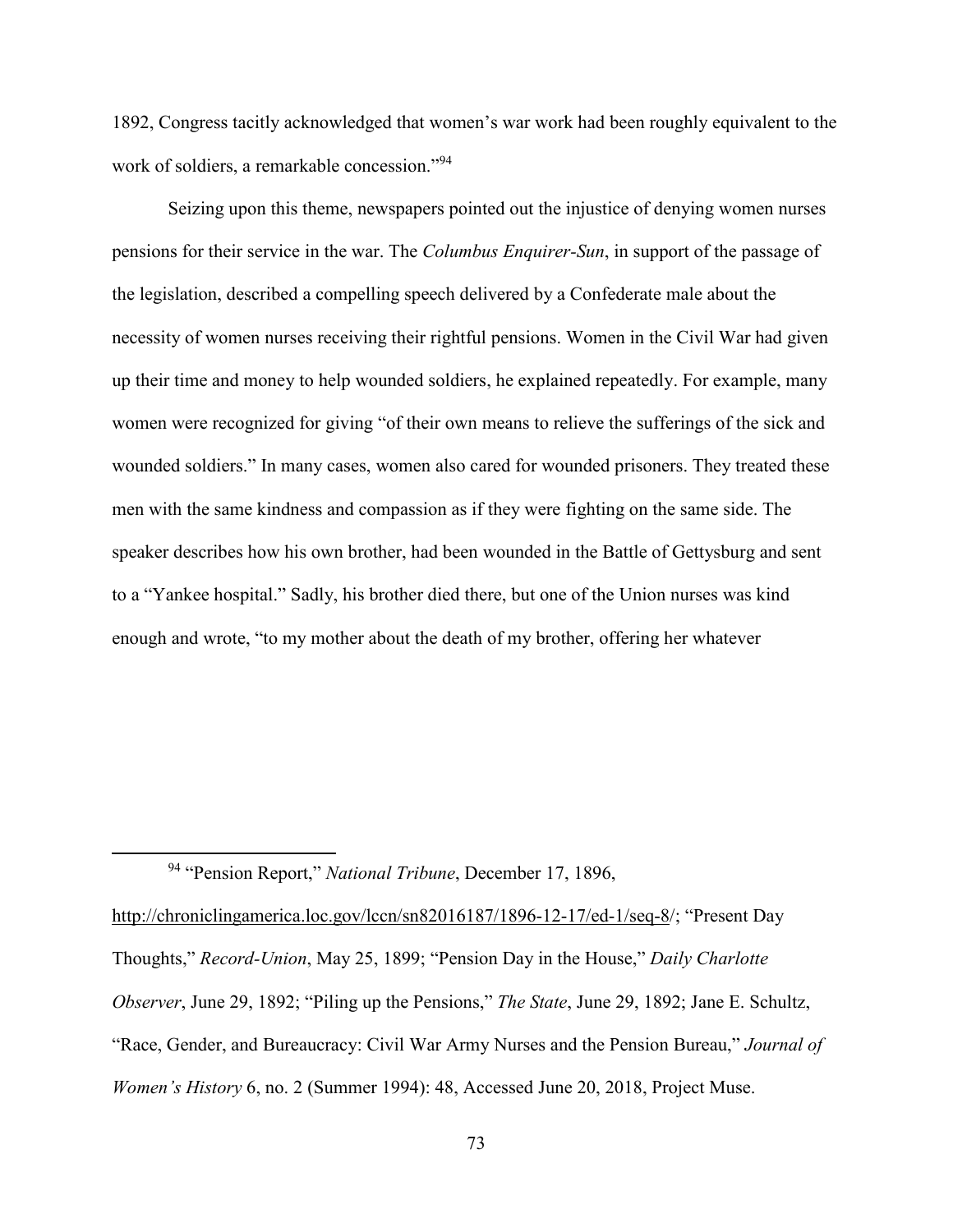consolations she could." By reprinting this compassionate speech, the newspaper publicized the cause of pensions for Civil War nurses.<sup>95</sup>

The *Waterbury Evening Democrat* provides a different perspective of the importance of Nursing Pensions. According to this newspaper, Sister Anastasia, a Civil War nurse, was granted a full nursing pension as well as back pay of \$1,220 for her services as a nurse in the medical department of the United States Army. She served honorably from July 2, 1862 until the end of the war and she ended up receiving a full pension of \$12 per month. Previously, she was denied a pension due to the confusion about her identity. She took vows and became a nun after the war, and it was difficult to confirm her previous identity as a war nurse. Once her Civil War services were acknowledged, the government granted her the full pension. With the publication of this importance pension case, more recognition was granted toward women's nursing services in the Civil war.<sup>96</sup>

In 1915, fifty years after the Civil War concluded, another effort emerged to make sure all women nurses were receiving "proper pensions" for their efforts in the war. This ensued into a large debate in Congress about the ability to prove which women had served honorably in the war as nurses. The records provided by the hospitals were not well kept and this mishandling of the documents led to numerous women being left off the payroll during the chaos of the war years. This prevented them from securing the government's recognition of their services. That year, President Woodrow Wilson held a remembrance day for all veterans of the Civil War

<u>.</u>

<sup>95</sup> "Democrats in Girard," *Columbus Daily Enquirer*, July 9, 1892; "Legislative Worker for Women," *The Wichita Daily Eagle*, May 18, 1902.

<sup>96</sup> "As You Like it," *Waterbury Evening Democrat*, February 2, 1907.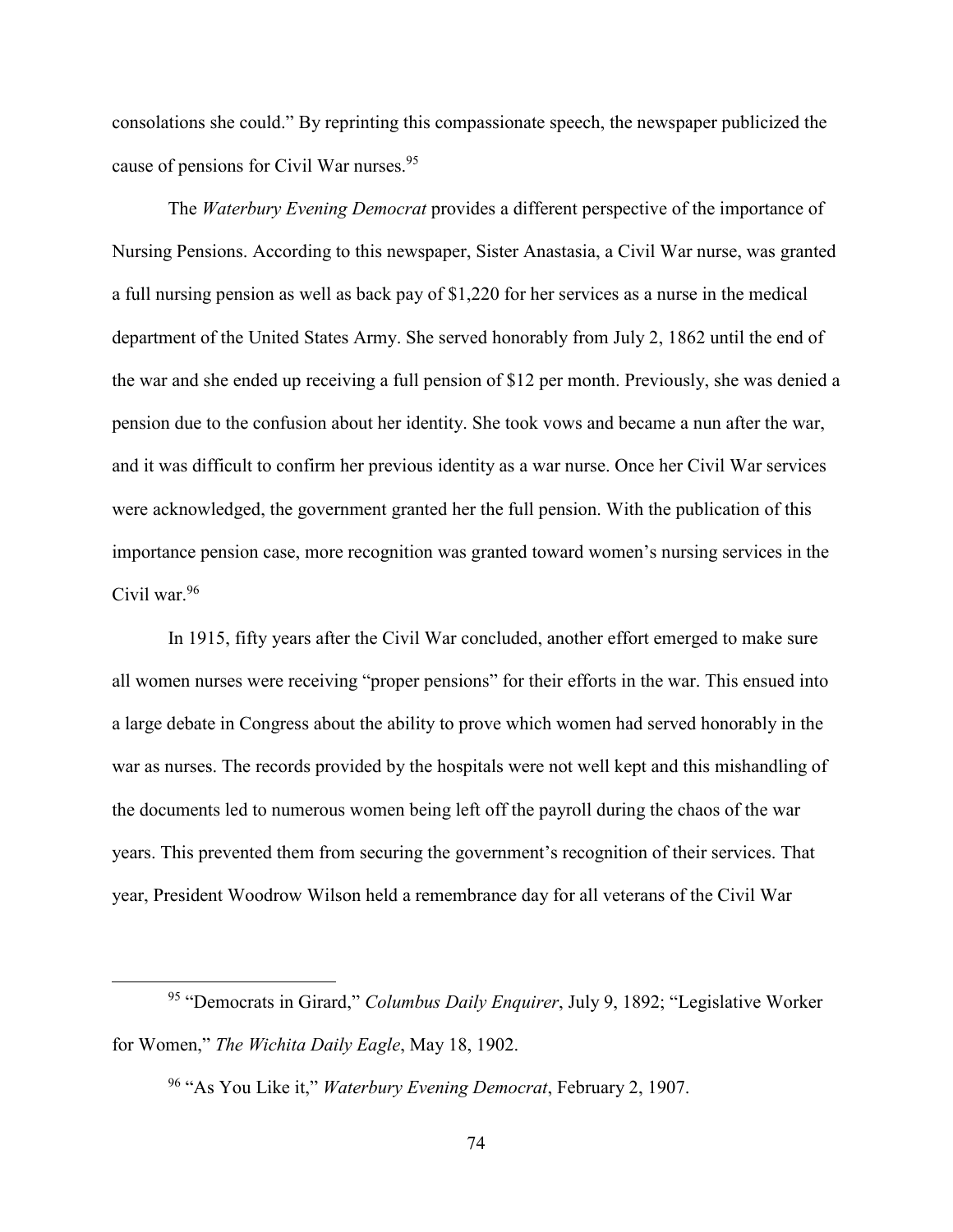during which his administration announced its plans for more comprehensive pensions for women nurses who served in the war. As *the Forum* explained, "the work of the women-nurses and physicians in the hospitals gave them the first knowledge of their power in philanthropy." With the help of the print media, women finally received the deserved recognition of their war contributions by gaining a monetary honor from the government. The *Perth Amboy Evening News* publicized this in October 1915, stating that the G.A.R "was to make an effort to secure proper pensions for Civil War nurses." This was an important feat for many women who were previously denied pensions due to poor hospital records.<sup>97</sup>

The Civil War provided women with an innovative way to pursue new skills and trades. Public acceptance of those changing roles would not have occurred without the print media's coverage of their activities during the American Civil War. By publicizing women's roles in aid societies, nursing and as women soldiers, the print media molded public opinion on women's capabilities in a public sphere. Numerous newspapers and periodicals provided a new perspective of what women achieved during the war years. Women's efforts had created "lasting value: how much more this must have been true of women who spent all or most of four years in such new activities?" In the fifty years after the war, the public slowly adjusted its previous views of women. They recognized that women's efforts during the entire war were significant. Through domestic affairs, public outlets such as the aid societies, the Sanitary Commission and

-

<sup>97</sup> "Wilson Receives G.A.R. Veterans," *The West Virginian*, September 30, 1915; "More Pension Plans," *Omaha Daily Bee*, February 23, 1910, http://chroniclingamerica.loc.gov/lccn/sn99021999/1908-08-23/ed-1/seq-25/; Watterson, 76; "Civil War Nurses' Pensions," *Perth Amboy Evening News*, October 1, 1915 (quotation).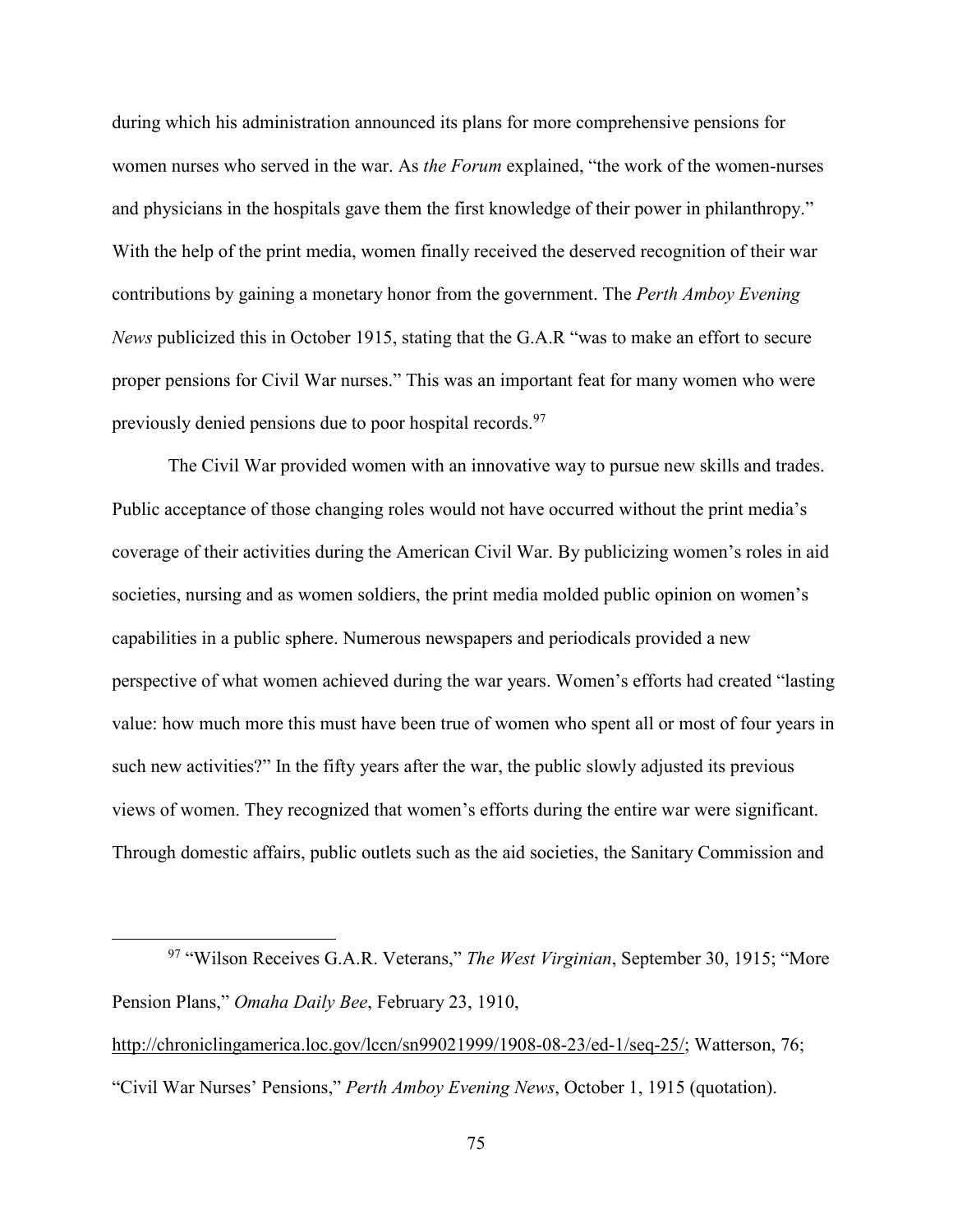as women soldiers, women proved they could succeed. They were new creatures in a post war society and as one scholar has put it, "the story of the war will never be fully or fairly written if the achievements of women in it are untold." With the print media's portrayal of their story, more Americans gradually came to accept and even tolerate women's activities outside of the home.<sup>98</sup>

 $\overline{a}$ 

<sup>98</sup> Scott, *Natural Allies*, 2; "Our Women in War," *Dona Ana County Republican*, April 14, 1898 (quotation); Attie, 1 (quotation); Watterson, 76.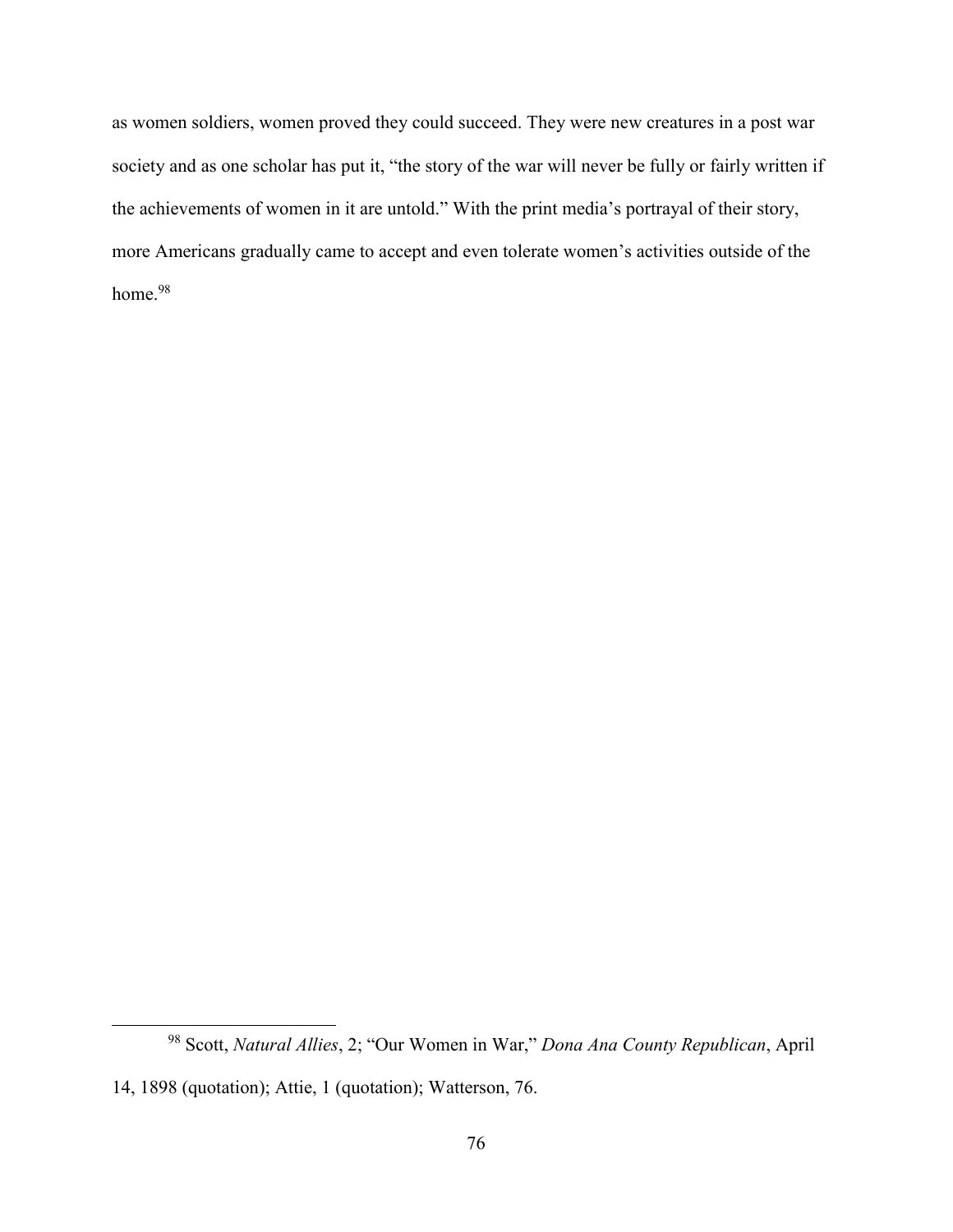## Bibliography

## Primary Sources

Alcott, Louisa May. *Hospital Sketches*. Boston: James Redpath, Publisher, 1863.

"American Women." *The Continental Monthly; Devoted to Literature and National Policy*

6, no. 4 (October 1864): 416-434.

 https://manowar.tamucc.edu/login?url=http://search.proquest.com/docview/1247030 24?accountid=7084.

*Anderson Intelligencer* (Anderson Court House, S.C.), 1900. Chronicling America:

Historic American Newspapers. Library of Congress.

http://chroniclingamerica.loc.gov/lccn/sn84026965/1900-04-25/ed-1/seq-2/.

*Baltimore American* (Maryland), 1906. America's Historical Newspapers. NewsBank/Readex.

https://infoweb.newsbank.com/apps/news/document-view?p=EANX-

NB&t=&sort=YMD\_date%3AD&page=1&fld-base-0=alltext&maxresults=20&val-base-

0=Mother%20Bickerdyke&docref=image/v2%3A11DF9354DC3283FB%40EANX-NB-

11E78FF70FC00350%402417365-11E78316987137A8%4046-

 1232394BC371F2BF%40Woman%2527s%2BWork%2BIn%2BThe%2BWorld%2BHer %2BSuccess%2BIn%2BMany%2BFields.

*Bellingham Herald* (Washington), 1917. America's Historical Newspapers. NewsBank/Readex.

https://infoweb.newsbank.com/apps/news/document-view?p=EANX-

NB&t=&sort=YMD\_date%3AD&fld-nav-0=YMD\_date&val-nav-0=1861%20-

%201917&fld-base-0=alltext&maxresults=20&val-base-

 0=Women%27s%20Relief%20Corp&docref=image/v2%3A114CEFC7EE7A1DF8%40E ANX-NB-117BEA38195AD070%402421377-117BEA39167348B0%401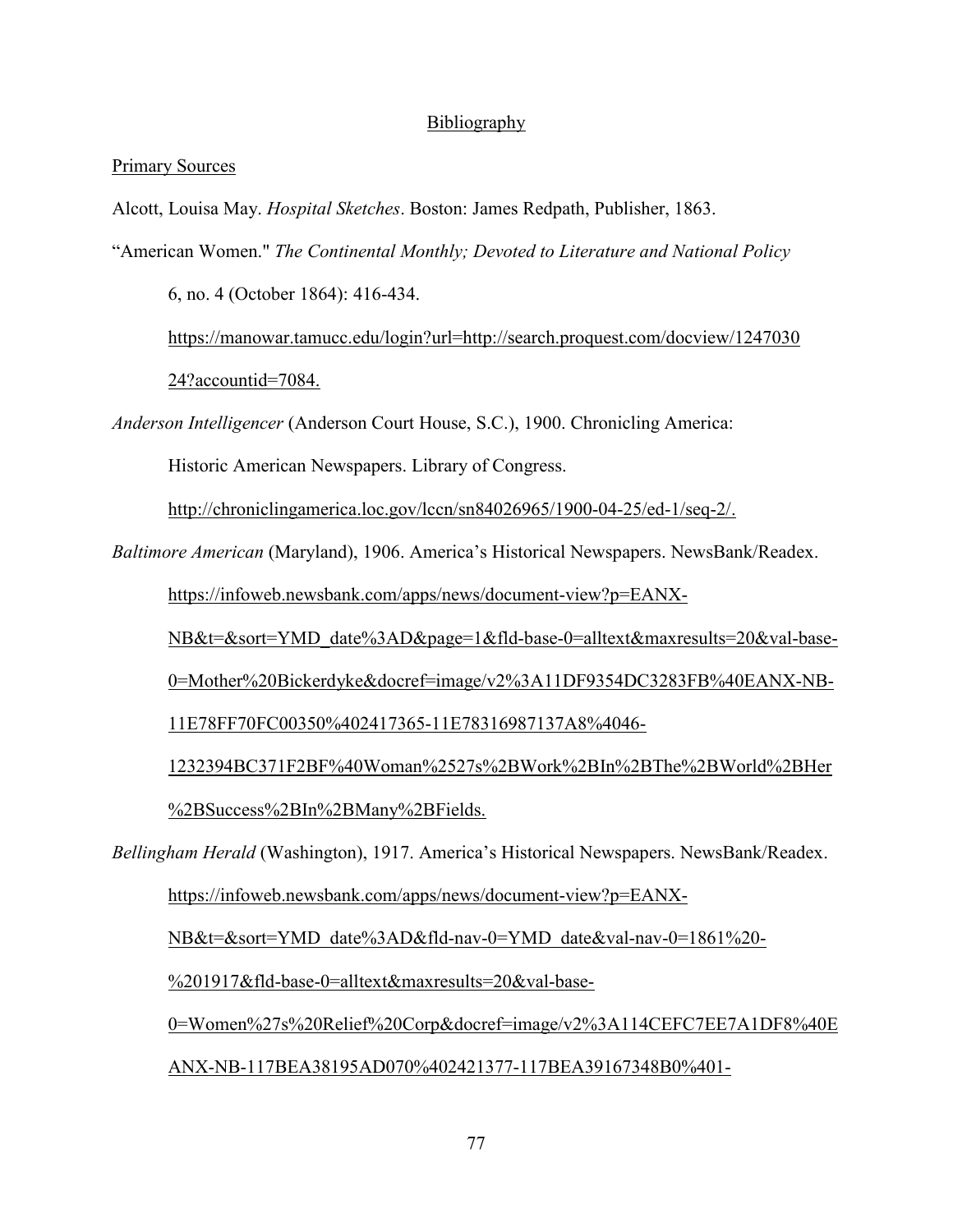117BEA39F4ED6488%40Flowers%2BSought%2Bfor%2BSoldiers%2527%2BGraves% 2BWomen%2527s%2BRelief%2BCorps%2BIssues%2BCall%2Bfor%2BFloral%2BDec oratio n%2Bfor%2B100.

Benjamin, Anna Northend. "Women as Army Nurses." *Frank Leslie's Popular Monthly*, 48, no. 5 (September 1899): 6. https://manowar.tamucc.edu/login?url=http://search.proquest.com/docview/1369118

11?accountid=7084.

*Bismarck Tribune* (North Dakota), 1917. Chronicling America: Historic American

Newspapers. Library of Congress.

https://chroniclingamerica.loc.gov/lccn/sn85042243/1917-05-15/ed-1/seq-

 5/#date1=1879&sort=relevance&rows=20&words=American+building+Cross+Red&sear chType=basic&sequence=0&index=9&state=&date2=1925&proxtext=American+Red+C ross+Building&y=12&x=5&dateFilterType=yearRange&page=2.

Boyd, Belle. *Belle Boyd in Camp and Prison*. 1865. Reprint, with a new foreword by Drew Gilpin Faust and Sharon Kennedy-Nolle. Baton Rouge: Louisiana State University Press, 1998.

Brockett, Linus Pierpont and Mary C. Vaughan. *Woman's Work in the Civil War: A Record of Heroism, Patriotism and Patience.* Philadelphia: Zeigler, McCurdy and Company, 1867.

*Burlington Weekly Free Press* (Vermont), 1886. Chronicling America: Historic American Newspapers. Library of Congress.

http://chroniclingamerica.loc.gov/lccn/sn86072143/1886-03-05/ed-1/seq-3/.

*Burlington Weekly Hawk-Eye* (Iowa), 1864. Chronicling America: Historic American Newspapers. Library of Congress.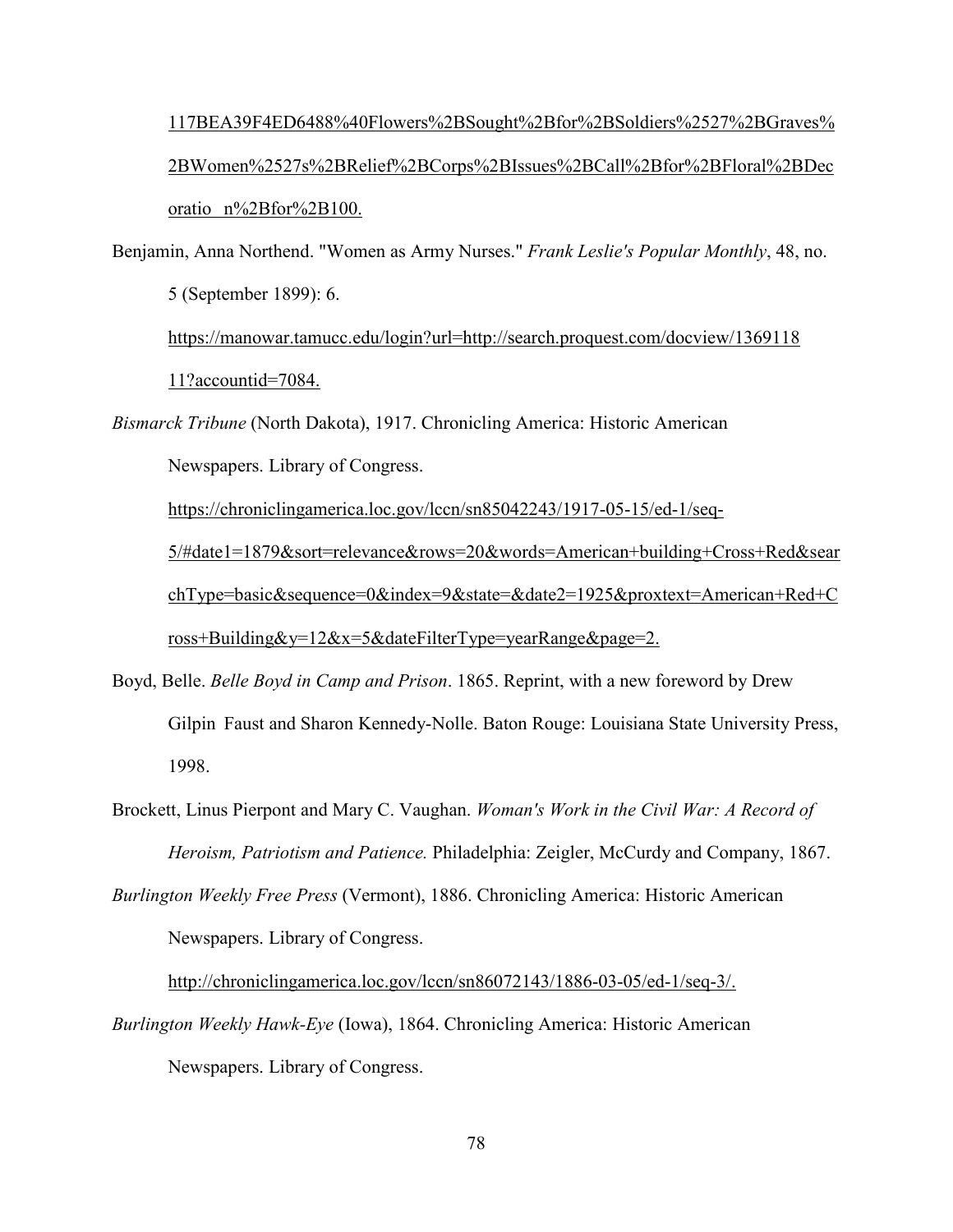https://chroniclingamerica.loc.gov/lccn/sn84027060/1864-10-29/ed-1/seq-

 4/#date1=1789&index=2&rows=20&words=Ann+Mary+Pitman&searchType=basic&se quence=0&state=&date2=1963&proxtext=Mary+Ann+Pitman&y=0&x=0&dateFilterTy pe=yearRange&page=1.

*Butler Weekly News* (Montana), 1914. Chronicling America: Historic American Newspapers. Library of Congress.

https://chroniclingamerica.loc.gov/lccn/sn89066489/1914-10-22/ed-1/seq-

12/#date1=1879&sort=relevance&rows=20&words=American+building+Cross+Red&

searchType=basic&sequence=0&index=8&state=&date2=1925&proxtext=American+Re

d+Cross+Building&y=12&x=5&dateFilterType=yearRange&page=2.

*Canton Advocate* (South Dakota), 1883. Chronicling America: Historic American Newspapers. Library of Congress.

http://chroniclingamerica.loc.gov/lccn/sn83025440/1883-08-16/ed-1/seq-3/.

- Chesnut, Mary Boykin Miller. *Mary Chesnut's Civil War*. Edited by Comer Vann Woodward. New Haven: Yale University Press, 1981.
- *Chicago Eagle* (Illinois), 1895. Chronicling America: Historic American Newspapers. Library of Congress.

 https://chroniclingamerica.loc.gov/lccn/sn84025828/1895-03-09/ed-1/seq- 6/#date1=1861&index=8&rows=20&words=fairs+sanitary&searchType=basic&sequenc e=0&state=&date2=1920&proxtext=Sanitary+Fairs&y=15&x=27&dateFilterType=year Ran*ge&page=1.*

*Chicago Tribune* (Illinois), 1872. Chronicling America: Historic American Newspapers. Library of Congress.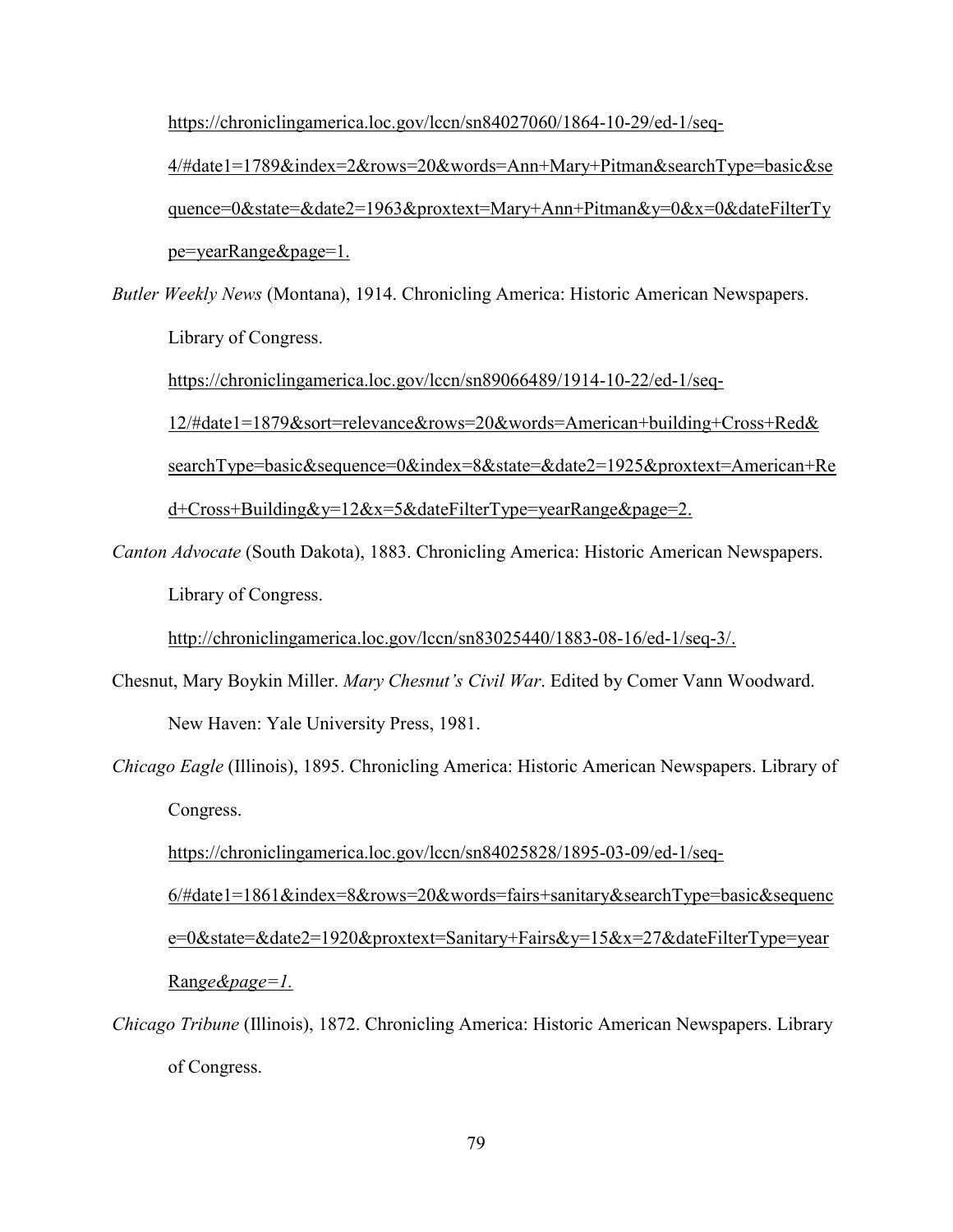http://chroniclingamerica.loc.gov/lccn/sn82014064/1872-04-01/ed-1/seq-2/.

*Cincinnati Daily Star* (Ohio), 1877. Chronicling America: Historic American Newspapers. Library of Congress.

http://chroniclingamerica.loc.gov/lccn/sn85025759/1877-06-08/ed-1/seq-2/.

Collis, Septima. *A Woman's War Record*. New York: G.P. Putnam's Sons, 1889.

*Columbus Daily Enquirer* (Georgia), 1892. America's Historical Newspapers.

NewsBank/Readex.

http://infoweb.newsbank.com/iwsearch/we/HistArchive/?p\_product=EANX&p\_theme= ahnp&p\_nbid=B55F4FAKMTUyMzM4MzAyMi44MTYyMjI6MToxMDo2NC43MS45 NC4z&p action=doc&s lastnonissuequeryname=6&d viewref=search&p queryname=6 &p\_do cnum= $22$ &p\_docref=v2:1126A744DB722B38@EANX-

114D5A94EE4B2E58@2412289-

 114D5A950190F870@0114D5A964627C670@Democrats%20in%20Girard%20a%20R ousing%20Meeting%20Held%20Thursday%20Night.%20Col.%20Oates%20Writes%20a %20Letter%20Which.

*Columbus Journal* (Nebraska), 1888. Chronicling America: Historic American Newspapers.

Library of Congress.

http://chroniclingamerica.loc.gov/lccn/sn95073194/1888-03-07/ed-1/seq-1/.

*Cook County Herald* (Minnesota), 1904. Chronicling America: Historic American Newspapers. Library of Congress.

http://chroniclingamerica.loc.gov/lccn/sn90060625/1904-12-17/ed-1/seq-3/.

*David E. Cronin Papers: George Murray Correspondence*, 1861-1862 (January 12, 1861): 12-

15. Accessed September 11, 2015. Civil War Primary Source Documents, EBSCOhost.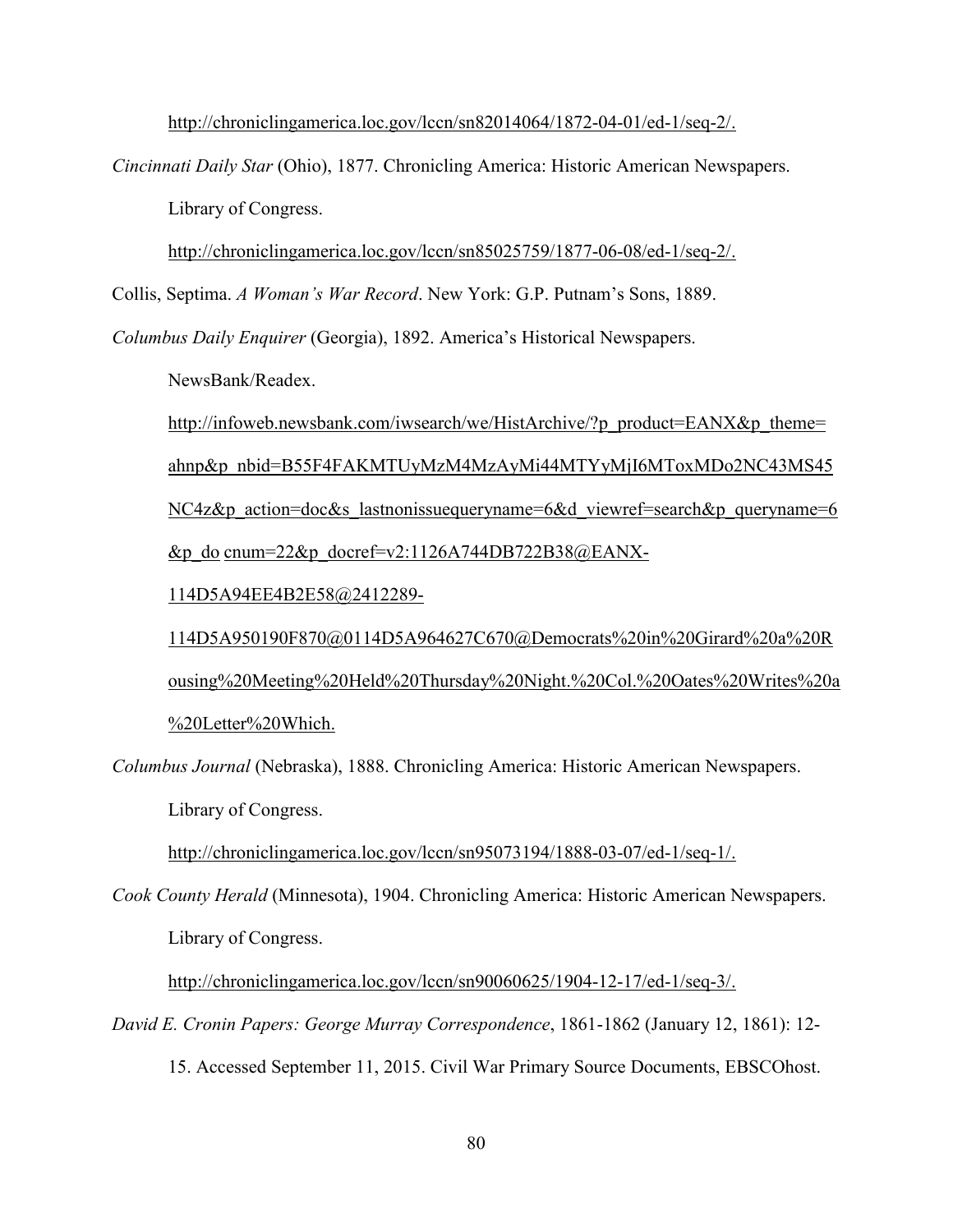*Daily Ardmoreite* (Oklahoma), 1899. Chronicling America: Historic American Newspapers. Library of Congress.

http://chroniclingamerica.loc.gov/lccn/sn85042303/1899-11-21/ed-1/seq-2/.

*Daily Charlotte Observer* (North Carolina), 1892. America's Historical Newspapers. NewsBank/Readexhttp://infoweb.newsbank.com/iwsearch/we/HistArchive/?p\_product =EANX&p\_theme=ahnp&p\_nbid=G5AX54DPMTUyMzM4MDUwNi40MzEwODI6M ToxMDo2NC43MS45NC4z&p\_action=doc&s\_lastnonissuequeryname=6&d\_viewref=se arch&pqueryname=6&pdocnum=20&p\_docref=v2:11260DC9BB798E30@EANX1128B 17EDA80A330@24122791128B17F6D0ACEB8@0-1128B180AC803258@.

*Daily Dispatch* (Virginia), 1883. Chronicling America: Historic American Newspapers. Library of Congress.

http://chroniclingamerica.loc.gov/lccn/sn84024738/1883-04-22/ed-1/seq-5/.

*Daily Gate City* (Iowa), 1915. Chronicling America: Historic American Newspapers. Library of Congress.

https://chroniclingamerica.loc.gov/lccn/sn83025182/1915-10-12/ed-1/seq- 8/#date1=1789&sort=relevance&rows=20&words=Albert+Cashier&searchType=basic& sequence=0&index=10&state=&date2=1963&proxtext=Albert+Cashiers&y=0&x=0&dat eFilterType=yearRange&page=3.

*Daily Green Mountain* (Montpelier), 1863. Chronicling America: Historic American Newspapers. Library of Congress.

https://chroniclingamerica.loc.gov/lccn/sn84023210/1863-11-09/ed-1/seq- $2/\text{\#date1}=1863\text{\&index}=0\text{\&rows}=20\text{\&searchType}=advanced\&language=\&sequence=0\&$ words=Alcott+Hospital+hospital+sketch+Sketches&proxdistance=5&date2=1863&ortext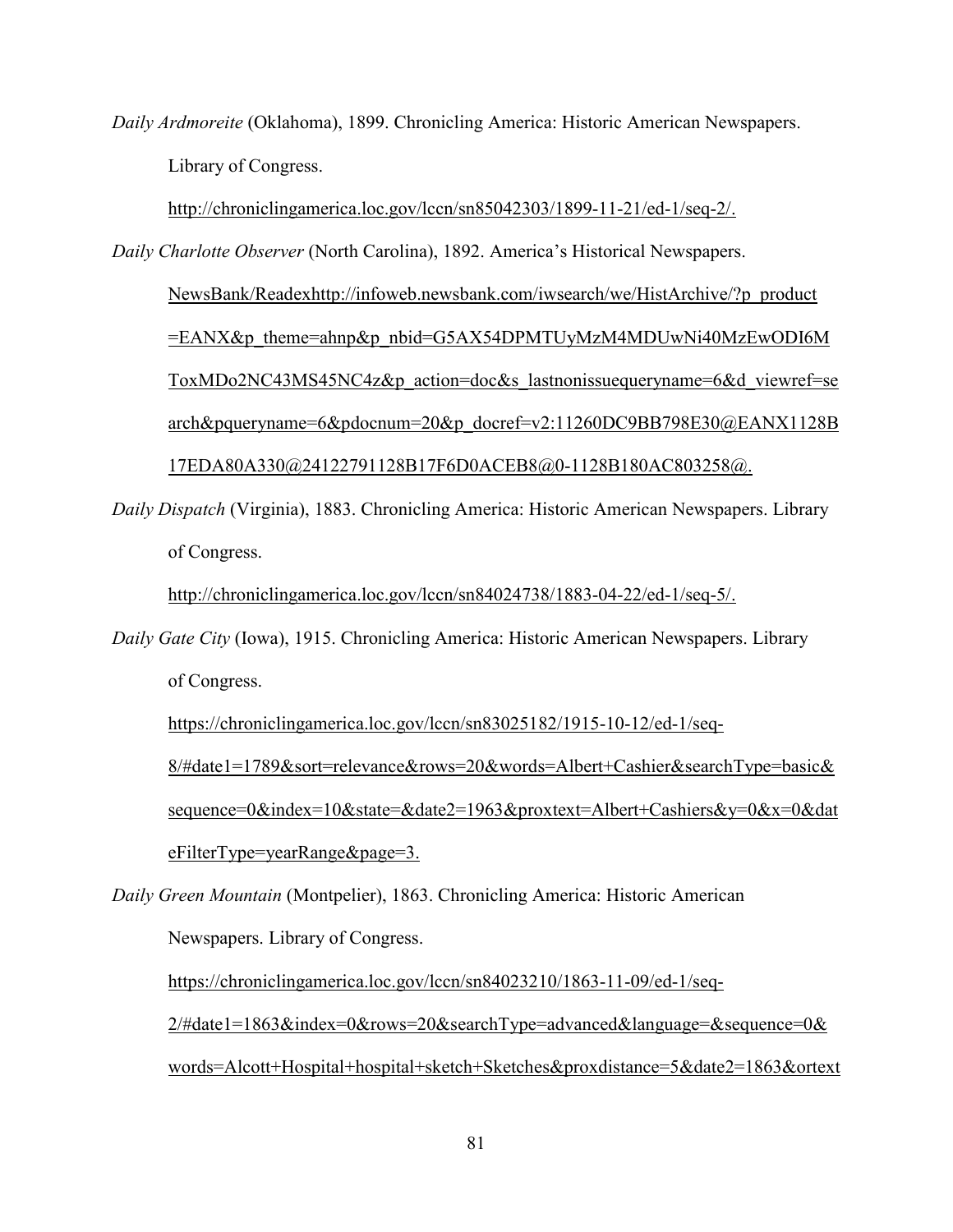=Hospital+Sketches&proxtext=&phrasetext=&andtext=Alcott&dateFilterType=yearRan ge&page=1.

*Daily Independent* (Nevada), 1894. Chronicling America: Historic American Newspapers.

Library of Congress.

https://chroniclingamerica.loc.gov/lccn/sn84020355/1894-10-01/ed-1/seq-

 3/#date1=1789&index=4&rows=20&words=disguised+soldiers+women&searchType=ba sic&sequence=0&state=&date2=1963&proxtext=disguised+women+soldiers&y=0&x=0 &dateFilterType=yearRange&page=1.

*Daily Inter Ocean* (Illinois), 1893. America's Historical Newspapers. NewsBank/Readex.

https://infoweb.newsbank.com/apps/news/document-view?p=EANX-

NB&t=&sort=YMD\_date%3AD&page=4&fld-nav-0=YMD\_date&val-nav-0=1861%20-

%201895&fld-base-0=alltext&maxresults=20&val-base-

0=Women%20Nurses%20in%20American%20Civil%20War&docref=image/v2%3A114

99A3E9CB040E8%40EANX-NB-117B53D427C9F960%402412548-

 117B53D941489530%4044117B53E772883FB0%40Woman%2527s%2BKingdom.%2B one%2BHistorical%2BExperience%2BThat%2BRepeats%2BItself.

*Daily Kentuckian* (Kentucky), 1918. Chronicling America: Historic American Newspapers.

Library of Congress.

https://chroniclingamerica.loc.gov/lccn/sn86069397/1918-07-28/ed-1/seq-

3/#date1=1879&sort=relevance&rows=20&words=AMERICAN+BUILDING+CROSS+

RED&searchType=basic&sequence=0&index=16&state=&date2=1925&proxtext=Ameri

can+Red+Cross+Building&y=12&x=5&dateFilterType=yearRange&page=1.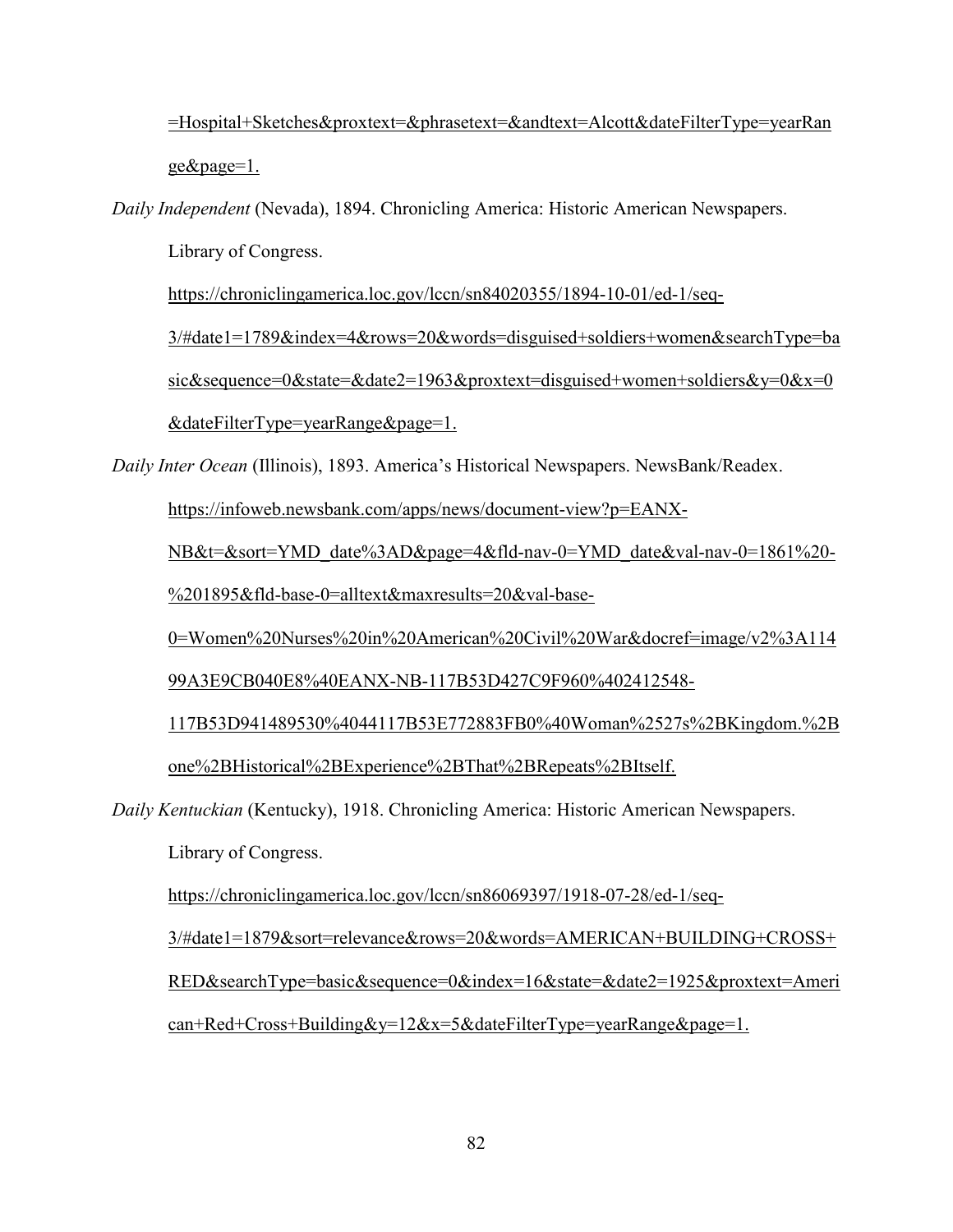*Daily Phoenix* (South Carolina), 1874. Chronicling America: Historic American Newspapers. Library of Congress.

http://chroniclingamerica.loc.gov/lccn/sn84027008/1874-07-19/ed-1/seq-2/.

*Daily Los Angeles Herald* (California), 1879. Chronicling America: Historic American

Newspapers. Library of Congress.

https://chroniclingamerica.loc.gov/lccn/sn85042459/1879-05-31/ed-1/seq-

 2/#date1=1789&sort=relevance&rows=20&words=disguise+soldiers+women&searchTy pe=basic&sequence=0&index=19&state=&date2=1963&proxtext=disguised+women+so ldiers&y=0&x=0&dateFilterType=yearRange&page=2.

*Daily Public Ledger* (Kentucky), 1894. Chronicling America: Historic American Newspapers. Library of Congress.

http://chroniclingamerica.loc.gov/lccn/sn86069117/1894-03-22/ed-1/seq-1/.

Deardorff, Neva R. "Women in Municipal Activities." *The Annals of the American Academy of Political and Social Science* 56 (1914): 71-77.

http://www.jstor.org/stable/1011980.

*Dona Ana County Republican* (New Mexico), 1898. America's Historical Newspapers.

NewsBank/Readex.

http://infoweb.newsbank.com/apps/news/document-view?p=EANX-

NB&t=&sort=YMD\_date%3AD&page=4&fld-base-0=alltext&maxresults=20&val-base-0=Dona%20Ana%20County%20Republican%20Our%20women%20in%20war&docref= image/v2%3A11C771EAA2AB6D19%40EANX-NB-

11E0FD149DCE7E40%402414394-11E0E48C72CCA380%405-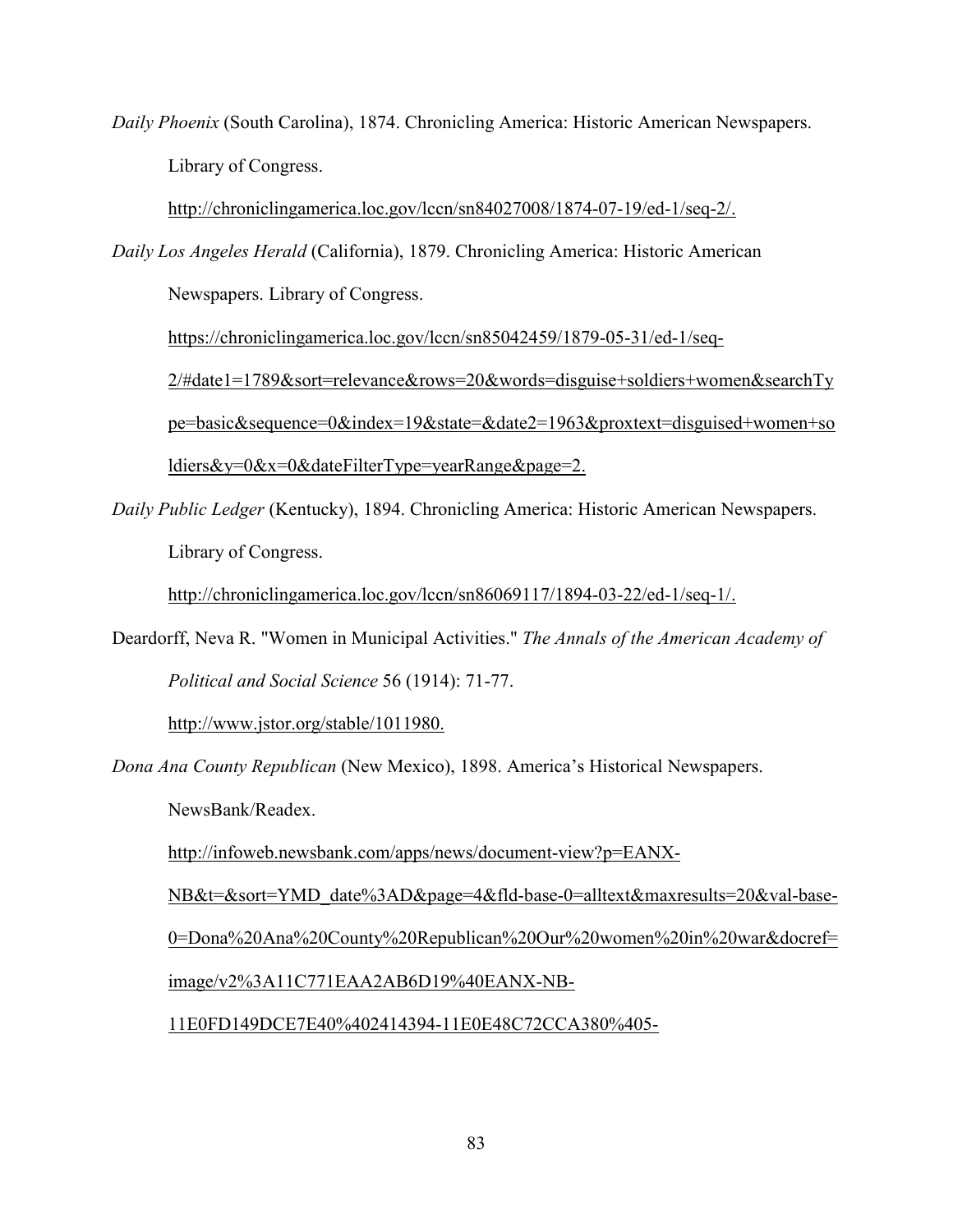## 12135A3C96AED455%40Our%2BWomen%2BIn%2BWar.%2BVoices%2BOf%2BWiv es%2BAnd%2BDaughters%2BAre%2BNow%2BHeard.%2BWant%2Bto%2BJoin.

- "Editorial. Sanitary Commissions and Fairs." *Chicago Medical Examiner* 6, no. 6 (1865): 376. https://manowar.tamucc.edu/login?url=http://search.proquest.com/docview/1364835 18?accountid=7084.
- Edmonds, Sarah E. *Nurse and Spy in the Union Army: Comprising the Adventures and Experiences of a Woman in Hospitals, Camps, and Battle-Fields*. Hartford: W.S. Williams, 1865.
- *Evening Star* (Washington, D.C.), 1896, 1923. Chronicling America: Historic American Newspapers. Library of Congress.

http://chroniclingamerica.loc.gov/lccn/sn83045462/1896-07-07/ed-1/seq-13/.

*Evening World* (New York), 1893. Chronicling America: Historic American Newspapers. Library of Congress.

http://chroniclingamerica.loc.gov/lccn/sn83030193/1893-08-30/ed-2/seq-2/.

*Fayetteville Observer* (Tennessee), 1865. Chronicling America: Historic American Newspapers. Library of Congress.

http://chroniclingamerica.loc.gov/lccn/sn85033395/1865-12-07/ed-1/seq-2/.

*Free South* (South Carolina), 1864. Chronicling America: Historic American Newspapers. Library of Congress.

https://chroniclingamerica.loc.gov/lccn/sn84026962/1864-04-09/ed-1/seq-

 1/#date1=1861&index=7&rows=20&words=Fairs+Sanitary&searchType=basic&sequen ce=0&state=&date2=1920&proxtext=Sanitary+Fairs&y=15&x=27&dateFilterType=year Range&page=1.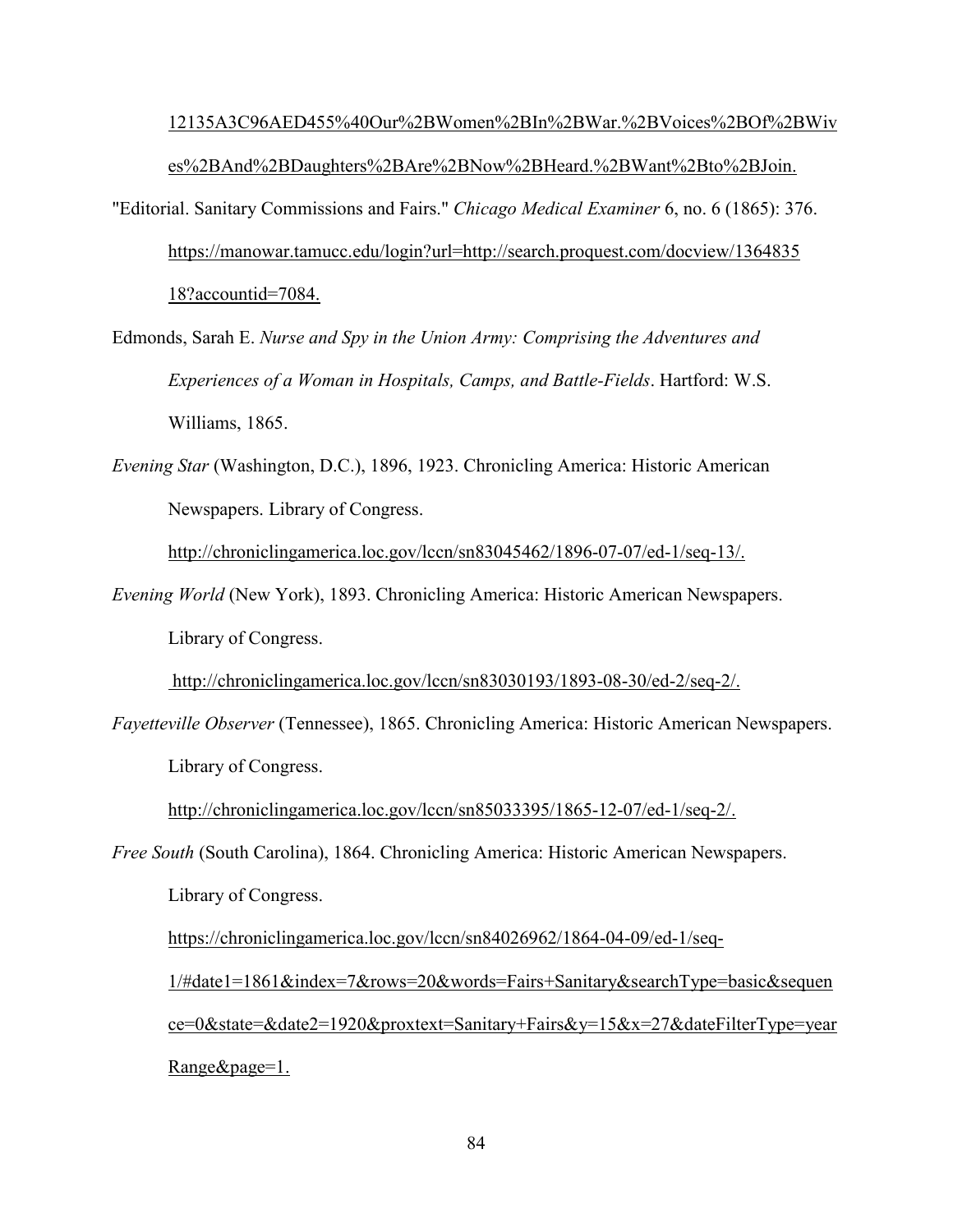"Godey's Arm-Chair." *Godey's Lady's Book and Magazine* 74 (1867): 472.

 https://manowar.tamucc.edu/login?url=https://search.proquest.com/docview/1260410 77?accountid=7084.

*"Great Sanitary Fair." Saturday Evening Post* (June 1864); 3.

 https://manowar.tamucc.edu/login?url=http://search.proquest.com/docview/1264956 70?accountid=7084.

Gurney, Catherine. "How War Affects Woman*." Advocate of Peace* 6, no. 5 (1875): 30. http://www.jstor.org/stable/27905850.

- Hancock, Cornelia. *South after Gettysburg: Letters of Cornelia Hancock, 1863-1868*. Edited by Henrietta Stratton Jaquette. New York: Thomas Y. Crowell, 1937.
- Harper, Ida Husted. "Why Women Cannot Vote in the United States." *The North American Review* 179 (July 1904): 30-42. https://manowar.tamucc.edu/login?url=http://search.proquest.com/docview/1371942

47?accountid=7084.

Healy, Mary E. "Woman in War-Time." *The Ladies' Repository; a Monthly Periodical, Devoted to Literature, Art and Religion* 27 (Jun 1, 1867): 337. https://manowar.tamucc.edu/login?url=https://search.proquest.com/docview/9041605 2?accountid=7084.

Hodge, Robert W., ed. *The Civil War Letters of Perry Mayo*. East Lansing: Michigan State University, 1967.

*Hope Pioneer* (North Dakota), 1904. Chronicling America: Historic American Newspapers. Library of Congress.

http://chroniclingamerica.loc.gov/lccn/sn87096037/1904-12-01/ed-1/seq-6/.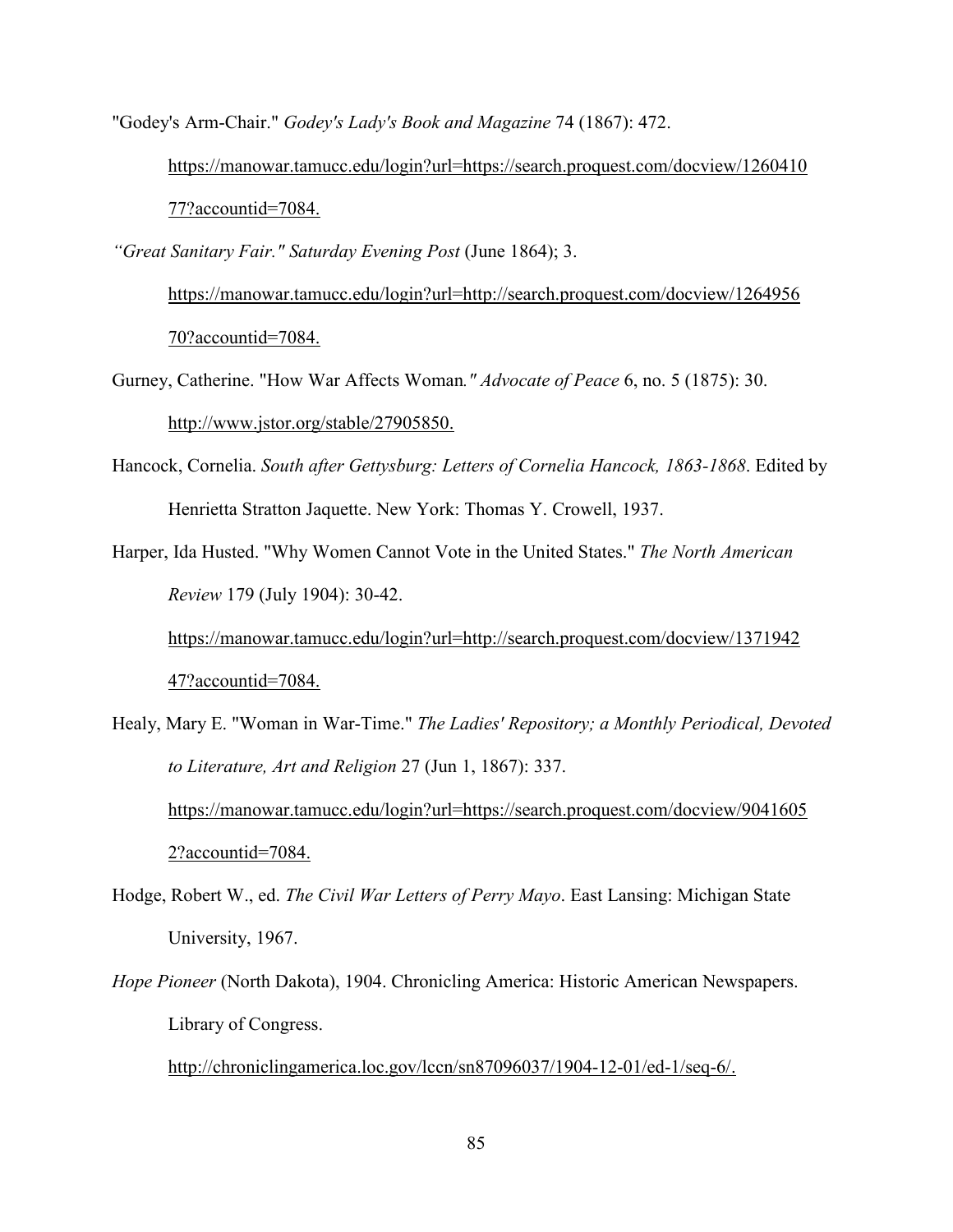Homer, Winslow. "Our Women and the War." *Harper's Weekly* 82, no. 4 (September 6, 1862). Digital Public Library of America.

http://dp.la/item/693c02bc190917b1304fa7ac1921a03e.

*Idaho Statesman* (Idaho), 1914. America's Historical Newspapers. NewsBank/Readex.

http://infoweb.newsbank.com/apps/news/document-view?p=EANX-

NB&t=&sort=YMD\_date%3AA&fld-nav-0=YMD\_date&val-nav-0=1914%20-

%201914&fld-base-0=alltext&maxresults=20&val-base

0=To%20honor%20brave%20women%20of%20Civil%20war&docref=image/v2%3A11

4CF38DF1A90B10%40EANX-NB-1193D699732235C0%402420242-

 1193D699C4E56EE8%40121193D69C137677B8%40To%2BHonor%2BBrave%2BWo men%2Bof%2BCivil%2BWar.

*Jackson Standard* (Ohio), 1876. Chronicling America: Historic American Newspapers. Library of Congress.

http://chroniclingamerica.loc.gov/lccn/sn85038180/1876-03-23/ed-1/seq-1/.

Jaquette, Henrietta Stratton, ed. *Letters of a Civil War Nurse: Cornelia Hancock, 1863-1865*.

Lincoln: University of Nebraska Press, 1998.

*Kansas City Journal* (Missouri), 1898. Chronicling America: Historic American Newspapers. Library of Congress.

https://chroniclingamerica.loc.gov/lccn/sn86063615/1898-09-18/ed-1/seq-

 4/#date1=1789&index=5&rows=20&words=Army+Nurse+Spy+Union&searchType=bas ic&sequence=0&state=&date2=1963&proxtext=Nurse+and+Spy+in+the+Union+Army& y=0&x=0&dateFilterType=yearRange&page=1.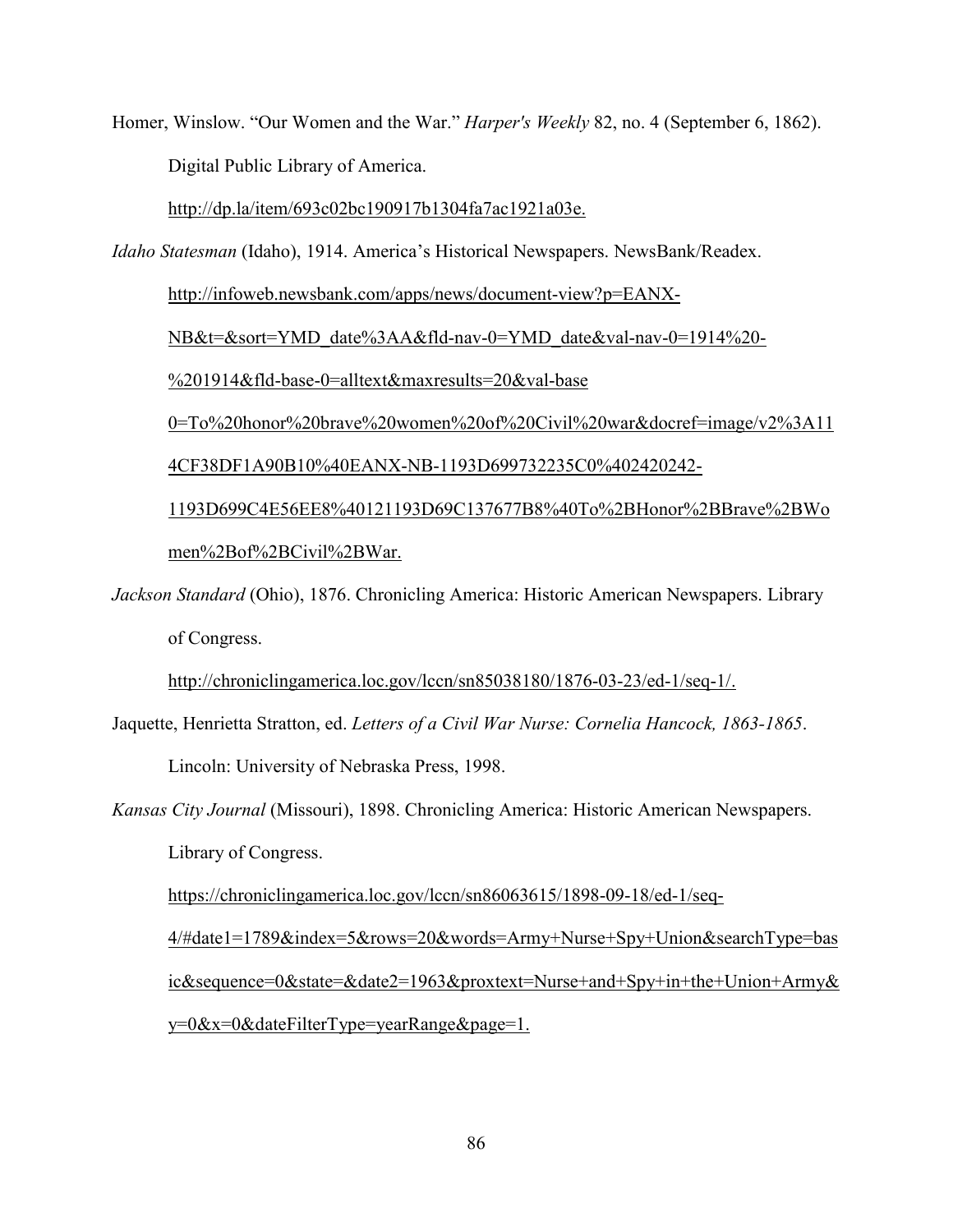Kimball, Grace N. "Women and War." *Harper's Bazaar* 31 (May 1898): 438. https://manowar.tamucc.edu/login?url=http://search.proquest.com/docview/1250486 19?accountid=7084.

Lincoln, Abraham. First edition of Abraham Lincoln's final Emancipation Proclamation. January 1, 1863. *The Alfred Whital Stern Collection of Lincolniana*. Accessed November 25, 2015.

http://www.loc.gov/item/scsm001016/.

Livermore, Mary A. *My Story of the War: the Civil War Memoirs of the Famous Nurse, Relief Organizer, and Suffragette*. Edited by Nina Silber. New York: Da Capo Press, 1995.

*Macon Telegraph* (Georgia), 1907. America's Historical Newspapers. NewsBank/Readex.

http://infoweb.newsbank.com/apps/news/document-view?p=EANX-

NB&t=pubname%3A11210D409F608820%21Macon%2BTelegraph&sort=YMD\_date%

3AD&fld-nav-0=YMD\_date&val-nav-0=1907&fld-base-0=alltext&maxresults=20&val-

base0=Women%20in%20the%20Civil%20War%20and%20After&docref=image/v2%3A

11210D409F608820%40EANX-NB-1162900ECB064400%402417722-

 1162901011C5C630%401411629013E7784368%40Women%2Bin%2Bthe%2BCivil%2 BWar%2Band%2BAfter.

*Marshall County Republican* (Indiana), 1868. Chronicling America: Historic American Newspapers. Library of Congress.

http://chroniclingamerica.loc.gov/lccn/sn84038034/1868-01-23/ed-1/seq-3/.

*M' Arthur Democrat* (Ohio), 1865. Chronicling America: Historic American Newspapers. Library of Congress.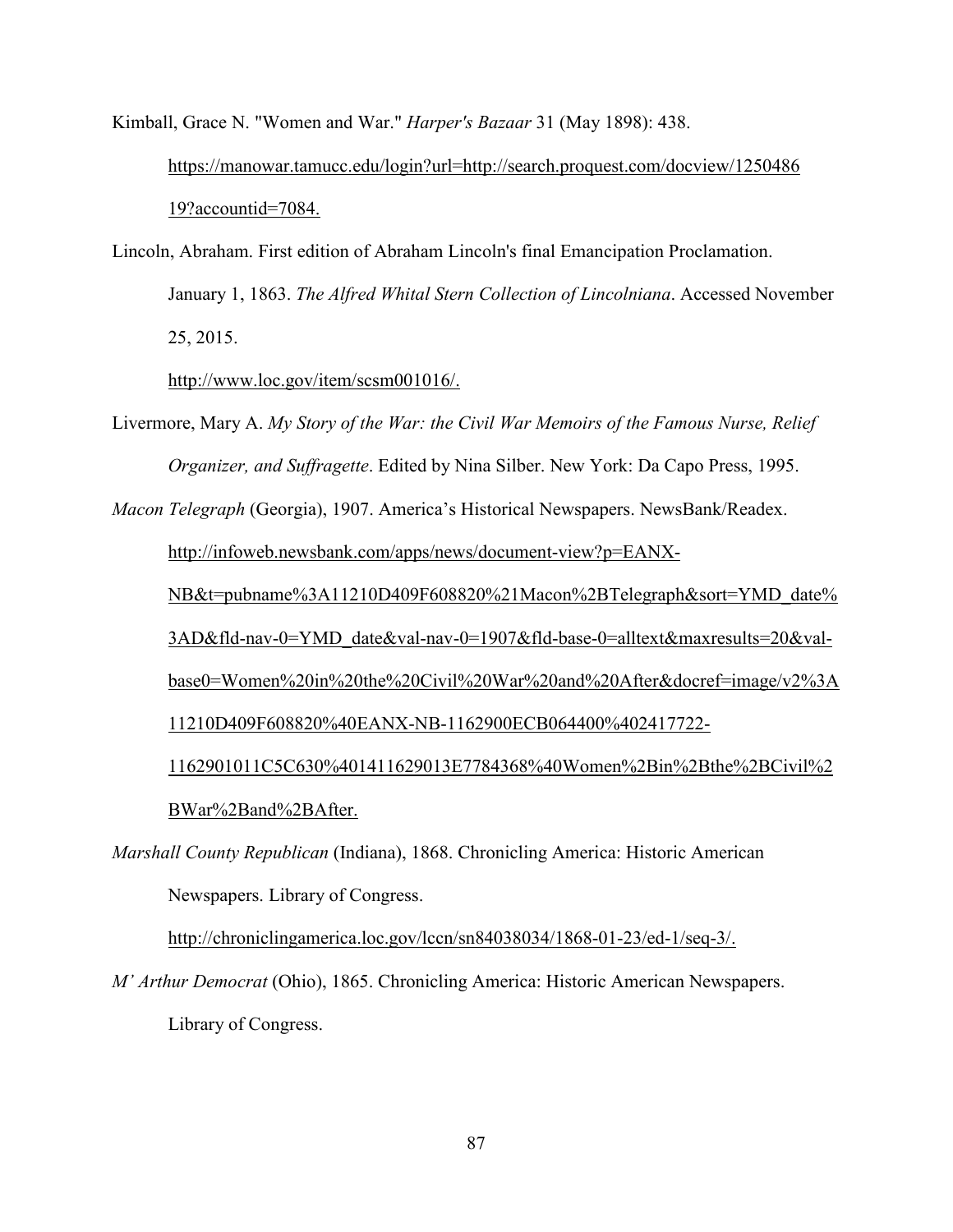https://chroniclingamerica.loc.gov/lccn/sn87075163/1865-07-20/ed-1/seq-

 2/#date1=1789&index=1&rows=20&words=ARMY+NURSE+SPY+UNION&searchTy pe=basic&sequence=0&state=&date2=1963&proxtext=Nurse+and+Spy+in+the+Union+ Army&y=0&x=0&dateFilterType=yearRange&page=1.

*Mitchell Capital* (South Dakota), 1895. Chronicling America: Historic American Newspapers.

Library of Congress.

http://chroniclingamerica.loc.gov/lccn/sn2001063112/1895-06-14/ed-1/seq-1/.

*Milwaukee Sentinel* (Wisconsin), 1864. America's Historical Newspapers. NewsBank/Readex.

https://infoweb.newsbank.com/apps/news/document-view?p=EANX-

NB&t=&sort=YMD\_date%3AD&page=9&fld-base-0=alltext&maxresults=20&val-base-

0=Mother%20Bickerdyke&docref=image/v2%3A119BAA7547AD9B50%40EANX-

NB-11AE2DD8CC628458%402401936-11AE2DD8DD353028%400-

11AE2DD9229604E8%40%2522Mother%2BBickerdyke.%2522.

Moore, Frank. *Women of the War: Their Heroism and Self-Sacrifice: True Stories of Brave Women in the Civil War*. 1866; Reprint, Blue/Gray Books, 1997.

*National Tribune* (Washington, D.C.), 1883, 1884, 1896. Chronicling America: Historic American Newspapers. Library of Congress.

http://chroniclingamerica.loc.gov/lccn/sn82016187/1883-04-19/ed-1/seq-6/.

*New Northwest* (Oregon), 1880. Chronicling America: Historic American Newspapers. Library of Congress.

http://chroniclingamerica.loc.gov/lccn/sn84022673/1880-01-22/ed-1/seq-1/.

*New York Herald* (New York), 1873. Chronicling America: Historic American Newspapers. Library of Congress.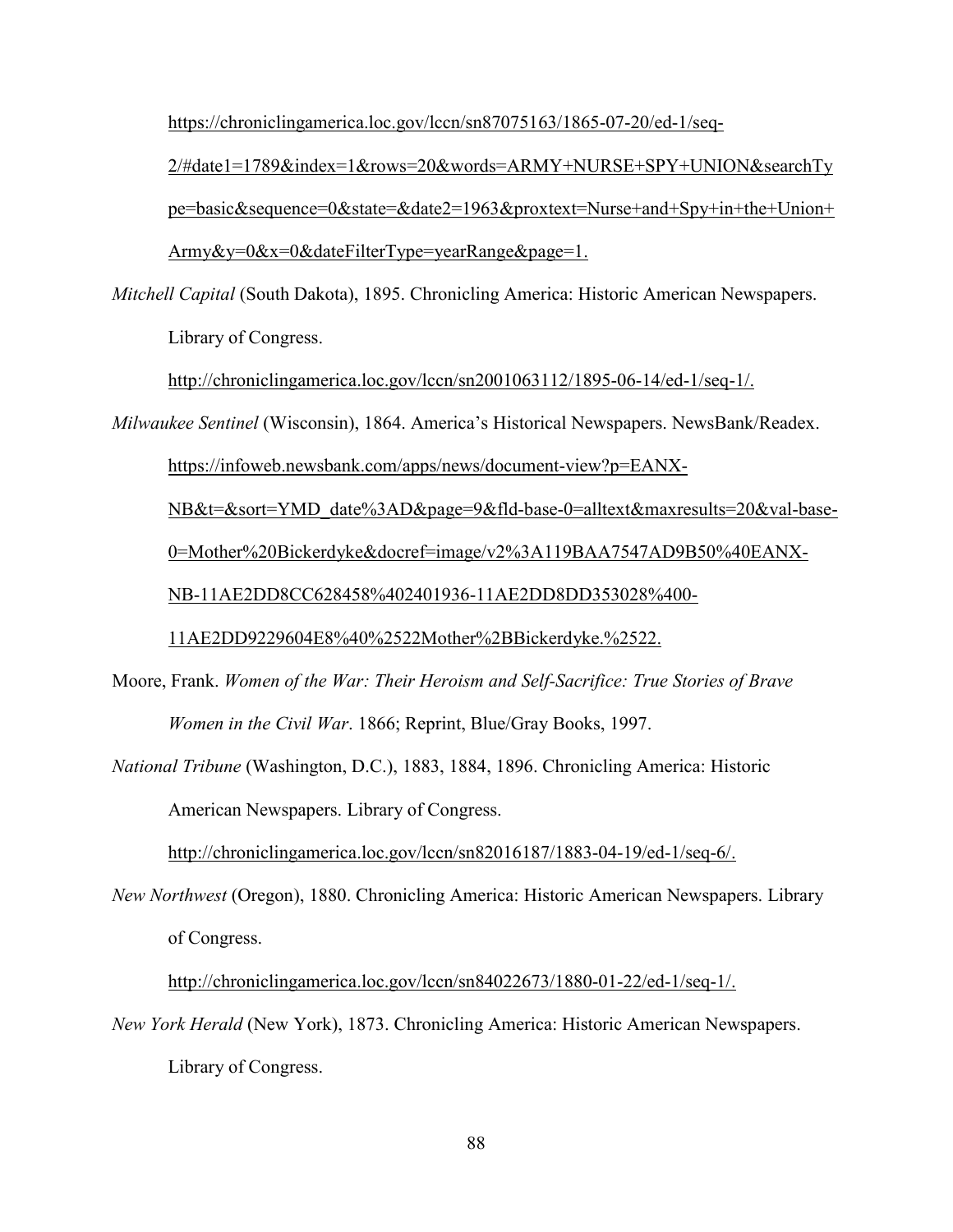http://chroniclingamerica.loc.gov/lccn/sn83030313/1873-11-24/ed-1/seq-8/.

*New York Herald* (New York), 1868. America's Historical Newspapers. NewsBank/Readex.

http://infoweb.newsbank.com/iw-

search/we/HistArchive/?p\_product=EANX&p\_theme=ahnp&p\_nbid=I67H51EMMTQ5 MzIzMTA5Mi42ODkyOTA6MToxMTo2NC43MS44OS4xNQ&p\_action=doc&s\_lastno nissuequeryname=5&d\_viewref=search&p\_queryname=5&p\_docnum=13&p\_docref=v2: 11A050B7B120D3F8@EANX-130B87B31DFB00C8@2403656-

130B87B36CEBF830@2130B87B6C5736A90@Women%27s%20Rights.%20The%20E ra%20of%20Petticoat%20Governmenta%20Women%27s%20Rights%20Convention%2 0in%20Boston-The%20Wrongs%20and%20Oppressions%20of%20the%20Sex.

*New-York Tribune* (New York), 1906. Chronicling America: Historic American Newspapers. Library of Congress.

http://chroniclingamerica.loc.gov/lccn/sn83030214/1906-01-21/ed-1/seq-46/.

*New York Tribune* (New York), 1866. America's Historical Newspapers. NewsBank/Readex. http://infoweb.newsbank.com/iw-

search/we/HistArchive/?p\_product=EANX&p\_theme=ahnp&p\_nbid=R43L47LBMTQ5 MzY2MjMzNC41NzA0MjY6MToxMTo2NC43MS44OS4xNQ&p\_action=doc&s\_lastn onissuequeryname=7&d\_viewref=search&p\_queryname=7&p\_docnum=7&p\_docref=v2: 1284B46450E6EE32@EANX-12A28C749C6A1FC8@2402733-

 12A28C75851C1B00@712A28C7969006620@The%20Anniversaries%20Women%27s %20Rights%20Meeting%20of%20the%20Women%27s%20Rights%2C%20Convention %20Addresses%20by%20the%20Rev.%20Henry%20Ward.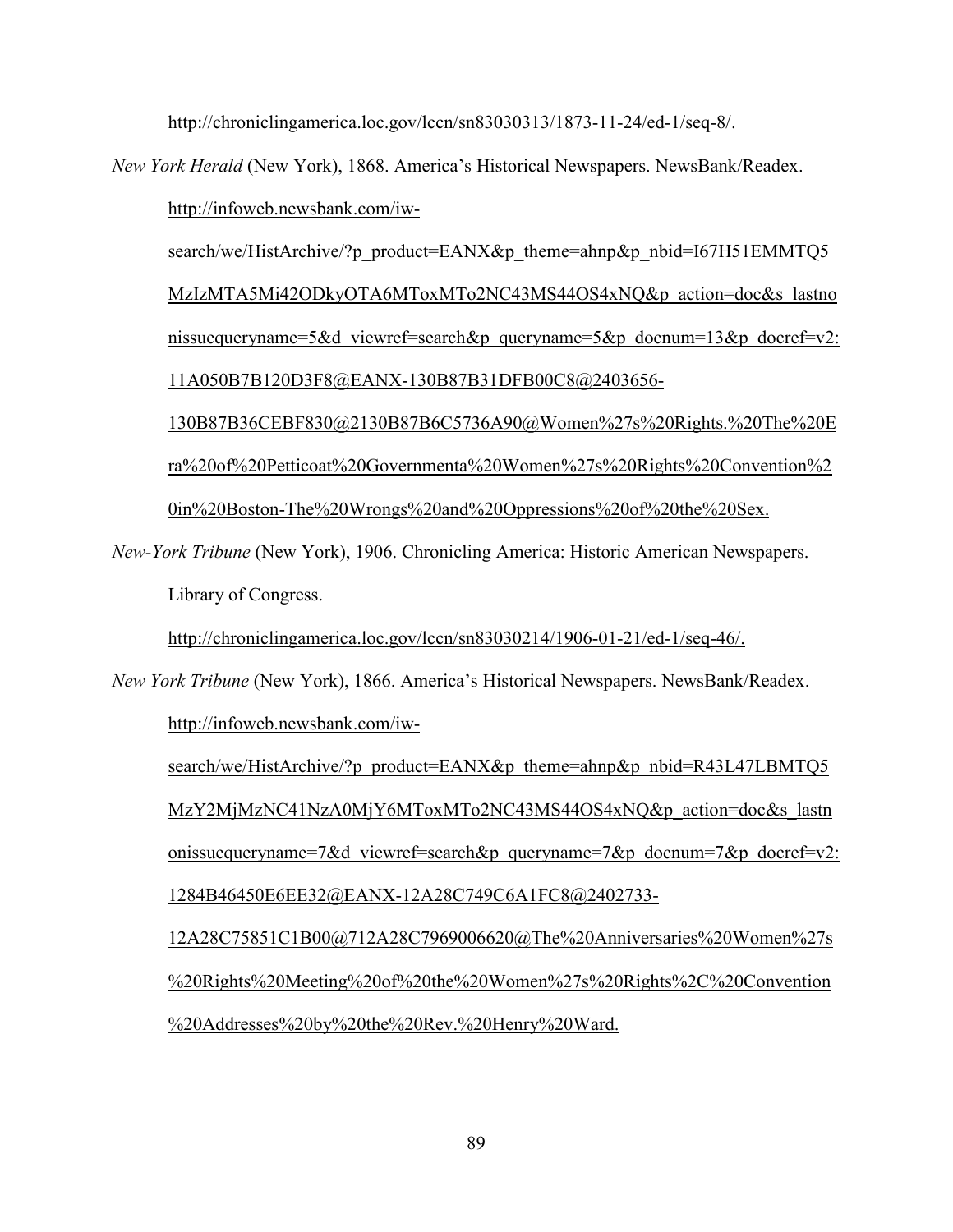*Omaha Daily Bee* (Nebraska), 1888, 1908, 1917. Chronicling America: Historic American Newspapers. Library of Congress.

http://chroniclingamerica.loc.gov/lccn/sn99021999/1908-08-23/ed-1/seq-25/.

*Omaha World Herald* (Nebraska), 1906. America's Historical Newspapers. NewsBank/Readex. http://infoweb.newsbank.com/iwsearch/we/HistArchive/?p\_product=EANX&p\_theme= ahnp&p\_nbid=I67R53ELMTUwMTE4MjM1NC4yOTU5NTY6MToxMTo2NC43MS44 OS4xNQ&p\_action=doc&s\_lastnonissuequeryname=6&d\_viewref=search&p\_querynam  $e=6&p$  docnum=17 $&p$  docref=v2:1106B5BBD4B623A8@EANX-1118BA76C905E020@2417449-

 1118BA7D10EE03D0@171118BA8C132DE1B0@Women%27s%20Place%20and%20 Heroism%20on%20the%20Battle%20Field%20Now%20Recognized.

*Oregonian* (Oregon), 1911. America's Historical Newspapers. NewsBank/Readex.

http://infoweb.newsbank.com/apps/news/document-view?p=EANX-

NB&t=&sort=YMD\_date%3AD&fld-nav-0=YMD\_date&val-nav-0=1911&fld-base-

0=alltext&maxresults=20&val-base-0=Heroic%20Women%20at

%20the%20Cannons%20Mouth&docref=image/v2%3A11A73E5827618330%40EANX-

NB11B9862E27EBF880%40241919211B9862F75332BD0%404911B986361557E9B8

%40Heroic%2BWomen%2Bat%2Bthe%2BCannons%2BMouth%2BM%2BCivil%2BW

ar%2BNo%2BChapter%2Bof%2Bthe%2BWar%2BSo%2BDramatic%252C%2BSo%2B

Pathetic%2Band%252C%2BWithal%252C%2BSo%2BEngrossing.

*Ottawa Free Trader* (Illinois), 1867. Chronicling America: Historic American Newspapers. Library of Congress.

http://chroniclingamerica.loc.gov/lccn/sn84038582/1867-06-22/ed-1/seq-5/.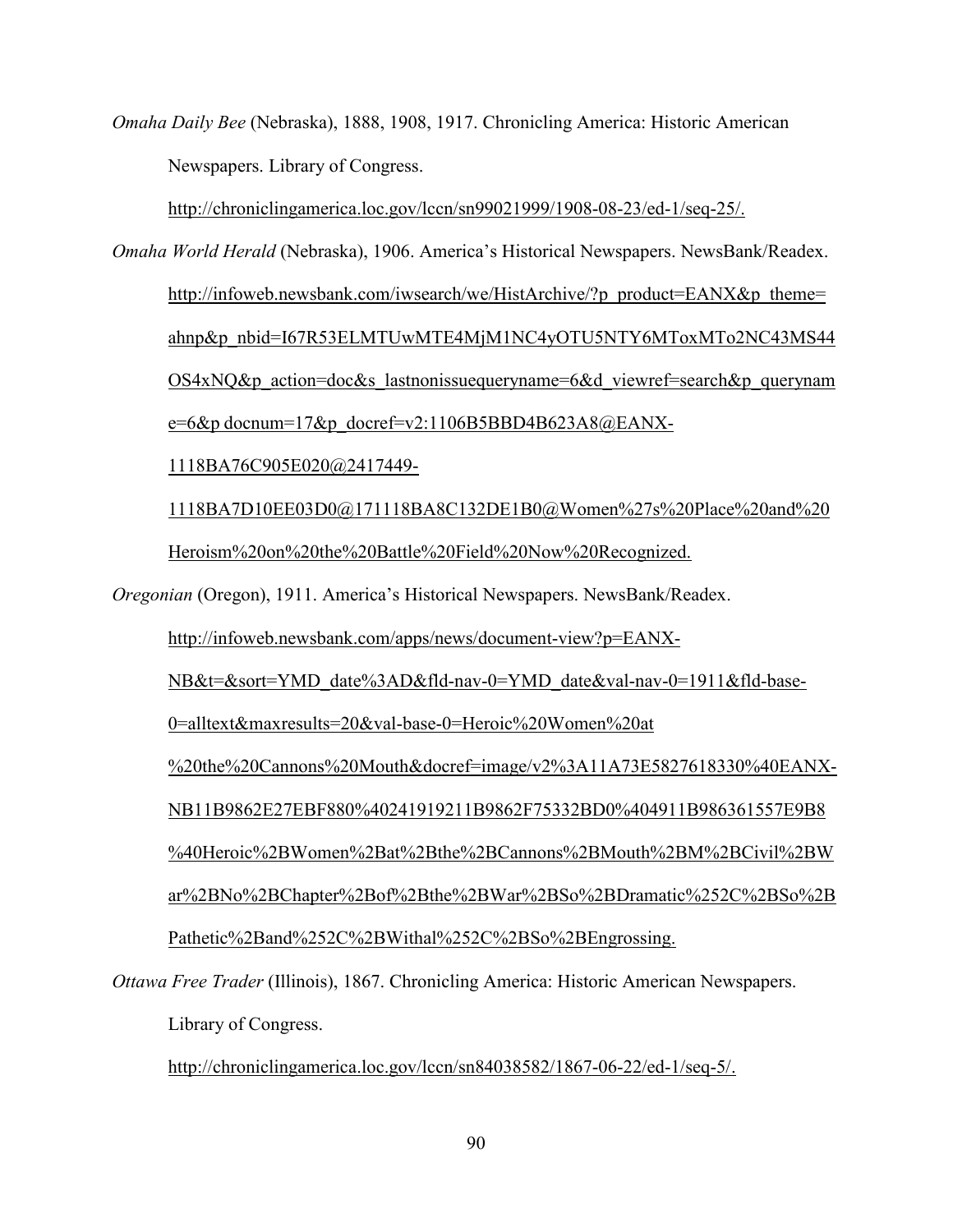*Perth Amboy Evening News* (New Jersey), 1915. Chronicling America: Historic American Newspapers. Library of Congress.

 https://chroniclingamerica.loc.gov/lccn/sn85035720/1915-10-01/ed-2/seq- 9/#date1=1910&index=8&rows=20&words=NURSES+nurses+pension+PENSIONS&se archType=basic&sequence=0&state=&date2=1925&proxtext=Nursing+Pensions&y=12 &x=16&dateFilterType=yearRange&page=1.

*Phillipsburg Herald* (Kansas), 1890. Chronicling America: Historic American Newspapers. Library of Congress.

http://chroniclingamerica.loc.gov/lccn/sn85029677/1890-07-25/ed-1/seq-2/.

Primary Documents in American History. *The 14th Amendment to the U.S. Constitution*. Accessed November 11, 2015.

https://www.loc.gov/rr/program/bib/ourdocs/14thamendment.html#American.

*Record-Union* (California), 1899. Chronicling America: Historic American Newspapers. Library of Congress.

http://chroniclingamerica.loc.gov/lccn/sn82015104/1899-05-25/ed-1/seq-7/.

*Review* (North Carolina), 1917. Chronicling America: Historic American Newspapers. Library of Congress.

https://chroniclingamerica.loc.gov/lccn/sn91068415/1917-05-31/ed-1/seq-

8/#date1=1879&sort=relevance&rows=20&words=American+building+Cross+Red&sear

chType=basic&sequence=0&index=18&state=&date2=1925&proxtext=American+Red+

Cross+Building&y=12&x=5&dateFilterType=yearRange&page=1.

*Richland Beacon* (Louisiana), 1889. Chronicling America: Historic American Newspapers.

Library of Congress.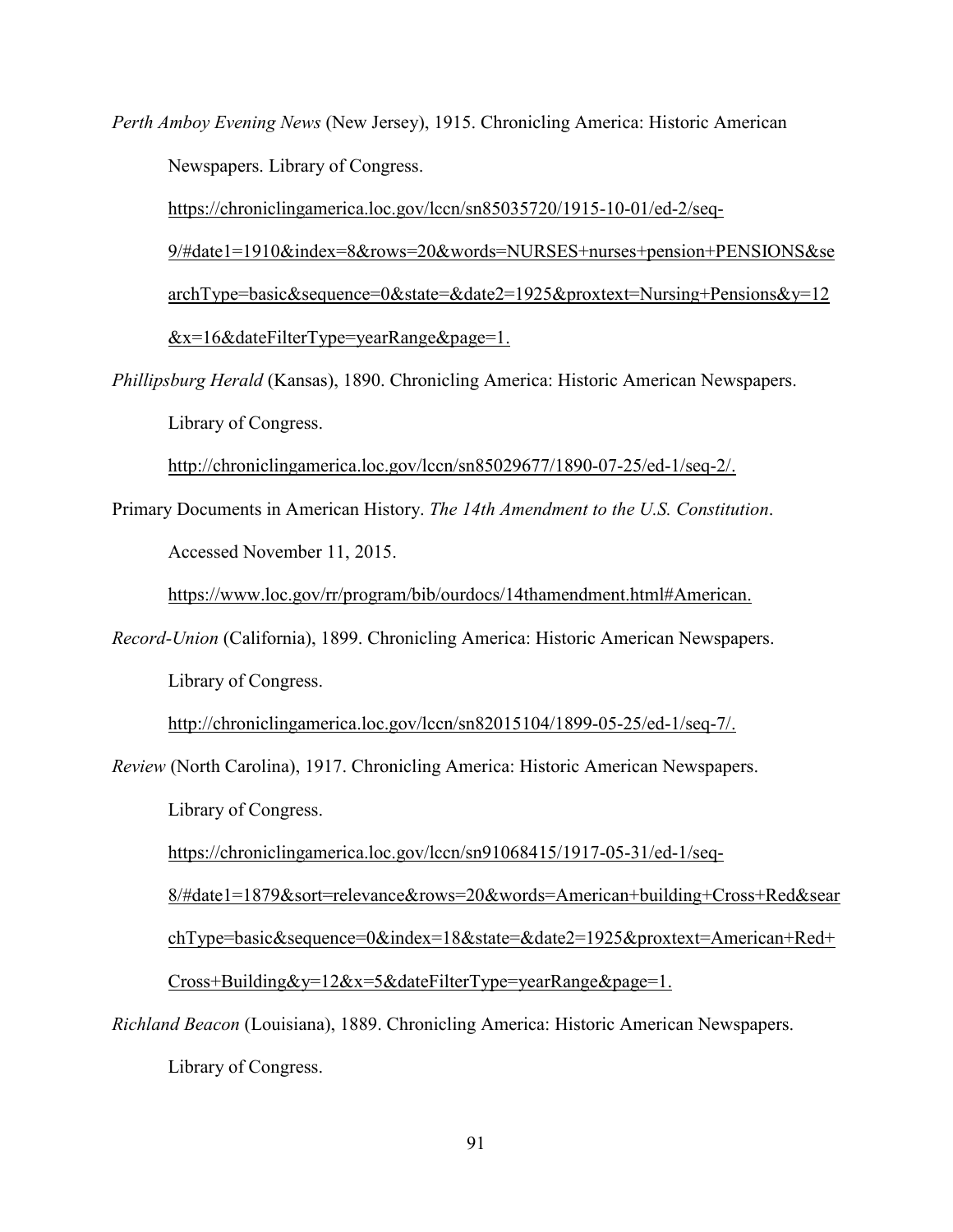https://chroniclingamerica.loc.gov/lccn/sn86079088/1889-11-09/ed-1/seq-

 2/#date1=1789&index=0&rows=20&words=Record+War+Woman&searchType=basic& sequence=0&state=&date2=1963&proxtext=A+Woman%27s+War+Record&y=0&x=0& dateFilterType=yearRange&page=1.

Russell, William Howard. "Recollections of the Civil War." *The North American Review* 166, no. 495 (1898): 234-49.

http://www.jstor.org/stable/25118959.

*Saline County Journal* (Kansas), 1886. Chronicling America: Historic American Newspapers. Library of Congress.

http://chroniclingamerica.loc.gov/lccn/sn84027670/1886-02-04/ed-1/seq-4/.

*San Francisco Call* (California), 1900, 1911. Chronicling America: Historic American Newspapers. Library of Congress.

http://chroniclingamerica.loc.gov/lccn/sn85066387/1911-09-10/ed-1/seq-6/.

*Seattle Post-Intelligencer* (Washington), 1890, 1900. Chronicling America: Historic American Newspapers. Library of Congress.

http://chroniclingamerica.loc.gov/lccn/sn83045604/1890-04-30/ed-1/seq-4/.

- Smart, James G., ed. *A Radical View: The "Agate" Dispatches of Whitelaw Reid, 1861-1865*. 2 vols. Memphis: Memphis State University Press, 1976.
- *Soldiers' Journal* (Rendezvous of Distribution, Va.), 1864. Chronicling America: Historic American Newspapers. Library of Congress.

http://chroniclingamerica.loc.gov/lccn/sn89038091/1864-07-06/ed-1/seq-6/.

"A Southern Literary Woman in the Civil War." *The Dial; a Semi - monthly Journal of Literary Criticism, Discussion, and Information* (March 1, 1904): 159.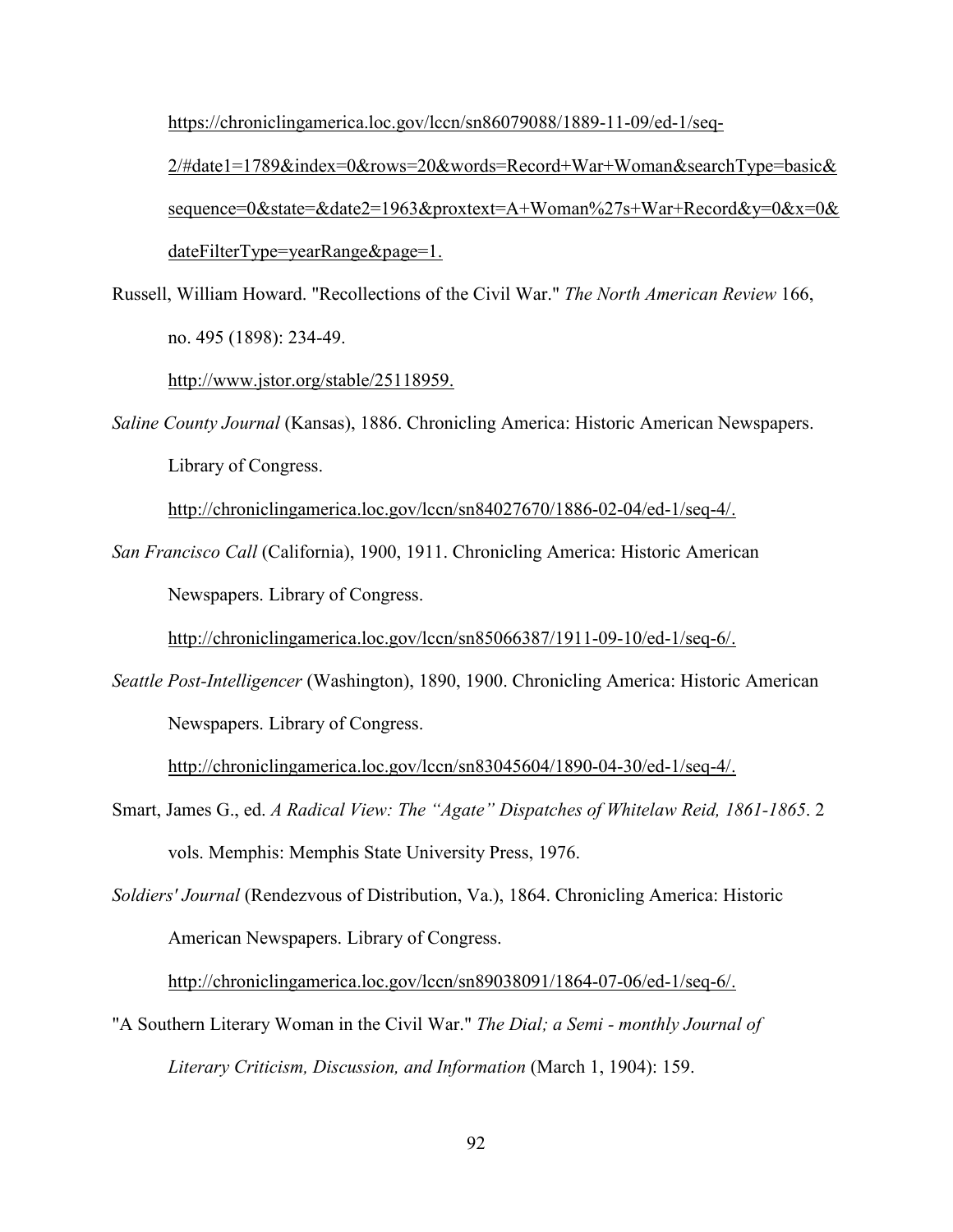https://manowar.tamucc.edu/login?url=https://search.proquest.com/docview/8966608

3?accountid=7084.

*Springfield Republican* (Illinois), 1885, 1890. America's Historical Newspapers.

NewsBank/Readex.

https://infoweb.newsbank.com/apps/news/document-view?p=EANX-

NB&t=&sort=YMD\_date%3AD&page=11&fld-nav-0=YMD\_date&val-nav-

0=1861%20-%201895&fld-base0=alltext&maxresults=20&valbase0=Women%20Nurses

%20in%20American%20Civil%20War&docref=image/v2%3A11BC3DF3E

61E32B5%40EANX-NB-120141A4913D2D70%402409815-120141A4EF6

20140%409-120141A66846BEC8%40Gen%2BHawley%2527s%2BOration.

%2BThe%2BWar%2Band%2BIts%2BHeroes.%2BHow%2BOur%2BSoldiers%2B

Were%2BInspired%2Band%2BWhat.

*Star* (Pennsylvania), 1896. Chronicling America: Historic American Newspapers. Library of Congress.

http://chroniclingamerica.loc.gov/lccn/sn87078321/1896-05-27/ed-1/seq-6/.

*State* (South Carolina), 1892. America's Historical Newspapers. NewsBank/Readex.

http://infoweb.newsbank.com/iwsearch/we/HistArchive/?p\_product=EANX&p\_theme= ahnp&p\_nbid=X5CK56ERMTUyMzM4MTU2Ny4xNTc2MzY6MToxMDo2NC43MS4 5NC4z&p\_action=doc&s\_lastnonissuequeryname=6&d\_viewref=search&p\_queryname= 6&p\_docnum=21&p\_docref=v2:11210D30DA68B248@EANX112606C7B2F3F5E8@2 412279112606C7C43B57F0@0112606C9A921F010@Piling%20up%20the%20Pension s.%20Two%20Dollars%20a%20Month%20for%20Army%20Nurses.%20ExConfederate %20Soldiers%20and%20SailorsConfederate%20Soldiers%20and%20Sailors.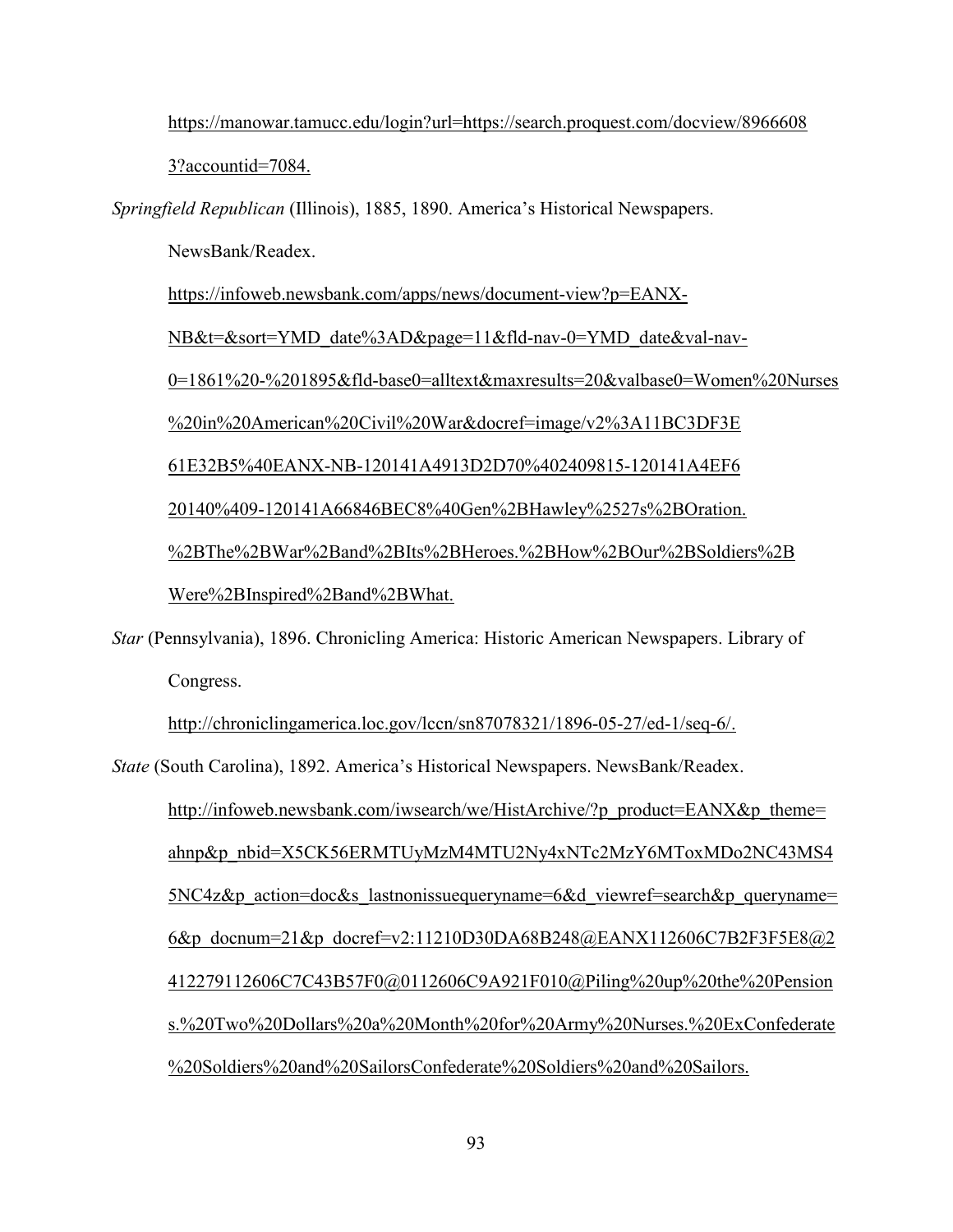*State Rights Democrat* (Oregon), 1867. Chronicling America: Historic American Newspapers. Library of Congress.

http://chroniclingamerica.loc.gov/lccn/sn84022644/1867-04-27/ed-1/seq-1/.

*Sun* (Maryland), 1898. America's Historical Newspapers. NewsBank/Readex.

http://infoweb.newsbank.com/apps/news/document-view?p=EANX-

NB&t=pubname%3A11343008E4D07040%21Sun&sort=YMD\_date%3AD&page=5&fl

d-nav-0=YMD\_date&val-nav-0=1888%20-%201908&fld-base-

0=alltext&maxresults=20&val-base 0=The%20Sufferers%20from

%20War&docref=image/v2%3A11343008E4D07040%40EANX-NB-

119ABAA2AF5CC568%402414403-119ABAA2EFD6BFF8%403-

119ABAA43A98A7F8%40The%2BSufferers%2Bfrom%2BWar.

*Sun* (New York), 1890. Chronicling America: Historic American Newspapers. Library of Congress.

http://chroniclingamerica.loc.gov/lccn/sn83030272/1890-04-15/ed-1/seq-6/.

*Times* (Virginia), 1896. Chronicling America: Historic American Newspapers. Library of Congress.

https://chroniclingamerica.loc.gov/lccn/sn85034438/1896-06-30/ed-1/seq-

15/#date1=1861&index=0&rows=20&words=SALLY+TOMPKINS&searchType=basic

 &sequence=0&state=&date2=1916&proxtext=Sally+Tompkins&y=9&x=15&dateFilterT ype=yearRange&page=1.

"The American Woman in the Market-Place." *The Ladies' Home Journal* (April 1900), 19. https://manowar.tamucc.edu/login?url=https://search.proquest.com/docview/1370005 78?accountid=7084.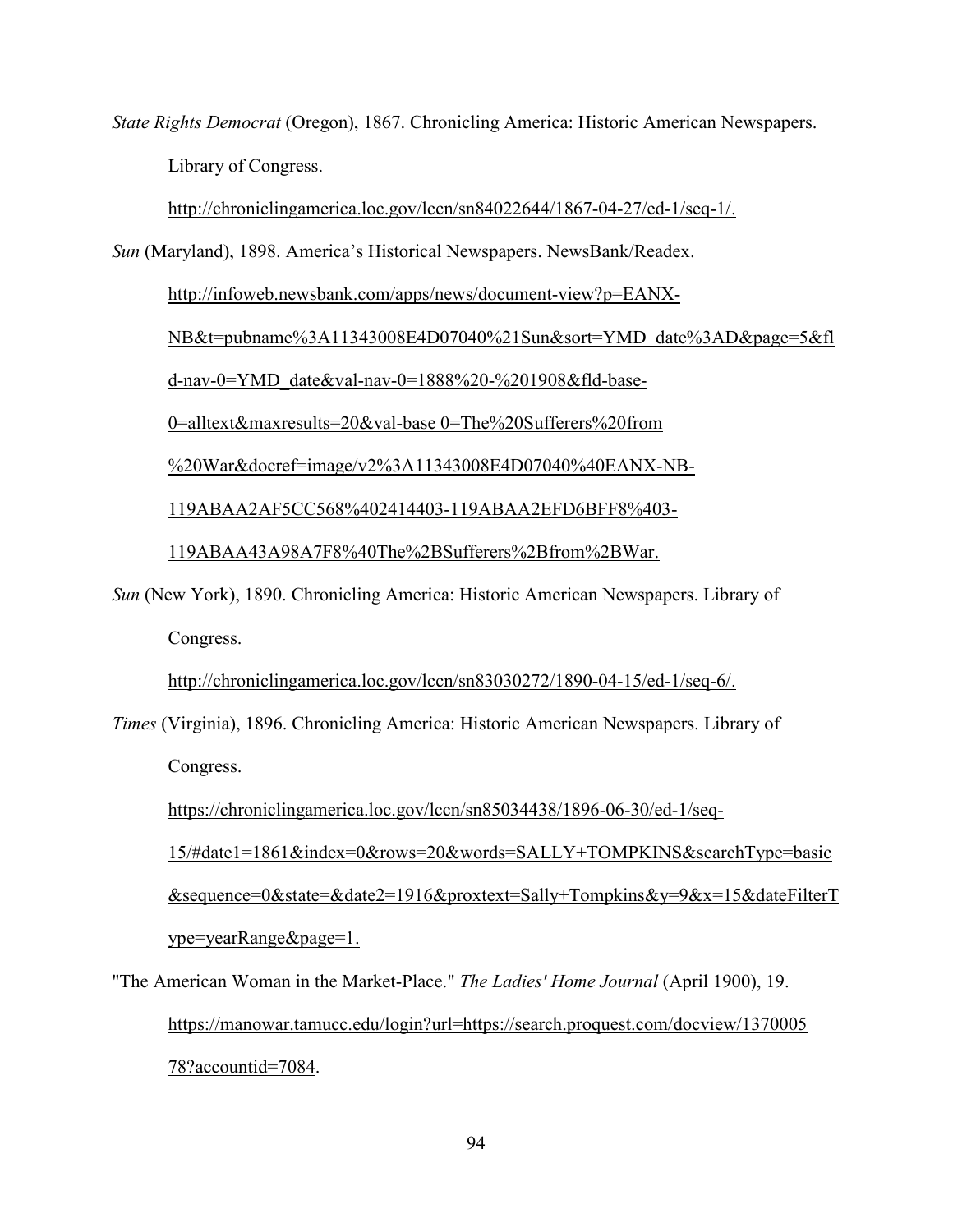*The Times Dispatch* (Virginia), 1907. Chronicling America: Historic American Newspapers. Library of Congress.

 https://chroniclingamerica.loc.gov/lccn/sn85038615/1907-06-02/ed-1/seq- 11/#date1=1861&index=4&rows=20&words=Sally+Tompkins&searchType=basic&sequ ence=0&state=&date2=1916&proxtext=Sally+Tompkins&y=9&x=15&dateFilterType=y earRange&page=1.

"Two Women in the Civil War." *The Youth's Companion* 72, no. 28 (July 1898): 334-336. https://manowar.tamucc.edu/login?url=http://search.proquest.com/docview/1271041 16?accountid=7084.

U. S. War Department. *The War of the Rebellion: A Compilation of the Official Records of the Union and Confederate Armies.* 128 vols. Washington, D. C.: Government Printing Office, 1880-1901.

*Van Hoesen, Henry B. Collection: Correspondence & Legislative Papers* (January 1862): 70-73. Accessed September 11, 2015. Civil War Primary Source Documents, EBSCOhost.

Velazquez, Loreta Janeta. *The Woman in Battle.* Richmond: Dustin, Gilman & Co., 1876.

*Wahpeton Times* (North Dakota), 1888. Chronicling America: Historic American Newspapers. Library of Congress.

*http://chroniclingamerica.loc.gov/lccn/sn84024779/1888-01-26/ed-1/seq-5/.*

- Wakeman, Sarah R. *An Uncommon Soldier: An Annotated Edition*. Edited by Lauren C. Burgess. New York: Oxford University Press, 1994.
- *Washington Times* (Washington, D.C.), 1894, 1902, 1920. Chronicling America: Historic American Newspapers. Library of Congress.

http://chroniclingamerica.loc.gov/lccn/sn87062244/1894-10-21/ed-1/seq-12/.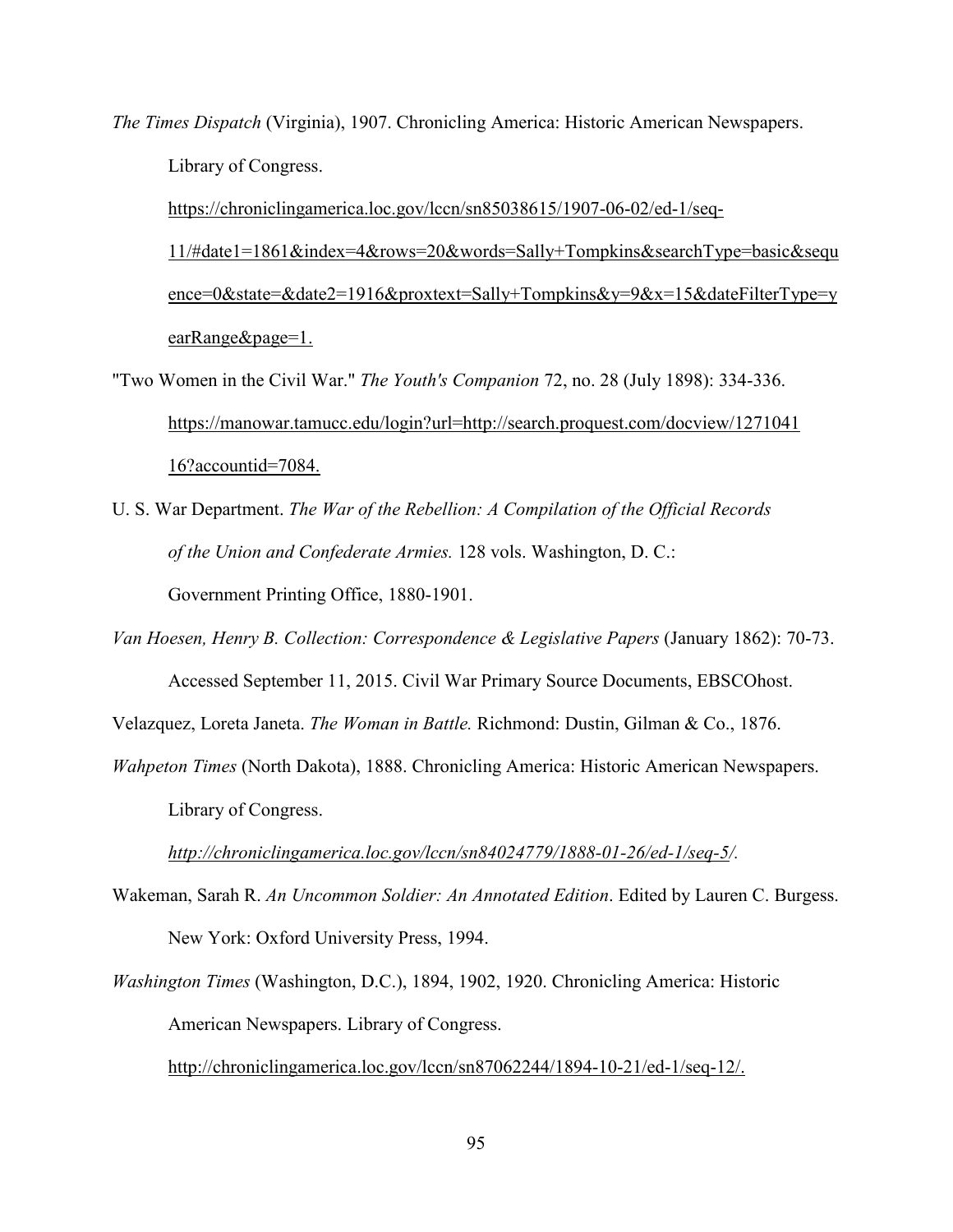*Waterbury Evening Democrat* (Connecticut), 1907. Chronicling America: Historic American Newspapers. Library of Congress.

https://chroniclingamerica.loc.gov/lccn/sn93053726/1907-02-02/ed-1/seq-

 5/#date1=1862&index=8&rows=20&words=civil+nurse+pension+war&searchType=basi c&sequence=0&state=&date2=1915&proxtext=Civil+War+Nursing+Pensions&y=0&x= 0&dateFilterType=yearRange&page=1.

Watterson, Helen. "Women's Excitement Over 'Woman.'" *Forum* (September 1893): 75-86. Retrieved from

 https://manowar.tamucc.edu/login?url=http://search.proquest.com/docview/9096421 2?accountid=7084.

*West Virginian* (West Virginia), 1915. Chronicling America: Historic American Newspapers.

Library of Congress.

https://chroniclingamerica.loc.gov/lccn/sn86072054/1915-09-30/ed-1/seq-

1/#date1=1862&index=4&rows=20&words=Civil+nurses+pensions+War&searchType=

basic&sequence=0&state=&date2=1915&proxtext=Civil+War+Nursing+Pensions&y=0

&x=0&dateFilterType=yearRange&page=1.

*The Wichita Daily Eagle* (Kansas), 1902. Chronicling America: Historic American Newspapers.

Library of Congress.

https://chroniclingamerica.loc.gov/lccn/sn82014635/1902-05-18/ed-1/seq-

22/#date1=1862&index=3&rows=20&words=civil+nurses+pensions+war&searchType=

basic&sequence=0&state=&date2=1915&proxtext=Civil+War+Nursing+Pensions&y=0

&x=0&dateFilterType=yearRange&page=1.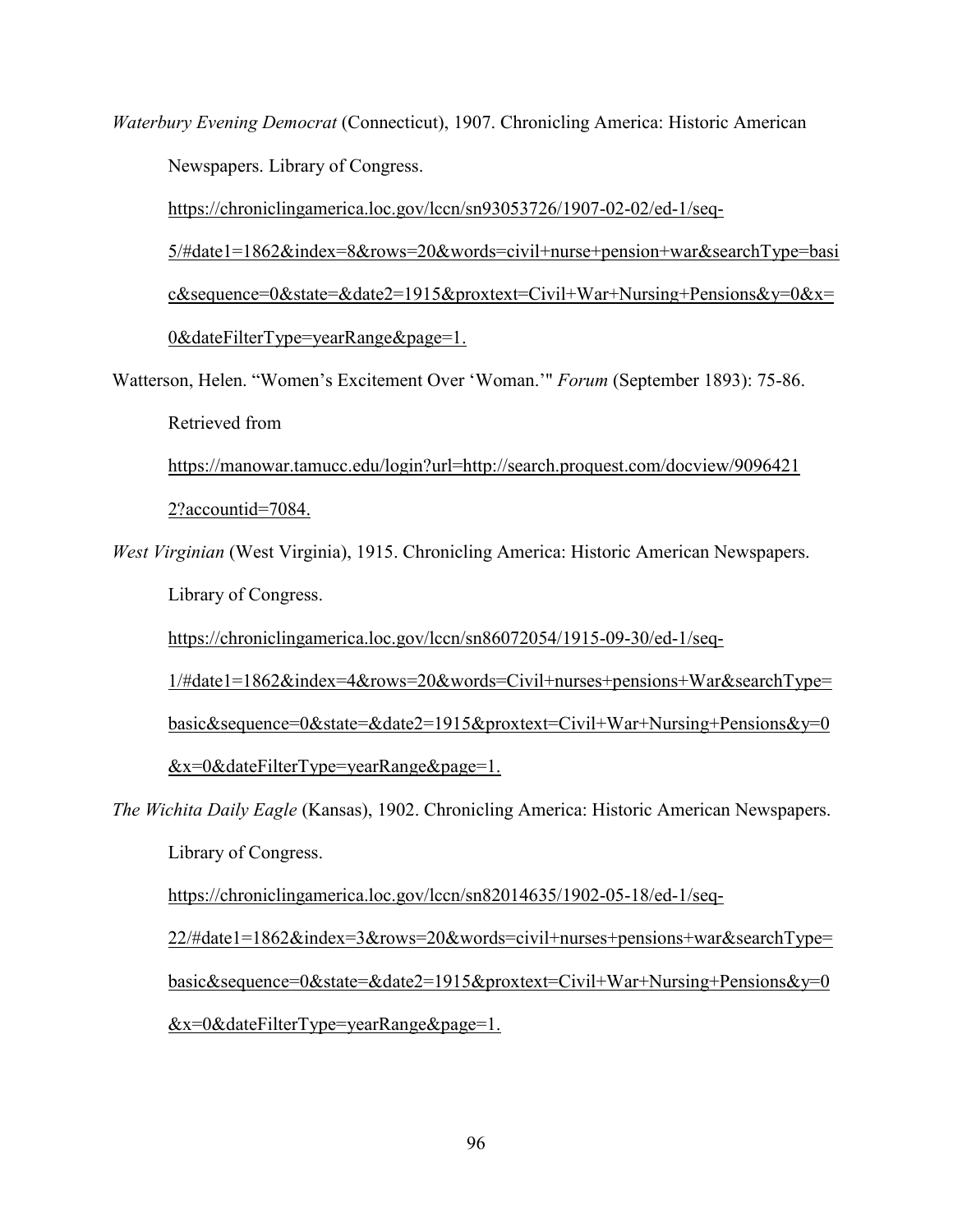*Wilkes-Barre Times* (Pennsylvania), 1917. America's Historical Newspapers.

NewsBank/Readex.

https://infoweb.newsbank.com/apps/news/document-view?p=EANX-

NB&t=&sort=YMD\_date%3AD&fld-base-0=alltext&maxresults=20&val-base-

0=Mother%20Bickerdyke&docref=image/v2%3A1156DA1CB4089650%40EANX-NB-

1188C4FDC18ACA68%402421331-1188C4FE715ED6F8%4010-

 1188C500F749E288%40War%2BWomen%2Bof%2BAmerica%2521%2BThrilling%2B Tales%2Bof%2BHow%2BWomen%2BHave%2BServed%2BOur%2BCountry%2Bin%2 BTime%2Bof%2BNeed-Mother.

"Women in War Time." *Maine Farmer* (May 5, 1898): 3.

 https://manowar.tamucc.edu/login?url=https://search.proquest.com/docview/1359010 45?accountid=7084.

"Woman's Right to the Ballot." *The Independent* 19 (August 1867): 2.

 https://manowar.tamucc.edu/login?url=http://search.proquest.com/docview/9011741 2?accountid=7084.

"Woman's Work in the Civil War: A Record of Heroism, Patriotism, and Patience." *Ladies' Repository* 27 (November 1867): 699. American Antiquarian Society (AAS) Historical Periodicals Collection: Series 5, EBSCOhost (accessed June 21, 2018).

"Woman's Work in the Civil War." *Hours at Home: A Popular Monthly of Instruction and Recreation* 5 (June 1867): 158-168.

 https://manowar.tamucc.edu/login?url=http://search.proquest.com/docview/9045685 4?accountid=7084.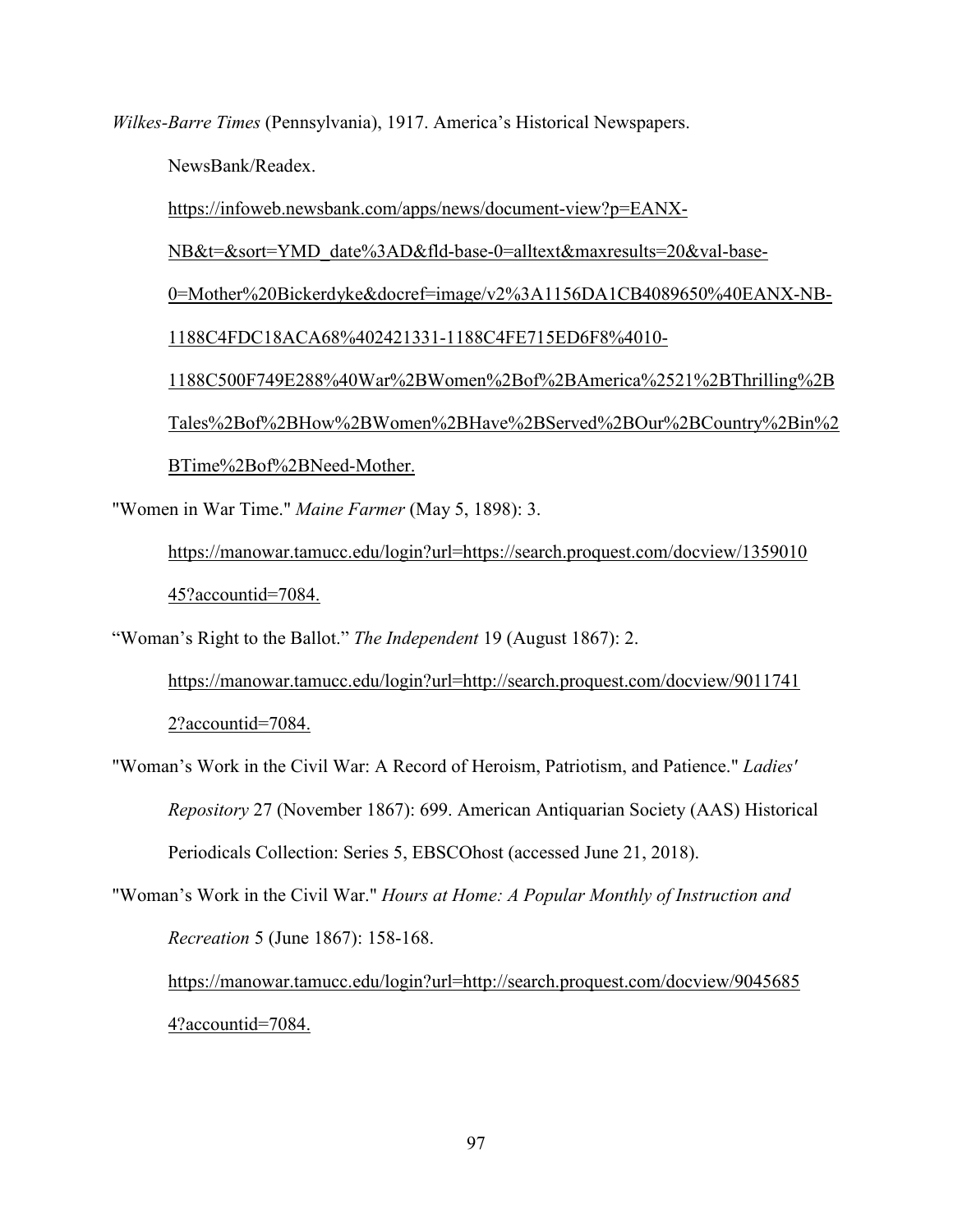"Woman's Work in the Civil War." *Phrenological Journal & Life Illustrated: A Repository Of Science, Literature & General Intelligence* 46, no. 1 (July 1867): 33. American Antiquarian Society (AAS) Historical Periodicals Collection: Series 5, EBSCOhost (accessed January 31, 2018).

 http://web.a.ebscohost.com/ehost/detail/detail?vid=5&sid=9e4869b3-edfd-4911-bd3d ce608baec362%40sessionmgr4009&bdata=JnNpdGU9ZWhvc3QtbGl2ZSZzY29wZT1za XRl#db=h9m&AN=59956537.

Words and Deeds in American History. *Letter from Abraham Lincoln to Senator Charles Sumner, May 19, 1864*. Accessed November 6, 2015.

 http://memory.loc.gov/cgibin/query/r?ammem/mcc:@field%28DOCID+@lit%28mcc/07 9%29%29.

*Worthington Advance* (Minnesota), 1900. Chronicling America: Historic American Newspapers. Library of Congress.

http://chroniclingamerica.loc.gov/lccn/sn85025620/1900-08-10/ed-1/seq-7/.

*Wyandot Pioneer* (Ohio), 1865. Chronicling America: Historic American Newspapers. Library of Congress.

https://chroniclingamerica.loc.gov/lccn/sn87076863/1865-01-11/ed-1/seq-

 3/#date1=1789&index=2&rows=20&words=Army+Nurse+Spy+Union&searchType=bas ic&sequence=0&state=&date2=1963&proxtext=Nurse+and+Spy+in+the+Union+Army& y=0&x=0&dateFilterType=yearRange&page=1.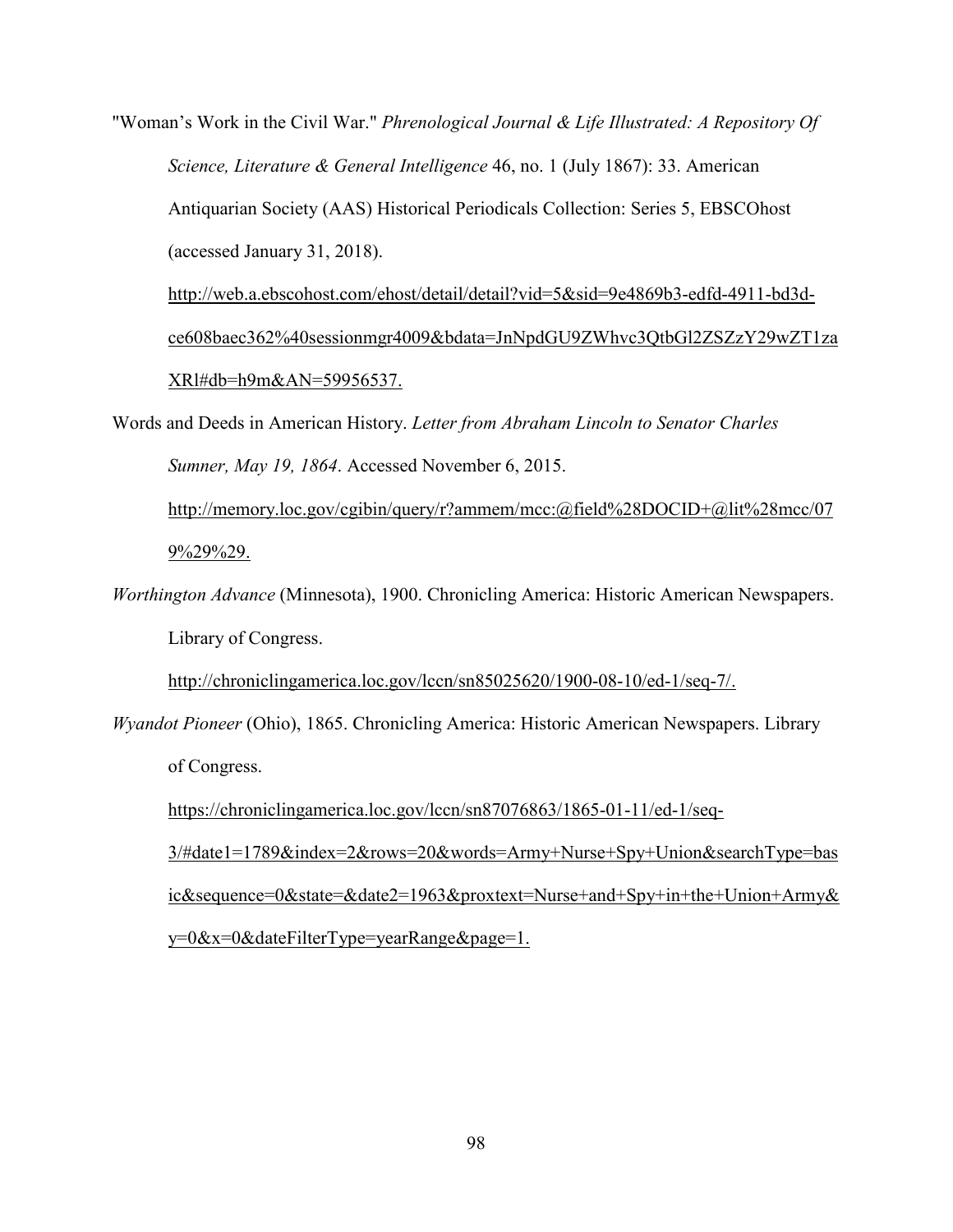- Andrews, J. Cutler. *The South Reports the Civil War*. Pittsburgh: University of Pittsburgh Press, 1985.
- Attie, Jeanie. *Patriotic Toil: Northern Women and the American Civil War*. Ithaca: Cornell University Press, 1998.
- Baldasty, Gerald J. *The Commercialization of News in the Nineteenth Century*. Madison: University of Wisconsin Press, 2014.
- Barton, Michael and Larry M. Logue, eds. *The Civil War Soldier: A Historical Reader*. New York: New York University Press, 2002.
- Beard, Rick. "\$ 10 a month." *Civil War Times* 53, no. 1 (February 2014): 48-55. Accessed September 10, 2015. America: History & Life, EBSCOhost.
- Berkin, Carol. *Civil War Wives: The Lives and Times of Angelina Grimke Weld, Varina Howell Davis and Julia Dent Grant*. New York: Alfred A. Knopf, 2009.
- Betts, Vicki. Women Soldiers, Spies and Vivandieres: Articles form Civil War Newspapers. (2016). Special Topics. 28. Accessed on September  $9<sup>th</sup>$ , 2018. https://scholarworks.uttyler.edu/cw\_newstopics/28/.
- Bird, Stephen V. "Heralding Economic and Political Independence: Danville, Virginia's Newspaper Editors Adopt James Gordon Bennett's Penny Press Model During the Civil War." *American Journalism* 20 (Fall 2003): 55-82.
- Blanton, DeAnne. "Women Soldiers of the Civil War." *Prologue: The Journal of the National Archives* 25 (Spring 1993): 27-35.
- Blanton, DeAnne, and Lauren M. Cook. *They Fought like Demons: Women Soldiers in the Civil War*. Baton Rouge: Louisiana State University Press, 2002.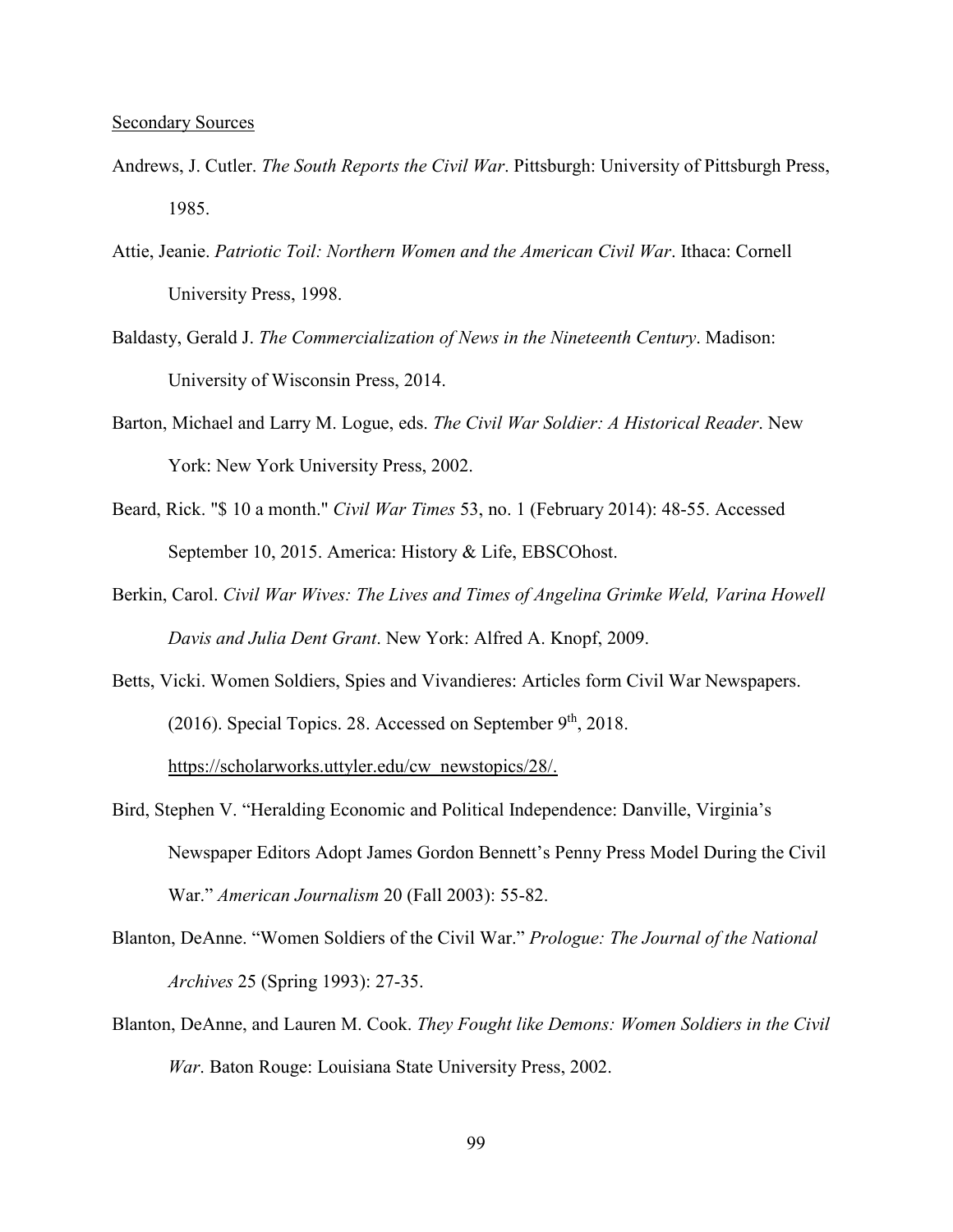Brown, Alexis Girardin. "The Women Left Behind: Transformation of the Southern Belle, 1840- 1880," *Historian* 62 (Summer, 2000): 759.

 https://manowar.tamucc.edu/login?url=http://search.ebscohost.com/login.aspx?direct =true&db=ahl&AN=3421431&site=ehost-live&scope=site.

- Brown, William H. Review of *They Fought Like Demons: Women Soldiers in the American Civil War*. *North Carolina Historical Review* 80, no. 2 (April 2003): 259. America: History & Life, EBSCOhost (accessed February 23, 2017).
- Bulla, David W., and Gregory A. Borchard. *Journalism in the Civil War Era*. New York: Peter Lang, 2010.
- Bynum, Victoria E. *Unruly Women: The Politics of Social and Sexual Control In the Old South*. Chapel Hill: University of North Carolina Press, 1992.
- Cashin, Joan E. "American Women and the American Civil War." *Journal of Military History* 81, no. 1 (January 2017): 199-204. Accessed July 6, 2017. America: History & Life, EBSCOhost.
- Clampitt, Bradley R. "Not Intended to Dispossess Females": Southern Women and Civil War Amnesty." *Civil War History* 56, no. 4 (December 2010): 325-349. Accessed July 6, 2017, America: History & Life, EBSCOhost
- Claxton, Melvin, and Mark Puls. *Uncommon Valor: A Story of Race, Patriotism, and Glory in the Final Battles of the Civil War*. Hoboken: John Wiley & Sons, Inc., 2006.
- Clinton, Catherine. *Stepdaughters of History: Southern Women and the American Civil War*. Baton Rouge: Louisiana State University Press, 2016.
- Clinton, Catherine, and Nina Silber. *Divided Houses: Gender and the Civil War*. New York: Oxford University Press, 1992.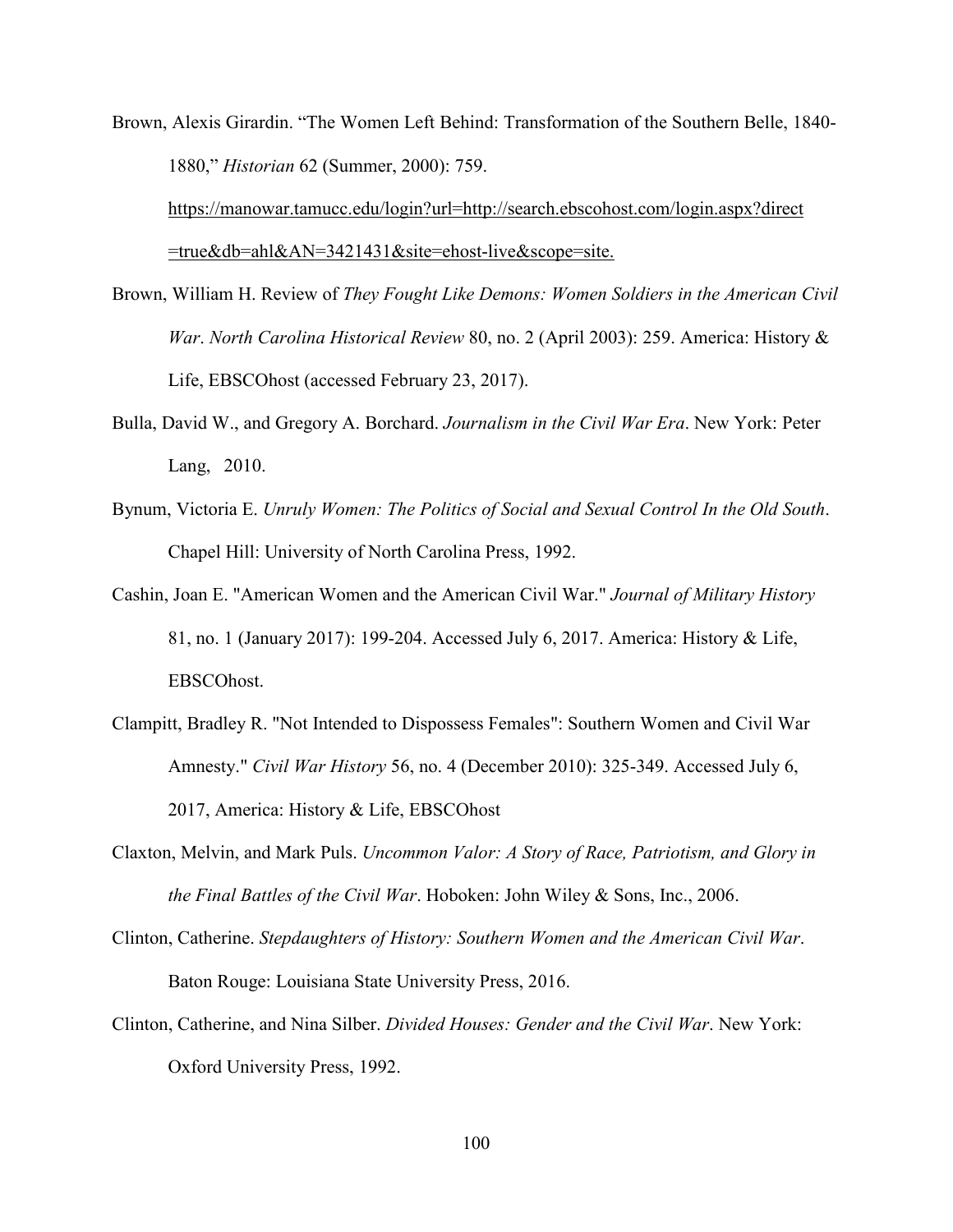- Compton, John W. "The Emancipation of the American Mind: J.S. Mill on the Civil War." *Review of Politics* 70, no. 2 (Spring 2008): 221-244. Accessed September 4, 2015. America: History & Life, EBSCOhost.
- Coopersmith, Andrew S. *Fighting Words: An Illustrated History of Newspaper Accounts of the Civil War*. New York: New Press, 2004.
- Coryell, Janet L. Review of *They Fought like Demons: Women Soldiers in the American Civil War*. *Journal of American History* 90, no. 4 (March 2004): 1454-1455. America: History & Life, EBSCOhost (accessed February 23, 2017).
- Cox, Karen. *Dixie's Daughters: The United Daughters of the Confederacy and the Preservation of Confederate Culture*. Gainesville: University Press of Florida, 2003.
- Cronin, Mary M. "Patriotic Ladies and Gallant Heroines: Images of Confederate Women in Southern Newspapers, 1861-65." *Journalism History* 36 (Fall 2010): 138-49.
- Daly, Chris. "The Historiography of Journalism History: Part 2: 'Toward a New Theory.'" *American Journalism* 26 (Winter 2009): 148-155.
- Dannett, Sylvia G. L. *She Rode With the Generals, but her Regiment Thought She Was a Man: The True and Incredible Story of Sarah Emma Seelye, Alias Franklin Thompson*. New York: Thomas Nelson & Sons, 1960.
- Derreck, Tom. "Soldier Girl: The Emma Edmonds Story." *Beaver* 82, no. 4 (August 2002): 26- 32. Accessed September 4, 2015. America: History & Life, EBSCOhost.
- Edwards, Rebecca. *Angels in the Machinery: Gender in American Party Politics from the Civil War to The Progressive Era*. New York: Oxford University Press, 1997.
- Endres, Kathleen L. "The Women's Press in the Civil War: A Portrait of Patriotism, Propaganda, and Prodding." *Civil War History* 30 (March 1984): 31-53.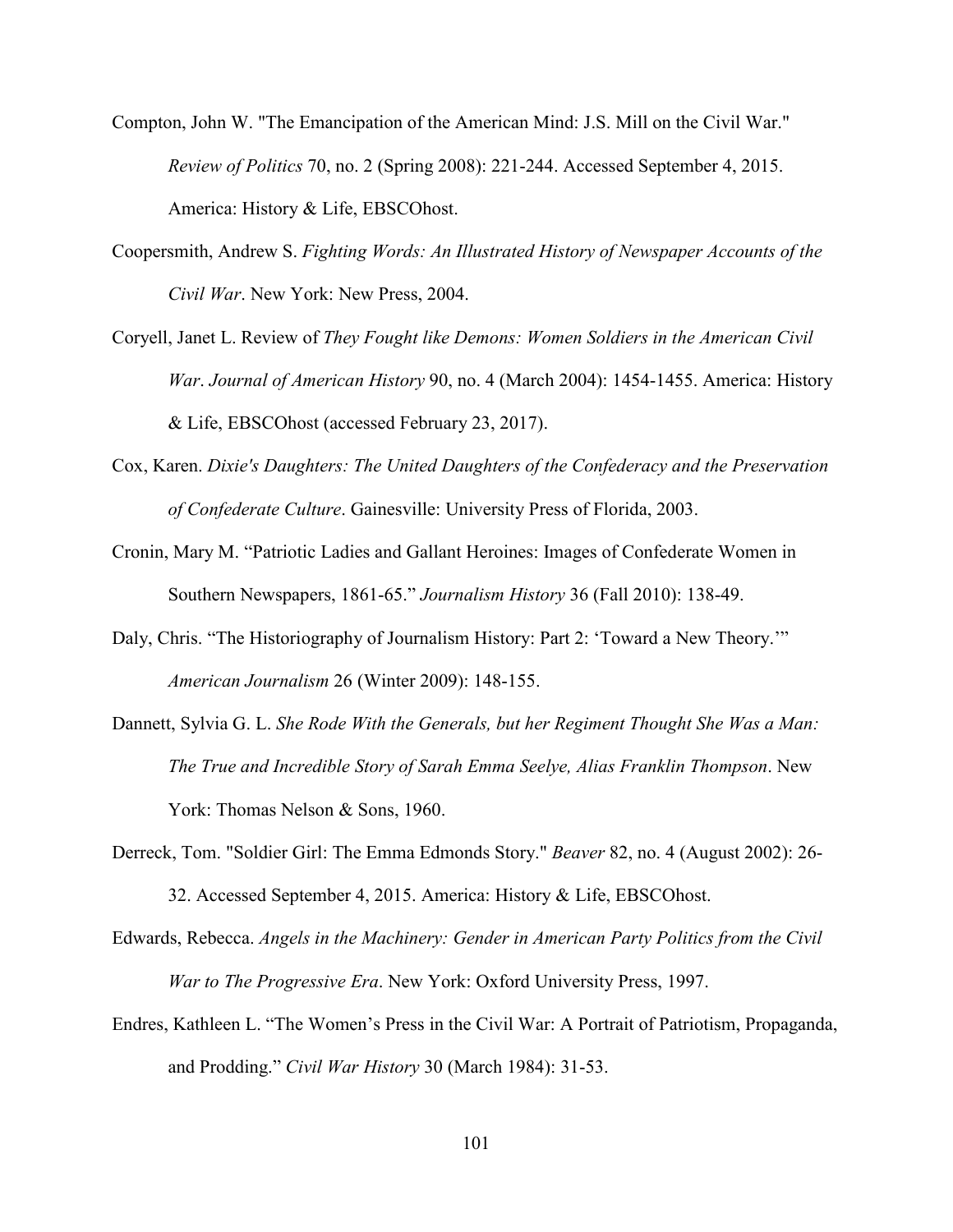Entel, Rebecca. "Writing "En Masse": Louisa May Alcott's Civil War Experience and the Commonwealth." *American Periodicals* 24, no. 1 (March 2014): 45-60. America: History & Life, EBSCOhost (accessed January 31, 2018).

Evans, Sarah. *Born for Liberty: A History of Women in America*. New York: Free Press, 1989.

- Fahs, Alice. "The Feminized Civil War: Gender, Northern Popular Literature, and the Memory of War, 1861-1900." *Journal of American History* 85 (March 1999): 1461-94.
- Farhi, Paul. "How the Civil War Gave Birth to Modern Journalism in the Nation's Capital." *Washington Post.* March 2, 2012.

http://wapo.st/1ELTfYI.

- Faust, Drew Gilpin. "Altars of Sacrifice: Confederate Women and the Narratives of War." *Journal of American History* 76 (March 1990): 1200-1228.
- -----. *Mothers of Invention: Women of the Slaveholding South in the American Civil War*. Chapel Hill: University of North Carolina Press, 1996.
- ------. *This Republic of Suffering: Death and the American Civil War.* New York: Vintage Books, 2008.
- ------. Trying to Do a Man's Business: Gender, Violence, and Slave Management in Civil War Texas." *Gender and History* 4 (Summer 1992): 63-90.
- Fellman, Michael. "A White Man's War." *Civil War Times* 48, no. 6 (December 2009): 48-53. Accessed September 11, 2015. America: History & Life, EBSCOhost.
- Flexner, Eleanor and Ellen Fitzpatrick. *Century of Struggle: The Woman's Rights Movement in the United States*. Cambridge: The Belknap Press of Harvard University Press, 1959.
- Folkerts, Jean. "American Journalism History: A Bibliographic Essay." *American Studies International* 29 (October 1991): 4-28.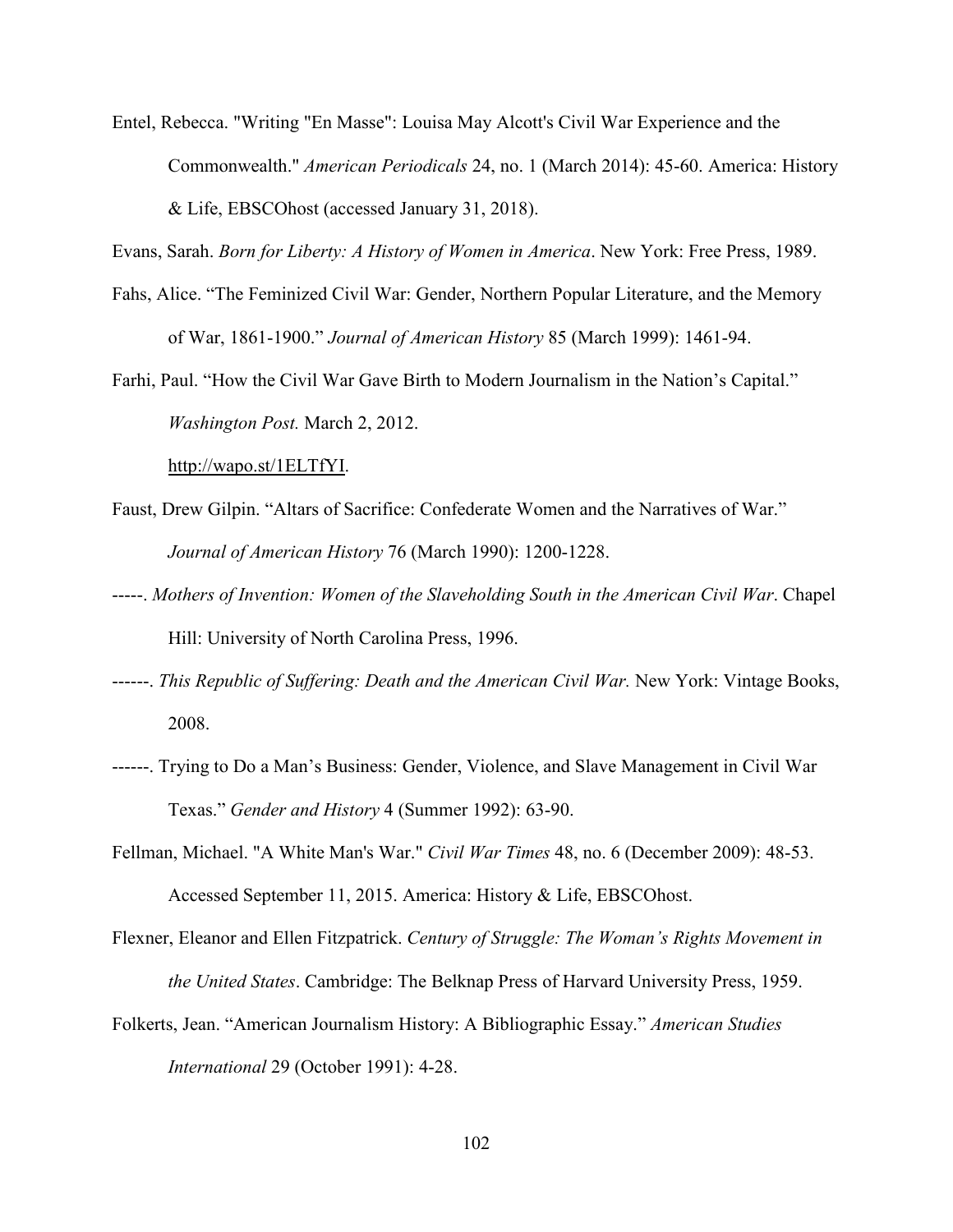- Freedman, Estelle. *No Turning Back: The History of Feminism and the Future of Women*. New York: Ballantine Books, 2002.
- Gansler, Laura L. *The Mysterious Private Thompson: The Double Life of Sarah Emma Edmonds, Civil War Soldier*. New York: Free Press, 2005.
- Giesberg, Judith Ann. *Civil War Sisterhood: The U.S. Sanitary Commission and Women's Politics in Transition*. Boston: Northeastern University Press, 2000.
- Ginzberg, Lori D. *Women and the Work of Benevolence: Morality, Politics, and Class in the Nineteenth-Century United States.* New Haven: Yale University Press, 1990.
- Grant, Susan-Mary. "New light on the lady with the lamp." *History Today*, 9 (September 2002) 11-16.

 https://manowar.tamucc.edu/login?url=https://search.proquest.com/docview/2028148 11?accountid=7084.

Grant, Susan-Mary. "When the Fires Burned Too Close to Home: Southern Women and the Dislocations of the Home Front in the American Civil War." *Women's History Review* 26, no. 4 (August 2017): 568-583. Accessed July 6, 2017. America: History & Life, EBSCOhost.

Hall, Richard. *Women on the Civil War Battlefront.* Lawrence: University Press of Kansas, 2006.

Holder, Victoria L. "From hand maiden to right hand: The Civil War." *Association of Operating Room Nurses*. *AORN Journal* 78, no. 3 (2003): 448-50, 453-8, 461-4, https://manowar.tamucc.edu/login?url=https://search.proquest.com/docview/2008208 64?accountid=7084.

Hume, Janice, and Amber Roessner. "Surviving Sherman's March: Press, Public Memory, and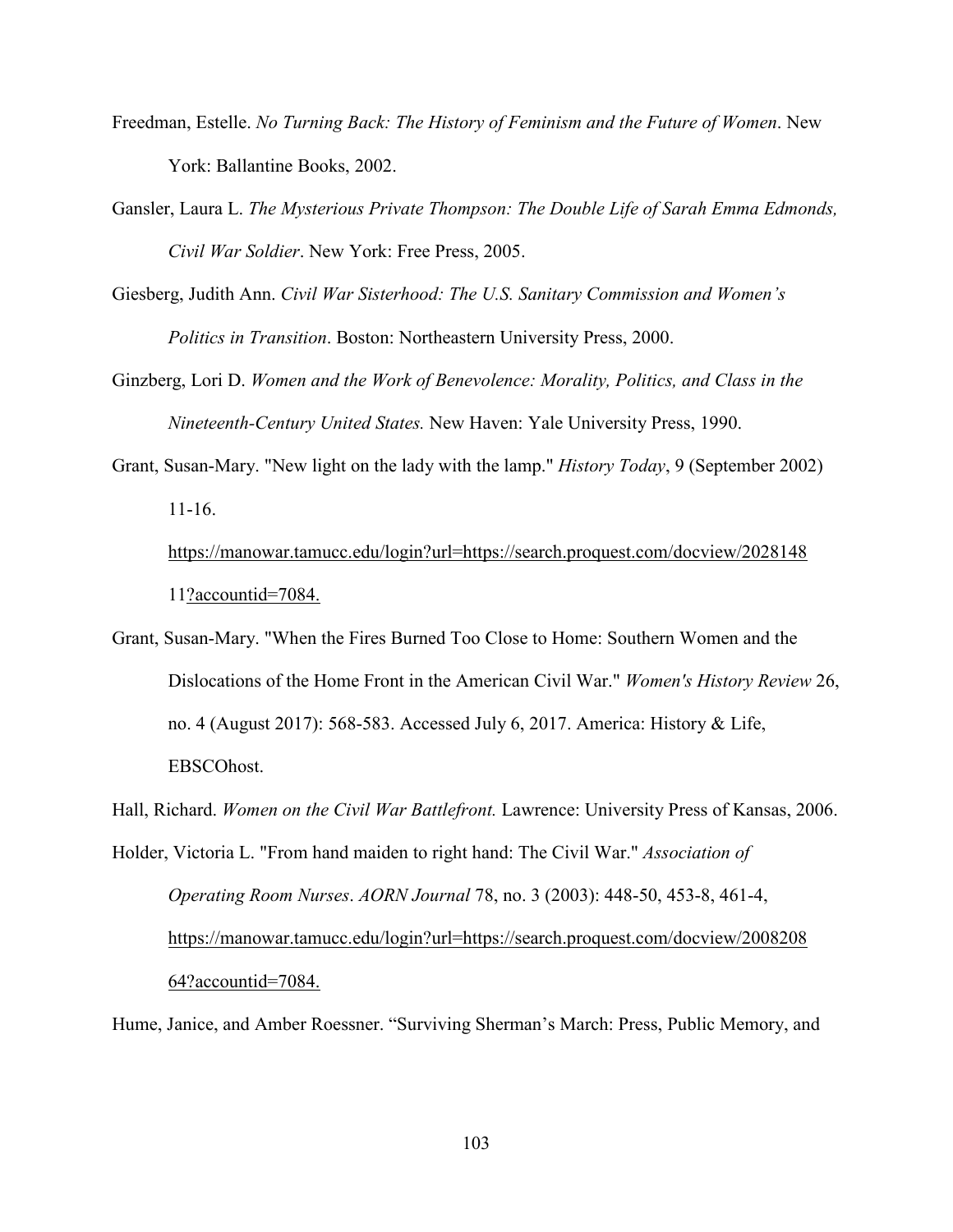Georgia's Salvation Mythology." *Journalism & Mass Communication Quarterly* 86 (Spring 2009): 119-37.

- Isherwood, Lisa and David Harris. *Radical Otherness: Sociological and Theological Approaches*. New York: Routledge, 2014.
- Jeffrey, Julie Roy. *The Great Silent Army of Abolitionism: Ordinary Women in the Antislavery Movement*. Chapel Hill: University of North Carolina Press, 1998.
- Kaufman, Janet. "Under the Petticoat Flag: Women Soldiers in the Confederate Army." *Southern Studies* 23 (Winter 1984): 363-75.
- Kaufman, Will. "No Non-combatants Here: women and civilians in the American Civil War." *Women's History Review* 13, no. 4 (December 2004): 671-678. Accessed September 5, 2015. America: History & Life, EBSCOhost.
- Keating, Ryan W. "Margaret Cahill and the 9th Regiment Connecticut Volunteer Infantry (Irish): A Middleclass Woman on the Urban Homefront and the Forced Changes of Domesticity." *Connecticut History* 50, no. 1 (Spring 2011): 16-36. Accessed July 6, 2017. America: History & Life, EBSCOhost
- Kent, Holly. "Wearing Black, Wearing Bows: Union Women and the Politics of Dress in the US Fashion Press, 1861–1865." *Women's History Review* 26, no. 4 (August 2017): 555-567. Accessed July 6, 2017. America: History & Life, EBSCOhost.
- Laas, Virginia J. Review of *They Fought Like Demons: Women Soldiers in the American Civil War. Journal Of Southern History 70*, no. 2 (May 2004): 441-442. America: History & Life, EBSCOhost (accessed February 23, 2017).
- Leonard, Elizabeth D. *All the Daring of the Soldier: Women of the Civil War Armies*. New York: W.W. Norton, 1999.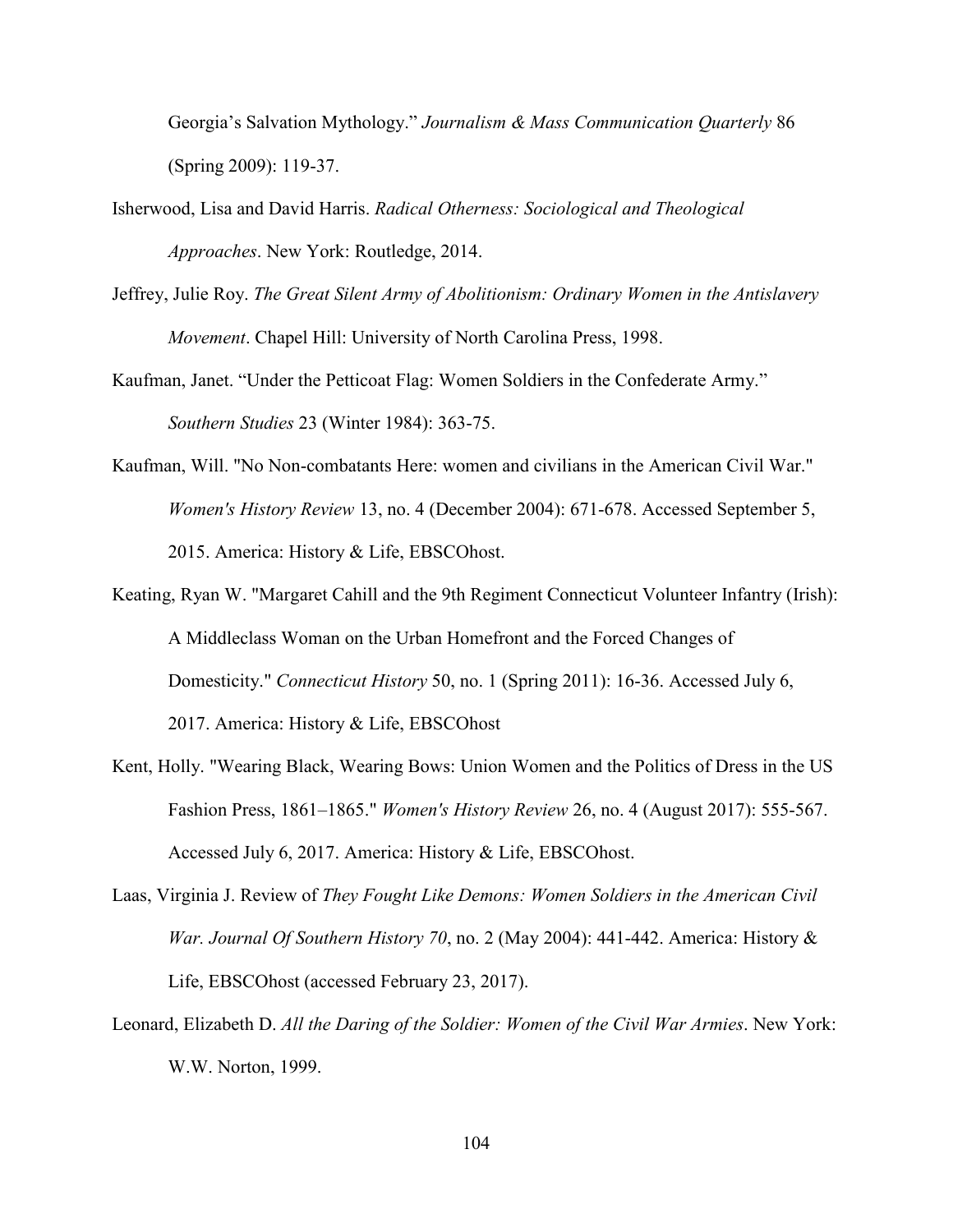-----. *Yankee Women: Gender Battles in the Civil War*. New York: Norton 1994.

Massey, Mary Elizabeth. *Women in the Civil War*. Lincoln: University of Nebraska Press, 1966.

- McMillen, Sally G. *Seneca Falls and the Origins of the Women's Rights Movement*. New York: Oxford University Press, 2008.
- McPherson, James M. *Battle Cry of Freedom: The Civil War Era*. New York: Oxford University Press, 1988.
- ------. *For Cause and Comrades: Why Men Fought in the Civil War*. New York: Oxford University Press, 1997.
- ------. *The Most Fearful Ordeal: Original Coverage of the Civil War by Writers and Reporters of the New York Times*. New York: St. Martin's Press, 2004.
- ------. *What They Fought For, 1861-1865*. Baton Rouge: Louisiana State University Press, 1994.
- McPherson, James and William J. Cooper, Jr. *Writing the Civil War: The Quest to Understand.* Columbia: University of South Carolina Press, 1998.
- Mitchell, Reid. *Civil War Soldiers*. New York: Viking Adult, 1998.
- Nerone, John. "Does Journalism History Matter?" *American Journalism* 28 (Fall 2011): 7-27.
- Ott, Victoria. *Confederate Daughters: Coming of Age during the Civil War*. Carbondale: Southern Illinois University Press, 2008.
- Palmer, Beverly Wilson, LeeAnn Whites, and Alecia P. Long, eds. "Occupied Women: Gender, Military, Occupation, and the American Civil War." *Women's Studies* 39, no. 7 (October 2010): 794-796. Accessed February 23, 2017. America: History & Life, EBSCOhost. Book Review.
- Parsons, Elaine Frantz. "Klan Skepticism and Denial in Reconstruction-Era Public Discourse." *Journal of Southern History* 77 (February 2011): 53-90.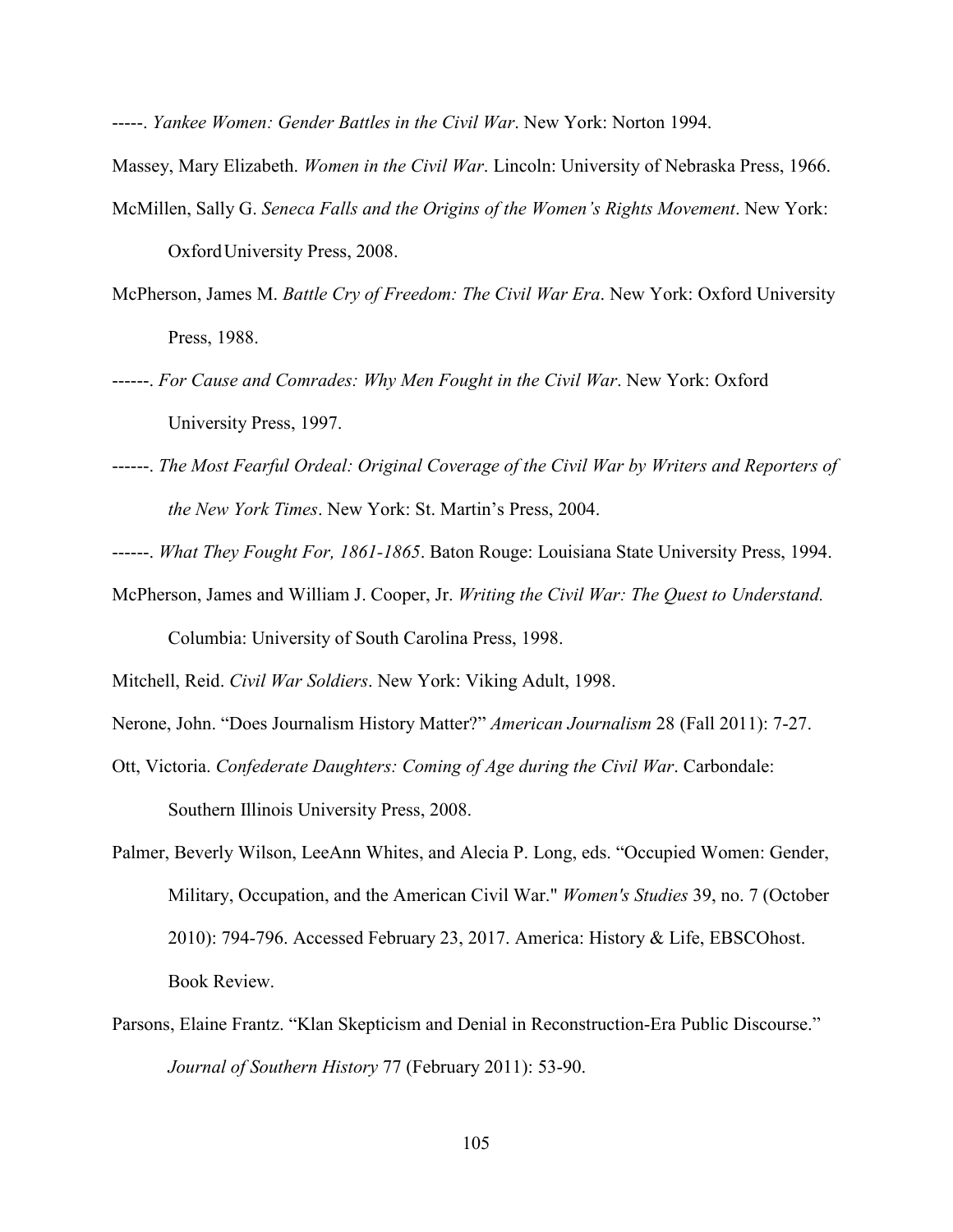Reynolds, Donald E. *Editors Make War: Southern Newspapers in the Secession Crisis*. Carbondale: Southern Illinois University Press, 2006.

Risley, Ford. *American Civil War Journalism*. Santa Barbara: Praeger, 2012.

- Robertson, James I. *Soldiers Blue and Gray*. Columbia: University of South Carolina Press, 1988.
- Ryan, Mary P. *Women in Public: Between Banners and Ballots, 1825-1880*. Baltimore: Johns Hopkins University Press, 1990.
- Sachsman, David, S. Rushing, and Roy Morris, Jr (eds.). *Words at War: The Civil War and American Journalism*. West Lafayette: Purdue University Press, 2008.
- Shields, Patricia M. "My Story of the War: The Civil War Memories of the Famous Nurse, Relief Organizer, and Suffragette." *Armed Forces and Society* 23, no. 2 (Winter 1996): 305-307,

 https://manowar.tamucc.edu/login?url=https://search.proquest.com/docview/2365688 39?accountid=7084.

Schultz, Jane E. "Race, Gender, and Bureaucracy: Civil War Army Nurses and the Pension Bureau." *Journal of Women's History* 6, no. 2 (Summer 1994): 45-69. Accessed June 20, 2018. Project Muse.

http://muse.jhu.edu/article/363532/pdf.

- Schultz, Jane E. "SECTION II: Reprinted Articles: Ten Common Myths About Women in the Civil War and how to Dispel Them." *Journal Of Civil War Medicine* 15, no. 1 (January 2011): 12-18. Accessed July 6, 2017. America: History & Life, EBSCOhost.
- Schultz, Jane E. *Women at the Front: Hospital Workers in Civil War America*. Chapel Hill: University of North Carolina Press, 2004.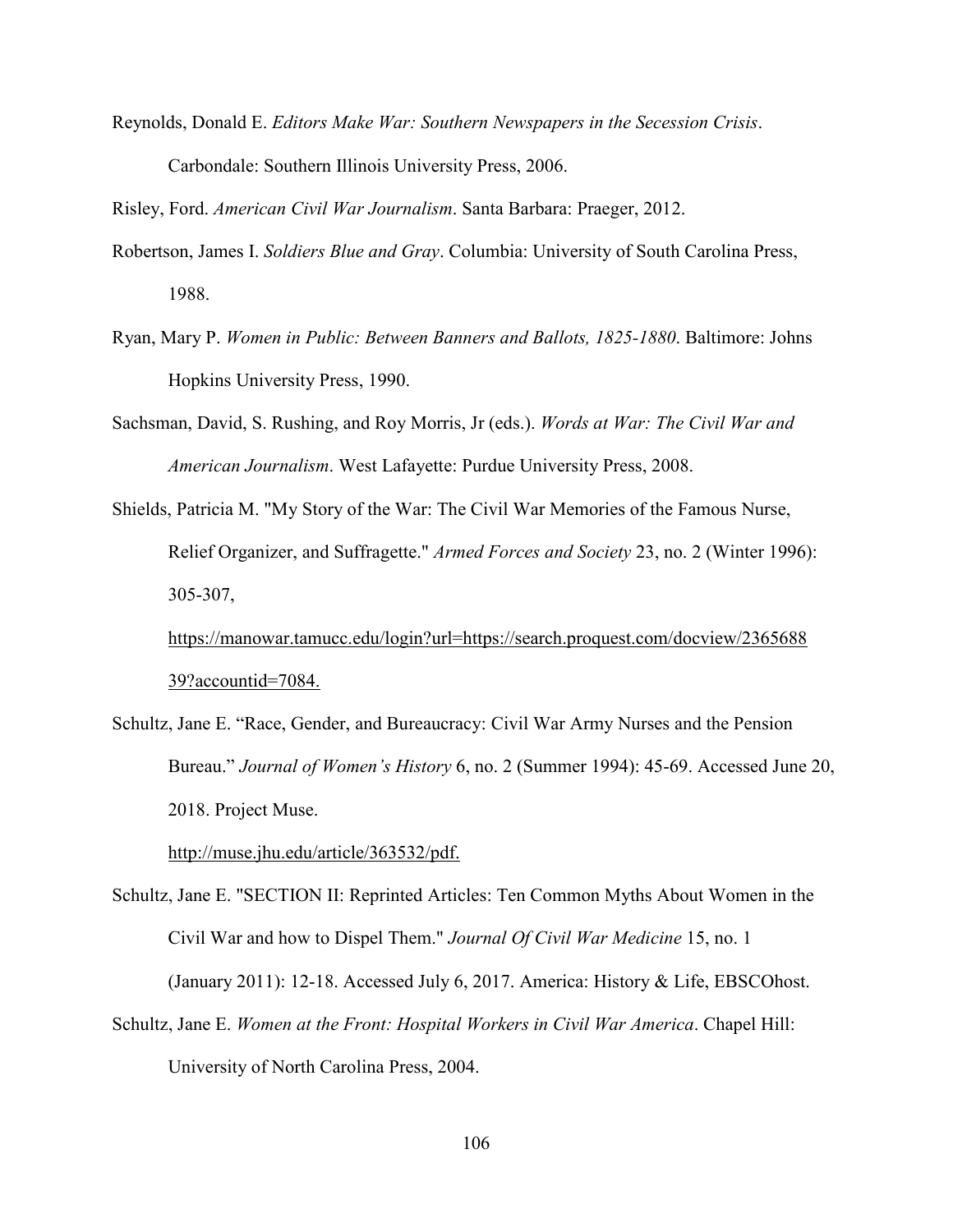- Scott, Anne Firor. *The Southern Lady: From Pedestal to Politics 1830-1930*. Chicago: University of Chicago Press, 1970.
- -------. *Natural Allies*: *Women's Associations in American History*. Urbana: University of Illinois Press, 1991.
- Silber, Nina. *Daughters of the Union: Northern Women Fight the Civil War*. Cambridge: Harvard University Press, 2005.
- Silkenat, David. "'In Good Hands, in a Safe Place': Female Academies in Confederate North Carolina." *North Carolina Historical Review* 88, no. 1 (January 2011): 40-71. America: History & Life, EBSCOhost (accessed February 23, 2017).
- Sommers, Joseph Michael. "Godey's Lady's Book: Sarah Hale and the Construction of Sentimental Nationalism*." College Literature* 37, no. 3 (2010): 43-61. JSTOR. http://www.jstor.org/stable/20749602.
- Sopher, Vickie Watson. Historical Vignette 095 Memorial to Women of the Civil War. US Army Corps of Engineers. February 2005. Accessed January 29, 2018. http://www.usace.army.mil/About/History/Historical-Vignettes/Civil-Engineering/095- Civil-War-Women-Memorial/.
- Stathis, Stephen W., and Daniel Canfield Strizek. "Ella Elvira Hobart Gibson: Nineteenth- Century Teacher, Lecturer, Author, Poet, Feminist, Spiritualist, Free Thinker, and America's First Woman Military Chaplain." *Journal of Church & State* 58, no. 1 (Winter 2016): 1-37. Accessed July 6, 2017. America: History & Life, EBSCOhost.
- Strong, Melissa J. ""The Finest Kind of Lady": Hegemonic Femininity in American Women's Civil War Narratives." *Women's Studies* 46, no. 1 (January 2017): 1-21. Accessed July 6, 2017. America: History & Life, EBSCOhost.